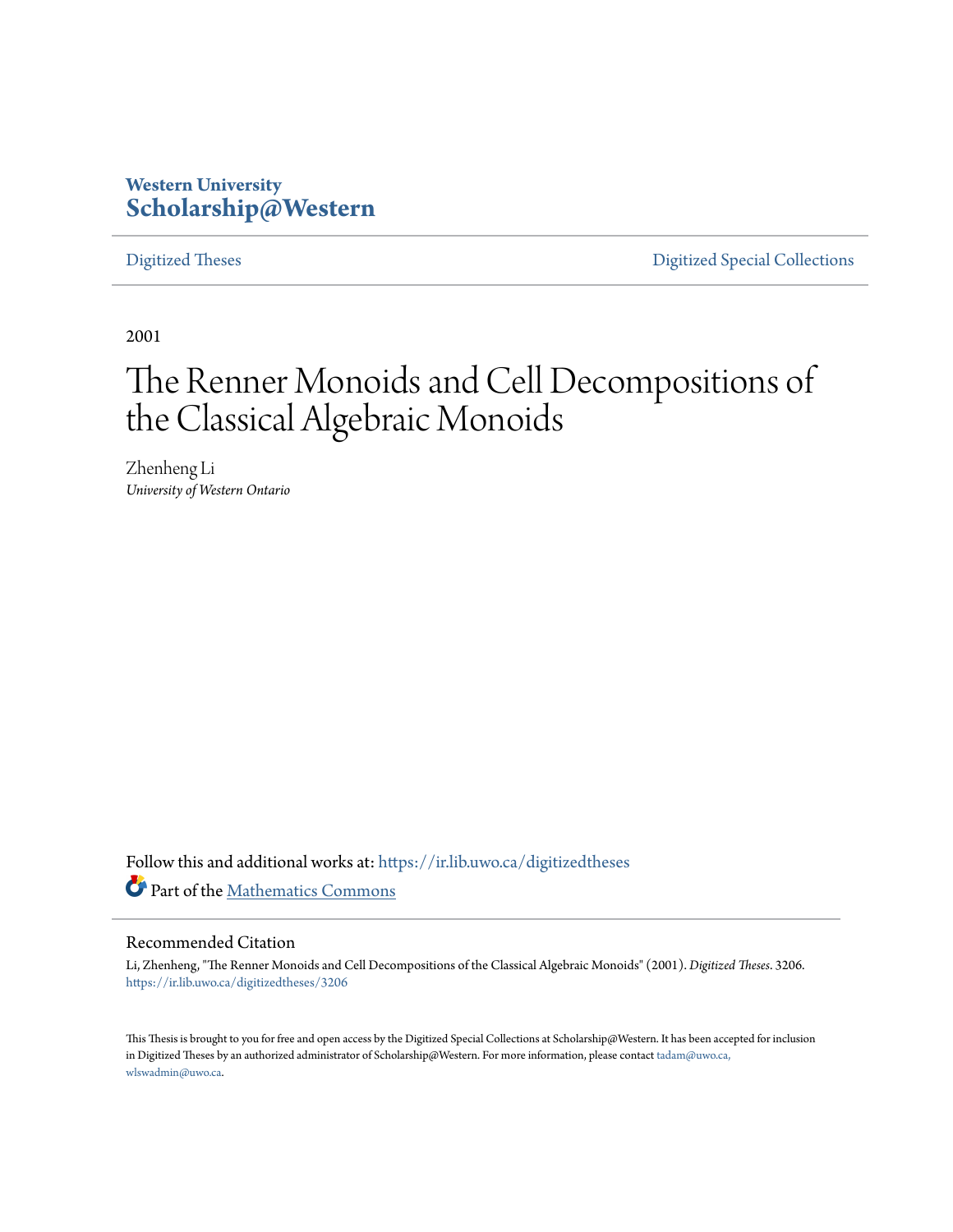#### The Renner Monoids and Cell Decompositions of the Classical Algebraic Monoids

by

Zhenheng Li

Graduate Program in Mathematics

Submitted in partial fulfillment of the requirements for the degree of Doctor of Philosophy

Faculty of Graduate Studies The University of Western Ontario London, Ontario May 2001

c Zhenheng Li 2001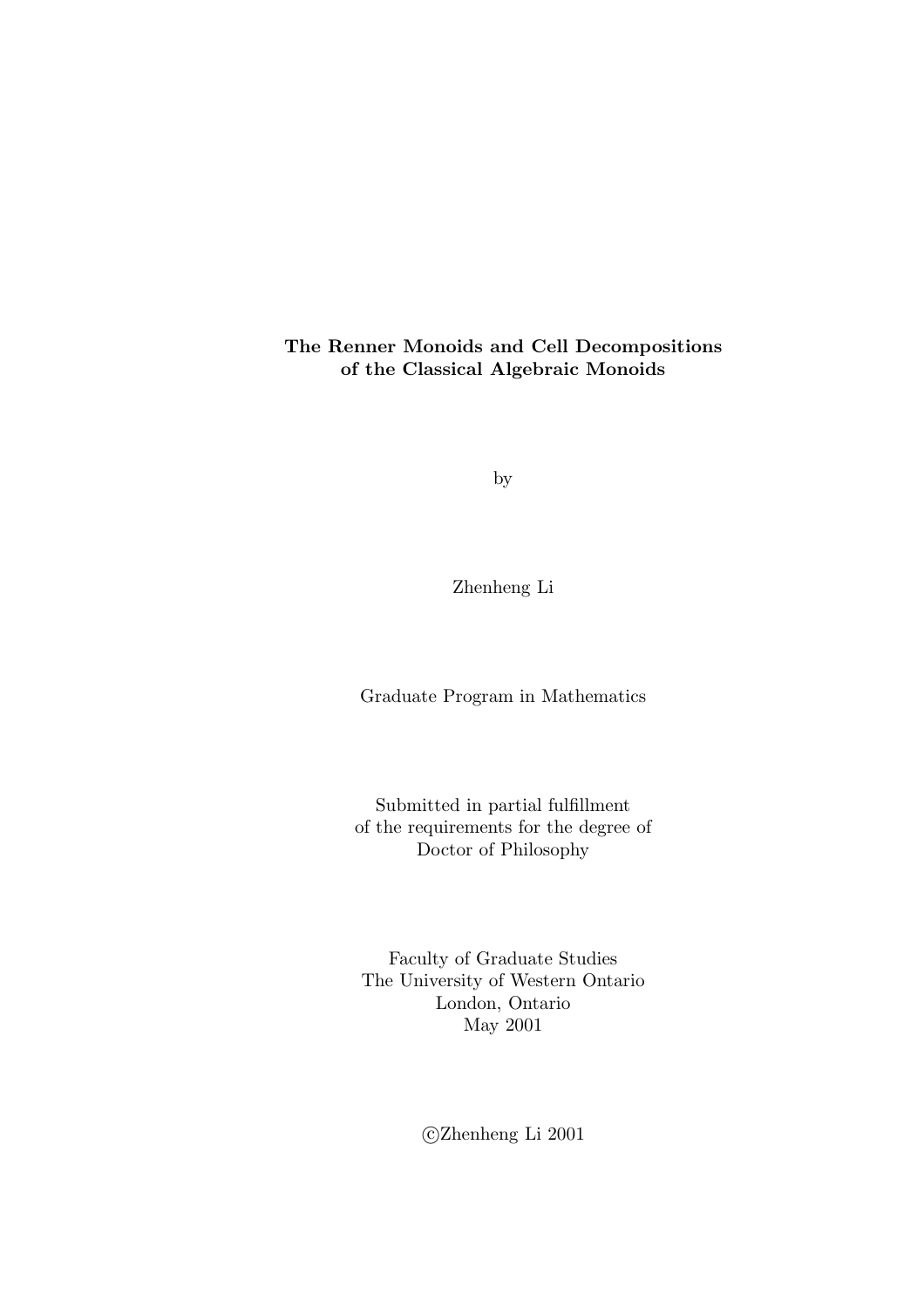## THE UNIVERSITY OF WESTERN ONTARIO THE FACULTY OF GRADUATE STUDIES

# CERTIFICATE OF EXAMINATION

Chief Advisor Examining Board

Advisory Committee

The thesis by Zhenheng Li

entitled The Renner Monoids and the Cell Decompositions of the Classical Algebraic Monoids

> is accepted in partial fulfillment of the requirements for the degree of Doctor of Philosophy

Date Chair of Examining Board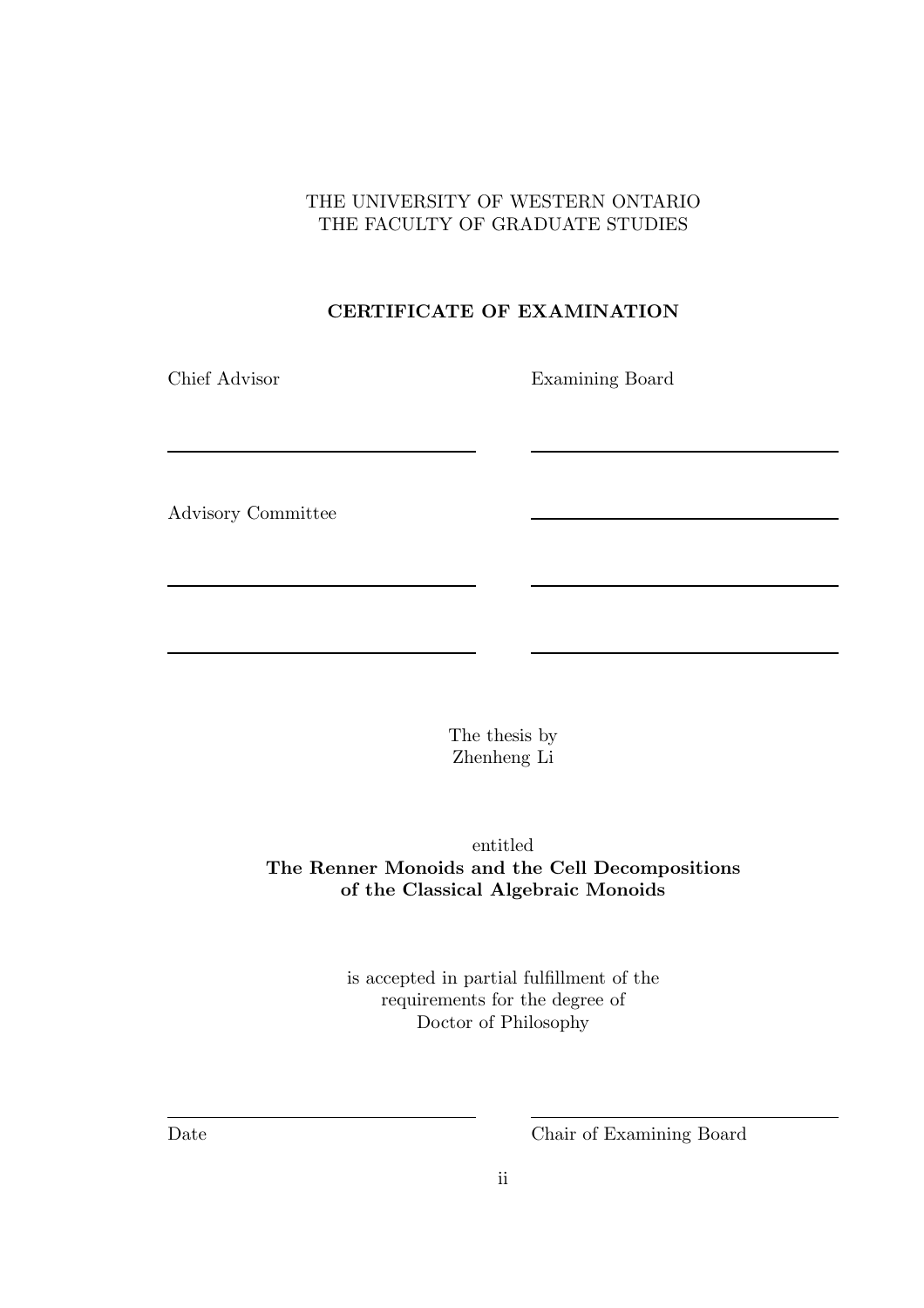#### ABSTRACT

The Renner monoids, cross section lattices and cell decompositions of the classical algebraic monoids are studied.

The Renner monoid is extremely important in the theory of reductive algebraic monoids. It is well know that the Renner monoid  $\mathcal{R}_n$  of  $\mathbf{M}_n(K)$  is the monoid of all zero-one matrices which have at most one entry equal to one in each row and column, i.e.,  $\mathcal{R}_n$  consists of injective partial maps on a set of n elements. We obtain that the Renner monoids of the symplectic algebraic monoids and special orthogonal algebraic monoids turn out to be submonoids of  $\mathcal{R}_n$  consisting of symplectic and special orthogonal 1-1 partial maps, respectively. The cardinalities of the Renner monoids are obtained, as well.

The cross section lattice is another very important concept in the theory of irreducible algebraic monoids. The cross section lattices of the symplectic and special orthogonal algebraic monoids are explicitly characterized.

The cell decompositions of symplectic algebraic monoids and special orthogonal monoids are explicitly determined. Each cell here turns out to be an intersection of the monoid with some cell of  $\mathbf{M}_n(K)$ .

KEYWORDS: Renner monoid, reductive monoid, cross section lattice, cell decomposition, symplectic algebraic monoid, special orthogonal algebraic monoid, the Weyl group, Borel subgroup.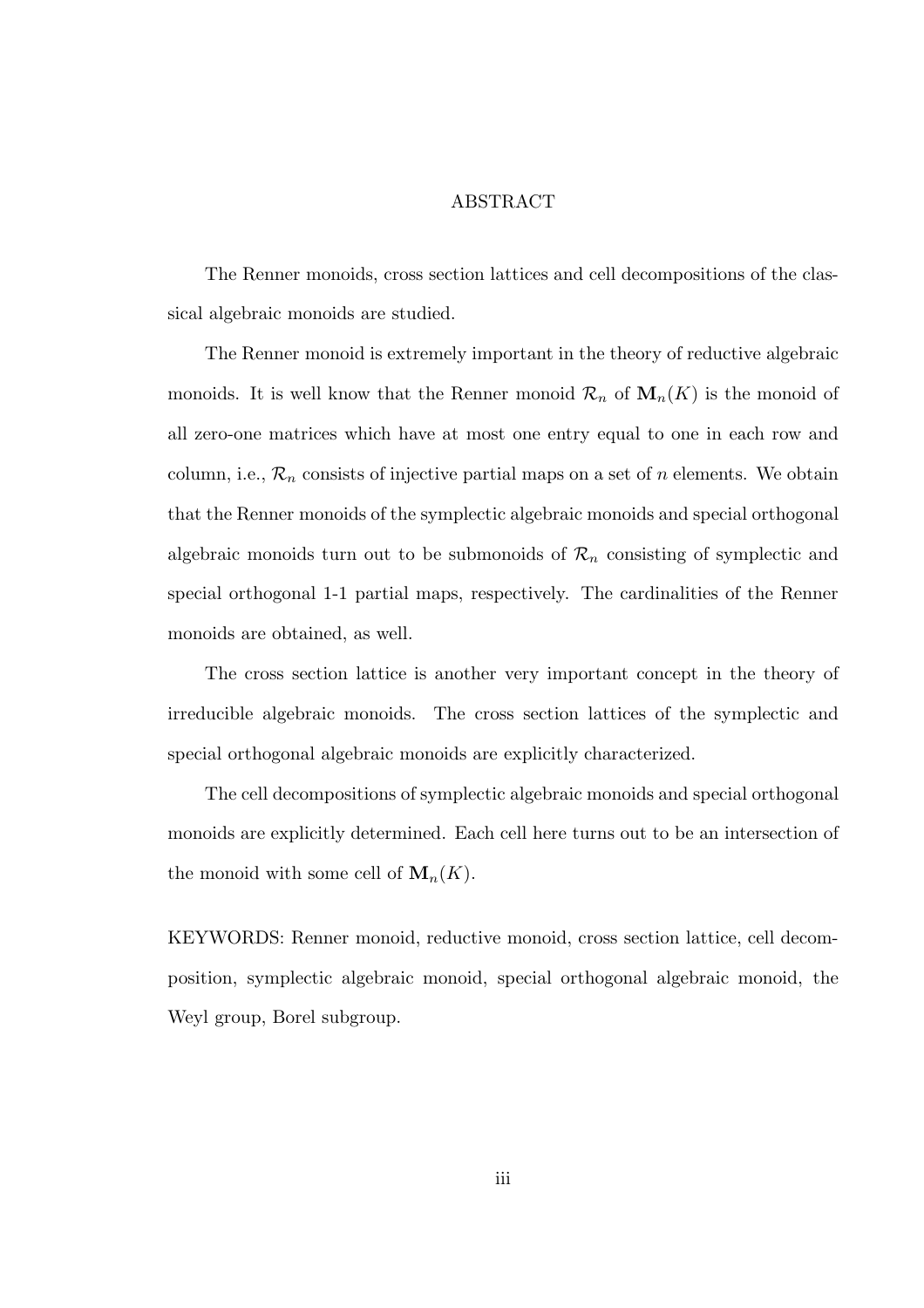### DEDICATION

I would like to dedicate this thesis to my grandmother Yongxiu Guo, my father Shaoyuan Li, my mother Huaping Li and my wife Xiuzhen Lu. They have given me a great deal of support and love in my life.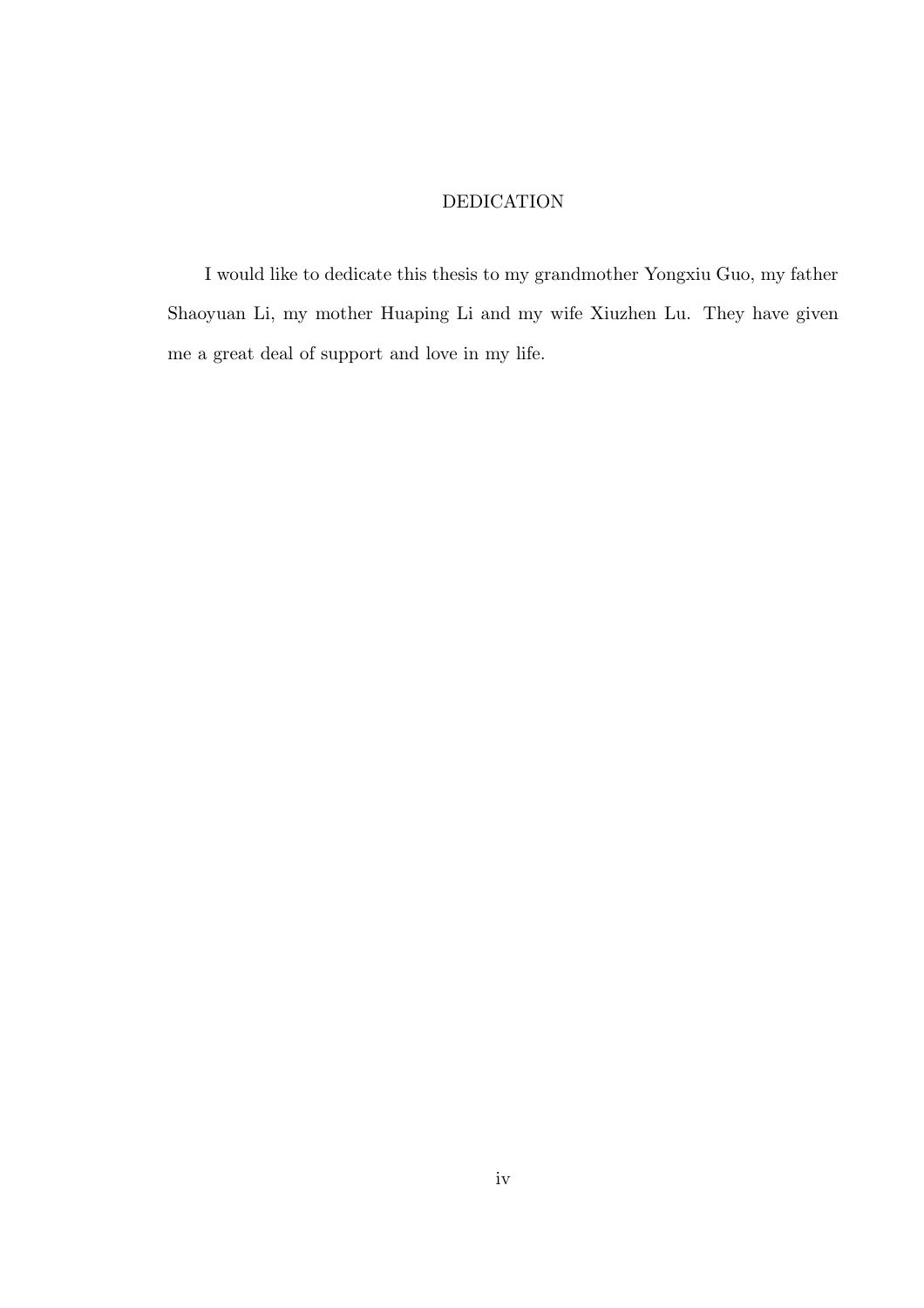#### ACKNOWLEDGMENTS

I would like to express my sincere gratitude to my supervisor Dr. L. Renner for his invaluable guidance and advice throughout the course of the thesis, for his constant encouragement and inspiring discussions which have benefitted me, and will continue to in the future, for his critical corrections of both the content and the typescript of the thesis, for the financial support during the four years of this work. Without Professor Renner's knowledge and help, there is no way that I could had completed the thesis or my degree.

I gratefully acknowledge Professors R. Kane, J. Minac and D. Riley, for their excellent lectures, suggestive comments and much enthusiastic help.

I am indebted to my Master's supervisor Professor Zhonghu Chen at Xiangtan University, Hunan, P.R.China for his leading me into the paradise of Lie-Kac-Moody theory which leads up to Putcha-Renner theory quickly.

I am very grateful to Professors S. Rankin and G. Sinnamon for helping me with AMSTex for preparing the thesis.

Special thanks go to the secretaries of the Department of Mathematics: Debbie, Janet and Terry for their warm-hearted help.

Finally, but not the least, I would like on this ocassion to thank the faculty in the department and all the graduate students for the active academic atmosphere and all the assistance I have received during my stay at The University of Western Ontario.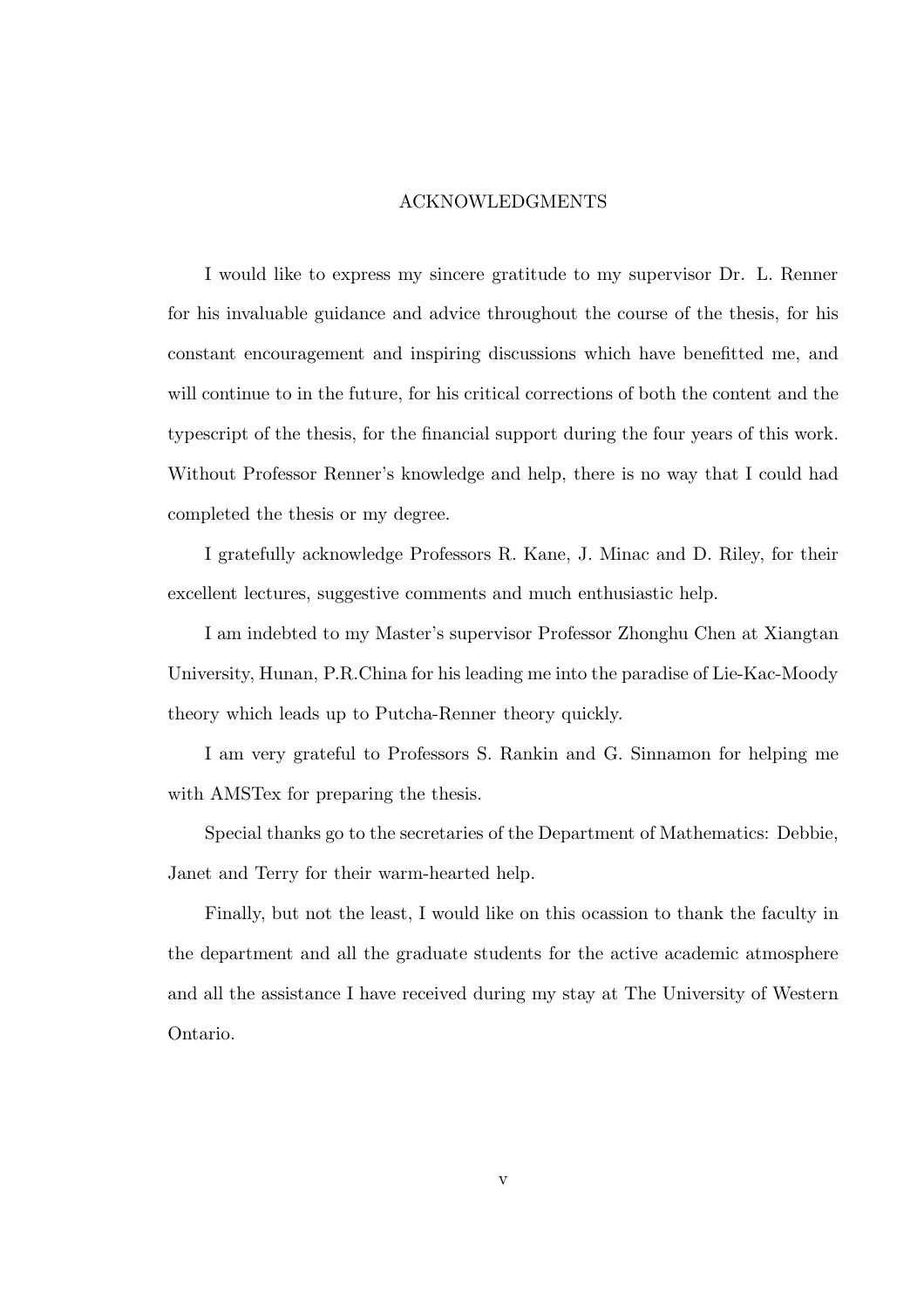# TABLE OF CONTENTS

| Certificate of Examination                                                                                                                                                                                                                                  | ii               |
|-------------------------------------------------------------------------------------------------------------------------------------------------------------------------------------------------------------------------------------------------------------|------------------|
| Abstract                                                                                                                                                                                                                                                    | iii              |
| Dedication                                                                                                                                                                                                                                                  | iv               |
| <b>Biography</b>                                                                                                                                                                                                                                            | iv               |
| Acknowledgements                                                                                                                                                                                                                                            | V                |
| <b>Table of Contents</b>                                                                                                                                                                                                                                    | vi               |
| I. Introduction                                                                                                                                                                                                                                             | $\mathbf{1}$     |
| 1. The Renner Monoid<br>and the contract of the contract of the contract of the contract of the contract of the contract of the contract of the contract of the contract of the contract of the contract of the contract of the contract of the contra      | $\mathbf{1}$     |
| 2. Cross Section Lattices<br>and the contract of the contract of the contract of the contract of the contract of the contract of the contract of the contract of the contract of the contract of the contract of the contract of the contract of the contra | $\overline{2}$   |
| 3. Cell Decompositions                                                                                                                                                                                                                                      | $\boldsymbol{2}$ |
| II. Facts about the Matrix Monoids                                                                                                                                                                                                                          | $\bf{5}$         |
| III. Symplectic Monoids $MSp_n$                                                                                                                                                                                                                             | 7                |
| 4. The Renner Monoids of the Symplectic Monoids $MSp_n$<br>$\mathcal{L} = \mathcal{L} \times \mathcal{L} \times \mathcal{L} \times \mathcal{L}$                                                                                                             | 9                |
| 5. Cell Decompositions of the Symplectic Monoids $MSp_n$ ,                                                                                                                                                                                                  | 18               |
| 6. Submonoids of the Symplectic Monoids $MSp_n$<br><u>and the second contract of the second second</u>                                                                                                                                                      | 28               |
| IV. Special Orthogonal Monoids $MSO_{2l}$                                                                                                                                                                                                                   | 32               |
| 7. The Renner Monoids of the Special Orthogonal Monoids $MSO_{2l}$                                                                                                                                                                                          | 34               |
| 8. Cell Decompositions of the Special Orthogonal Monoids $MSO_{2l}$                                                                                                                                                                                         | 45               |
| 9. Submonoids of the Special Orthogonal Monoids $MSO_{2l}$<br>$\cdots$                                                                                                                                                                                      | 54               |
| V. Special Orthogonal Monoids $MSO_{2l+1}$                                                                                                                                                                                                                  | 58               |
| 10. The Renner Monoids of the Special Orthogonal Monoids $MSO_{2l+1}$                                                                                                                                                                                       | 60               |
| 11. Cell Decompositions of the Special Orthogonal Monoids $MSO_{2l+1}$                                                                                                                                                                                      | 70               |
| 12. Submonoids of the Special Orthogonal Monoids $MSO_{2l+1}$                                                                                                                                                                                               | 82               |
| VI. $G_m$ Action and Cell Decompositions                                                                                                                                                                                                                    | 86               |
| 13. Basic Definitions and Preliminary Results                                                                                                                                                                                                               | 86               |
| 14. $G_m$ Action and BB-Cells for $MSp_n$                                                                                                                                                                                                                   | 89               |
| <b>Bibliography</b>                                                                                                                                                                                                                                         | 93               |
| Vita                                                                                                                                                                                                                                                        | 95               |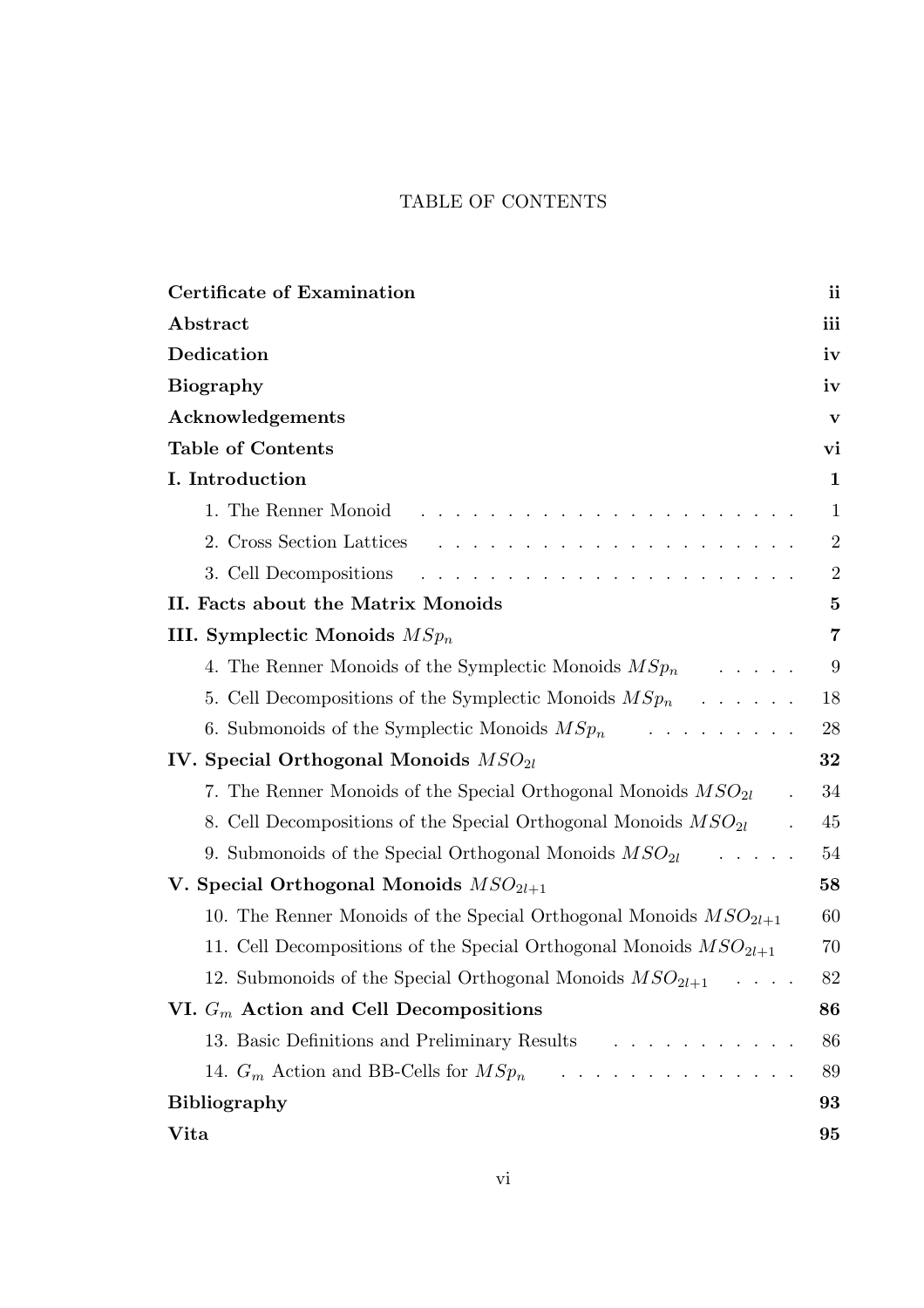#### CHAPTER I

#### INTRODUCTION

The objective of this thesis is to determine the Renner monoids and cell decompositions of the symplectic monoids and special orthogonal monoids.

The two pioneers in the development of the theory of linear algebraic monoids are M. Putcha and L. Renner. They originated this area independently around 1980. Over the last two decades the Putcha-Renner theory of linear algebraic monoids has made possible significant progress in a number of areas: algebraic groups, Lie theory, abstract semigroups, algebraic combinatorics, Hecke algebras, etc. [see 5, 9 11–22].

#### 1. The Renner Monoids

The Renner monoid is an extremely important concept in the theory of reductive monoids. It generalizes the Weyl group from algebraic groups to monoids. Actually, the unit group of the Renner monoid is a Weyl group. Let M be a reductive algebraic monoid,  $T \subseteq G$  a maximal torus of the unit group  $G, B \subseteq G$  a Borel subgroup with  $T \subseteq B$ , N the normalizer of T in G,  $\overline{N}$  the Zariski cloure of N in M. Then  $\overline{N}$  is a unit regular inverse monoid which normalizes T, so  $\mathcal{R} = \overline{N}/T$  is a monoid. Thus

$$
\mathcal{R} = \overline{N}/T \supseteq N/T = W
$$
, the Weyl group.

Not only did Renner [17] define this concept, now called the Renner monoid, but he also found an analogue of the Bruhat decomposition for reductive algebraic monoids and obtained a monoid version of the Tits System which is now a central idea in the structure theory of linear algebraic monoids.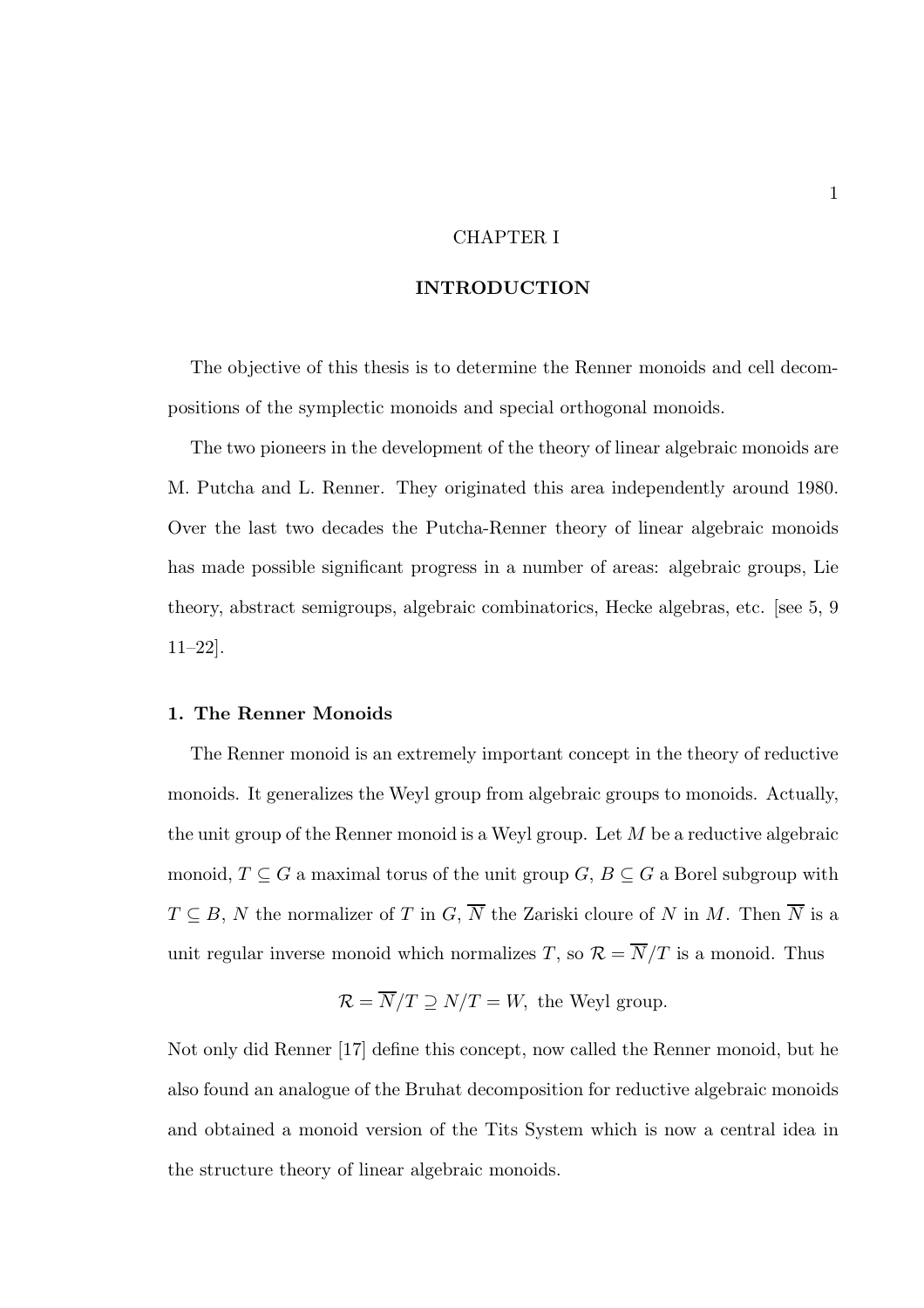If  $M = \mathbf{M}_n$ , then the Renner monoid  $\mathcal{R}_n$  of M may be identified with the monoid of all zero-one matrices which have at most one entry equal to one in each row and column, i.e.,  $\mathcal{R}_n$  consists of all injective, partial maps on a set of n elements. The cardinality of  $\mathcal{R}_n$  is  $|\mathcal{R}_n| = \sum_{r=0}^n \binom{n}{r}^2 r!$ . The unit group of  $\mathcal{R}_n$  is the group  $P_n$  of permutation matrices. Let  $G_0$  be the symplectic algebraic group  $\mathbf{Sp}_n$  or the special orthogonal algebraic group  $\mathbf{SO}_n$  (char  $K \neq 2$ , if  $G_0 = \mathbf{SO}_n$ , see Humphreys [7]). Let  $G = K^*G_0 \subset \mathbf{GL}_n$ . Then G is a connected reductive group and  $M = \overline{G}$ , Zariski closure of G in  $M_n$ , is a reductive algebraic monoid called symplectic or special orthogonal depending on whether  $G_0 = \mathbf{Sp}_n$  or  $G_0 = \mathbf{SO}_n$ . In this thesis we study the Renner monoids of the symplectic monoids and the special orthogonal monoids. They turn out to be submonoids of  $\mathcal{R}_n$ . Their unit groups are the Weyl groups of the symplectic algebraic groups and the special orthogonal algebraic groups respectively. We established their cardinalities as well.

#### 2. Cross Section Lattices

The cross section lattice is another key concept in the theory of irreducible algebraic monoids. It was first introduced by M. Putcha [13]. If  $M$  is reductive, then the cross section lattice is defined as follows

$$
\Lambda = \Lambda(B) = \{ e \in E(\overline{T}) | Be = eBe \}.
$$

We discuss the cross section lattices of the symplectic and the special orthogonal algebraic monoids in detail.

#### 3. Cell Decompositions

The most commonly studied cell decmopositions in algebraic geometry are the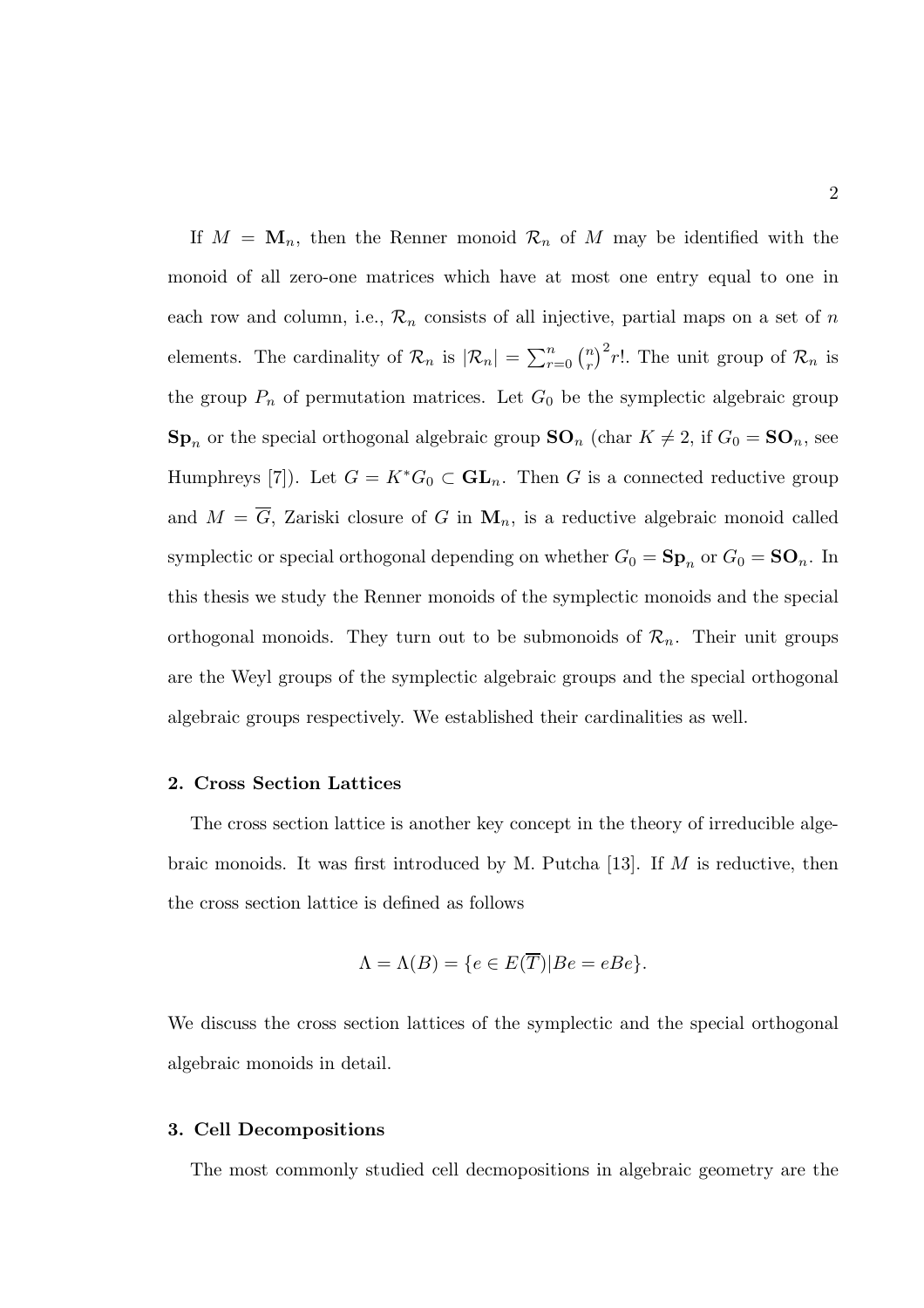ones obtained by the method of Bialynicki-Birula: Let  $K$  be an algebraically closed field. If  $S = K^*$  acts on a smooth complete variety X with finite fixed point set  $F \subseteq X$ , then  $X = \bigsqcup_{\alpha \in F} X_{\alpha}$ , where  $X_{\alpha} = \{x \in X \mid \lim_{t \to 0} tx = \alpha\}$ . Furthermore,  $X_{\alpha}$  is isomorphic to an affine space. If, further, a semisimple group G acts on X extending the action of S, we may assume (replacing S if necessary) that each  $X_{\alpha}$ is stable under the action of some Borel subgroup B of G with  $S \subseteq B$ . In case X is a complete homogeneous space for  $G$ , each cell  $X_{\alpha}$  turns out to consist of exactly one B-orbit.

In case  $X = M$ , a reductive algebraic monoid with the two-sided G-action on it, we encounter the following challenging difficulties:

(i) Each [BB]-cell is an intriguing finite union of  $B \times B$ -orbits, yet there is no explicit algorithm for deciding how each cell is made up from the  $B \times B$ -orbits. On the other hand, the set of  $B \times B$ -orbits has been calculated explicitly [17, 18].

(ii) One hopes to find a good "cell" decomposition for any reductive monoid. However, the  $[BB]$ -procedure has not been developed to yield discriminating results in the presence of singularities. What we need in this situation is a more direct definition of cells; initially for reductive algebraic monid M where  $M \setminus \{0\}$  has exactly one minimal nonzero  $G \times G$ -orbit  $J$  (eg:  $M = \mathbf{M}_n(K)$  and  $J = \{x \in M \mid$ rank $(x) = 1$ .

The more direct definition of cells is as follows (due to L. Renner). Let  $B \subseteq M$  be a Borel subgroup with  $T \subseteq B$  a maximal torus and let  $r \in \mathcal{R}(1)$ , rank one elements in the Renner monoid. Then there exist unique  $e, f \in E_1(\overline{T})$ , the set of rank one idempotents in  $\overline{T}$ , such that  $r = erf$ . Define  $C_r = \{y \in M \mid eBy = eBey \subseteq rB\}$ .

L. Renner has already obtained the following results: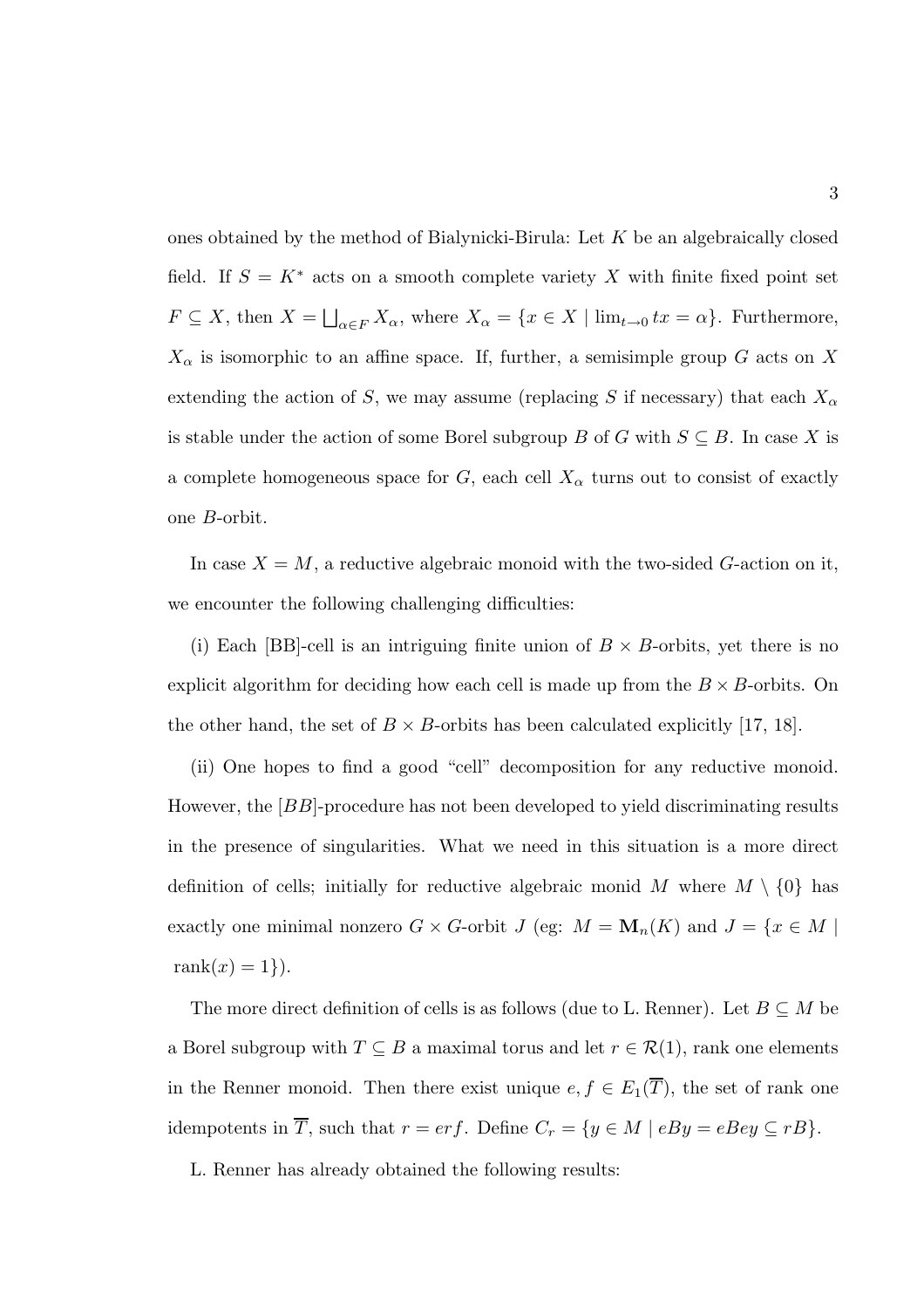$(i)$   $M \setminus \{0\} = \bigsqcup_{r \in \mathcal{R}(1)} C_r.$ 

(*ii*) Any [BB]-decomposition of  $(M \setminus \{0\})/K^*$  with finite fixed point set has exactly  $|\mathcal{R}(1)|$  cells.

(iii) For  $M = \mathbf{M}_n(K)$  let  $r = E_{ij}$ , the matrix unit, where  $i, j = 1, ..., n$ . Then

$$
C_{ij}(K) = C_{E_{ij}} = \left\{ (a_{pq}) \in \mathbf{M}_n(K) \mid \begin{aligned} a_{ij} \neq 0; & a_{pq} = 0, \text{ if } i < p \leq n, \\ \text{or if } p = i \text{ and } 1 < q \leq j - 1 \end{aligned} \right\}
$$

We explicitly determine cell decompositions of the symplectic algebraic monoids and the special orthogonal algebraic monoids. Each cell turns out to be an intersection of the monoid with a cell  $C_{ij}(K)$  of  $\mathbf{M}_{n}(K)$ .

.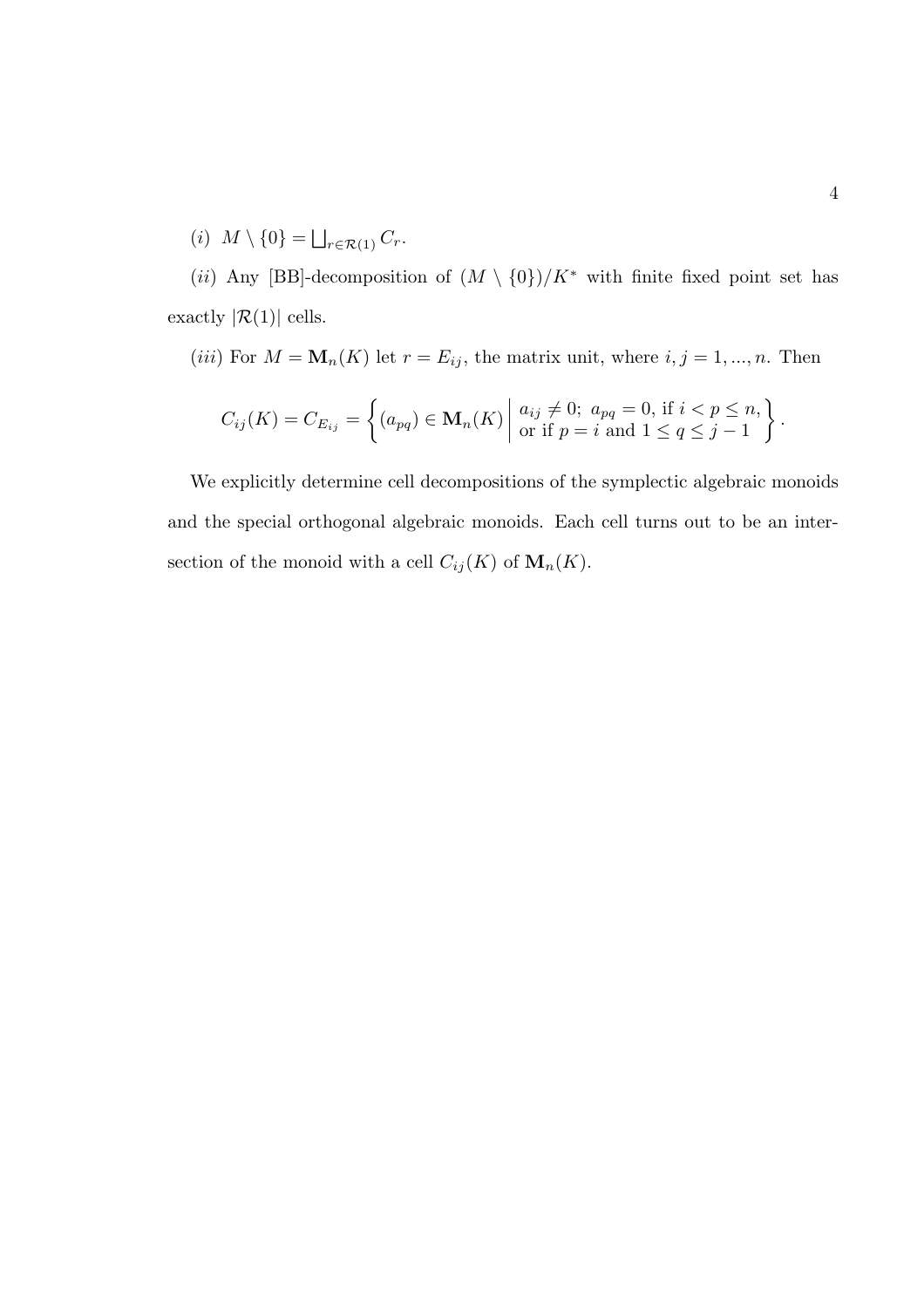#### CHAPTER II

#### FACTS ABOUT THE MATRIX MONOIDS

Let K be an algebraically closed field. Let  $\mathbf{M}_n = \mathbf{M}_n(K)$  denote the set of all  $n \times n$  matrices over K. Then  $\mathbf{M}_n$  is an algebraic monoid with the general linear group  $GL_n = GL_n(K)$  as its unit group, and  $\overline{GL}_n = M_n$ , the Zariski closure of  $GL_n$  in  $M_n$ . Let

$$
\mathbf{B}_n = \mathbf{B}_n(K) = \{(a_{ij}) \in \mathbf{M}_n(K) | a_{ij} = 0, \text{ if } i > j\}
$$

be a Borel subgroup of  $GL_n$ . The monoid  $D_n = D_n(K)$  consists of diagonal matrices in  $\mathbf{M}_n$ . The subgroup  $\mathbf{T}_n = \mathbf{T}_n(K)$  of  $\mathbf{D}_n$  consisting of all invertible diagonal matrices is a maximal torus of  $\mathbf{GL}_n$ , and  $\overline{\mathbf{T}}_n = \mathbf{D}_n$  is the Zariski closure of  $\mathbf{T}_n$  in  $\mathbf{M}_n$ . We use  $\mathcal{R}_n = \mathcal{R}_n(K)$  to denote the Renner monoid of  $\mathbf{M}_n$ . Then

$$
\mathcal{R}_n = \left\{ (a_{ij}) \in \mathbf{M}_n \middle| \begin{array}{l} a_{ij} \text{ is 0 or 1, and at most one non-} \\ \text{zero entry in each row and column} \end{array} \right\}.
$$

The set of the idempotents of  $\mathcal{R}_n$  is:

$$
E(\mathcal{R}_n) = \{ (a_{ij}) \in \mathbf{D}_n \mid a_{ij} = 0 \text{ or } 1 \text{, for all } i, j \}.
$$

The cross section lattice of  $\mathbf{M}_n$  is

$$
\Lambda = \Lambda(\mathbf{B}_n)
$$
  
=  $\{e \in E(\overline{\mathbf{T}}_n) | \mathbf{B}_n e = e \mathbf{B}_n e\}$   
=  $\left\{ \begin{pmatrix} 1 & \cdots & 0 \\ \vdots & \ddots & \vdots \\ 0 & \cdots & 1 \end{pmatrix}, \begin{pmatrix} 1 & \cdots & 0 & 0 \\ \vdots & \ddots & \vdots & \vdots \\ 0 & \cdots & 1 & 0 \\ 0 & \cdots & 0 & 0 \end{pmatrix}, \dots, \begin{pmatrix} 1 & 0 & \cdots & 0 \\ 0 & 0 & \cdots & 0 \\ \vdots & \vdots & \ddots & \vdots \\ 0 & 0 & \cdots & 0 \end{pmatrix}, (0) \right\}.$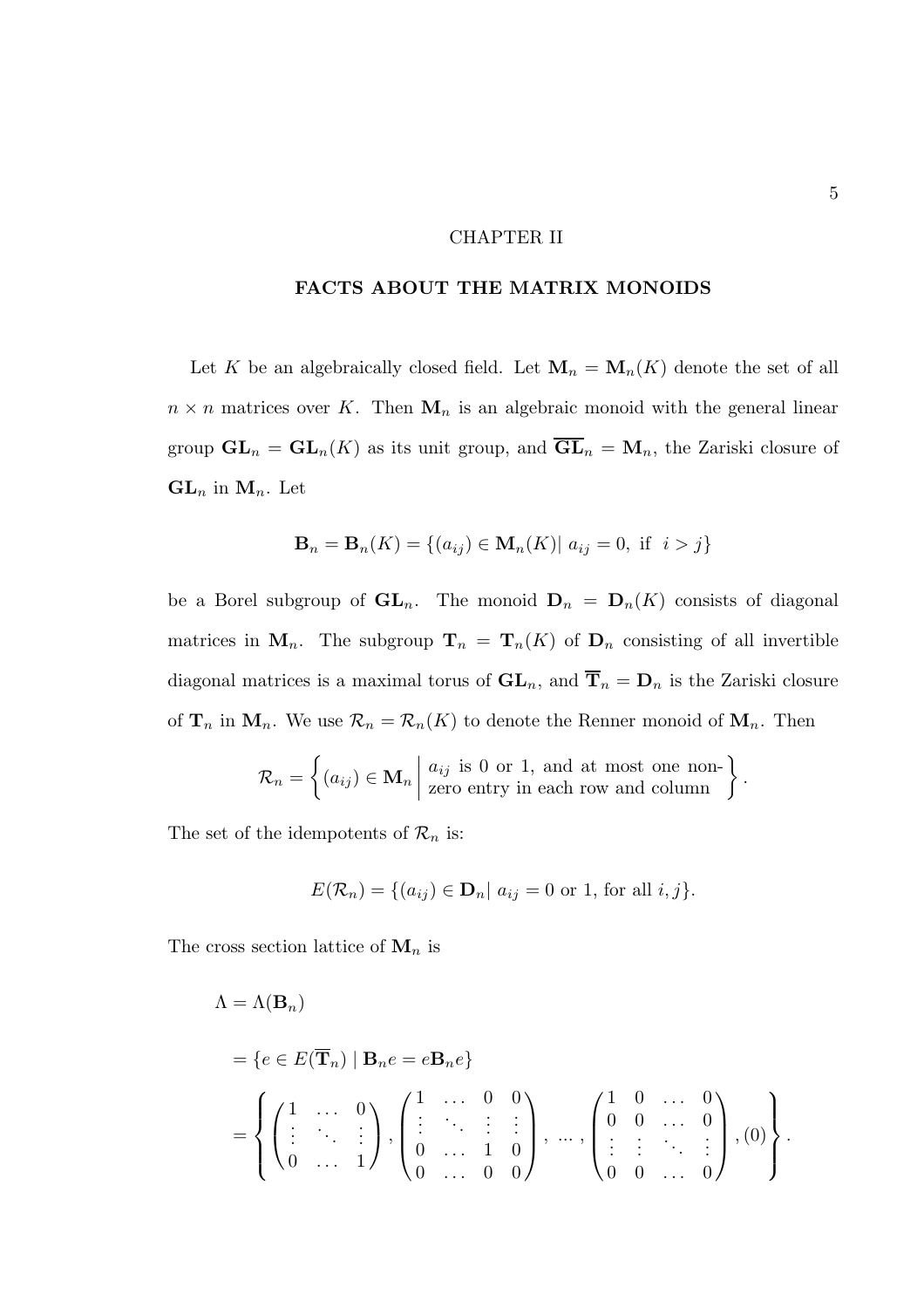It is well known that the unit group of  $\mathcal{R}_n$  is the Weyl group of  $\mathbf{GL}_n$  which is isomorphic to the symmetric group  $S_n$  on n letters. Let  $P_n \subseteq GL_n$  be the group of *permutation matrices*. Then  $S_n$  is isomorphic to  $P_n$  by the mapping  $\pi \mapsto$  $\sum_{j=1}^{n} E_{\pi j,j}$  where  $\pi \in S_n$  and  $E_{\pi j,j}$  is a matrix unit.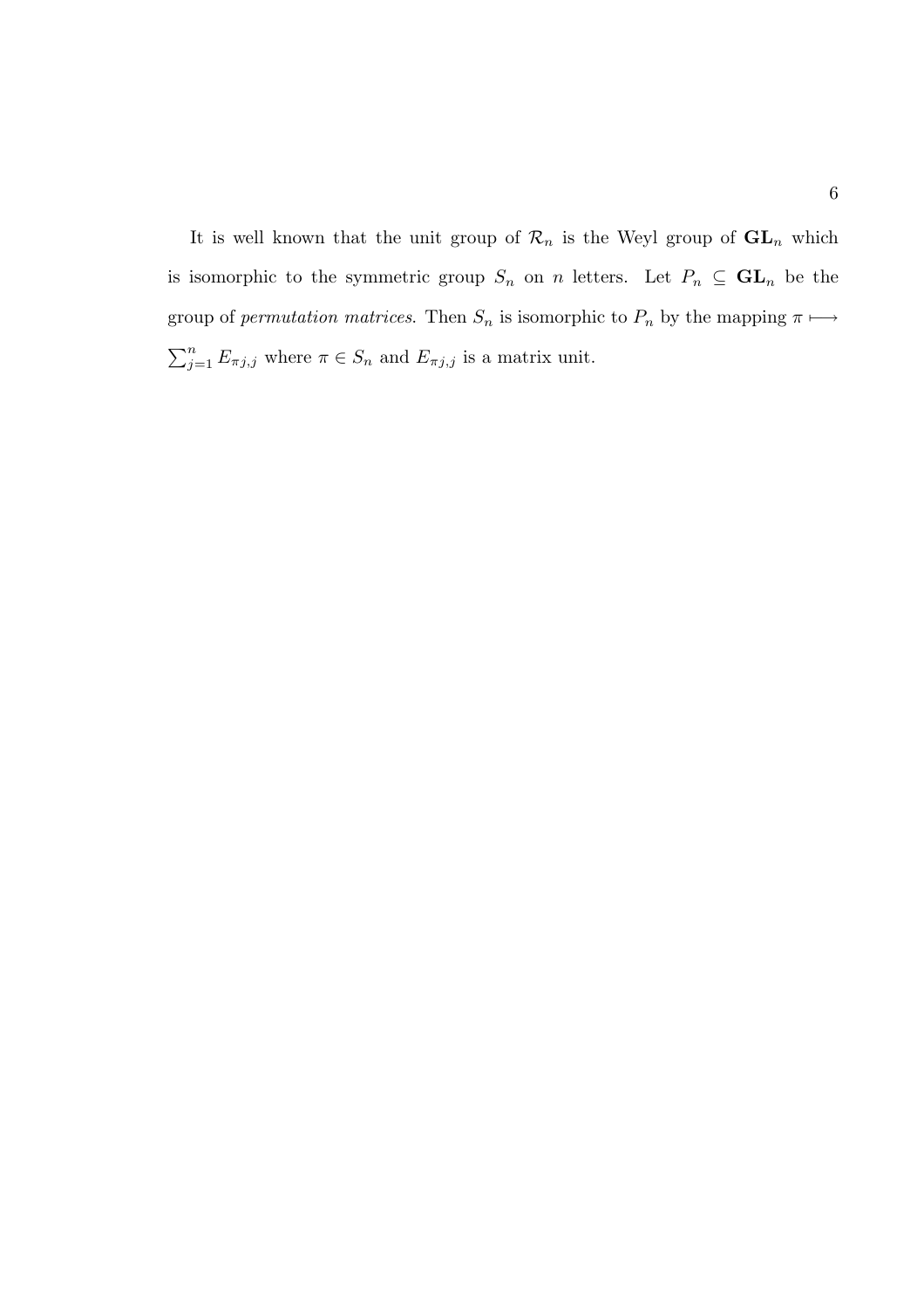#### CHAPTER III

#### SYMPLECTIC MONOIDS  $MSp_n$

In this chapter we determine the Renner monoids and the cell decompositions of the symplectic algebraic monoids.

Let  $n = 2l$  be even and  $J_l =$  $\begin{pmatrix} 0 & J \end{pmatrix}$  $-J \quad 0$  $\setminus$  $\in \mathbf{M}_n$  be the nonsingular and skew symmetric matrix, where  $J =$  $\begin{pmatrix} 1 & 1 \\ 1 & 1 \end{pmatrix}$ · 1  $\setminus$ of size l. The symplectic group is by definition

$$
G_0 = \mathbf{Sp}_n = \{ g \in \mathbf{GL}_n | g^T J_l g = J_l \}
$$

which is connected and reductive.

**Remark 1.** The definition of  $\mathbf{Sp}_n$  here is what J. Humphreys used in his book [7]. It is different from that of L. Solomon [22].

Let  $T_0 = G_0 \cap \mathbf{T}_n$ . Elements in  $T_0$  have the shape

$$
t = diag(t_1, ..., t_l, t_l^{-1}, ..., t_1^{-1})
$$

where  $t_1, ..., t_l$  are arbitrary in  $K^*$ . Thus  $T_0$  is a maximal torus of dimension l. Let us recall some facts about the Weyl group  $W(G_0, T_0)$  which will be simply denoted by W if there is no confusion in the context. If  $\pi \in S_n$  let  $p_{\pi} = \sum_{i=1}^n E_{\pi i, i} \in P_n$  be the corresponding permutation matrix. Then  $p_{\pi}(a_{ij}) = (a_{\pi^{-1}i,j})$ , and  $(a_{ij})p_{\pi} = (a_{i,\pi j})$ where  $(a_{ij})$  is any  $n \times n$  matrix. It follows that  $p_{\pi^{-1}}(a_{ij})p_{\pi} = (a_{\pi i, \pi j})$ . Define an involution  $\theta:i\longmapsto\overline{i}$  of  $\{1,2,...,n\}$  by

$$
\overline{i} = 2l + 1 - i, \qquad \text{for } 1 \le i \le 2l.
$$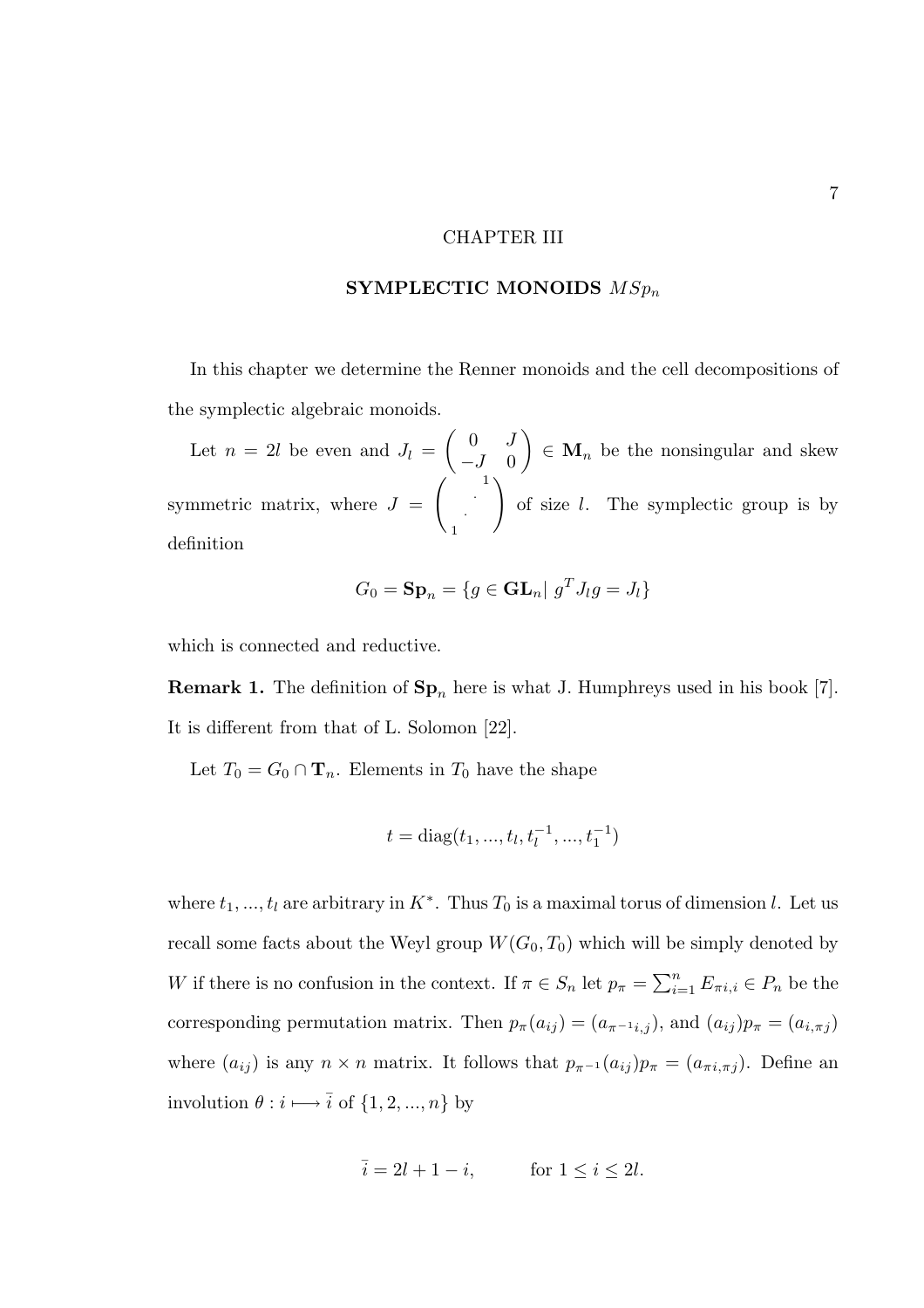Let C denote the centralizer of  $\theta$  in  $S_n$ . Then  $p_\pi$  normalizes  $T_0$  if and only if  $\pi \in C$ . The group C is a semidirect product  $C = C_1C_2$  where  $C_1$  is a normal abelian subgroup of order  $2^{l}$  generated by the transpositions  $(1\overline{1}), ..., (l\overline{l})$  and  $C_2 \simeq$  $S_l$  consists of all permutations  $\pi \in S_n$  which stablize  $\{1, ..., l\}$  and act on the complement  $\{l + 1, ..., 2l\}$  in the unique manner consistent with the assertion that  $\pi \in C$ . Then W is isomorphic to  $C_1C_2$  which is also isomorphic to  $(Z_2)^l \rtimes S_l$ .

If  $n = 4$ , then  $\theta = (1\bar{1})(2\bar{2}) = (14)(23)$ , and  $C_1$  is a subgroup of  $C_{S_4}(\theta)$  generated by (14) and (23). So

$$
C_1 = \{1, (14), (23), (14)(23)\}.
$$

Taking  $\pi = (12)(34)$ , we see that  $\theta \pi = \pi \theta$  which means that  $\pi \in C_{S_4}(\theta)$ . It is clear that  $\pi$  stablizes  $\{1, ..., l\} = \{1, 2\}$  and  $\pi \notin C_1$ . Let  $C_2$  be a subgroup of  $C_{S_4}(\theta)$ generated by  $\pi$ . Then

$$
C_2 = \{1, (12)(34)\}.
$$

Thus the Weyl group

$$
W = C_1 C_2 = \{1, (14), (23), (14)(23), (12)(34), (1243), (1342), (13)(24)\}.
$$

The corresponding matrix form of the Weyl group is

$$
W = \left\{ \begin{pmatrix} 1 & 0 & 0 & 0 \\ 0 & 1 & 0 & 0 \\ 0 & 0 & 1 & 0 \\ 0 & 0 & 0 & 1 \end{pmatrix}, \begin{pmatrix} 0 & 0 & 0 & 1 \\ 0 & 1 & 0 & 0 \\ 0 & 0 & 1 & 0 \\ 1 & 0 & 0 & 0 \end{pmatrix}, \begin{pmatrix} 1 & 0 & 0 & 0 \\ 0 & 0 & 1 & 0 \\ 0 & 1 & 0 & 0 \\ 0 & 0 & 0 & 1 \end{pmatrix}, \begin{pmatrix} 0 & 0 & 1 \\ 0 & 1 & 0 \\ 0 & 0 & 0 & 1 \\ 0 & 0 & 0 & 1 \end{pmatrix}, \begin{pmatrix} 0 & 0 & 1 & 0 \\ 0 & 1 & 0 & 0 \\ 0 & 0 & 0 & 1 \\ 1 & 0 & 0 & 0 \end{pmatrix}, \begin{pmatrix} 0 & 1 & 0 & 0 \\ 0 & 0 & 0 & 1 \\ 1 & 0 & 0 & 0 \\ 0 & 0 & 1 & 0 \end{pmatrix}, \begin{pmatrix} 0 & 0 & 1 & 0 \\ 0 & 0 & 0 & 1 \\ 1 & 0 & 0 & 0 \\ 0 & 0 & 1 & 0 \end{pmatrix}, \begin{pmatrix} 0 & 0 & 1 & 0 \\ 0 & 0 & 0 & 1 \\ 1 & 0 & 0 & 0 \\ 0 & 1 & 0 & 0 \end{pmatrix} \right\}.
$$
  
= {1,  $\rho$ ,  $\sigma$ ,  $\theta$ ,  $\pi$ ,  $\rho$  $\pi$ ,  $\sigma$  $\pi$ ,  $\theta$  $\pi$ }.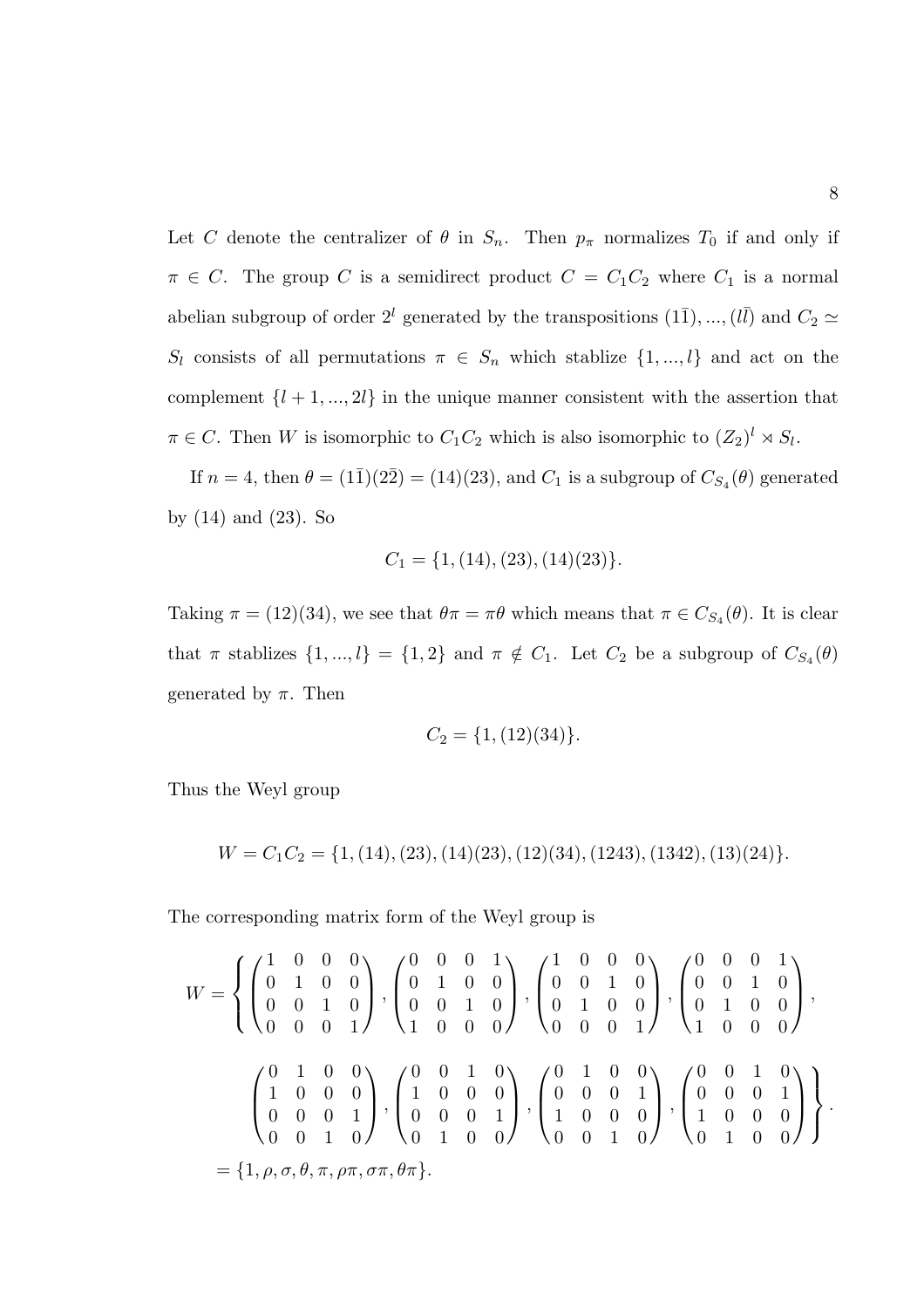#### 4. The Renner Monoids of the Symplectic Monoids  $MSp_n$

We compute the Renner monoids of the symplectic algebraic monoids  $MSp_n$  in this section. Some by-products are obtained as well, such as the cardinalities of the Renner monoids.

Let  $G = K^*G_0 \subseteq GL_n$  where  $n = 2l$ . Then G is a connected reductive group with rank  $r = l + 1$  and semisimple rank l. Let  $T = K^*T_0$ . Then T is a maximal torus of G, and the Weyl group  $W(G, T)$  is isomorphic to  $W(G_0, T_0)$  (see [22]). We identify them in what follows and let W denote either of these groups. The Weyl group plays an important role in identifying the Renner monoids.

**4.1. Definition.** The monoid  $\overline{G}$ , Zariski closure of G in  $\mathbf{M}_n(K)$ , is called the symplectic monoid which will be denoted by  $MSp_n$ .

In this section we compute the Renner monoid  $R$  of the symplectic monoid. To do so, we need the following definition (due to Solomon [22]).

**4.2. Definition.** A subset  $I \subseteq \{1, ..., n\}$  is called admissible if  $j \in I$  implies  $\overline{j} \notin I$ , where  $\bar{j} = \theta(j)$  as above; the empty set  $\phi$  and the whole set  $\{1, ..., n\}$  are also considered to be admissible.

If  $n = 4$ , then all the admissible subsets of  $\{1, 2, 3, 4\}$  are

φ, {1}, {2}, {3}, {4}, {1, 2}, {3, 4}, {1, 3}, {2, 4}, {1, 2, 3, 4}.

An admissible subset I is referred to as standard if  $I = \phi$ , or there is an integer  $i \in \{1, ..., l, 2l\}$  such that  $I = \{1, ..., i\}.$ 

The standard admissible subsets of  $\{1, 2, 3, 4\}$  are  $\phi$ ,  $\{1\}$ ,  $\{1, 2\}$ ,  $\{1, 2, 3, 4\}$ .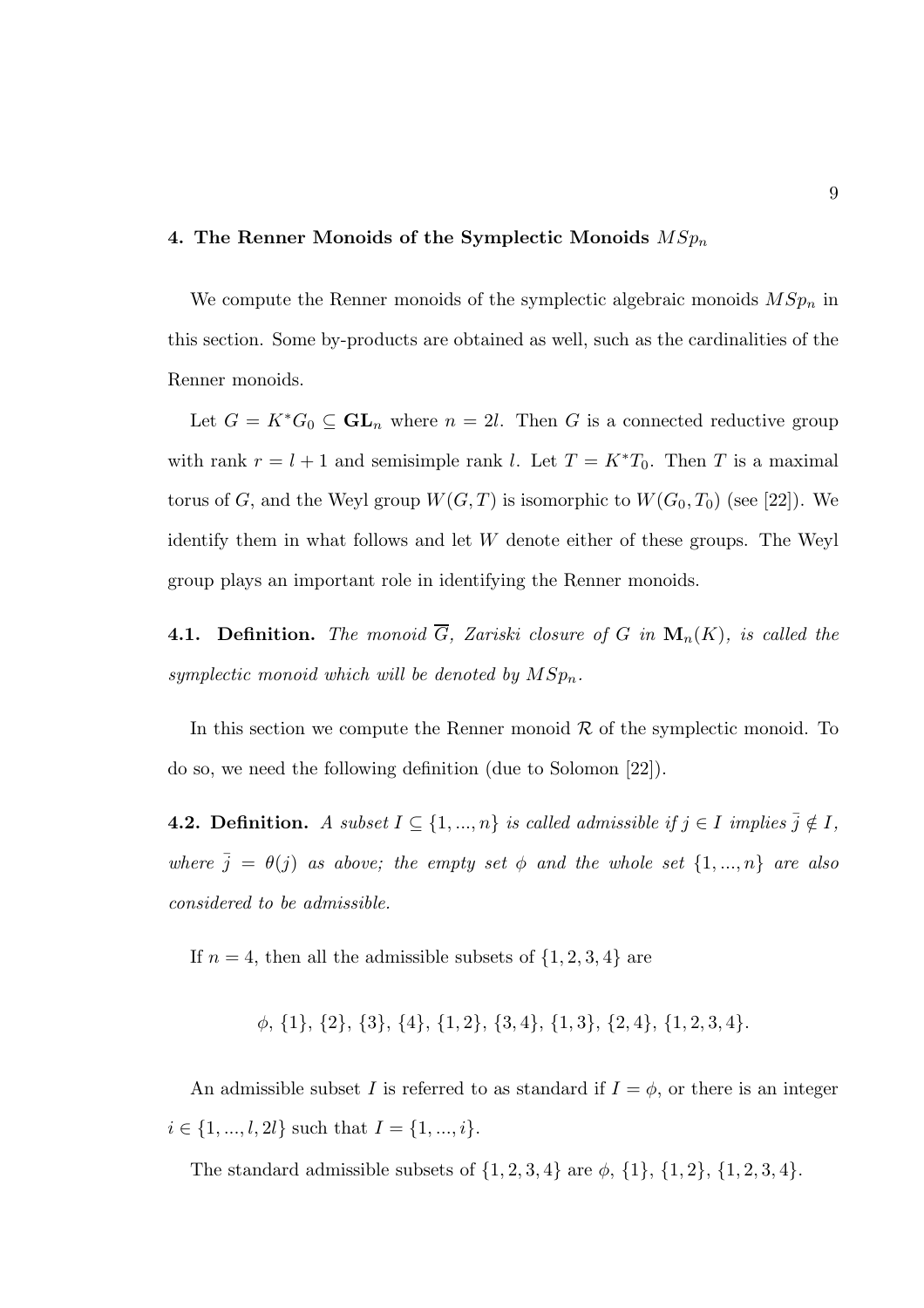A similar discussion to [22, p336] gives the following lemma describing the relationship between admissible subsets and idempotents in  $\overline{T}$ . We omit those details.

#### 4.3. Lemma.

- a) W maps admissible sets to admissible sets, and  $w^{-1}e_i w = e_{wI}$ , for  $w \in W$ .
- b) The map

$$
I \longmapsto e_{I} = \sum_{j \in I} E_{jj}
$$

is bijective from the admissible subsets of  $\{1, ..., n\}$  to  $E(\overline{T})$ , where  $e_I = 0$ , if  $I = \phi$ .

c) The set  $E(\overline{T})$  of idempotents in  $\overline{T}$  is

$$
E(T) = \{e_I \mid I \subseteq \{1, ..., n\} \text{ is admissible}\}.
$$

d) 
$$
e_{I_1} \cdot e_{I_2} = e_{I_1 \cap I_2}
$$
, for any  $e_{I_1}, e_{I_2} \in E(\overline{T})$ .

**Proof.** For a), b) and c), see [22, p336]. By checking directly, we get d).  $\Box$ 

If  $n = 4$ , the set of idempotents of  $MSp<sub>4</sub>$  is

$$
E(T) = \{0, 1, E_{11}, E_{22}, E_{33}, E_{44}, E_{11} + E_{22}, E_{33} + E_{44}, E_{11} + E_{33}, E_{22} + E_{44}\}.
$$

**Remark 2.** Rank one elements in  $E(\overline{T})$  are in one to one correspondence with the admissible subsets containing exactly one element of  $\{1, ..., n\}$ . There are no admissible subsets with size  $k$   $(l < k < 2l)$ .

#### 4.4. Proposition.

$$
|E(\mathcal{R})| = |E(\overline{T})| = \sum_{i=0}^{l} \sum_{j=0}^{i} {l \choose j} {l-j \choose i-j} + 1.
$$

**Proof.** It is true by counting the number of admissible subsets of  $\{1, ..., n\}$  and [17, Proposition 3.2.1].  $\Box$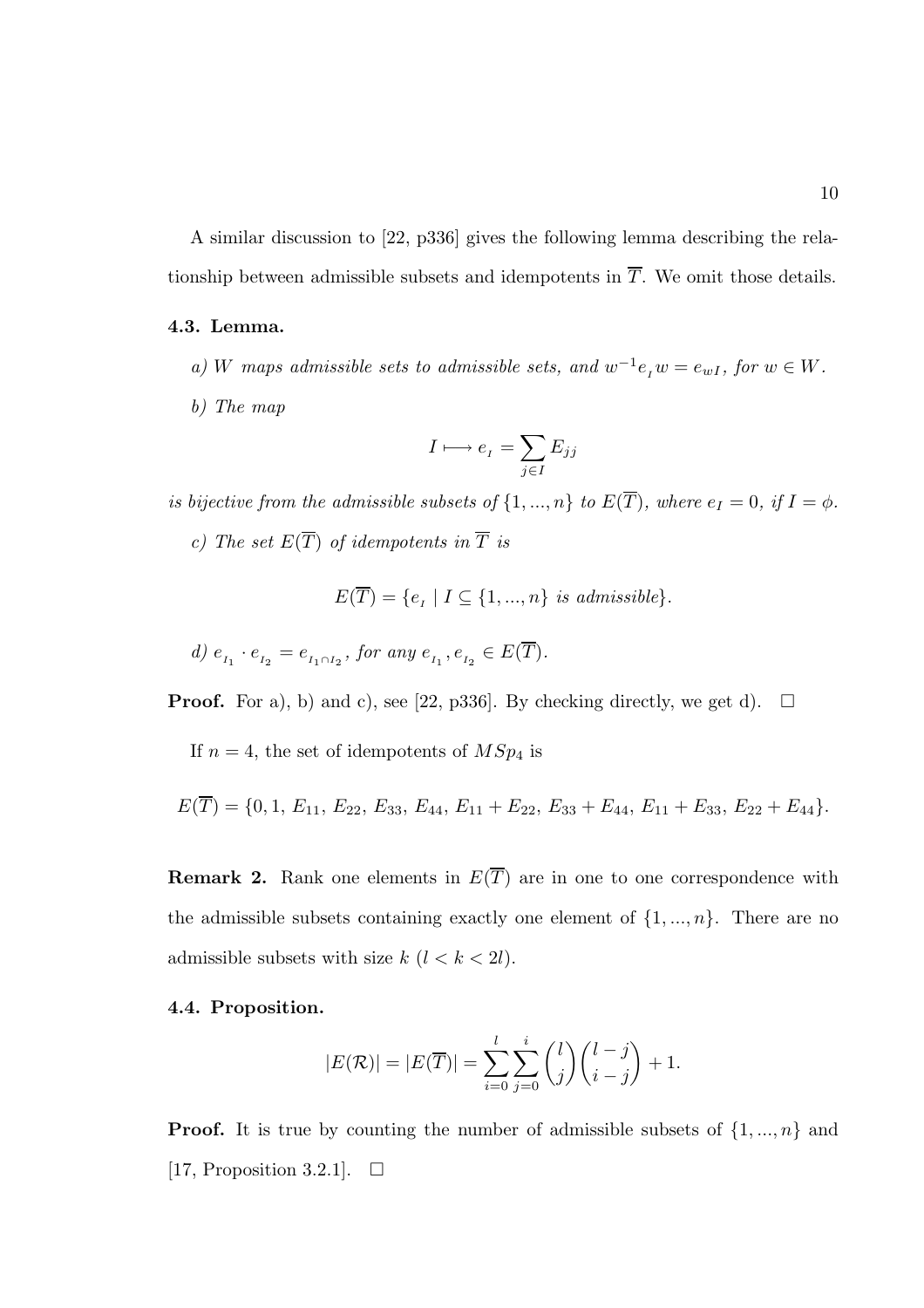For  $i = 1, ..., l$ , let  $E_i(\mathcal{R}) \subseteq E(\mathcal{R})$  (resp.  $E_i(\overline{T}) \subseteq E(\overline{T})$ ) denote the set of rank i idempotent elements in  $\mathcal R$  (resp.  $\overline{T}$ ). Then by Lemma 4.3 and [17, Proposition 3.2.1] we have the following

#### 4.5. Proposition.

a)  $E_1(\mathcal{R}) = E_1(\overline{T}) = \{E_{ii} | i = 1, ..., n\}.$ b)  $|E_1(\mathcal{R})| = |E_1(\overline{T})| = n$ .

We now find the set of rank one elements in  $\mathcal{R}$ . To this end, let  $\mathcal{R}(i)$  denote the set of rank i elements in the Renner monoid  $\mathcal{R}$ , for  $i \in \{1, ..., n\}$ ,

4.6. Lemma. Under the notation above, one has

a)  $\mathcal{R}(1) = \{E_{ij} | i, j = 1, ..., n\}.$ b)  $|\mathcal{R}(1)| = n^2$ .

**Proof.** For any  $j \in \{1, ..., n\}$ , let

$$
w = \begin{cases} (1\overline{1}), & \text{if } j = \overline{1} \\ (1j)(\overline{1}\overline{j}), & \text{if } j \neq \overline{1} = 2l. \end{cases}
$$

Then w is in the Weyl group W and  $j = w(1)$ . It follows that

$$
E_{1j} = E_{1,w1} = E_{11}w \in E_{11}W, \text{ for } j = 1, ..., n.
$$

Thus  $E_{11}W = \{E_{1j} | j = 1, ..., n\}.$ 

Similarly,  $E_{ii}W = \{E_{ij} | j = 1, ..., n\}$ , for  $i = 2, ..., n$ . Therefore, the set of rank one elements in the Renner monoid  $\mathcal R$  is  $\{E_{ij} | i, j = 1, ..., n\}$  which proves a).

It is clear that b) follows from a).  $\Box$ 

**Remark 3.** The lemma above shows that  $\mathcal{R}(1) = \mathcal{R}_n(1)$ . However,  $\mathcal{R}(2) \neq \mathcal{R}_n(2)$ , since  $\{1, 2l\}$  is not an admissible subset of  $\{1, ..., n\}$ , but  $E_{11} + E_{2l,2l} \in \mathcal{R}_n(2)$ . For the same reason, we know  $\mathcal{R}(i) \neq \mathcal{R}_n(i)$ , for  $i = 3, ..., n$ .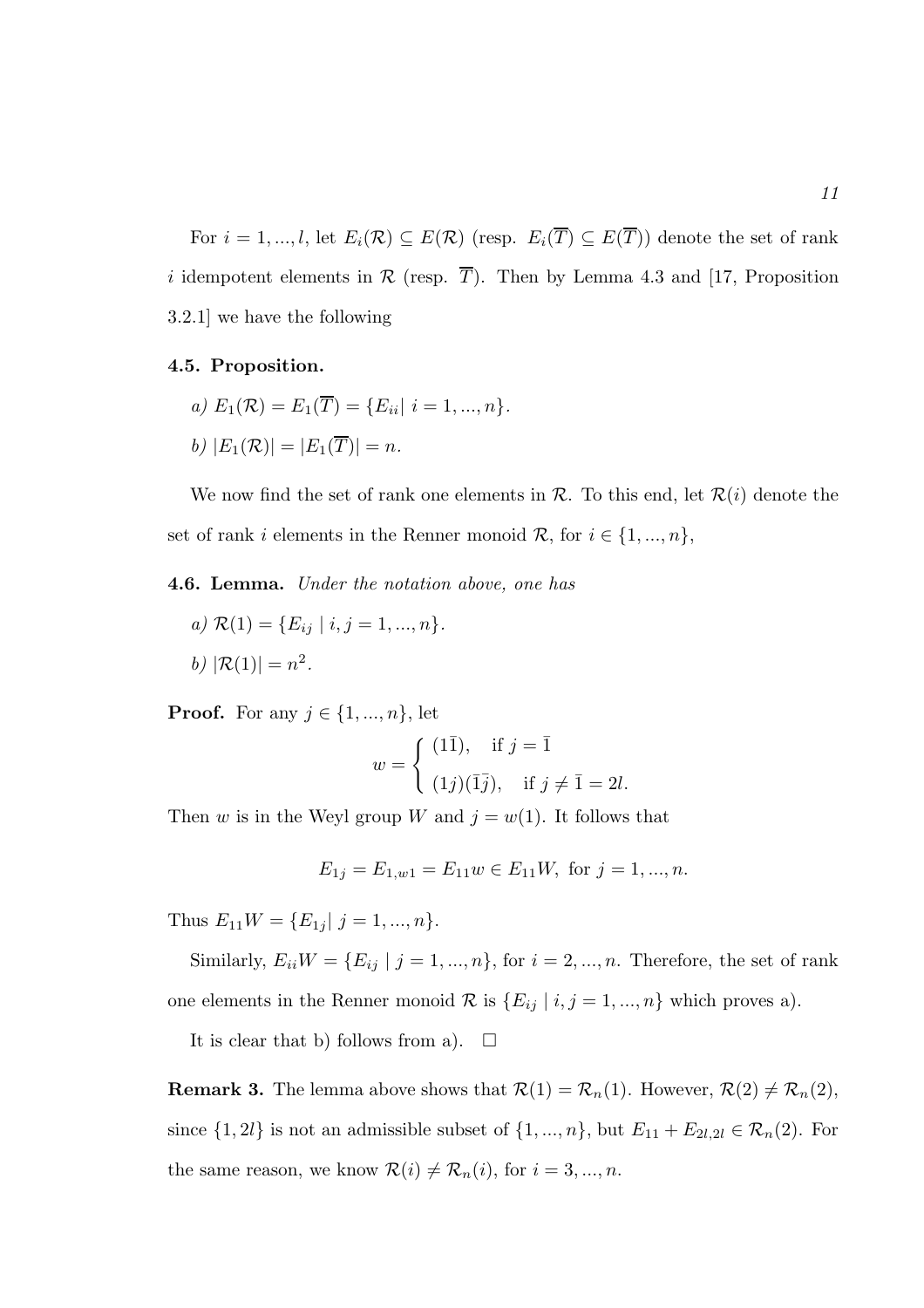**4.7. Theorem.** For any admissible subset  $I \subseteq \{1, ..., n\}$  with  $|I| = i$ , where  $i =$ 1, ..., l, 2l, there exist  $w \in W$  and a unique standard admissible subset  $I_0 = \{1, ..., i\}$ such that  $wI = I_0$ .

**Proof.** If  $I = \{1, ..., n\}$ , then  $I_0 = I$  and  $w = 1 \in W$  and we are done. Now let I be admissible and  $I \neq \{1, ..., n\}$ . Then  $|I| = i \in \{1, ..., l\}$ . We use induction on the size i of the admissible subset I. If  $i = 1$ , then  $I = \{j\}$  for some  $j \in \{1, ..., n\}$ . From Lemma 4.6 there exists  $w \in W$  such that  $w(I) = \{w(j)\} = \{1\}$ , i.e.,  $wI = I_0$ .

Suppose that  $I \subseteq \{1, ..., n\}$  is any admissible subset with  $1 < |I| \leq l$ . Then  $I = J \cup \{k\}$  where J is a subset of I with  $|J| = i - 1$  and  $k \in I \setminus J$ . It follows that J is admissible. By the induction hypothesis there exist  $w' \in W$  and a unique standard admissible subset  $I' = \{1, ..., i-1\}$  such that  $w'J = I'$ . Then  $w'I = I' \cup \{p\}$ where  $p = w'(k)$ , and hence  $w'I = \{1, ..., i-1\} \cup \{p\}$  is a disjoint union. If  $p = i$ , then  $I_0 = I' \cup \{i\}$  and  $w = w'$  are what we want. If  $p \neq i$ , let

$$
w_1 = \begin{cases} (i\overline{i}), & \text{if } p = \overline{i} \\ (ip)(\overline{i}p), & \text{if } p \neq \overline{i} = 2l + 1 - i. \end{cases}
$$

It follows that  $w_1 \in W$  and  $w_1(p) = i$ . Note that  $\overline{p} \notin w'I$ , since  $p \in w'I$  which is admissible. It follows that  $p, i, \bar{p}, \bar{i} \notin I'$ , and so  $w_1(j) = j$ , for  $j \in I' = \{1, ..., i-1\}$ . Taking  $w = w_1 w'$ , we obtain

$$
w(I) = w_1(w'(I))
$$
  
=  $w_1(\{1, ..., i - 1\} \cup \{p\})$   
=  $\{1, ..., i\}.$ 

Hence, the result is as stated.  $\square$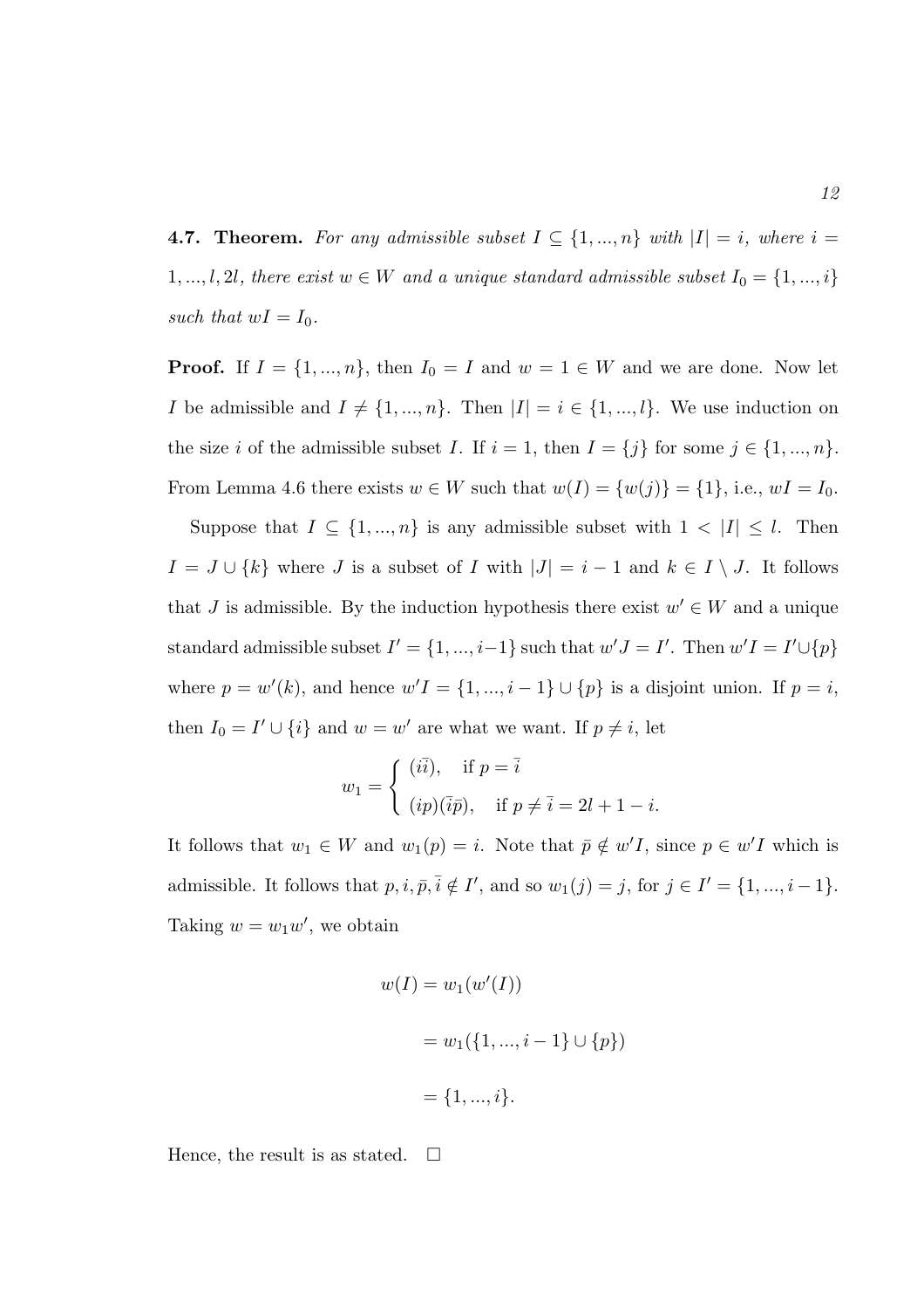#### 4.8. Proposition. The cross section lattice

$$
\Lambda = \{e_I \in E(\overline{T}) \mid I \text{ is a standard admissible subset of } \{1, ..., n\} \}.
$$
  
=  $\left\{ I_{2l}, \begin{pmatrix} I_l & 0 \\ 0 & 0 \end{pmatrix}, \begin{pmatrix} I_{l-1} & 0 \\ 0 & 0 \end{pmatrix}, ..., \begin{pmatrix} I_1 & 0 \\ 0 & 0 \end{pmatrix}, (0) \right\}.$   
 $\simeq \{I \mid I \text{ is a standard admissible subset of } \{1, ..., n\} \}, \text{ under the inclusion.}$ 

 $\alpha \simeq \{0, 1, ..., l, l + 1\},$  under the linear order.  $\square$ 

The cross section lattice of  $MSp_4$  is

$$
\Lambda = \left\{ \begin{pmatrix} 0 & & & \\ & 0 & & \\ & & 0 & \\ & & & 0 \end{pmatrix}, \begin{pmatrix} 1 & & & \\ & 0 & & \\ & & 0 & \\ & & & 0 \end{pmatrix}, \begin{pmatrix} 1 & & & \\ & 1 & & \\ & & 0 & \\ & & & 0 \end{pmatrix}, \begin{pmatrix} 1 & & & \\ & 1 & & \\ & & 1 & \\ & & & 1 \end{pmatrix} \right\}.
$$

The Hasse diagram of the partial order structure for the cross section lattice in Proposition 4.8 is given by



4.9. Theorem. With the notation above, the Renner monoid of the symplectic monoid  $MSp_{2l}$  is as follows

$$
\mathcal{R} = \left\{ \sum_{i \in I, w \in W} E_{i,wi} \in \mathcal{R}_{2l} \mid I \subseteq \{1, ..., 2l\} \text{ is admissible} \right\}.
$$

**Proof.** Since  $\mathcal{R} = E(\overline{T})W$  by [17, Proposition 3.2.1], it suffices to compute  $e_I w$ for every  $e_I \in E(\overline{T}), w \in W$ , where I is admissible. From Lemma 4.3 b) we know  $e_{I} = \sum_{i \in I} E_{ii}$ . Thus  $e_{I} w = \sum_{i \in I} E_{ii} w = \sum_{i \in I} E_{i,wi}$ , and so the Theorem.  $\Box$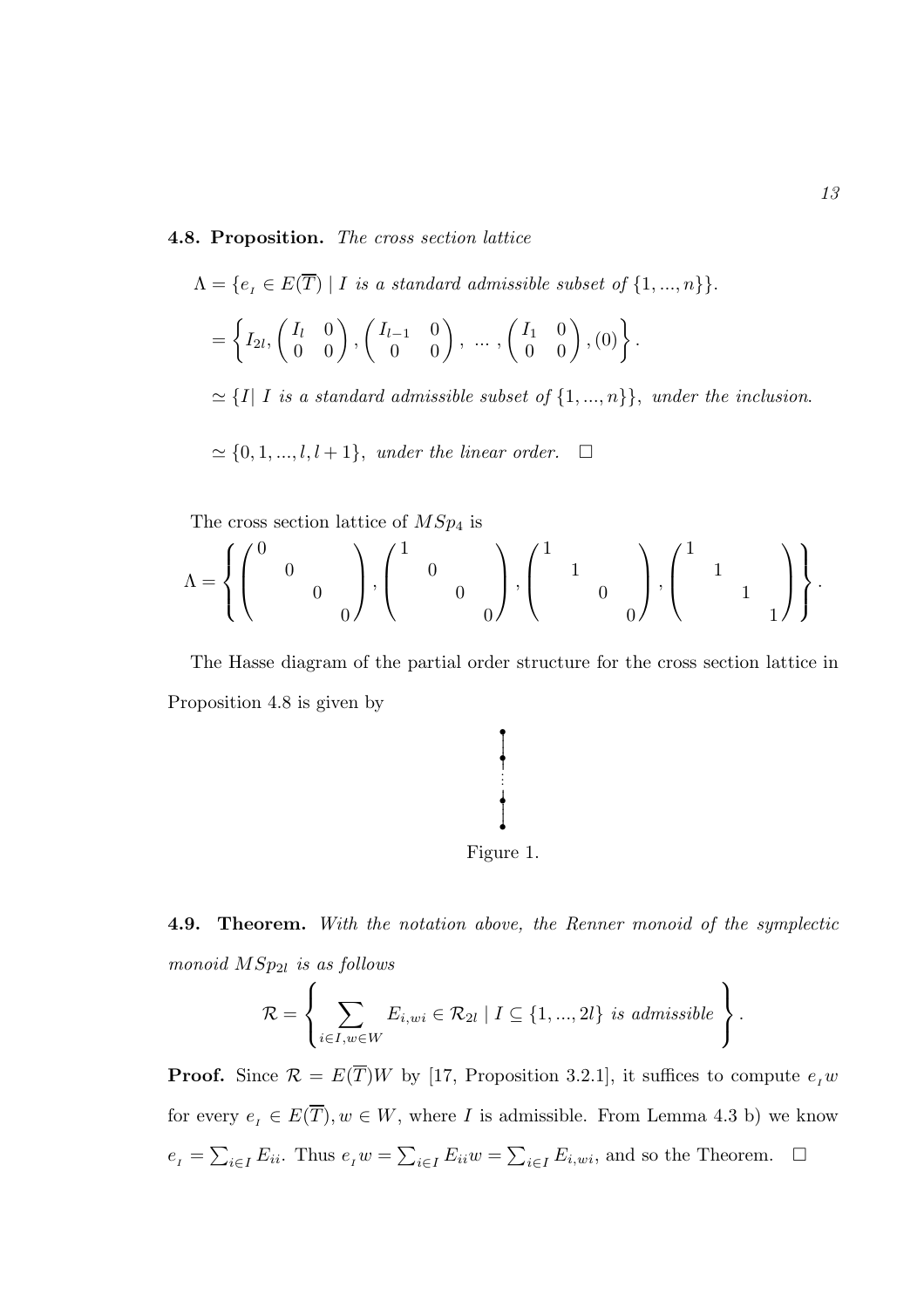4.10. Corollary.

$$
\mathcal{R} = \left\{ \sum_{i \in I, w \in W} E_{wi,i} \in \mathcal{R}_{2l} \mid I \subseteq \{1, ..., 2l\} \text{ is admissible} \right\}.
$$

**Proof.** This result comes from the fact that  $\mathcal{R} = WE(\overline{T})$  and

$$
w^{-1}e_{I} = \sum_{i \in I} w^{-1} E_{ii} = \sum_{i \in I} E_{wi,i}. \quad \Box
$$

Now we think of  $\mathcal{R}_{2l}$ , the Renner monoid of  $\mathbf{M}_n(K)$ , as the set of partial 1-1 maps from  $\{1, ..., 2l\}$  to itself. In other words,  $x \in R_{2l}$  is a 1-1 map from a subset of  $\{1, ..., 2l\}$  to  $\{1, ..., 2l\}$ .

#### 4.11. Theorem.

$$
\mathcal{R} \setminus W = \left\{ x \in \mathcal{R}_{2l} \middle| \begin{array}{l} x \text{ is singular; both } D(x) \\ \text{and } R(x) \text{ are admissible} \end{array} \right\}
$$

where  $D(x)$  is the domain of x, and  $R(x)$  is the range of x.

**Proof.** Let  $\mathcal{R}'$  denote the set of the right hand side in the Theorem. It follows from Theorem 4.9 that  $\mathcal{R} \setminus W \subseteq \mathcal{R}'$ , since W maps admissible sets to admissible sets.

We now prove the other inclusion. For any  $x \in \mathcal{R}'$ , one knows  $|D(x)| = |R(x)|$ which will be denoted by i. Then  $i \leq l$ , since x is singular and both  $D(x)$  and  $R(x)$ are admissible. It follows from Theorem 4.7 that there exist a unique standard admissible set  $I_0 = \{1, ..., i\} (i \leq l)$  and  $w_1, w_2 \in W$  such that

$$
w_1 D(x) = w_2 R(x) = I_0.
$$

Thus  $w_1^{-1} x w_2 = e_{I_0} \in \Lambda \subseteq \mathcal{R}$ , and hence  $x = w_1 e_{I_0} w_2^{-1} \in \mathcal{R}$ , since  $\mathcal{R} = WE(\overline{T})$  $E(\overline{T})W$ . But  $x \notin W$ , because  $x \in \mathcal{R}_{2l}$  is singular. So,  $\mathcal{R}' \subseteq \mathcal{R} \setminus W$ .

Therefore,  $\mathcal{R} \setminus W = \mathcal{R}'$ , i.e., the Theorem is true.  $\Box$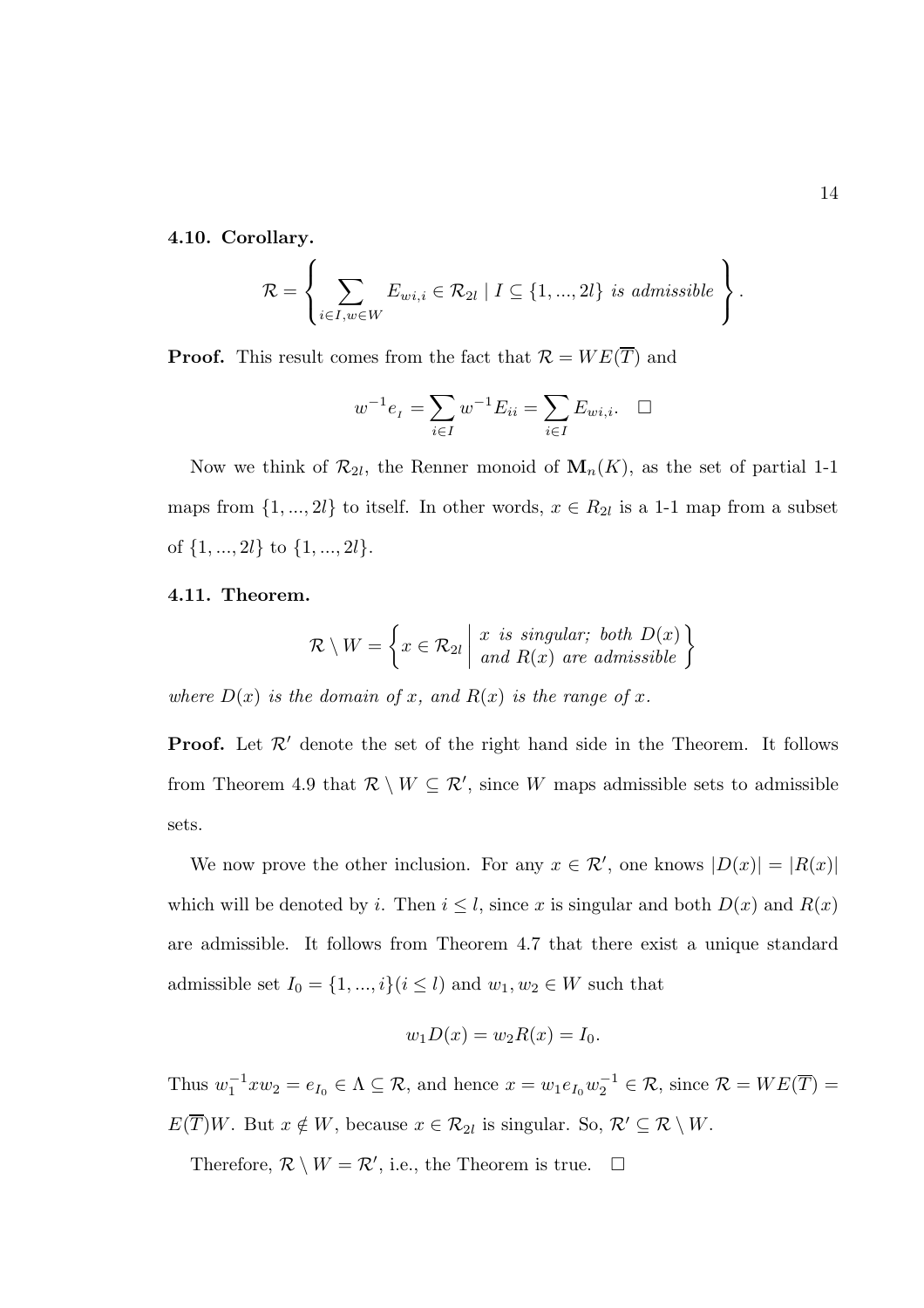**Remark 4.** In the proof above we obtain  $\mathcal{R} = W\Lambda W$  as well.

Now let us consider some examples. If  $n = 2$ , then all the admissible subsets of  $\{1, 2\}$  are  $\phi$ ,  $\{1\}$ ,  $\{2\}$ ,  $\{1, 2\}$ . Note that they are all standard except  $\{2\}$ . So, the cross section lattice of  $MSp<sub>2</sub>$  by Proposition 4.8 is

$$
\Lambda = \left\{ \begin{pmatrix} 0 & 0 \\ 0 & 0 \end{pmatrix}, \begin{pmatrix} 1 & 0 \\ 0 & 0 \end{pmatrix}, \begin{pmatrix} 1 & 0 \\ 0 & 1 \end{pmatrix} \right\}.
$$

From Theorem 4.11, the Renner monoid of  $MSp_2$  is

$$
\mathcal{R} = \left\{ \begin{pmatrix} 0 & 0 \\ 0 & 0 \end{pmatrix}, \begin{pmatrix} 1 & 0 \\ 0 & 0 \end{pmatrix}, \begin{pmatrix} 0 & 1 \\ 0 & 0 \end{pmatrix}, \begin{pmatrix} 0 & 0 \\ 1 & 0 \end{pmatrix}, \begin{pmatrix} 0 & 0 \\ 0 & 1 \end{pmatrix}, \begin{pmatrix} 1 & 0 \\ 0 & 1 \end{pmatrix}, \begin{pmatrix} 0 & 1 \\ 1 & 0 \end{pmatrix} \right\}.
$$

On the other hand, note that  $Sp_2 = SL_2$  by checking the definitions directly. Then  $MSp_2 = M_2$ . The Renner monoid of  $M_2$  was obtained first by L. Renner in 1986 (see [17, Proposition 4.1.1]). Our result here for  $MSp_2$  matches that of L. Renner for  $M_2$ .

The Renner monoid of  $MSp<sub>4</sub>$  is given by

$$
\mathcal{R} = \{0, E_{11}, E_{12}, E_{13}, E_{14}, E_{21}, E_{22}, E_{23}, E_{24}, E_{31}, E_{32}, E_{33}, E_{34},\nE_{41}, E_{42}, E_{43}, E_{44}, E_{11} + E_{22}, E_{22} + E_{41}, E_{11} + E_{32}, E_{32} + E_{41},\nE_{34} + E_{42}, E_{12} + E_{31}, E_{21} + E_{42}, E_{12} + E_{21}, E_{33} + E_{44}, E_{14} + E_{33},\nE_{23} + E_{44}, E_{14} + E_{23}, E_{13} + E_{24}, E_{24} + E_{43}, E_{13} + E_{34}, E_{34} + E_{43},\nE_{11} + E_{33}, E_{33} + E_{41}, E_{11} + E_{23}, E_{23} + E_{41}, E_{13} + E_{31}, E_{31} + E_{43},\nE_{13} + E_{21}, E_{21} + E_{43}, E_{22} + E_{44}, E_{14} + E_{22}, E_{32} + E_{44}, E_{14} + E_{32},\nE_{24} + E_{42}, E_{12} + E_{24}, E_{34} + E_{42}, E_{12} + E_{34}, E_{11} + E_{22} + E_{33} + E_{44},\nE_{14} + E_{22} + E_{33} + E_{41}, E_{11} + E_{23} + E_{32} + E_{44}, E_{14} + E_{23} + E_{32} + E_{41},\nE_{13} + E_{24} + E_{31} + E_{42}, E_{12} + E_{24} + E_{31} + E_{43}, E_{13} + E_{21} + E_{34} + E_{42},\nE_{12} + E_{21} + E_{34} + E_{43}.
$$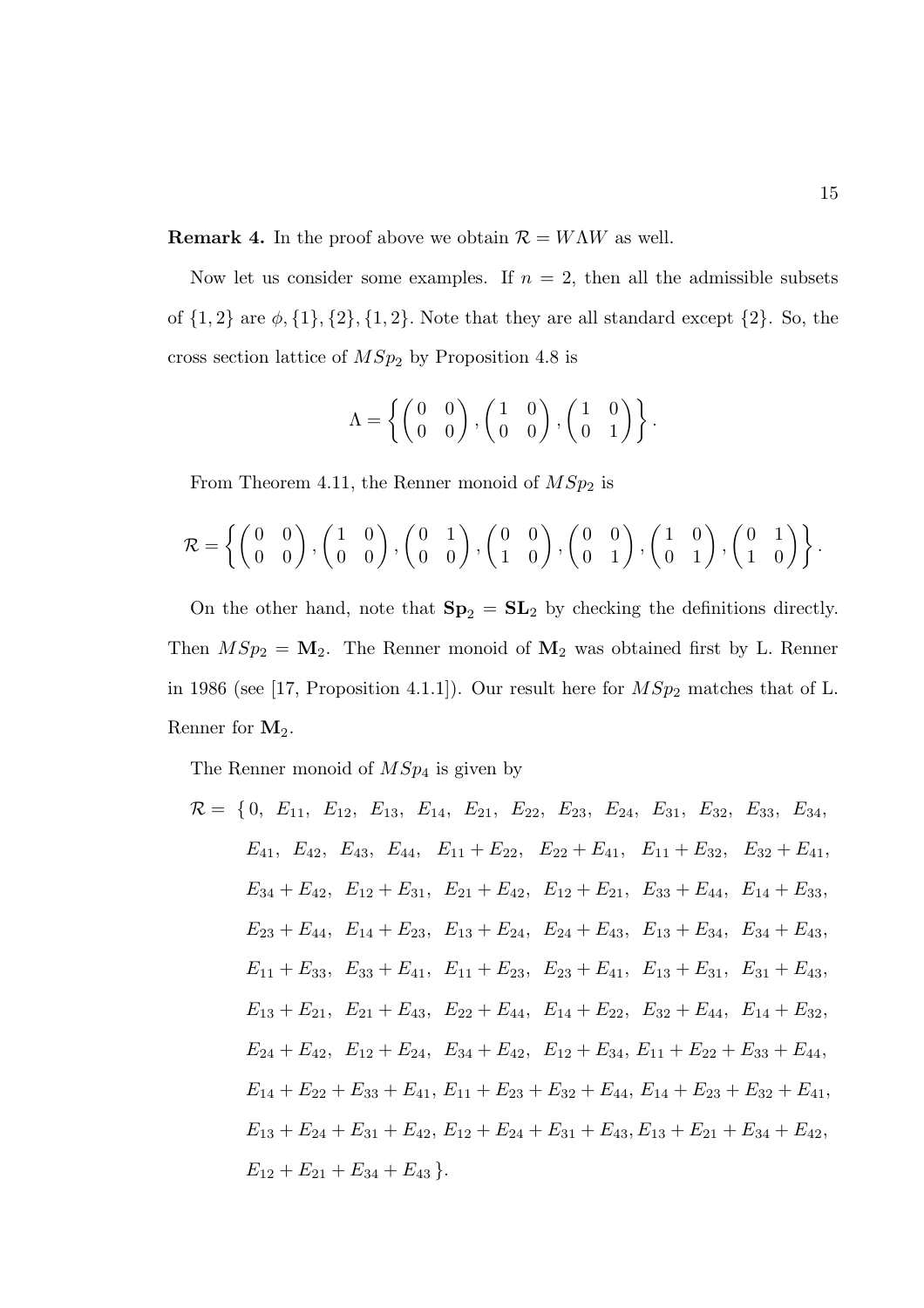We now express the Renner monoid of  $MSp_4$  in terms of matrices.

$$
\mathcal{R} = \left\{ 0, \begin{pmatrix} 1 & 0 & 0 & 0 \\ 0 & 0 & 0 & 0 \\ 0 & 0 & 0 & 0 \\ 0 & 0 & 0 & 0 \\ 0 & 0 & 0 & 0 \\ 0 & 0 & 0 & 0 \\ 0 & 0 & 0 & 0 \\ 0 & 0 & 0 & 0 \\ 0 & 0 & 0 & 0 \\ 0 & 0 & 0 & 0 \\ 0 & 0 & 0 & 0 \\ 0 & 0 & 0 & 0 \\ 0 & 0 & 0 & 0 \\ 0 & 0 & 0 & 0 \\ 0 & 0 & 0 & 0 \\ 0 & 0 & 0 & 0 \\ 0 & 0 & 0 & 0 \\ 0 & 0 & 0 & 0 \\ 0 & 0 & 0 & 0 \\ 0 & 0 & 0 & 0 \\ 0 & 0 & 0 & 0 \\ 0 & 0 & 0 & 0 \\ 0 & 0 & 0 & 0 \\ 0 & 0 & 0 & 0 \\ 0 & 0 & 0 & 0 \\ 0 & 0 & 0 & 0 \\ 0 & 0 & 0 & 0 \\ 0 & 0 & 0 & 0 \\ 0 & 0 & 0 & 0 \\ 0 & 0 & 0 & 0 \\ 0 & 0 & 0 & 0 \\ 0 & 0 & 0 & 0 \\ 0 & 0 & 0 & 0 \\ 0 & 0 & 0 & 0 \\ 0 & 0 & 0 & 0 \\ 0 & 0 & 0 & 0 \\ 0 & 0 & 0 & 0 \\ 0 & 0 & 0 & 0 \\ 0 & 0 & 0 & 0 \\ 0 & 0 & 0 & 0 \\ 0 & 0 & 0 & 0 \\ 0 & 0 & 0 & 0 \\ 0 & 0 & 0 & 0 \\ 0 & 0 & 0 & 0 \\ 0 & 0 & 0 & 0 \\ 0 & 0 & 0 & 0 \\ 0 & 0 & 0 & 0 \\ 0 & 0 & 0 & 0 \\ 0 & 0 & 0 & 0 \\ 0 & 0 & 0 & 0 \\ 0 & 0 & 0 & 0 \\ 0 & 0 & 0 & 0 \\ 0 & 0 & 0 & 0 \\ 0 & 0 & 0 & 0 \\ 0 & 0 & 0 & 0 \\ 0 & 0 & 0 & 0 \\ 0 & 0 & 0 & 0 \\ 0 & 0 & 0 & 0 \\ 0 & 0 & 0 & 0 \\ 0 & 0 & 0 & 0 \\ 0 & 0 & 0 & 0 \\ 0 & 0 & 0
$$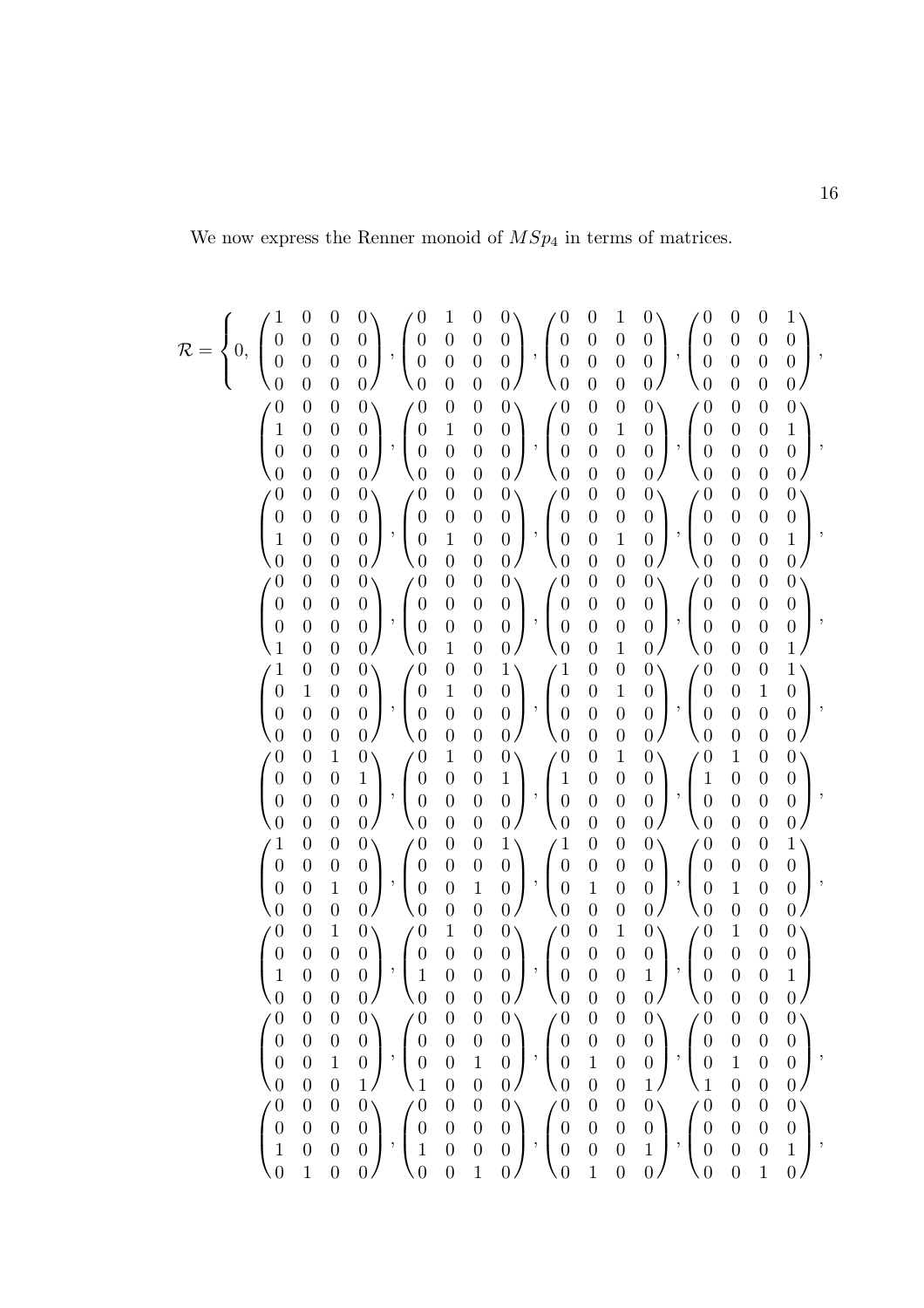|                                                                                                  |                                                          |                  | $\begin{bmatrix} 0 \end{bmatrix}$                                                                                                                                                                                                                                                                                                                 |  | $\Bigg) \ , \begin{pmatrix} 0 & 0 & 0 & 0 \\ 0 & 1 & 0 & 0 \\ 0 & 0 & 0 & 0 \\ 1 & 0 & 0 & 0 \end{pmatrix} \ , \begin{pmatrix} 0 & 0 & 0 & 0 \\ 0 & 0 & 1 & 0 \\ 0 & 0 & 0 & 0 \\ 0 & 0 & 0 & 1 \end{pmatrix} \ , \begin{pmatrix} 0 & 0 & 0 & 0 \\ 0 & 0 & 1 & 0 \\ 0 & 0 & 0 & 0 \\ 1 & 0 & 0 & 0 \end{pmatrix} \ ,$ |                |  |  |                                                                                                                                                              |  |
|--------------------------------------------------------------------------------------------------|----------------------------------------------------------|------------------|---------------------------------------------------------------------------------------------------------------------------------------------------------------------------------------------------------------------------------------------------------------------------------------------------------------------------------------------------|--|-----------------------------------------------------------------------------------------------------------------------------------------------------------------------------------------------------------------------------------------------------------------------------------------------------------------------|----------------|--|--|--------------------------------------------------------------------------------------------------------------------------------------------------------------|--|
| $\left(\begin{matrix} 0 & 0 & 0 \\ 0 & 1 & 0 \\ 0 & 0 & 0 \end{matrix}\right)$                   |                                                          |                  | $\boldsymbol{0}$                                                                                                                                                                                                                                                                                                                                  |  |                                                                                                                                                                                                                                                                                                                       |                |  |  |                                                                                                                                                              |  |
| $\setminus 0$                                                                                    | $\overline{0}$                                           | $\overline{0}$   | $\mathbf{1}$                                                                                                                                                                                                                                                                                                                                      |  |                                                                                                                                                                                                                                                                                                                       | $\overline{0}$ |  |  |                                                                                                                                                              |  |
| $\left(\begin{matrix} 0\\0\\0\\0\\0 \end{matrix}\right)$                                         | $\boldsymbol{0}$                                         | $\boldsymbol{0}$ | $\begin{pmatrix} 0 \\ 1 \\ 0 \\ 0 \end{pmatrix}, \begin{pmatrix} 0 & 0 & 0 & 0 \\ 0 & 0 & 0 & 1 \\ 0 & 0 & 0 & 0 \\ 0 & 0 & 1 & 0 \end{pmatrix}, \begin{pmatrix} 0 & 0 & 0 & 0 \\ 1 & 0 & 0 & 0 \\ 0 & 0 & 0 & 0 \\ 0 & 1 & 0 & 0 \end{pmatrix}, \begin{pmatrix} 0 & 0 & 0 & 0 \\ 1 & 0 & 0 & 0 \\ 0 & 0 & 0 & 0 \\ 0 & 0 & 1 & 0 \end{pmatrix},$ |  |                                                                                                                                                                                                                                                                                                                       |                |  |  |                                                                                                                                                              |  |
|                                                                                                  | $\begin{array}{ccc} 0 & 0 \\ 0 & 0 \\ 1 & 0 \end{array}$ |                  | $\left(1\right)$                                                                                                                                                                                                                                                                                                                                  |  |                                                                                                                                                                                                                                                                                                                       |                |  |  |                                                                                                                                                              |  |
|                                                                                                  |                                                          |                  |                                                                                                                                                                                                                                                                                                                                                   |  |                                                                                                                                                                                                                                                                                                                       |                |  |  |                                                                                                                                                              |  |
|                                                                                                  |                                                          |                  |                                                                                                                                                                                                                                                                                                                                                   |  |                                                                                                                                                                                                                                                                                                                       |                |  |  | 0/                                                                                                                                                           |  |
| $\left( \begin{matrix} 1 & 0 & 0 \\ 0 & 1 & 0 \\ 0 & 0 & 1 \\ 0 & 0 & 0 \\ \end{matrix} \right)$ |                                                          |                  | $\begin{pmatrix} 0 \\ 0 \\ 0 \\ 1 \end{pmatrix}, \begin{pmatrix} 0 & 0 & 0 & 1 \\ 0 & 1 & 0 & 0 \\ 0 & 0 & 1 & 0 \\ 1 & 0 & 0 & 0 \end{pmatrix}, \begin{pmatrix} 1 & 0 & 0 & 0 \\ 0 & 0 & 1 & 0 \\ 0 & 1 & 0 & 0 \\ 0 & 0 & 0 & 1 \end{pmatrix}, \begin{pmatrix} 0 & 0 & 0 & 1 \\ 0 & 0 & 1 & 0 \\ 0 & 1 & 0 & 0 \\ 1 & 0 & 0 & 0 \end{pmatrix},$ |  |                                                                                                                                                                                                                                                                                                                       |                |  |  |                                                                                                                                                              |  |
|                                                                                                  |                                                          |                  |                                                                                                                                                                                                                                                                                                                                                   |  |                                                                                                                                                                                                                                                                                                                       |                |  |  |                                                                                                                                                              |  |
|                                                                                                  |                                                          |                  |                                                                                                                                                                                                                                                                                                                                                   |  |                                                                                                                                                                                                                                                                                                                       |                |  |  |                                                                                                                                                              |  |
|                                                                                                  |                                                          |                  | $\frac{1}{1}$                                                                                                                                                                                                                                                                                                                                     |  | 0/                                                                                                                                                                                                                                                                                                                    |                |  |  | $\frac{1}{2}$                                                                                                                                                |  |
|                                                                                                  | $\boldsymbol{0}$                                         |                  |                                                                                                                                                                                                                                                                                                                                                   |  |                                                                                                                                                                                                                                                                                                                       |                |  |  |                                                                                                                                                              |  |
| $\left(\begin{matrix} 0\\0\\1 \end{matrix}\right)$                                               | $\begin{matrix} 0 & 0 \\ 0 & 0 \end{matrix}$             |                  |                                                                                                                                                                                                                                                                                                                                                   |  |                                                                                                                                                                                                                                                                                                                       |                |  |  |                                                                                                                                                              |  |
|                                                                                                  |                                                          |                  |                                                                                                                                                                                                                                                                                                                                                   |  |                                                                                                                                                                                                                                                                                                                       |                |  |  |                                                                                                                                                              |  |
| $\overline{0}$                                                                                   | $\mathbf{1}$                                             |                  | $\begin{pmatrix} 1 & 0 \\ 0 & 1 \\ 0 & 0 \\ 0 & 0 \end{pmatrix}, \begin{pmatrix} 0 & 1 & 0 & 0 \\ 0 & 0 & 0 & 1 \\ 1 & 0 & 0 & 0 \\ 0 & 0 & 1 & 0 \end{pmatrix}, \begin{pmatrix} 0 & 0 & 1 & 0 \\ 1 & 0 & 0 & 0 \\ 0 & 0 & 0 & 1 \\ 0 & 1 & 0 & 0 \end{pmatrix},$                                                                                 |  |                                                                                                                                                                                                                                                                                                                       |                |  |  | $\left.\left.\rule{0cm}{0cm}\right), \left(\begin{array}{cccc} 0 & 1 & 0 & 0 \\ 1 & 0 & 0 & 0 \\ 0 & 0 & 0 & 1 \\ 0 & 0 & 1 & 0 \end{array}\right)\right\}.$ |  |

The following result is an analogue of Proposition 7.3 of [17].

# **4.12. Proposition.** For any  $e_i \in \Lambda$  with  $|I| = i$ , where  $i = 0, 1, ..., l$ ,

 $We_{i}W = \{x \in \mathcal{R} \mid \text{rank}(x) = i\}$ 

 $=\{x \in \mathcal{R} \mid x \text{ has } i \text{ nonzero rows}\}\$ 

 $=\{x\in \mathcal{R}_{2l}\mid D(x) \text{ and } R(x) \text{ are admissible with } |D(x)|=|R(x)|=i \ \},$ 

where  $D(x)$  is the domain of x and  $R(x)$  the range of x. Furthermore,

$$
|We_{t}W| = \left[\sum_{j=0}^{i} {l \choose j} {l-j \choose i-j}\right]^{2} i!.
$$

**Proof.** Observe that  $Ge_{I}G = \bigsqcup_{x \in We_{I}W} BxB$  consists of  $n \times n$  matrices of rank i in  $MSp_{2l}$  where  $i = |I| = 0, 1, ..., l$ . We obtain the first part of the Proposition.

Now there are  $\sum_{j=0}^{i} {l \choose j}$  $j \binom{l-j}{i-j}$  ways to choose i of the n rows such that  $D(x)$  is admissible. There are the same number of ways to choose  $i$  of the  $n$  columns making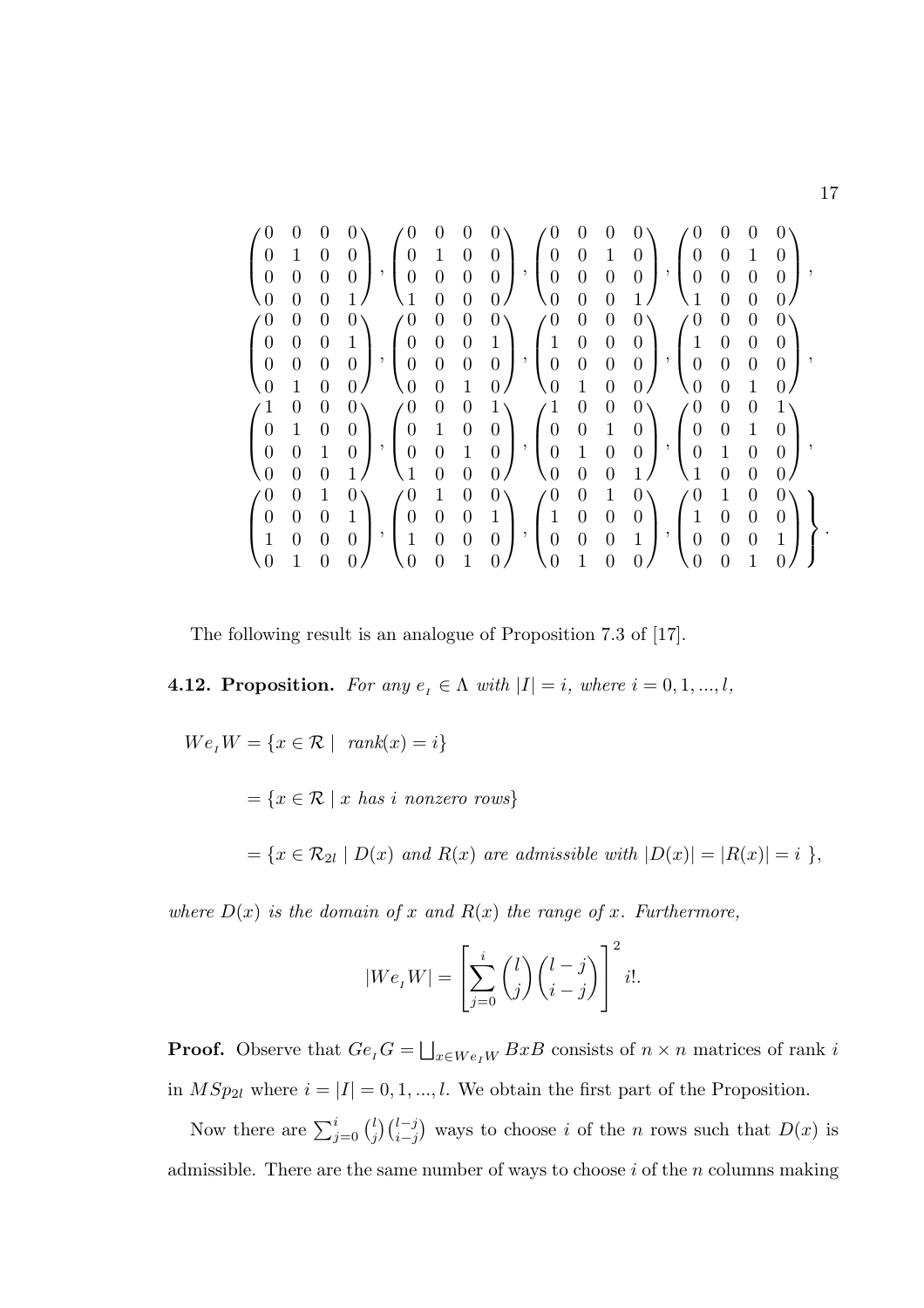$R(x)$  admissible. For each of these choices there are i! elements of R, of rank i, with a nonzero entry in each of the  $i$  rows and each of the  $i$  columns chosen. Thus there are  $\left[\sum_{j=0}^i \binom{l}{j}\right]$  $\binom{l}{j}\binom{l-j}{i-j}$ <sup>2</sup> i! possibilities. □

**4.13. Corollary.** 
$$
|\mathcal{R}| = \sum_{i=0}^{l} \left( \left[ \sum_{j=0}^{i} {l \choose j} {l-j \choose i-j} \right]^{2} i! \right) + 2^{l} l!, \quad \text{for } l \geq 1.
$$

For example, the Renner monoid of symplectic monoid  $MSp<sub>4</sub>$  has 57 elements.

#### 5. Cell Decompositions of the Symplectic Monoids  $MSp_n$

The main purpose of this section is to determine the cell decompositions of the symplectic algebraic monoids  $MSp_n$ . Each cell turns out to be an intersection of  $MSp_n$  with a cell  $C_{ij}(K)$  of  $\mathbf{M}_n(K)$ .

Let  $B_0 = \mathbf{B}_n \cap \mathbf{Sp}_n$ . Then  $B_0$  is a Borel subgroup of  $\mathbf{Sp}_n$ , and  $B = K^*B_0$  is a Borel subgroup of  $G = K^* \mathbf{Sp}_n$ . A simple calculation tells us that

$$
B_0 = \left\{ \begin{pmatrix} b_1 & b_2 \\ 0 & b_3 \end{pmatrix} \in \mathbf{Sp}_{2l} \middle| \begin{array}{l} b_1, b_3 \in \mathbf{M}_l(K) \text{ are upper triangular,} \\ b_3^T J b_1 = J, \quad b_3^T J b_2 = b_2^T J b_3 \end{array} \right\}.
$$

More concretely,

$$
B_0 = \left\{ \begin{pmatrix} b_1 & b_2 \\ 0 & b_3 \end{pmatrix} \in \mathbf{Sp}_{2l} \middle| \begin{array}{l} b_1 \in \mathbf{M}_l(K) \text{ is upper triangular}, & b_2 = b_1 a J \text{ for} \\ \text{some } a \in \mathbf{M}_l(K) \text{ symmetric}, b_3 = J(b_1^{-1})^T J \end{array} \right\}.
$$

We can now find a relationship among the Borel subgroup  $B$ , idempotents and rank one elements in  $E(\overline{T})$ .

**5.1. Theorem.** Let  $T = K^*T_0 \subseteq B$  be a maximal torus in G. Then for every non-zero idempotent  $e_i \in E(\overline{T})$ , there exists a unique  $e_i = E_{ii} \in E_1(\overline{T})$  such that  $e_iBe_i = e_iBe_i$ , where i is the maximal number in I.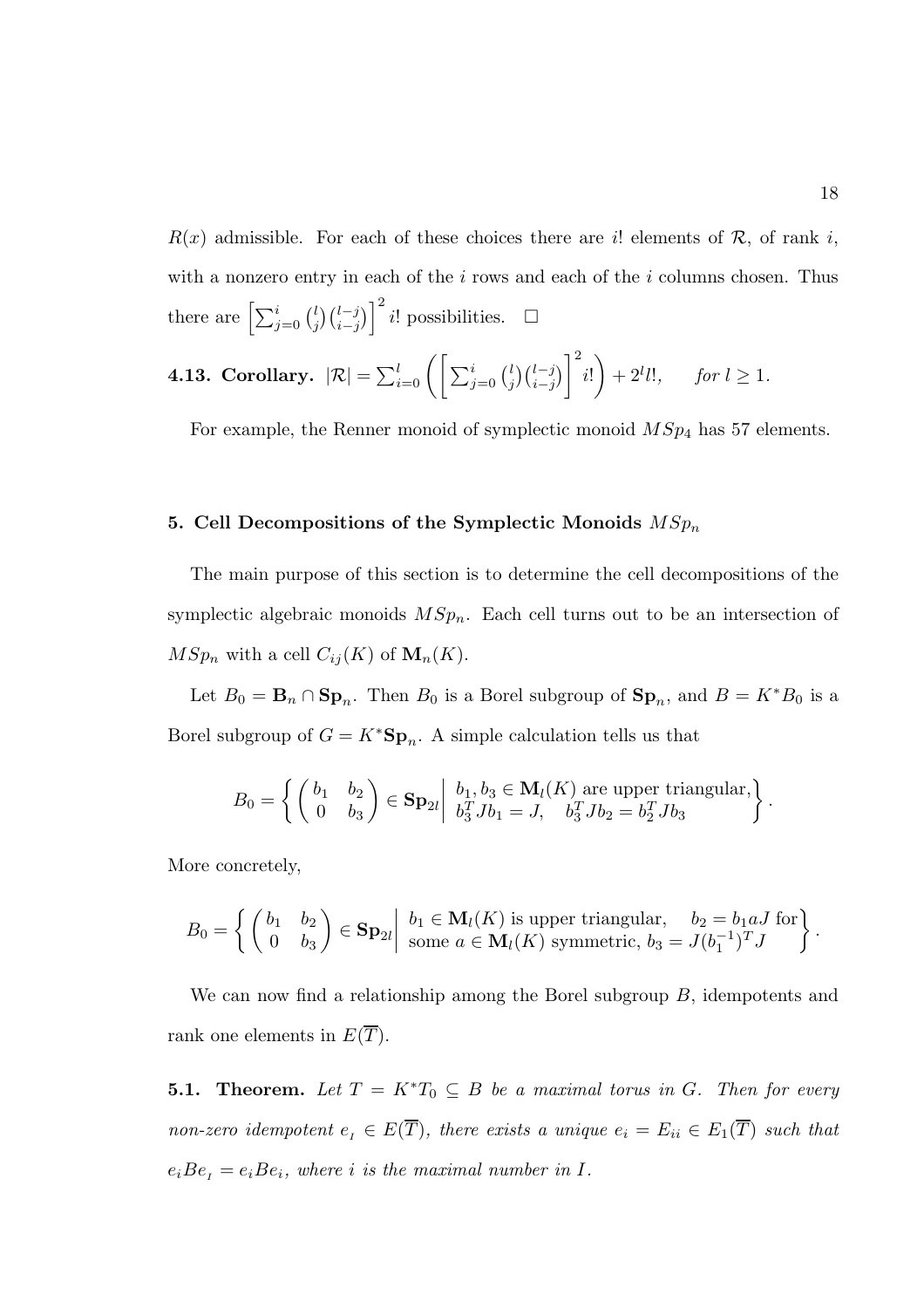**Proof.** Let  $e_i \in E(\overline{T})$  where  $I = \{i_1, i_2, ..., i_m\} \subseteq \{1, ..., n\}$  is admissible with  $i_1 < i_2 < \ldots < i_m$ . For any upper triangular matrix  $b = (b_{jk}) \in B \subseteq G$ , the matrix  $be<sub>I</sub>$  is an upper triangular matrix whose k-th column is exactly the k-th column of  $b = (b_{jk})$  for  $k = i_1, ..., i_m$ , and the other columns of  $be_i$  are all zero. Let  $i = i_m$ which is maximal in I. Taking  $e_i = E_{ii}$ , we get  $e_i b e_i = E_{ii} b e_i$  is a matrix whose  $(i, i)$ −entry is  $b_{ii}$  and the other entries are all zero. It follows that  $e_i b e_i = e_i b e_i$  by calculating directly. Therefore,  $e_iBe_i = e_iBe_i$ . From the procedure above we also see the uniqueness of such  $e_i = E_{ii} \in E_1(\overline{T})$ .  $\Box$ 

**5.2. Definition.** For any  $e_i = E_{ii} \in E_1(\overline{T})$ , define

$$
\mathcal{R}(e_i) = \{ x \in \mathcal{R} \mid e_i B x = e_i B e_i x \neq 0 \}.
$$

5.3. Corollary. The set of non-zero elements of the Renner monoid has a decomposition

$$
\mathcal{R}^{\times} = \bigsqcup_{e_i \in E_1(\overline{T})} \mathcal{R}(e_i) = \bigsqcup_{i=1}^{2l} \mathcal{R}(E_{ii}).
$$

Applying Theorem 5.1, we can now get a surjective map  $\tau$  from the set  $E(\overline{T})$  of idempotents in  $\overline{T}$  onto the set  $E_1(\overline{T})$  of rank one elements. This map can also be extended to  $\mathcal{R}^{\times}$  to  $E_1(\overline{T})$ .

#### 5.4. Theorem.

a) There is a surjective map  $\tau$  from  $E(\overline{T})$  onto  $E_1(\overline{T})$  by

$$
e_i \longmapsto \tau(e_i) = e_i, \ \text{if } e_i B e_i = e_i B e_i \neq 0.
$$

b) The map  $\tau$  extends to  $\mathcal{R}^{\times} = \mathcal{R} \setminus \{0\}$  by, for every  $x \in \mathcal{R}^{\times}$ , defining,

$$
\tau(x) = e_i, \text{ if } x \in e_I W \text{ and } \tau(e_I) = e_i,
$$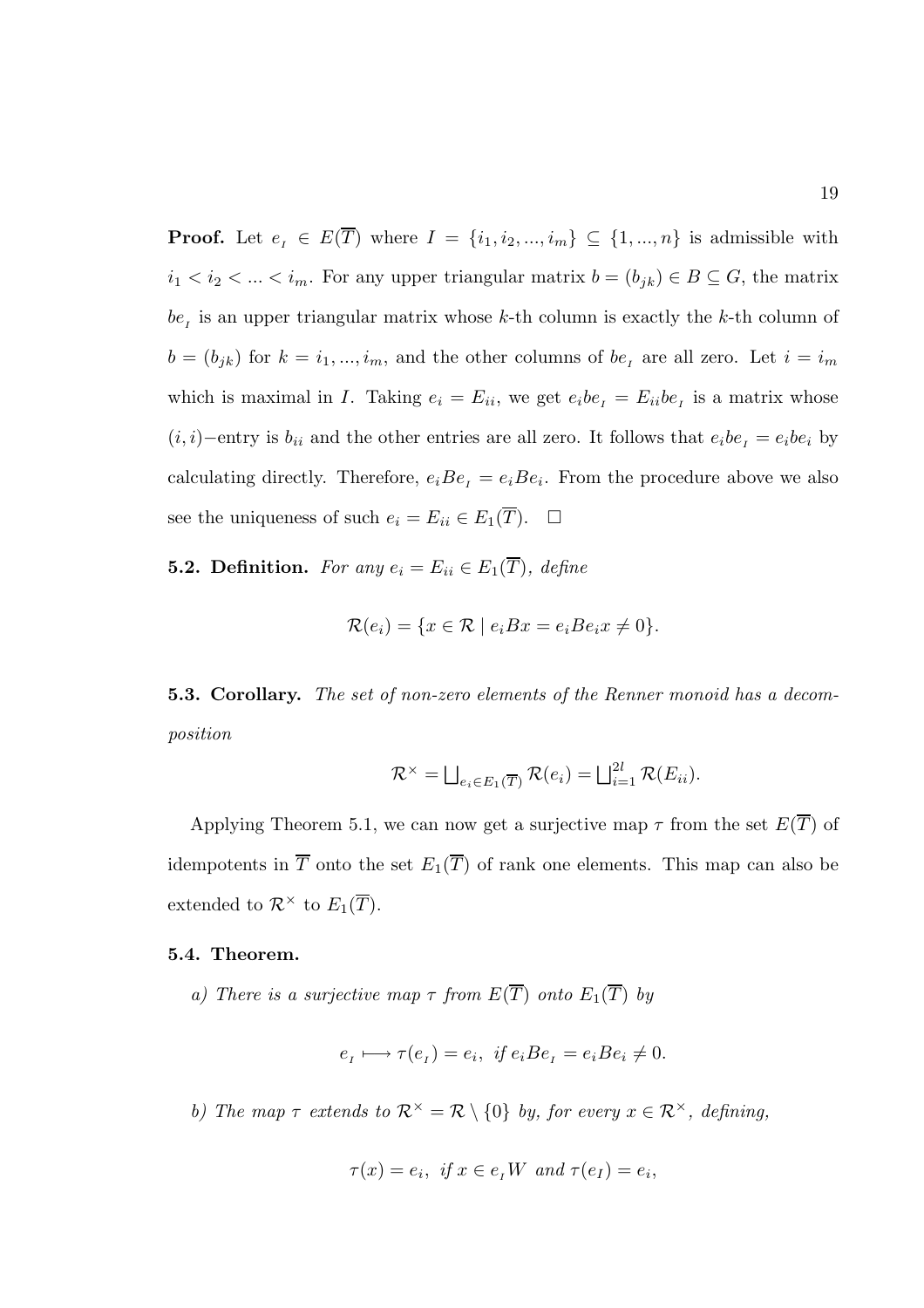where  $I \neq \phi$  is admissible and i is maximal in I.

**Proof.** a) is clear. To prove b), note that for any  $x \in \mathbb{R}^{\times}$ , there exist  $w \in W$ and a unique  $e_i \in E(\overline{T})$  such that  $x = e_i w$ . It follows that there is a unique  $e_i = E_{ii} \in E_1(\overline{T}) = E_1(\mathcal{R})$  such that  $e_i Be_I = e_i Be_i \neq 0$ . Then we obtain the map from  $\mathcal{R}^{\times}$  to  $E_1(\mathcal{R}) = E_1(\overline{T})$  by  $\tau(x) = e_i$ , as required.  $\Box$ 

For  $i = 1, ..., 2l$ , denote by  $I(i)$  the set of all the admissible sets  $I \subseteq \{1, ..., 2l\}$ such that the  $i$  is maximal in  $I$ . Then we have the following proposition

#### 5.5. Proposition.

a) 
$$
\mathcal{R}(e_i) = \tau^{-1}(e_i) = \bigsqcup_{I \in I(i)} e_I W
$$
, for  $i = 1, ..., 2l$ .  
b)  $\mathcal{R}^{\times} = \bigsqcup_{i=1}^{2l} \tau^{-1}(e_i)$ , a disjoint union.

**Proof.** It is straightforward.  $\Box$ 

For 
$$
MSp_4
$$
,  $E_1(\overline{T}) = \{e_1 = E_{11}, e_2 = E_{22}, e_3 = E_{33}, e_4 = E_{44}\}$ , and

$$
\mathcal{R}(e_1) = \bigsqcup_{I \in I(1)} e_I W
$$
  
=  $E_{11}W$   
=  $\begin{Bmatrix} \begin{pmatrix} 1 & 0 & 0 & 0 \\ 0 & 0 & 0 & 0 \\ 0 & 0 & 0 & 0 \\ 0 & 0 & 0 & 0 \end{pmatrix}, \begin{pmatrix} 0 & 1 & 0 & 0 \\ 0 & 0 & 0 & 0 \\ 0 & 0 & 0 & 0 \\ 0 & 0 & 0 & 0 \end{pmatrix}, \begin{pmatrix} 0 & 0 & 1 & 0 \\ 0 & 0 & 0 & 0 \\ 0 & 0 & 0 & 0 \\ 0 & 0 & 0 & 0 \end{pmatrix}, \begin{pmatrix} 0 & 0 & 0 & 1 \\ 0 & 0 & 0 & 0 \\ 0 & 0 & 0 & 0 \\ 0 & 0 & 0 & 0 \end{pmatrix},$ 

$$
\mathcal{R}(e_2) = \bigsqcup_{I \in I(2)} e_I W
$$
  
=  $E_{22} W \cup (E_{11} + E_{22}) W$   
=  $\begin{cases} \begin{pmatrix} 0 & 0 & 0 & 0 \\ 1 & 0 & 0 & 0 \\ 0 & 0 & 0 & 0 \\ 0 & 0 & 0 & 0 \end{pmatrix}, \begin{pmatrix} 0 & 0 & 0 & 0 & 0 \\ 0 & 1 & 0 & 0 \\ 0 & 0 & 0 & 0 & 0 \\ 0 & 0 & 0 & 0 & 0 \end{pmatrix}, \begin{pmatrix} 0 & 0 & 0 & 0 & 0 \\ 0 & 0 & 1 & 0 \\ 0 & 0 & 0 & 0 & 0 \\ 0 & 0 & 0 & 0 & 0 \end{pmatrix}, \begin{pmatrix} 0 & 0 & 0 & 0 & 0 \\ 0 & 0 & 0 & 1 \\ 0 & 0 & 0 & 0 & 0 \\ 0 & 0 & 0 & 0 & 0 \end{pmatrix},$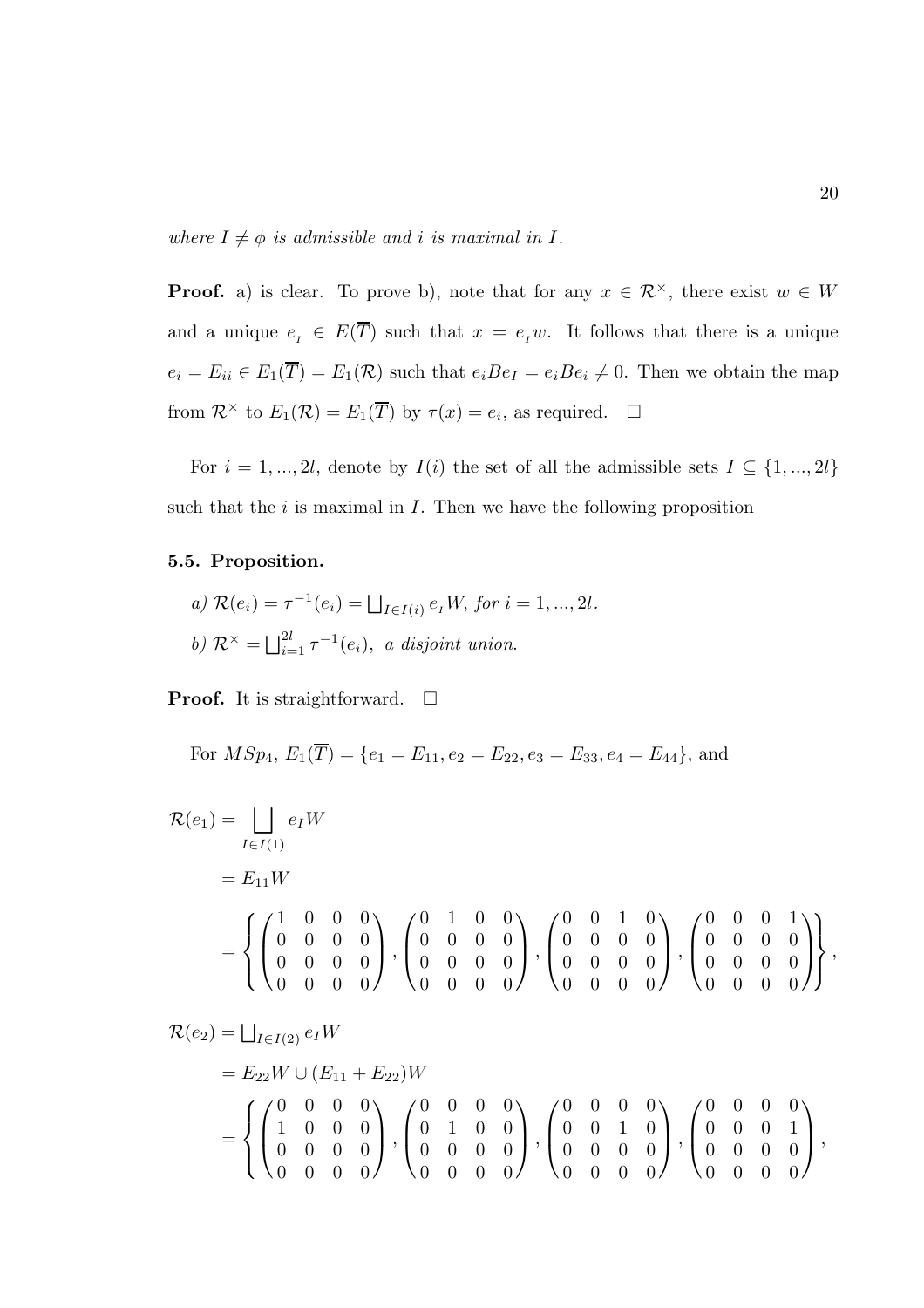$$
\mathcal{R}(e_3)=\bigsqcup_{\begin{array}{c}f\in\{0,1\}\end{array}}\begin{pmatrix}0&0&0&0&1\\0&1&0&0&0\\0&0&0&0&0\\0&0&0&0&0\end{pmatrix},\begin{pmatrix}0&0&0&1&0\\0&0&1&0&0\\0&0&0&0&0\\0&0&0&0&0\end{pmatrix},\begin{pmatrix}0&0&0&0&1\\0&0&0&0&0\\0&0&0&0&0\\0&0&0&0&0\end{pmatrix},\begin{pmatrix}0&0&0&0&0\\0&0&1&0&0\\0&0&0&0&0\\0&0&0&0&0\end{pmatrix},\begin{pmatrix}0&1&0&0&0\\0&0&1&0&0\\0&0&0&0&0\\0&0&0&0&0\end{pmatrix},\begin{pmatrix}0&1&0&0&0\\0&0&1&0&0\\0&0&0&0&0\\0&0&0&0&0\end{pmatrix},\begin{pmatrix}0&1&0&0&0\\0&0&0&0&0\\0&0&0&0&0\end{pmatrix},\begin{pmatrix}0&0&0&0&0\\0&0&0&0&0\\0&0&0&0&0\end{pmatrix},\begin{pmatrix}0&0&0&0&0\\0&0&0&0&0\\0&0&0&0&0\end{pmatrix},\begin{pmatrix}0&0&0&0&0\\0&0&0&0&0\\0&0&0&0&0\end{pmatrix},\begin{pmatrix}0&0&0&0&0\\0&0&0&0&0\\0&0&0&0&0\end{pmatrix},\begin{pmatrix}0&0&0&0&0\\0&0&0&0&0\\0&0&0&0&0\end{pmatrix},\begin{pmatrix}0&0&0&0&0\\0&0&0&0&0\\0&0&0&0&0\end{pmatrix},\begin{pmatrix}0&0&0&0&0\\0&0&0&0&0\\0&0&0&0&0\end{pmatrix},\begin{pmatrix}0&0&0&0&0\\0&0&0&0&0\\0&0&0&0&0\end{pmatrix},\begin{pmatrix}0&0&0&0&0\\0&0&0&0&0\\0&0&0&0&0\end{pmatrix},\begin{pmatrix}0
$$

21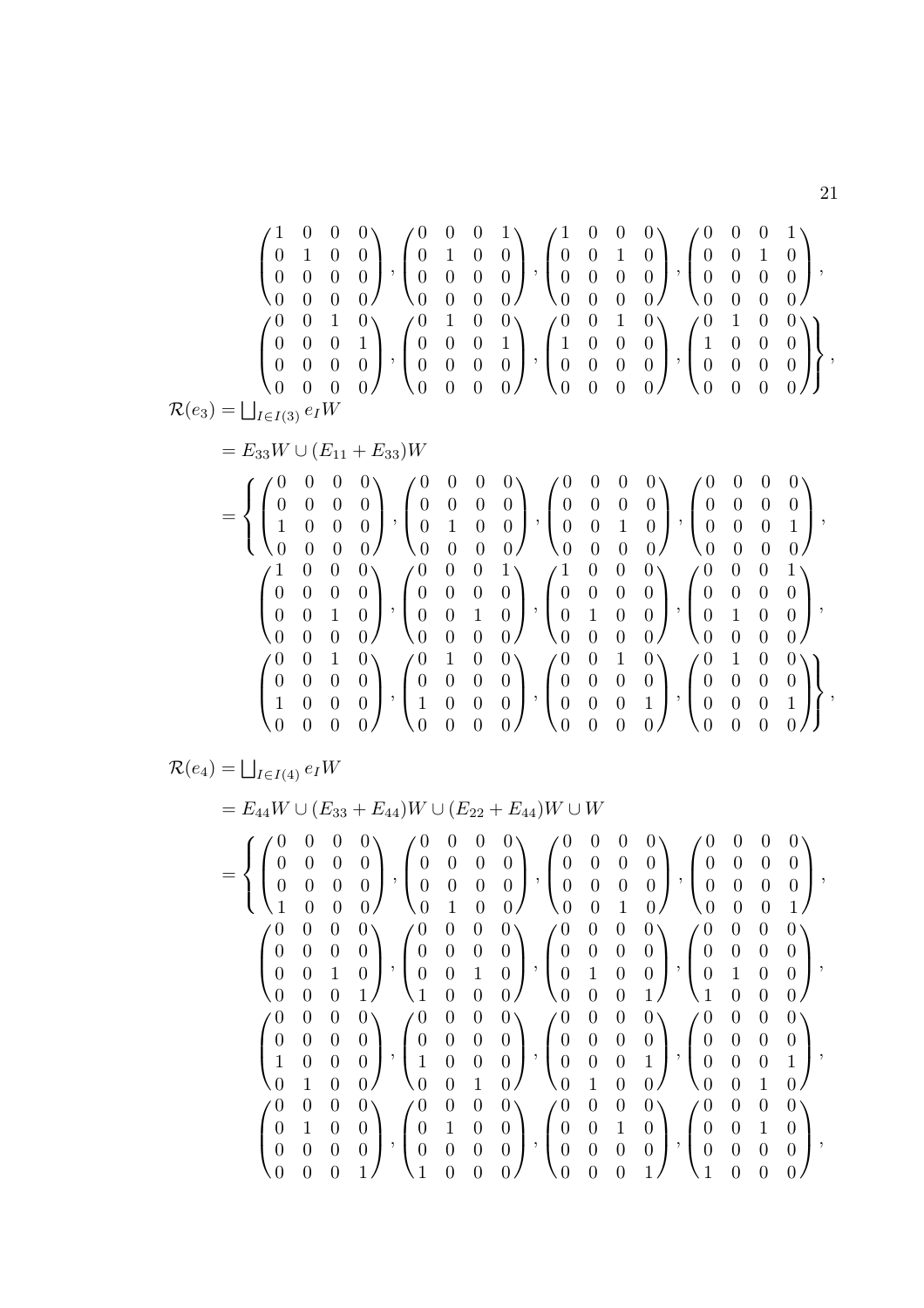|                  |                  |                |                                               | $\theta$                                                                      |                |                |                                       |                                                                                | U                                            |                |                                   |                                   | $\cup$           |                  |                |
|------------------|------------------|----------------|-----------------------------------------------|-------------------------------------------------------------------------------|----------------|----------------|---------------------------------------|--------------------------------------------------------------------------------|----------------------------------------------|----------------|-----------------------------------|-----------------------------------|------------------|------------------|----------------|
| $\overline{0}$   | $\overline{0}$   | $\overline{0}$ |                                               | $\begin{pmatrix} 0 & 0 & 0 & 1 \end{pmatrix}$                                 |                |                |                                       | $\begin{pmatrix} 1 \end{pmatrix}$                                              | $\overline{0}$                               | $\overline{0}$ | $\overline{0}$                    | $\begin{pmatrix} 1 \end{pmatrix}$ | $\overline{0}$   | $\overline{0}$   | $\overline{0}$ |
| $\boldsymbol{0}$ | $\overline{0}$   | $\overline{0}$ | $\rightarrow$ $\rightarrow$<br>$\overline{0}$ | $0\quad 0\quad 0\quad 0$                                                      |                |                |                                       | $\vert \cdot \vert$                                                            | $\begin{matrix}0&0&0&0\\0&0&0&0\end{matrix}$ |                |                                   | $\mathcal{L}$   0 0               |                  | $\overline{0}$   | $\overline{0}$ |
| $\overline{0}$   | $\mathbf{1}$     | $\overline{0}$ |                                               | $\sqrt{0}$                                                                    | $\overline{0}$ | 1              |                                       |                                                                                | $\overline{1}$                               | $\overline{0}$ | 0 <sub>1</sub>                    | $\overline{0}$                    | $\overline{0}$   | $\overline{1}$   |                |
| $\mathbf{1}$     | $\boldsymbol{0}$ | $\theta$       | $0\setminus$                                  | $\angle 0$                                                                    | $\overline{0}$ | $\theta$       | $1 \setminus$                         | $\angle$ 1                                                                     | $\overline{\phantom{0}}$                     | $\overline{0}$ | $0\setminus$                      | $\angle 0$                        | $\overline{0}$   | $\boldsymbol{0}$ |                |
| $\overline{0}$   | $\overline{1}$   | $\overline{0}$ | $\overline{0}$                                |                                                                               |                |                |                                       |                                                                                |                                              |                |                                   | $\begin{bmatrix} 0 \end{bmatrix}$ | $\overline{0}$   | $\overline{1}$   | $\overline{0}$ |
| $\overline{0}$   | $\theta$         | $\overline{1}$ | $\vert$ , $\vert$<br>$\overline{0}$           | $\left[\begin{array}{cccc} 0 & 1 & 0 & 0 \\ 0 & 0 & 1 & 0 \end{array}\right]$ |                |                | $\begin{pmatrix} 1 & 0 \end{pmatrix}$ | $\frac{1}{1}$ , $\begin{pmatrix} 0 & 0 & 1 & 0 \\ 0 & 1 & 0 & 0 \end{pmatrix}$ |                                              |                |                                   | $\vert \ \vert \ \ 0 \ \ \ 1$     |                  | $\overline{0}$   | $\overline{0}$ |
|                  | $\overline{0}$   |                |                                               | $\backslash$ 1                                                                | $\overline{0}$ | $\overline{0}$ | 0/                                    | $\overline{0}$                                                                 | $\boldsymbol{0}$                             | $\overline{0}$ | 1                                 |                                   | $\overline{0}$   | $\overline{0}$   |                |
| $\angle 0$       | $\theta$         | $\mathbf 1$    | $\mathbf{0}$                                  | $\angle 0$                                                                    | $\mathbf{1}$   | $\theta$       | $0\setminus$                          | $\angle 0$                                                                     | $\overline{0}$                               | $\mathbf{1}$   | $0\setminus$                      | $\angle 0$                        | $\mathbf{1}$     | $\theta$         | $\theta$       |
| $\boldsymbol{0}$ | $\overline{0}$   | $\theta$       |                                               | $\overline{0}$                                                                | $\overline{0}$ | $\overline{0}$ | 1                                     |                                                                                | $0 \quad 0$                                  |                | $\begin{bmatrix} 0 \end{bmatrix}$ | $\left(1\right)$                  | $\boldsymbol{0}$ | $\overline{0}$   | $\overline{0}$ |
|                  | $\boldsymbol{0}$ | $\overline{0}$ | $\overline{0}$                                | $\vert 1 \vert 0 \vert 0 \vert 0$                                             |                |                |                                       | $\frac{1}{0}$ , $\begin{pmatrix} 1 & 0 \\ 0 & 0 \end{pmatrix}$                 |                                              | $0\quad 1$     |                                   | $\,$ , $\,$<br>$\overline{0}$     | $\overline{0}$   | $\overline{0}$   | $\overline{1}$ |
|                  |                  |                |                                               | $\sim 0$                                                                      | $\overline{0}$ |                |                                       |                                                                                |                                              |                |                                   | $\overline{0}$                    | $\theta$         |                  |                |

To get our cell decomposition of  $MSp_{2l}$ , we first determine the cell decomposition of the symplectic Renner monoid. Note that for any  $r = E_{ij} \in \mathcal{R}(1)$ , there exist unique  $e_r = E_{ii}$  and  $f_r = E_{jj}$  in  $E_1(\overline{T})$  such that  $r = e_r r f_r$ .

**5.6. Definition.** For any  $r = e_r r f_r \in \mathcal{R}(1)$ , call  $\mathcal{C}_r = \{x \in \mathcal{R}(e_r) \mid e_r x f_r = r\}$  a cell of the Renner monoid  $R$  corresponding to the rank one element  $r$ .

Remark 5. L. Renner has shown that

$$
\mathcal{C}_r = \{ x \in \mathcal{R}(e_r) \mid e_r x f_r \neq 0 \}
$$

$$
= \{ x \in \mathcal{R}(e_r) \mid e_r x = r \}.
$$

**5.7. Proposition.** For any  $e \in E_1(\overline{T})$  and  $x \in \mathcal{R}(e)$ , there is a unique  $r = ex \in$  $\mathcal{R}(1)$  such that  $x \in \mathcal{C}_r$ .

**Proof.** Let  $x \in \mathcal{R}(e)$  where  $e \in E_1(\overline{T})$ . Then  $eBx = eBex \neq 0$  where B is the Borel subgroup of  $G \subseteq MSp_n$ . Since  $r = ex, r \in \mathcal{R}(1)$  and  $r = erf_r$  for the unique  $e, f_r \in E_1(\overline{T})$ . For if  $r = e_r r f_r$  and  $e_r \neq e$ , then  $r = e x = e(ex) = er = e(e_r)r f_r =$  $(ee_r)r f_r = 0$ , since  $ee_r = 0$ . Thus  $x \in \mathcal{R}(e)$  and  $ex f_r = rf_r = (er f_r) f_r = erf_r = r$ , i.e.,  $x \in \mathcal{C}_r$ .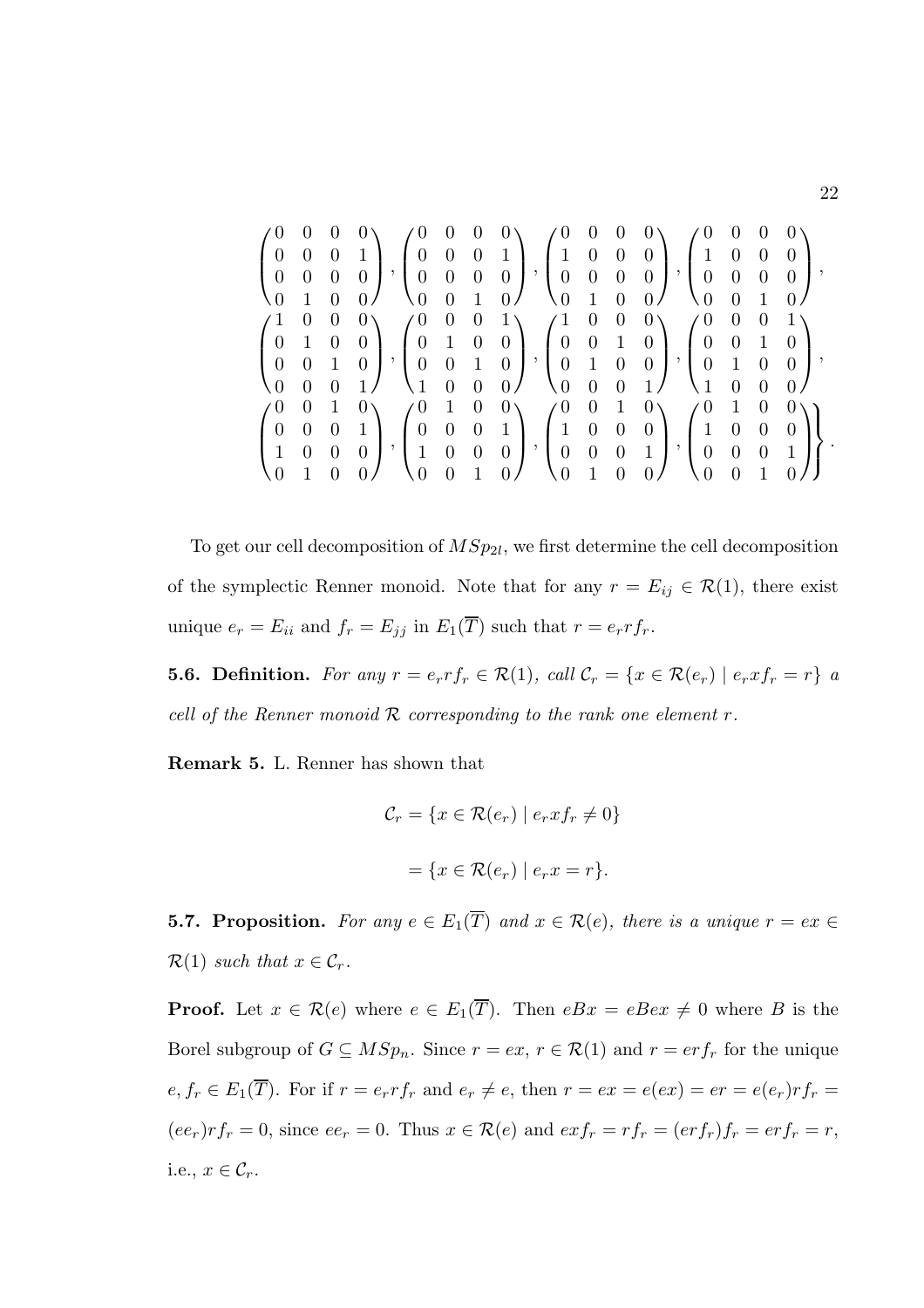Suppose there is another  $r' \in \mathcal{R}(1)$  such that  $x \in \mathcal{C}_{r'} = \{x \in \mathcal{R}(e) \mid ext' = r'\},\$ where  $r' = er' f'$  for the unique  $e, f' \in E_1(\overline{T})$ . If  $f' \neq f_r$  then  $r' = exf' = (ex)f' =$  $rf' = (exf_r)f' = ex(f_rf') = 0$ , since  $f_rf' = 0 \in E(\overline{T})$ , which is a contradiction. Therefore, the uniqueness.  $\Box$ 

By Corollary 5.3 and the above proposition we get the following

**5.8. Corollary.** a)  $\mathcal{R}(e) = \bigsqcup_{\substack{r \in \mathcal{R}(1) \\ er = r}} \mathcal{C}_r$ , where  $e \in E_1(T)$ . b)  $\mathcal{R}^{\times} = \bigsqcup_{r \in \mathcal{R}(1)} \mathcal{C}_r.$ 

Now, we can establish a surjective map  $\varphi$  from  $\mathcal{R}^{\times}$  to the set  $\mathcal{R}(1)$  consisting of rank one elements in R by declaring  $\varphi(x) = r$  if  $x \in \mathcal{C}_r$  where  $x \in \mathcal{R}^\times$  and  $r \in \mathcal{R}(1)$ . It is an extension of  $\tau$ . Furthermore,  $\varphi^{-1}(r) = \mathcal{C}_r$  for  $r \in \mathcal{R}(1)$ .

**5.9. Theorem.** The above surjective map  $\varphi$  from  $\mathcal{R}^{\times}$  to  $\mathcal{R}(1)$  satisfies  $\varphi(x) = e_i w$ if  $x = e_I w \in \mathcal{R}^\times$  and  $\tau(e_I) = e_i$ , where  $e_I \in E(\overline{T})$  and  $w \in W$ .

**Proof.** Since  $\mathcal{R}^{\times} = \bigsqcup_{e_i \in E_1(\overline{T})} \mathcal{R}(e_i)$  where  $\mathcal{R}(e_i) = \bigsqcup_{I \in I(i)} e_I W$ , there is a unique  $e_i \in E_1(\overline{T})$  such that  $x \in \mathcal{R}(e_i)$ . It follows that if  $x = e_i w \in \mathcal{R}^\times$  and  $\tau(e_i) = e_i$ , then  $I \in I(i)$ . Thus  $\varphi(x) = e_i x = e_i(e_i w) = (e_i e_i) w = e_i w$ , the required result.  $\Box$ 

**5.10. Theorem.** For any  $r = E_{ij} \in \mathcal{R}(1), i, j = 1, ..., 2l$ ,

$$
\mathcal{C}_r = \mathcal{C}_{E_{ij}} = \{ (x_{pq}) \in \mathcal{R} \mid x_{ij} = 1; x_{pq} = 0, \text{ if } i < p \le 2l, 1 \le q \le 2l \}.
$$

**Proof.** If  $x = (x_{pq}) \in \mathcal{R}$  is an  $n \times n$  matrix, then  $E_{ii}x = E_{ij}$  if and only if  $x_{iq} = \delta_{qj}$ ,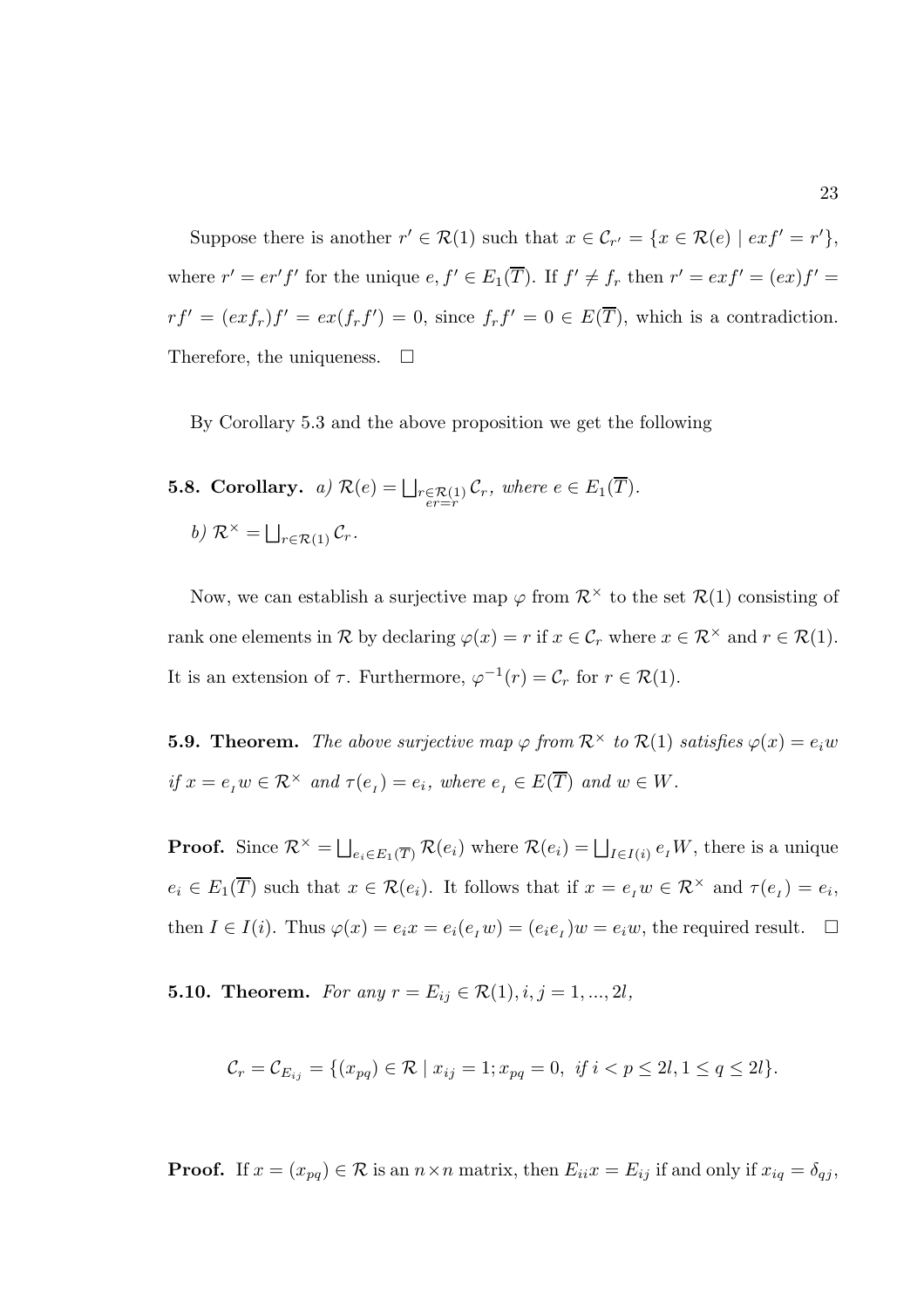for  $i, q, j = 1, ..., n$ . Then

$$
C_r = C_{E_{ij}} = \{(x_{pq}) \in \mathcal{R}(e_i) | E_{ii}(x_{pq}) = E_{ij}\}\
$$
  
=  $\{(x_{pq}) \in \mathcal{R}(e_i) | x_{ij} = 1\}$   
= 
$$
\bigsqcup_{I \in I(i)} \{(x_{pq}) \in e_I W | x_{ij} = 1\}
$$
  
=  $\{(x_{pq}) \in \mathcal{R} | x_{ij} = 1; x_{pq} = 0, \text{ if } i < p \le 2l, 1 \le q \le 2l\},$ 

which proves the Theorem.  $\quad \Box$ 

In the sequel, the cells in Theorem 5.10 will be simply denoted by  $\mathcal{C}_{ij}.$ If  $n=4$ , the cells of the Renner monoid of  $MSp_4$  are:

$$
\mathcal{C}_{11} = \left\{ \begin{pmatrix} 1 & 0 & 0 & 0 \\ 0 & 0 & 0 & 0 \\ 0 & 0 & 0 & 0 \\ 0 & 0 & 0 & 0 \end{pmatrix} \right\}, \qquad \mathcal{C}_{12} = \left\{ \begin{pmatrix} 0 & 1 & 0 & 0 \\ 0 & 0 & 0 & 0 \\ 0 & 0 & 0 & 0 \\ 0 & 0 & 0 & 0 \end{pmatrix} \right\}.
$$

$$
\mathcal{C}_{13} = \left\{ \begin{pmatrix} 0 & 0 & 1 & 0 \\ 0 & 0 & 0 & 0 \\ 0 & 0 & 0 & 0 \\ 0 & 0 & 0 & 0 \end{pmatrix} \right\}, \qquad \mathcal{C}_{14} = \left\{ \begin{pmatrix} 0 & 0 & 0 & 1 \\ 0 & 0 & 0 & 0 \\ 0 & 0 & 0 & 0 \\ 0 & 0 & 0 & 0 \end{pmatrix} \right\}.
$$

$$
\mathcal{C}_{21} = \left\{ \begin{pmatrix} 0 & 0 & 0 & 0 \\ 1 & 0 & 0 & 0 \\ 0 & 0 & 0 & 0 \\ 0 & 0 & 0 & 0 \end{pmatrix}, \begin{pmatrix} 0 & 1 & 0 & 0 \\ 1 & 0 & 0 & 0 \\ 0 & 0 & 0 & 0 \\ 0 & 0 & 0 & 0 \end{pmatrix}, \begin{pmatrix} 0 & 0 & 1 & 0 \\ 1 & 0 & 0 & 0 \\ 0 & 0 & 0 & 0 \\ 0 & 0 & 0 & 0 \end{pmatrix}, \begin{pmatrix} 0 & 0 & 1 & 0 \\ 0 & 1 & 0 & 0 \\ 0 & 0 & 0 & 0 \\ 0 & 0 & 0 & 0 \end{pmatrix} \right\}.
$$

$$
\mathcal{C}_{22} = \left\{ \begin{pmatrix} 0 & 0 & 0 & 0 \\ 0 & 1 & 0 & 0 \\ 0 & 0 & 0 & 0 \end{pmatrix}, \begin{pmatrix} 1 & 0 & 0 & 0 \\ 0 & 1 & 0 & 0 \\ 0 & 0 & 0 & 0 \end{pmatrix}, \begin{pmatrix} 0 & 0 & 0 & 1 \\ 0 & 1 & 0 & 0 \\ 0 & 0 & 0 & 0 \end{pmatrix} \right\}.
$$

$$
\mathcal{C
$$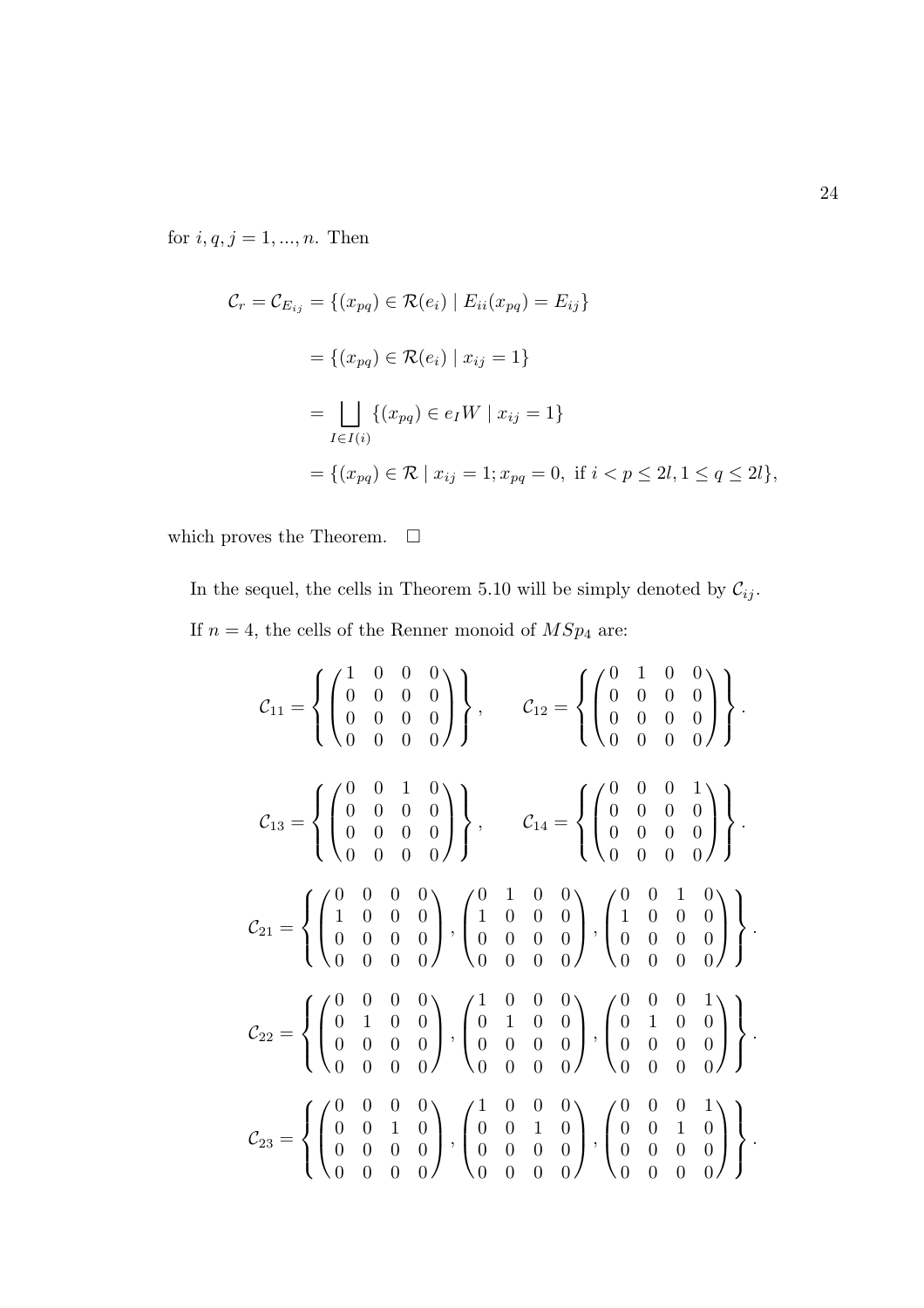$$
\mathcal{C}_{24} = \left\{ \begin{pmatrix} 0 & 0 & 0 & 0 \\ 0 & 0 & 0 & 1 \\ 0 & 0 & 0 & 0 \\ 0 & 0 & 0 & 0 \end{pmatrix}, \begin{pmatrix} 0 & 1 & 0 & 0 \\ 0 & 0 & 0 & 1 \\ 0 & 0 & 0 & 0 \\ 0 & 0 & 0 & 0 \end{pmatrix}, \begin{pmatrix} 0 & 0 & 1 & 0 \\ 0 & 0 & 0 & 0 \\ 0 & 0 & 0 & 0 \\ 0 & 0 & 0 & 0 \end{pmatrix}, \begin{pmatrix} 0 & 1 & 0 & 0 \\ 0 & 0 & 0 & 0 \\ 1 & 0 & 0 & 0 \\ 0 & 0 & 0 & 0 \end{pmatrix}, \begin{pmatrix} 0 & 1 & 0 & 0 \\ 0 & 0 & 0 & 0 \\ 1 & 0 & 0 & 0 \\ 0 & 0 & 0 & 0 \end{pmatrix}, \begin{pmatrix} 0 & 0 & 1 & 0 \\ 0 & 0 & 0 & 0 \\ 1 & 0 & 0 & 0 \\ 0 & 0 & 0 & 0 \end{pmatrix} \right\}.
$$

$$
\mathcal{C}_{32} = \left\{ \begin{pmatrix} 0 & 0 & 0 & 0 \\ 0 & 0 & 0 & 0 \\ 0 & 1 & 0 & 0 \\ 0 & 0 & 0 & 0 \end{pmatrix}, \begin{pmatrix} 1 & 0 & 0 & 0 \\ 0 & 0 & 0 & 0 \\ 0 & 1 & 0 & 0 \\ 0 & 0 & 0 & 0 \end{pmatrix}, \begin{pmatrix} 0 & 0 & 0 & 1 \\ 0 & 0 & 0 & 0 \\ 0 & 0 & 0 & 0 \\ 0 & 0 & 0 & 0 \end{pmatrix}, \begin{pmatrix} 0 & 0 & 0 & 1 \\ 0 & 0 & 0 & 0 \\ 0 & 0 & 0 & 0 \\ 0 & 0 & 0 & 0 \end{pmatrix} \right\}.
$$

$$
\mathcal{C}_{34} = \left\{ \begin{pmatrix} 0 & 0 & 0 & 0 \\ 0 & 0 & 0 & 0 \\ 0 & 0 & 0 & 1 \\ 0 & 0 & 0 & 0 \end{pmatrix}, \begin{pmatrix} 0 & 1 & 0 & 0 \\ 0 & 0 & 0 & 0 \\ 0 & 0 & 0 & 0 \\ 0 & 0
$$

$$
\mathcal{C}_{41} = \left\{ \begin{pmatrix} 0 & 0 & 0 & 0 \\ 0 & 0 & 0 & 0 \\ 0 & 0 & 0 & 0 \\ 1 & 0 & 0 & 0 \end{pmatrix}, \begin{pmatrix} 0 & 0 & 0 & 0 \\ 0 & 1 & 0 & 0 \\ 0 & 0 & 0 & 0 \\ 1 & 0 & 0 & 0 \end{pmatrix}, \begin{pmatrix} 0 & 0 & 0 & 0 \\ 0 & 0 & 0 & 0 \\ 0 & 1 & 0 & 0 \\ 1 & 0 & 0 & 0 \end{pmatrix}, \begin{pmatrix} 0 & 0 & 0 & 0 \\ 0 & 0 & 0 & 0 \\ 1 & 0 & 0 & 0 \\ 1 & 0 & 0 & 0 \end{pmatrix}, \begin{pmatrix} 0 & 0 & 0 & 0 \\ 0 & 1 & 0 & 0 \\ 0 & 0 & 1 & 0 \\ 1 & 0 & 0 & 0 \end{pmatrix}, \begin{pmatrix} 0 & 0 & 0 & 1 \\ 0 & 1 & 0 & 0 \\ 0 & 0 & 1 & 0 \\ 1 & 0 & 0 & 0 \end{pmatrix} \right\}.
$$

$$
\mathcal{C}_{42} = \left\{ \begin{pmatrix} 0 & 0 & 0 & 0 \\ 0 & 0 & 0 & 0 \\ 0 & 0 & 0 & 0 \\ 0 & 1 & 0 & 0 \end{pmatrix}, \begin{pmatrix} 0 & 0 & 0 & 0 \\ 0 & 0 & 0 & 0 \\ 1 & 0 & 0 & 0 \\ 0 & 1 & 0 & 0 \end{pmatrix}, \begin{pmatrix} 0 & 0 & 0 & 0 \\ 1 & 0 & 0 & 0 \\ 0 & 0 & 0 & 0 \\ 0 & 1 & 0 & 0 \end{pmatrix}, \begin{pmatrix} 0 & 0 & 0 & 0 \\ 0 & 0 & 0 & 0 \\ 0 & 0 & 0 & 0 \\ 0 & 1 & 0 & 0 \end{pmatrix}, \begin{pmatrix} 0 & 0 & 0 & 0 \\ 0 & 0 & 0 & 1 \\ 0 & 1 & 0 & 0 \end{pmatrix}, \begin{pmatrix} 0 & 0 & 0 & 0 \\ 0 & 0 & 0 & 1 \\ 0 & 1 & 0 & 0 \end{pmatrix} \right\}.
$$

$$
\mathcal{C}_{42} = \left\{ \begin{pmatrix} 0 & 0 &
$$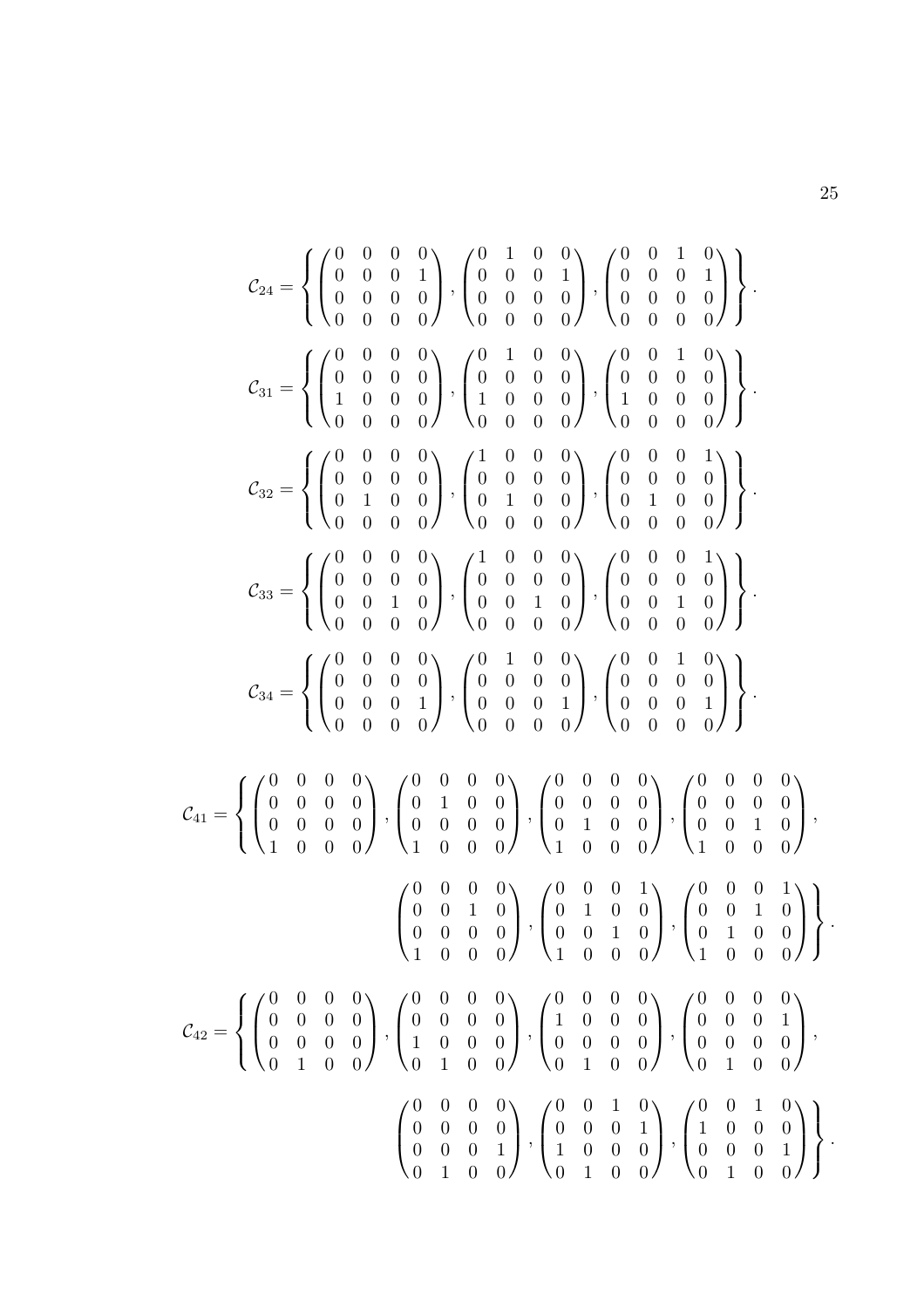$$
\mathcal{C}_{43} = \left\{ \begin{pmatrix} 0 & 0 & 0 & 0 \\ 0 & 0 & 0 & 0 \\ 0 & 0 & 0 & 0 \\ 0 & 0 & 1 & 0 \end{pmatrix}, \begin{pmatrix} 0 & 0 & 0 & 0 \\ 0 & 0 & 0 & 1 \\ 0 & 0 & 0 & 0 \\ 0 & 0 & 1 & 0 \end{pmatrix}, \begin{pmatrix} 0 & 0 & 0 & 0 \\ 0 & 0 & 0 & 0 \\ 0 & 0 & 0 & 1 \\ 0 & 0 & 1 & 0 \end{pmatrix}, \begin{pmatrix} 0 & 0 & 0 & 0 \\ 0 & 0 & 0 & 0 \\ 0 & 0 & 1 & 0 \\ 0 & 0 & 1 & 0 \end{pmatrix}, \begin{pmatrix} 0 & 0 & 0 & 0 \\ 1 & 0 & 0 & 0 \\ 0 & 0 & 0 & 1 \\ 0 & 0 & 1 & 0 \end{pmatrix}, \begin{pmatrix} 0 & 1 & 0 & 0 \\ 0 & 0 & 0 & 1 \\ 1 & 0 & 0 & 0 \\ 0 & 0 & 1 & 0 \end{pmatrix}, \begin{pmatrix} 0 & 1 & 0 & 0 \\ 1 & 0 & 0 & 0 \\ 0 & 0 & 0 & 1 \\ 0 & 0 & 1 & 0 \end{pmatrix} \right\}.
$$

$$
\mathcal{C}_{44} = \left\{ \begin{pmatrix} 0 & 0 & 0 & 0 \\ 0 & 0 & 0 & 0 \\ 0 & 0 & 0 & 0 \\ 0 & 0 & 0 & 1 \end{pmatrix}, \begin{pmatrix} 0 & 0 & 0 & 0 \\ 0 & 0 & 0 & 0 \\ 0 & 0 & 1 & 0 \\ 0 & 0 & 0 & 1 \end{pmatrix}, \begin{pmatrix} 0 & 0 & 0 & 0 \\ 0 & 0 & 1 & 0 \\ 0 & 0 & 0 & 0 \\ 0 & 0 & 0 & 1 \end{pmatrix}, \begin{pmatrix} 0 & 0 & 0 & 0 \\ 0 & 1 & 0 & 0 \\ 0 & 0 & 0 & 1 \\ 0 & 0 & 0 & 1 \end{pmatrix}, \begin{pmatrix} 1 & 0 & 0 & 0 \\ 0 & 1 & 0 & 0 \\ 0 & 0 & 0 & 1 \\ 0 & 0 & 0 & 1 \end{pmatrix} \right\}.
$$

Notice the fact that the cells  $\mathcal{C}_{ij}(K)$  of the Renner monoid  $\mathcal{R}_{2l}$  of  $\mathbf{M}_{2l}(K)$  are

$$
\mathcal{C}_{ij}(K) = \{ (x_{pq}) \in \mathcal{R}_{2l} \mid x_{ij} = 1, x_{pq} = 0, \text{ if } i < p \le 2l, 1 \le q \le 2l \},
$$

where  $i, j = 1, ..., 2l$ . We can now get

**5.11. Theorem.**  $C_{ij} = C_{ij}(K) \cap \mathcal{R}$ , where  $i, j = 1, ..., 2l$ .

We begin to describe the cell decomposition of the symplectic algebraic monoid  $MSp_n$  using the following definition.

**5.12. Definition.** The sets  $C_{ij} = BC_{ij}B$  for  $i, j = 1, ..., n$  are called the cells for the symplectic monoid with respect to the Borel subgroup B.

5.13. Theorem. The cells of the symplectic monoid are

$$
C_{ij} = \left\{ (a_{pq}) \in MSp_n \mid \begin{aligned} a_{ij} &\neq 0; \quad a_{iq} = 0 \quad \text{if } 1 \leq q < j; \\ a_{pq} = 0, \quad \text{if } i < p \leq 2l \quad \text{and } 1 \leq q \leq 2l \end{aligned} \right\}
$$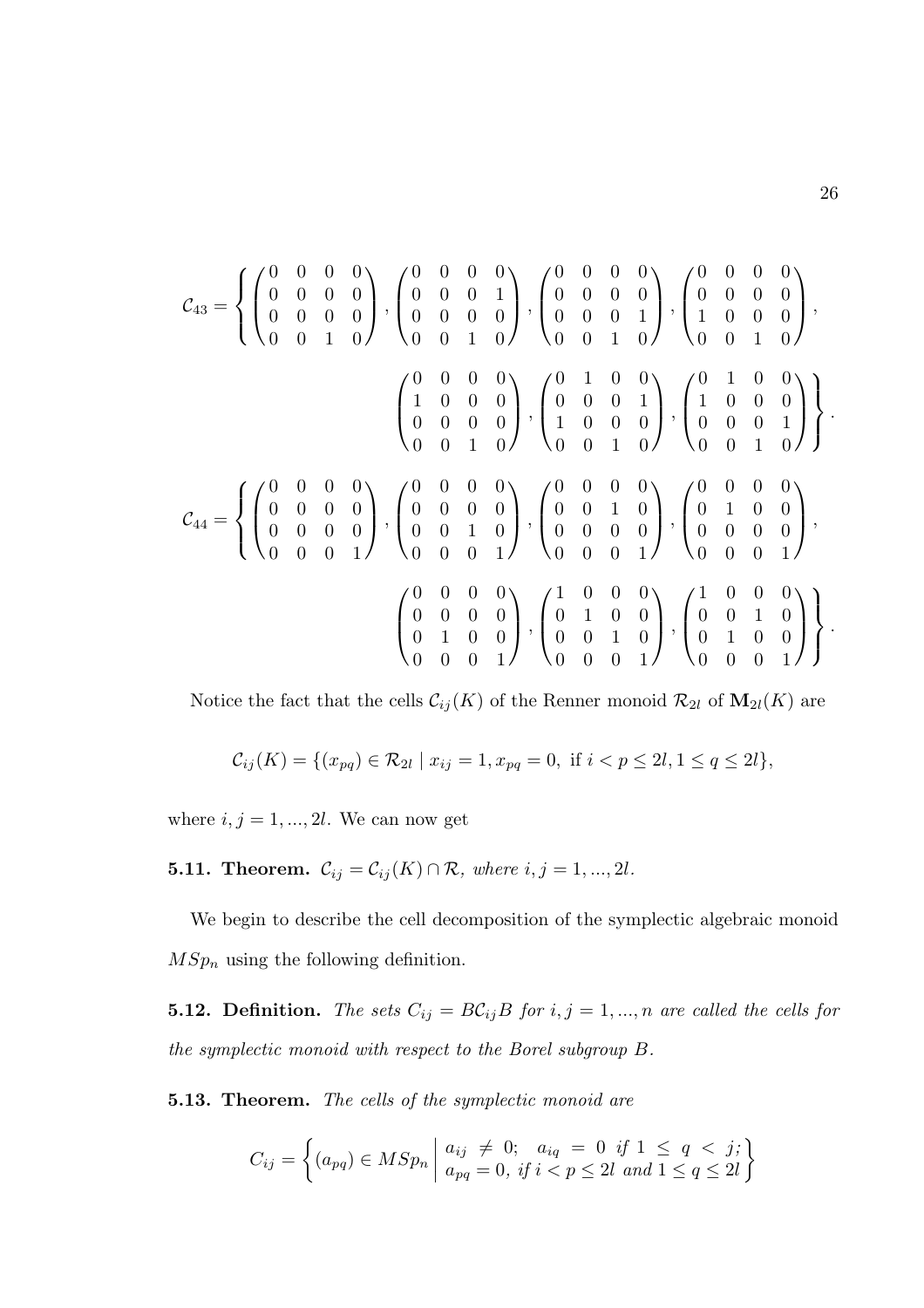where  $i, j = 1, ..., 2l$ .

**Proof.** Since  $C_{ij}$  =  $\bigcup_{x \in {\cal C}_{ij}} (K^*B_0)x(K^*B_0)$  =  $K^* \left( \bigcup_{x \in {\cal C}_{ij}} B_0xB_0 \right)$ , for  $i,j$  = 1, ..., 2l, we need only to consider elements in  $B_0xB_0$ , where  $x \in \mathcal{C}_{ij}$  and

$$
B_0 = \left\{ \begin{pmatrix} b_1 & b_2 \\ 0 & b_3 \end{pmatrix} \in \mathbf{Sp}_{2l} \middle| \begin{array}{l} b_1, b_3 \in \mathbf{M}_l(K) \text{ are upper triangular,} \\ b_3^T J b_1 = J, \quad b_3^T J b_2 = b_2^T J b_3 \end{array} \right\}
$$

Now for every element  $b =$  $\begin{pmatrix} b_1 & b_2 \end{pmatrix}$  $0 \quad b_3$  $\setminus$  $\in B_0$ , suppose that  $b = (b_{pq})_{2l \times 2l}$  which is upper triangular. Then  $b_{pp} \neq 0$ , for  $p = 1, ..., 2l$ . For any  $x = (x_{pq}) \in C_{ij} \subseteq$  $\mathcal{R}(E_{ii}) \subseteq \mathcal{R}$ , let  $I = \{i_1, ..., i_{m-1}, i_m\}$  denote the index set of non-zero rows of x where  $i_1 < ... < i_{m-1} < i_m$  and  $i_m = i$ . Let  $J = \{j_1, ..., j_{m-1}, j_m\}$  denote the index set of non-zero columns such that  $j_m = j$  and  $x_{i_kj_k} = 1$ , for  $k = 1, ..., m$ . Generally, we do not have  $j_1 < ... < j_{m-1} < j_m$ .

Thus bx is a matrix whose  $j_k$ -th column is the  $i_k$ -th of b where  $k = 1, ..., m$ , and all rows under row  $i$  are zero. The shape of  $bx$  is

$$
i\text{-th row} \longleftarrow \begin{pmatrix} * & \dots & * & b_{1i} & * & \dots & * \\ \vdots & & \vdots & & \vdots & & \vdots \\ * & \dots & * & b_{i-1i} & * & \dots & * \\ 0 & \dots & 0 & b_{ii} & 0 & \dots & 0 \\ 0 & \dots & 0 & 0 & 0 & \dots & 0 \\ \vdots & & \vdots & & \vdots & & \vdots \\ 0 & \dots & 0 & 0 & 0 & \dots & 0 \end{pmatrix},
$$

j-th column

where  $b_{ii} \neq 0$  is the  $(i, j)$ -entry of bx. Taking any  $b' = (b'_{pq})_{2l \times 2l} \in B_0$ , one obtains

.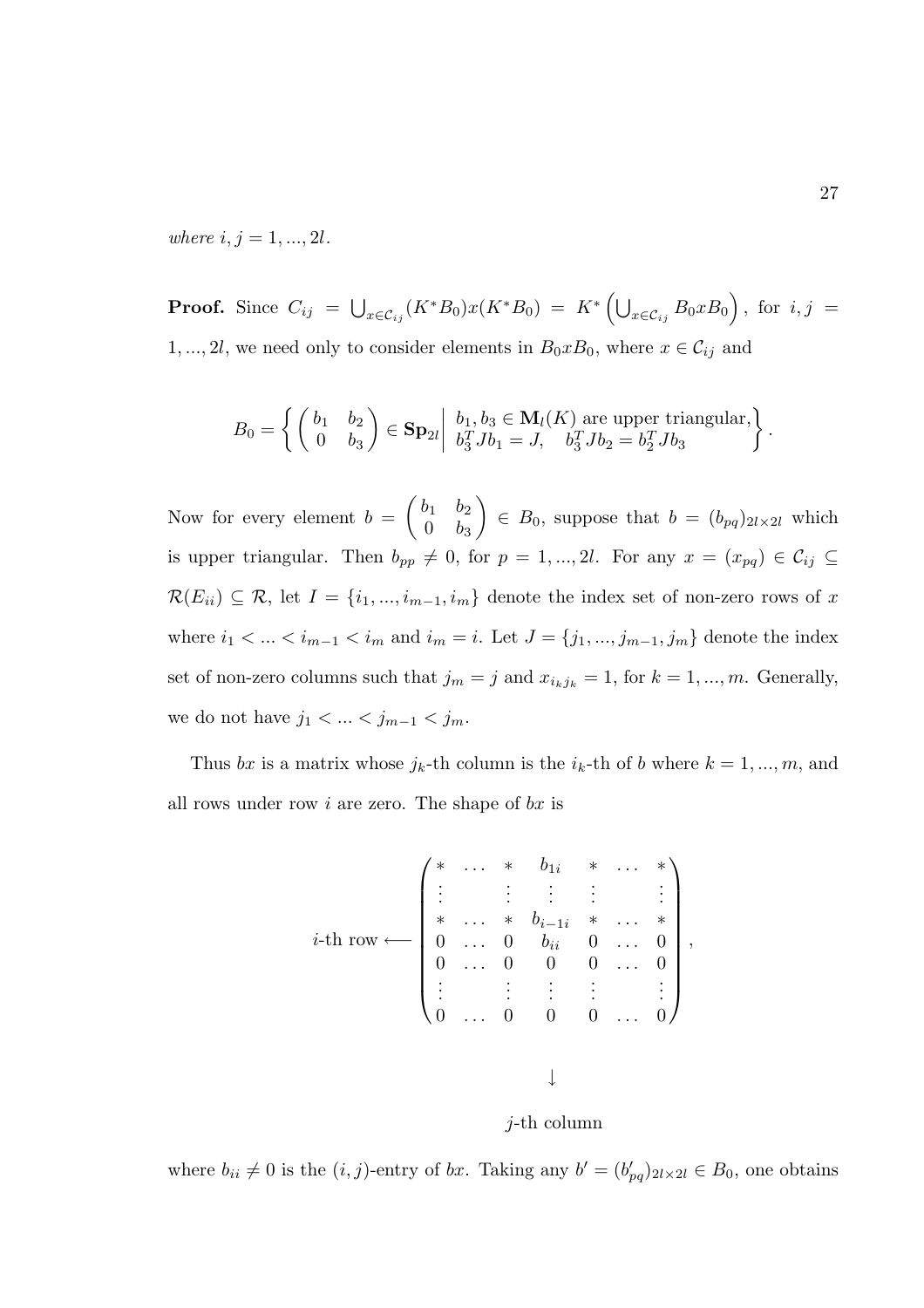the shape of  $bxb'$  is

$$
i\text{-th row} \longleftarrow \left( \begin{matrix} * & \ldots & * & * & * & \ldots & * \\ \vdots & \vdots & \vdots & & \vdots & & \vdots \\ * & \ldots & * & * & * & \ldots & * \\ 0 & \ldots & 0 & b_{ii}b'_{jj} & b_{ii}b'_{jj+1} & \ldots & b_{ii}b'_{j2l} \\ 0 & \ldots & 0 & 0 & 0 & \ldots & 0 \\ \vdots & \vdots & \vdots & & \vdots & & \vdots \\ 0 & \ldots & 0 & 0 & 0 & \ldots & 0 \end{matrix} \right),
$$



where  $b_{ii}b'_{jj} \neq 0$  is the  $(i, j)$ -entry of  $bxb'$ . From the arbitrariness of  $b, b' \in B_0$  and  $x \in \mathcal{C}_{ij}$ , we get

$$
C_{ij} = \left\{ (a_{pq}) \in MSp_n \mid \begin{aligned} a_{ij} &\neq 0; & a_{iq} &= 0 \text{ if } 1 \leq q < j; \\ a_{pq} &= 0 \text{ if } i < p \leq 2l \text{ and } 1 \leq q \leq 2l \end{aligned} \right\}
$$

where  $i, j = 1, ..., 2l$ , since  $B = K^*B_0$ .  $\Box$ 

It follows from the Bruhat-Renner decomposition [17, Corollary 5.8] of  $MSp_{2l}$ and Corollary 5.8 that

5.14. Corollary. Keeping the notation above, we have

$$
MSp_{2l} \setminus \{0\} = \bigsqcup_{i,j=1}^{2l} C_{ij}.
$$

From the shapes of elements in the cells  $C_{ij}(K)$  of  $\mathbf{M}_n(K)$  we obtain the following

**5.15. Theorem.**  $C_{ij} = C_{ij}(K) \cap MSp_n$ , for  $i, j = 1, ..., 2l$ .

# 6. Submonoids of the Symplectic Algebraic Monoids  $\mathcal{MSp}_n$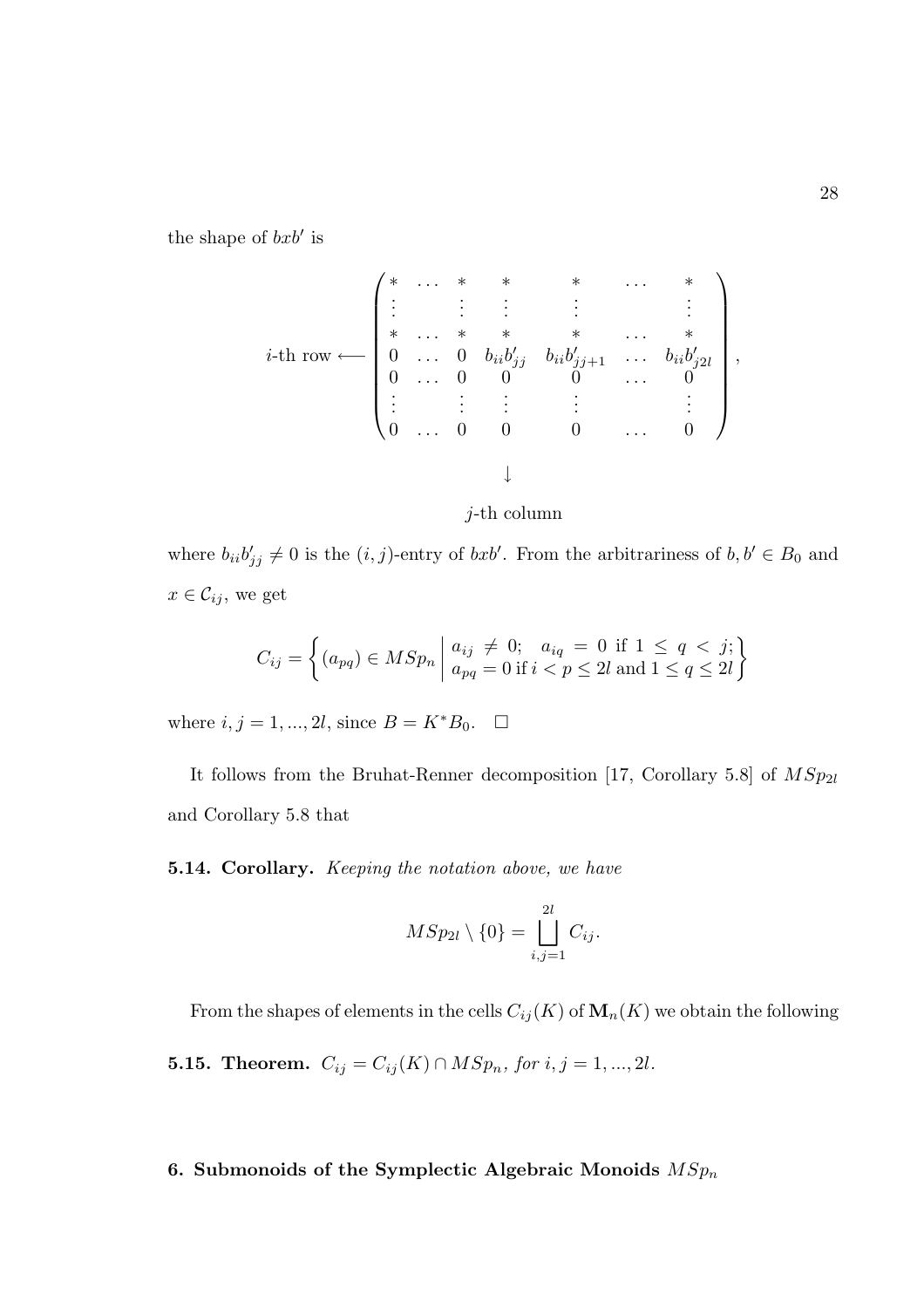The main purpose of this section is to establish some properties of the submonoid  $(MSp_n)_e = \{y \in MSp_n | ye = ey = e\}$  of  $MSp_n$  where  $e \in E(MSp_n)$  and  $n = 2l$ . We simply denote by  $M_e$  the submonoid  $(MSp_n)_e$ . Let  $G_e = M_e \cap G$  where  $G =$  $K^*{\bf Sp}_n$  is the unit group of  $MSp_n$ . Then by [15, Theorem 6.11] one has  $M_e = \overline{G}_e$ . Thus, saying something about  $G_e$  is necessary.

 $6.1.$  Lemma.  $Let y =$  $\sqrt{ }$  $\mathcal{L}$ 1 0 0  $0 \t y_1 \t 0$ 0 0 1  $\setminus$  $\overline{1}$  $2l\times2l$  $\in MSp_n$ . Then  $y \in \mathbf{Sp}_{2l}$  if and only if  $y_1 \in \mathbf{Sp}_{2l-2}$ .

**Proof.** Recall  $J_l =$  $\begin{pmatrix} 0 & J \end{pmatrix}$  $-J \quad 0$  $\setminus$  $\in \mathbf{M}_{2l}(K)$  be the nonsingular and skew symmetric matrix, where  $J =$  $\begin{pmatrix} 1 \\ 1 \end{pmatrix}$ · 1  $\setminus$ of size l. Rewrite  $J_l$  to be  $J_l =$  $\sqrt{ }$  $\overline{1}$ 0 0 1 0  $J_{l-1}$  0 −1 0 0  $\setminus$  $\cdot$ Then

$$
y \in \mathbf{Sp}_{2l} \Longleftrightarrow y^T J_l y = J_l
$$
  
\n
$$
\Longleftrightarrow \begin{pmatrix} 0 & 0 & 1 \\ 0 & y_1^T J_{l-1} y_1 & 0 \\ -1 & 0 & 0 \end{pmatrix} = \begin{pmatrix} 0 & 0 & 1 \\ 0 & J_{l-1} & 0 \\ -1 & 0 & 0 \end{pmatrix}
$$
  
\n
$$
\Longleftrightarrow y_1^T J_{l-1} y_1 = J_{l-1}
$$
  
\n
$$
\Longleftrightarrow y_1 \in \mathbf{Sp}_{2l-2}. \quad \Box
$$

**6.2.** Theorem. Let  $e_1 = E_{11} \in \Lambda$  and  $G = K^* \mathbf{Sp}_{2l}$ . Then  $G_{e_1}$  is isomorphic to  $K^*{\bf Sp}_{2l-2}$ . Furthermore,  $M_{e_1}$  is isomorphic to  $MSp_{2l-2}$ .

**Proof.** Suppose that  $y = tx \in G$  with  $x = (x_{ij})_{i,j=1}^{2l} \in \mathbf{Sp}_{2l}$  and  $t \in K^*$ . Then  $ye_1 = e_1y = e_1$  is equivalent to  $xe_1 = e_1x = (1/t)e_1$ . So

$$
x = \begin{pmatrix} 1/t & 0 \\ 0 & x_1 \end{pmatrix} \in \mathbf{Sp}_{2l},
$$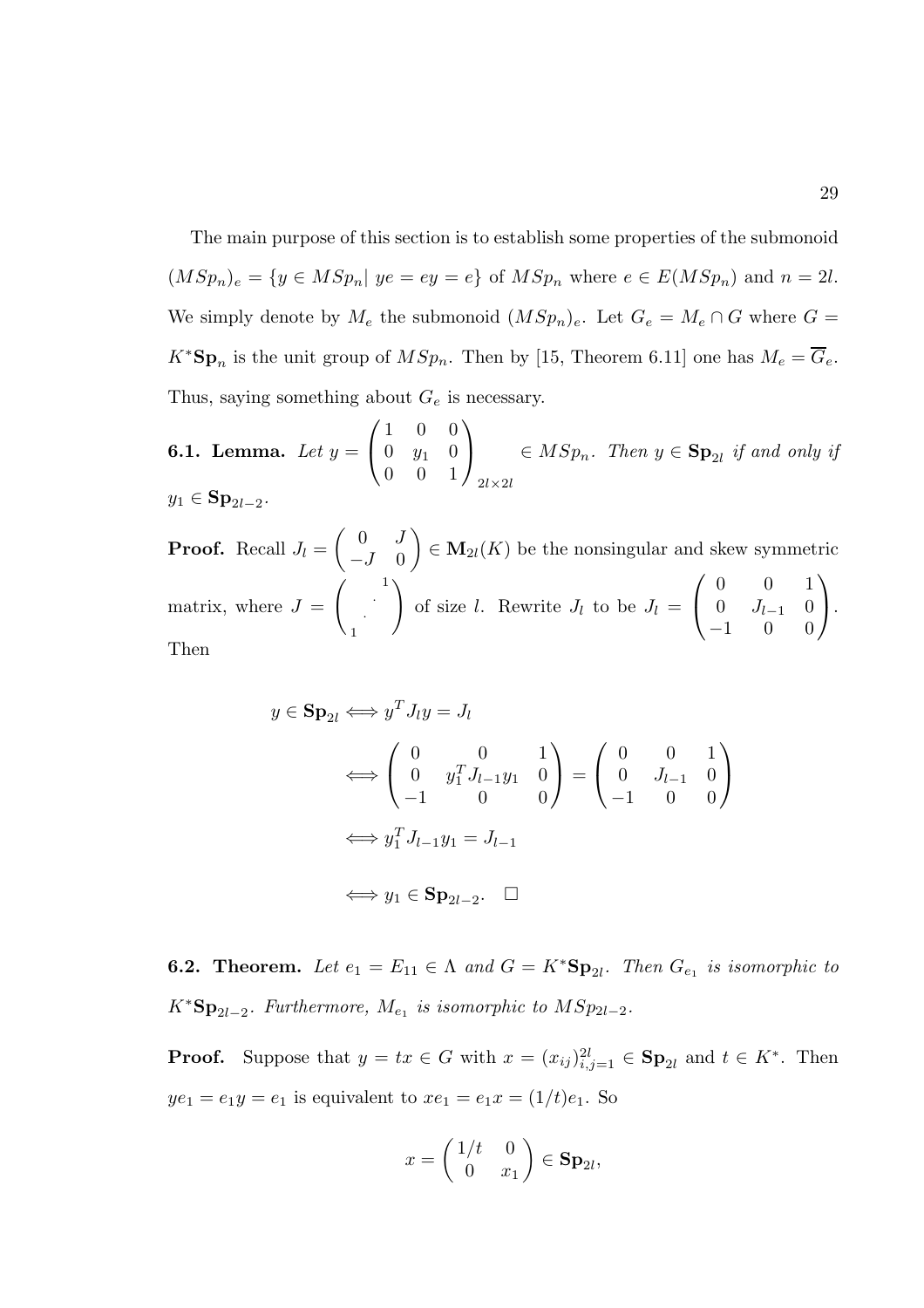where  $x_1 = (x_{ij})_{i,j=2}^{2l}$  is a  $2l-1 \times 2l-1$  matrix. Let  $A = (0, ..., 1)_{1 \times 2l-1}$  and rewrite  $J_l =$  $\begin{pmatrix} 0 & A \end{pmatrix}$  $-A^T$   $J'$  $\setminus$ . Notice that

$$
x^T J_l x = \begin{pmatrix} 0 & (1/t)Ax_1 \\ (-1/t)x_1^T A^T & x_1^T J' x_1 \end{pmatrix}.
$$

Thus  $x^T J_l x = J_l$  gives us  $(1/t)Ax_1 = A$ ,  $(-1/t)x_1^T A^T = -A^T$  and  $x_1^T J' x_1 = J'$ . It follows that  $x_{2l,2} = ... = x_{2l,2l-1} = 0$  and  $x_{2l,2l} = t$ , which shows that  $x_1$  has the shape

$$
x_1 = \begin{pmatrix} x_2 & X \\ 0 & t \end{pmatrix} \Big|_{2l-1 \times 2l-1}
$$

,

where  $x_2 = (x_{ij})_{i,j=2}^{2l-1}$  is a  $2l-2 \times 2l-2$  matrix and  $X = (x_{2,2l},...,x_{2l-1,2l})^T$ . Since  $J' = \begin{pmatrix} J_{l-1} & 0 \ 0 & 0 \end{pmatrix}$  and  $x_1^T J' x_1 = \begin{pmatrix} x_2^T J_{l-1} x_2 & x_2^T J_{l-1} X \ X^T J_{l-1} x_2 & X^T J_{l-1} X \end{pmatrix}$  $X^T J_{l-1} x_2$   $X^T J_{l-1} X$  $\setminus$ , it follows from  $x_1^T J' x_1 = J'$  that  $x_2^T J_{l-1} x_2 = J_{l-1}, x_2^T J_{l-1} X = 0, X^T J_{l-1} x_2 = 0$  and  $X^T J_{l-1} X =$ 0. Thus  $X = 0$  and  $x_1 =$  $\begin{pmatrix} x_2 & 0 \end{pmatrix}$  $0 \quad t$  $\setminus$ , where  $x_2 \in \mathbf{Sp}_{2l-2}$ . Therefore,

$$
x = \begin{pmatrix} 1/t & & \\ & x_2 & \\ & & t \end{pmatrix} \in \mathbf{Sp}_{2l},
$$

where  $t \in K^*$  and  $x_2 \in \mathbf{Sp}_{2l-2}$ . It follows easily that

$$
G_e = \left\{ t \cdot \begin{pmatrix} 1/t & & \\ & x_2 & \\ & & t \end{pmatrix} \middle| t \in K^*, x_2 \in \mathbf{Sp}_{2l-2} \right\}
$$

$$
= \left\{ \begin{pmatrix} 1 & & \\ & tx_2 & \\ & & t^2 \end{pmatrix} \middle| t \in K^*, x_2 \in \mathbf{Sp}_{2l-2} \right\}.
$$

Define a mapping f from  $G_{e_1}$  to  $K^*{\bf Sp}_{2l-2}$  by

$$
y = \begin{pmatrix} 1 & & \\ & tx_2 & \\ & & t^2 \end{pmatrix} \longmapsto tx_2 \in K^* \mathbf{Sp}_{2l-2}
$$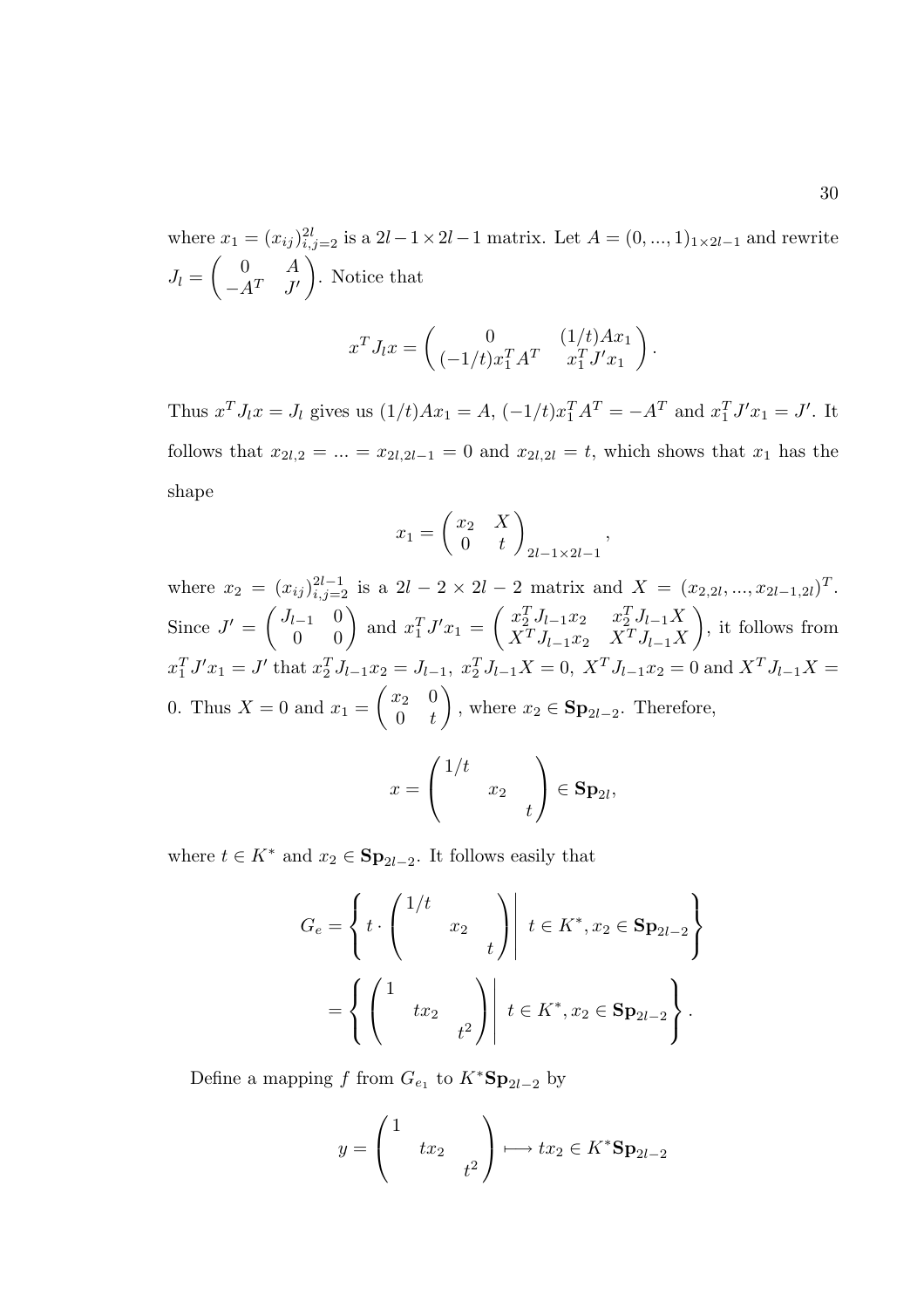Then f is an algebraic group isomorphism from  $G_{e_1}$  to  $K^*{\bf Sp}_{2l-2}$ . Hence,  $\overline{G}_{e_1}$ is isomorphic to  $\overline{K^*Sp}_{2l-2}$  which is  $MSp_{2l-2}$ . But it follows from [15, Theorem 6.11] that  $M_{e_1} = G_{e_1}$ . Therefore,  $M_{e_1}$  is isomorphic to  $MSp_{2l-2}$ . This proves the Theorem.  $\Box$ 

#### 6.3. Corollary.

a) For any  $e \in E_1(\overline{T})$ ,  $M_e$  is isomorphic to  $MSp_{2l-2}$ .

b) For any  $e \in E_1(MSp_{2l})$ , the rank one elemenets in  $E(MSp_{2l})$ ,  $M_e$  is isomorphic to  $MSp_{2l-2}$ .

**Proof.** To prove a), note that  $E_1(\overline{T}) = \{w^{-1}e_1w \mid w \in W\}$ , where  $e_1 = E_{11}$ . Then for any  $e \in E_1(\overline{T})$ , there exists  $w \in W$  such that  $e = w^{-1}e_1w$ . Since  $ye = ey = e$ is equivalent to  $(wyw^{-1})e_1 = e_1(wyw^{-1}) = e_1$ , it follows that  $M_e$  is isomorphic to  $M_{e_1}$  by the mapping  $y \mapsto wyw^{-1}$ . From Theorem 6.2 one obtains that  $M_e$  is isomorphic to  $MSp_{2l-2}$ . Similar recipes of a) apply to b) by using  $E_1(MSp_{2l}) =$ { $g^{-1}e_1g \mid g \in G$ }. □

A similar discussion to that of Theorem 6.2 gives the following

**6.4.** Theorem. Let  $G = K^*Sp_{2l}$  and  $e_I \in \Lambda$  with  $I = \{1, ..., i\}$  standard admissible, where  $e_I = \sum_{j \in I} E_{jj} \in \Lambda$  and  $i = 1, ..., l$ . Then  $G_{e_I}$  is isomorphic to  $K^*{\bf Sp}_{2l-2i}$ . Furthermore,  $M_{e_I}$  is isomorphic to  $MSp_{2l-2i}$ .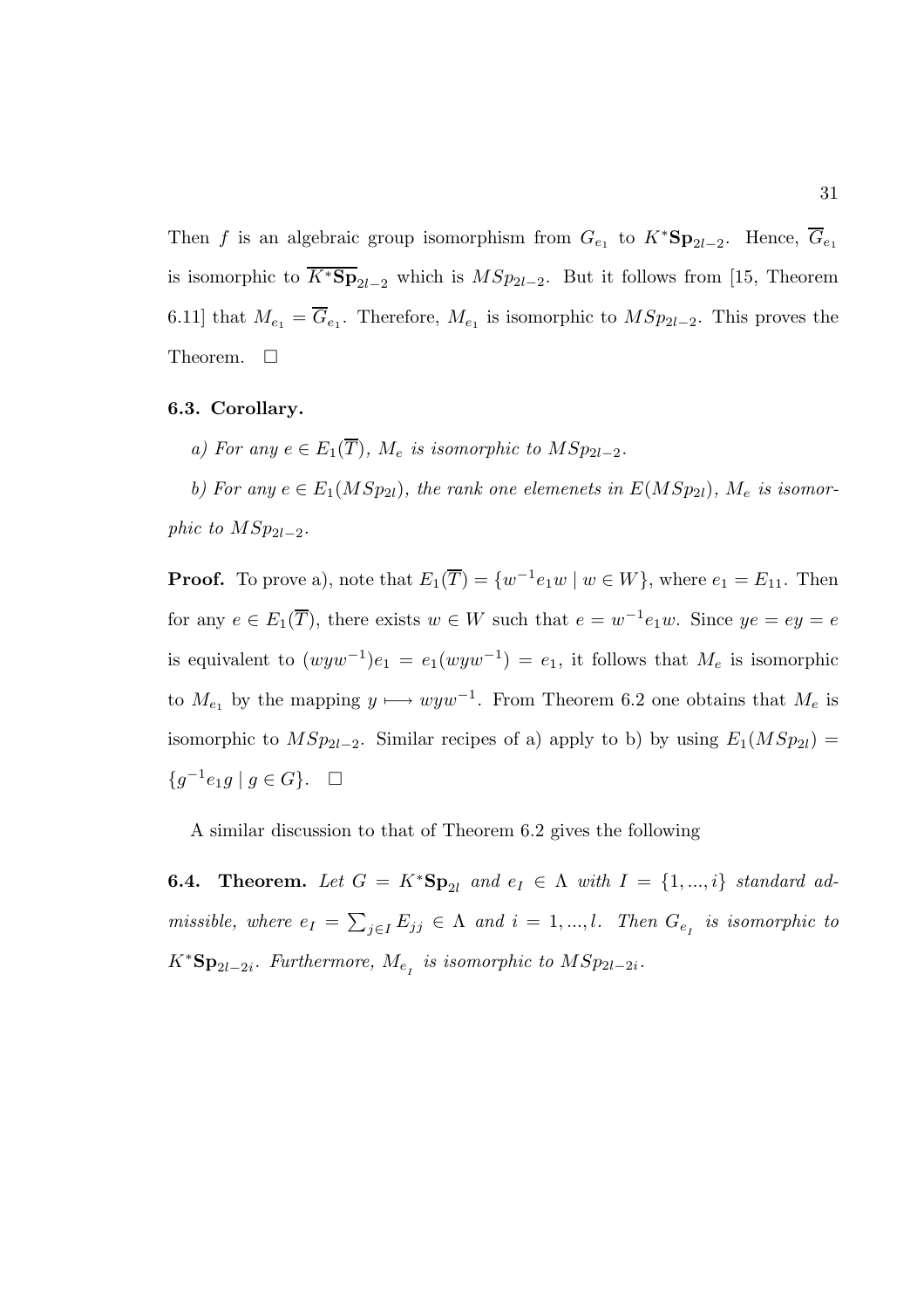6.5. Corollary. Keeping the same notations in Theorem 5.4, we have

a) For every  $e_J \in E_i(T)$  with J admissible and  $|J| = i$ , for  $i = 1, ..., l$ ;  $M_{e_J}$  is isomorphic to  $MSp_{2l-2i}$ .

b) For every  $e \in E_i(MSp_{2l})$ , the rank i elements in  $E(MSp_{2l})$ ,  $M_e$  is isomorphic to  $MSp_{2l-2i}$ , for  $i = 1, ..., l$ .

**Proof.** For a), note that the W acts transitively on the set  $E_i(\overline{T})$  of rank i (i = 1, ..., l) idempotents in  $E(\overline{T})$ . Then for every  $e_J \in E_i(\overline{T})$ , there exist  $w \in W$  and  $e_1 \in \Lambda$  such that  $e_j = we_iw^{-1}$ . It follows that  $ye_j = e_jy = e_j$  is equivalent to  $(w^{-1}yw)e_i = e_i(w^{-1}yw) = e_i$ , and hence  $M_{e_j}$  is isomorphic to  $M_{e_j}$  by the mapping  $y \mapsto w^{-1}yw$ . But, by Theorem 6.4,  $M_{e_I}$  is isomorphic to  $MSp_{2l-2i}$ . Applying a) and [17, Corollary 6.10 (ii)] one gets b) easily.  $\Box$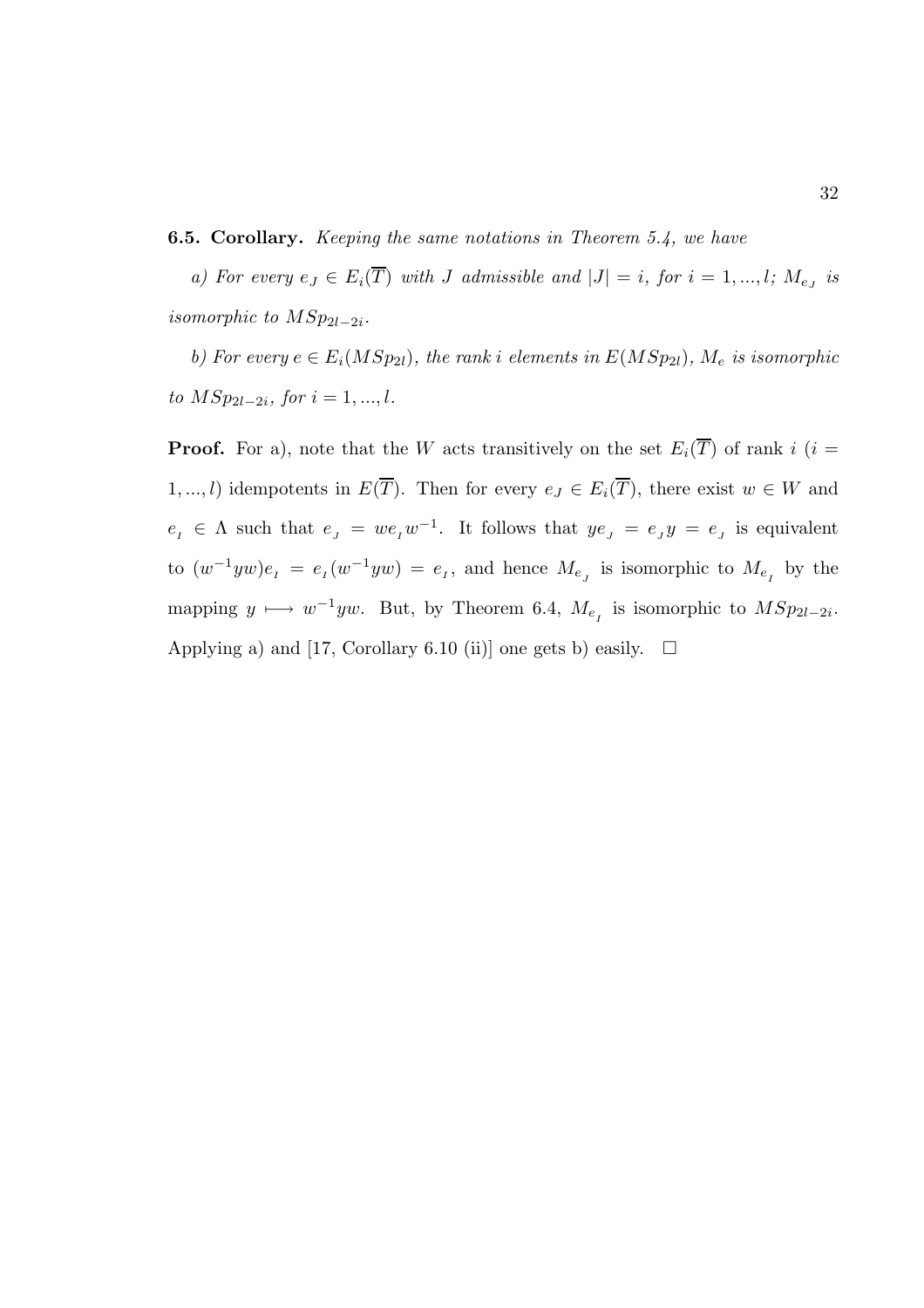## CHAPTER IV

# SPECIAL ORTHOGONAL MONOIDS  $\mathit{MSO}_{2l}$

In this chapter we discuss the Renner monoids and the cell decompositions of the special orthogonal algebraic monoids, even case. Throughout this chapter we assume that the characteristic of K is not 2.

Let  $n = 2l$  be even and  $J_l =$  $\begin{pmatrix} 0 & J \end{pmatrix}$  $J \quad 0$  $\setminus$  $\in \mathbf{M}_n$  be the symmetric matrix, where  $J =$  $\begin{pmatrix} 1 \\ 1 \end{pmatrix}$ · 1  $\setminus$ is an  $l \times l$  matrix. The special orthogonal group is by definition

$$
G_0 = \mathbf{SO}_n = \{ g \in \mathbf{SL}_n \mid g^T J_l g = J_l \}
$$

which is connected and reductive.

**Remark 6.** The definition of  $SO_n$  here is from [7, pp.52-53].

Let  $T_0 = G_0 \cap \mathbf{T}_n$ . Elements in  $T_0$  have the shape

$$
t = diag(t_1, ..., t_l, t_l^{-1}, ..., t_1^{-1})
$$

where  $t_1, ..., t_l$  are arbitrary in  $K^*$ . Thus  $T_0$  is a maximal torus of dimension l. Let us recall some facts about the Weyl group  $W(G_0, T_0)$  which will be simply denoted by W if there is no confusion in the context. If  $\pi \in S_n$ , let  $p_{\pi} = \sum_{i=1}^n E_{\pi i, i} \in P_n$  be the corresponding permutation matrix. Then  $p_{\pi}(a_{ij}) = (a_{\pi^{-1}i,j})$ , and  $(a_{ij})p_{\pi} = (a_{i,\pi j})$ where  $(a_{ij})$  is any  $n \times n$  matrix. It follows that  $p_{\pi}^{-1}(a_{ij})p_{\pi} = p_{\pi^{-1}}(a_{ij})p_{\pi} = (a_{\pi i, \pi j}).$ Define an involution  $\theta:i\longmapsto\overline{i}$  of  $\{1,2,...,n\}$  by

$$
\overline{i} = 2l + 1 - i, \qquad \text{for } 1 \le i \le 2l.
$$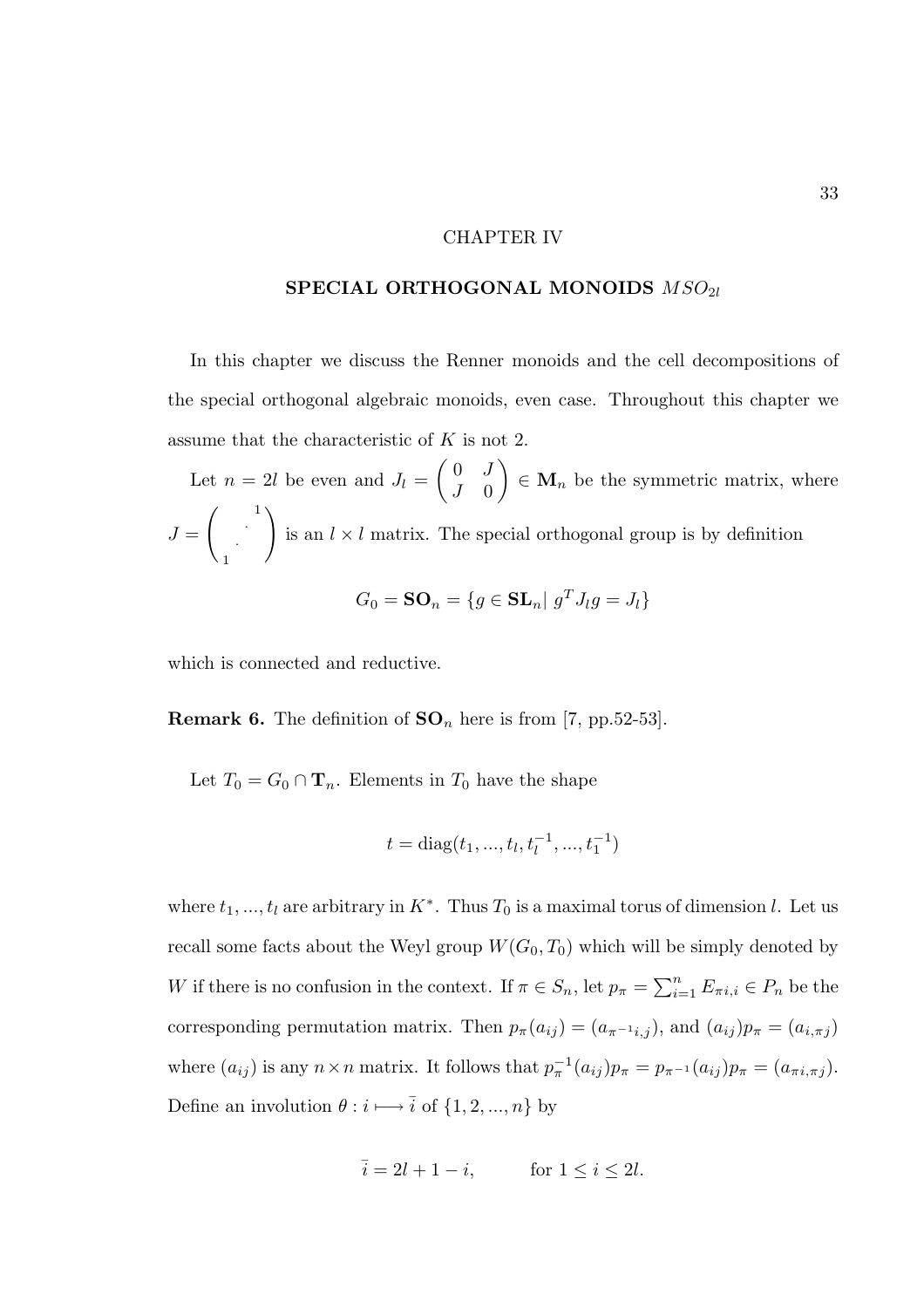Let C denote the centralizer of  $\theta$  in  $S_n$ . Then  $p_\pi$  normalizes  $T_0$  if and only if  $\pi \in C$ . The group C is a semidirect product  $C = C_1C_2$  where  $C_1$  is a normal abelian subgroup of order  $2^{l}$  generated by the transpositions  $(1\overline{1}), ..., (l\overline{l})$  and  $C_2 \simeq$  $S_l$  consists of all permutations  $\pi \in S_n$  which stablize  $\{1, ..., l\}$  and act on the complement  $\{l + 1, ..., 2l\}$  in the unique manner consistent with the assertion that  $\pi \in C$ . Note that permutation matrices in C need not be in  $SO_{2l}$ . So, let  $C'_{1}$  be a subgroup of  $C_1$  generated by  $(1\overline{1})(2\overline{2}), (2\overline{2})(3\overline{3}), ..., (l-1\overline{l-1})(l\overline{l}).$  Then  $C'_1$  consists of even permutations in  $C_1$ . Let  $C_2' = C_2$  and  $C' = C_1'C_2'$ . It follows that  $C' \subset \mathbf{SO}_{2l}$ and  $|C'| = 2^{l-1}l!$ . But  $\omega_1 T_0 = \omega_2 T_0$  if and only if  $\omega_1 = \omega_2$  for any  $\omega_1, \omega_2 \in C'$ . Thus W is isomorphic to  $C' \subset S_n$ . Also, W is isomorphic to  $(Z_2)^{l-1} \rtimes S_l$ .

If  $n = 4$ , then  $\theta = (1\bar{1})(2\bar{2}) = (14)(23)$ , and  $C'_1$  is a subgroup of  $C_{S_4}(\theta)$  generated by  $(14)(23)$ . So

$$
C_1' = \{1, (14)(23)\}.
$$

Taking  $\pi = (12)(34)$ , we see that  $\theta \pi = \pi \theta$  which means that  $\pi \in C_{S_4}(\theta)$ . It is clear that  $\pi$  stablizes  $\{1, ..., l\} = \{1, 2\}$  and  $\pi \notin C_1$ . Let  $C'_2$  be a subgroup of  $C_{S_4}(\theta)$ generated by  $\pi$ . Then

$$
C_2' = \{1, (12)(34)\}.
$$

Thus the Weyl group  $W = C_1'C_2' = \{1, (14)(23), (12)(34), (13)(24)\}.$  The corresponding matrix form of the Weyl group is

$$
W = \left\{ \begin{pmatrix} 1 & 0 & 0 & 0 \\ 0 & 1 & 0 & 0 \\ 0 & 0 & 1 & 0 \\ 0 & 0 & 0 & 1 \end{pmatrix}, \begin{pmatrix} 0 & 0 & 0 & 1 \\ 0 & 0 & 1 & 0 \\ 0 & 1 & 0 & 0 \\ 1 & 0 & 0 & 0 \end{pmatrix}, \begin{pmatrix} 0 & 1 & 0 & 0 \\ 1 & 0 & 0 & 0 \\ 0 & 0 & 0 & 1 \\ 0 & 0 & 1 & 0 \end{pmatrix}, \begin{pmatrix} 0 & 0 & 1 & 0 \\ 0 & 0 & 0 & 1 \\ 1 & 0 & 0 & 0 \\ 0 & 1 & 0 & 0 \end{pmatrix} \right\}.
$$
  
=  $\{1, \theta, \pi, \theta\pi = \pi\theta\}.$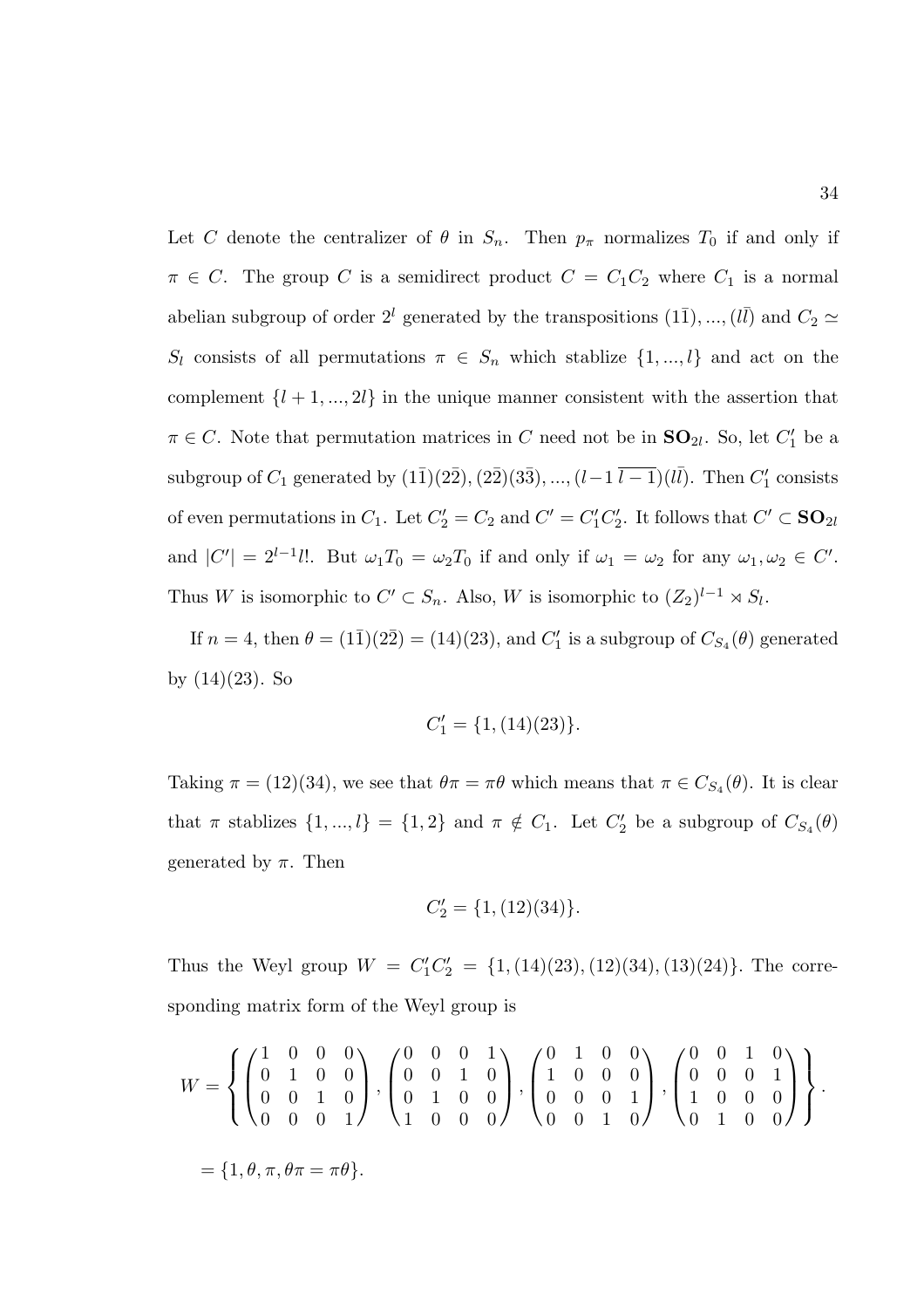#### 7. The Renner Monoids of the Special Orthogonal Monoids  $MSO_{2l}$

The main purpose of this section is to determine the Renner monoids of the special orthogonal algebraic monoids, even case. We get some by-products as well, such as the cardinalities of the Renner monoids.

Let  $G = K^*G_0 \in GL_n$  where  $n = 2l$ . Then G is a connected reductive group with rank  $r = l + 1$  and semisimple rank l.

**7.1. Definition.** The monoid  $\overline{G}$ , the Zariski closure of G in  $\mathbf{M}_n(K)$ , is called the special orthogonal monoid which will be denoted by  $MSO_n$ , where  $n = 2l$ .

**7.2. Definition.** A subset  $I \subseteq \{1, ..., n\}$  is called admissible if  $j \in I$  implies  $\overline{j} \notin I$ , where  $\bar{j} = \theta(j)$  as above; the empty set  $\phi$  and  $\{1, ..., n\}$  are also considered to be admissible.

If  $n = 4$ , then the admissible subsets of  $\{1, 2, 3, 4\}$  are

φ, {1}, {2}, {3}, {4}, {1, 2}, {3, 4}, {1, 3}, {2, 4}, {1, 2, 3, 4}.

An admissible subset I is referred to as standard if there is an integer  $i \in$  $\{1, ..., l, 2l\}$  such that  $I = \{1, ..., i\}$ ; the empty set and the set  $\{1, ..., l - 1, l + 1\}$ are also considered to be standard. For example, the standard admissible subsets of  $\{1, 2, 3, 4\}$  are  $\phi$ ,  $\{1\}$ ,  $\{1, 2\}$ ,  $\{1, 3\}$ ,  $\{1, 2, 3, 4\}$ .

Remark 7. The standard admissible subsets here are a little different from that of the symplectic situation.

A similar discussion to [22, p336] gives the following lemma describing the relationship between admissible subsets and idempotents in  $\overline{T}$  with  $T = K^*T_0$ .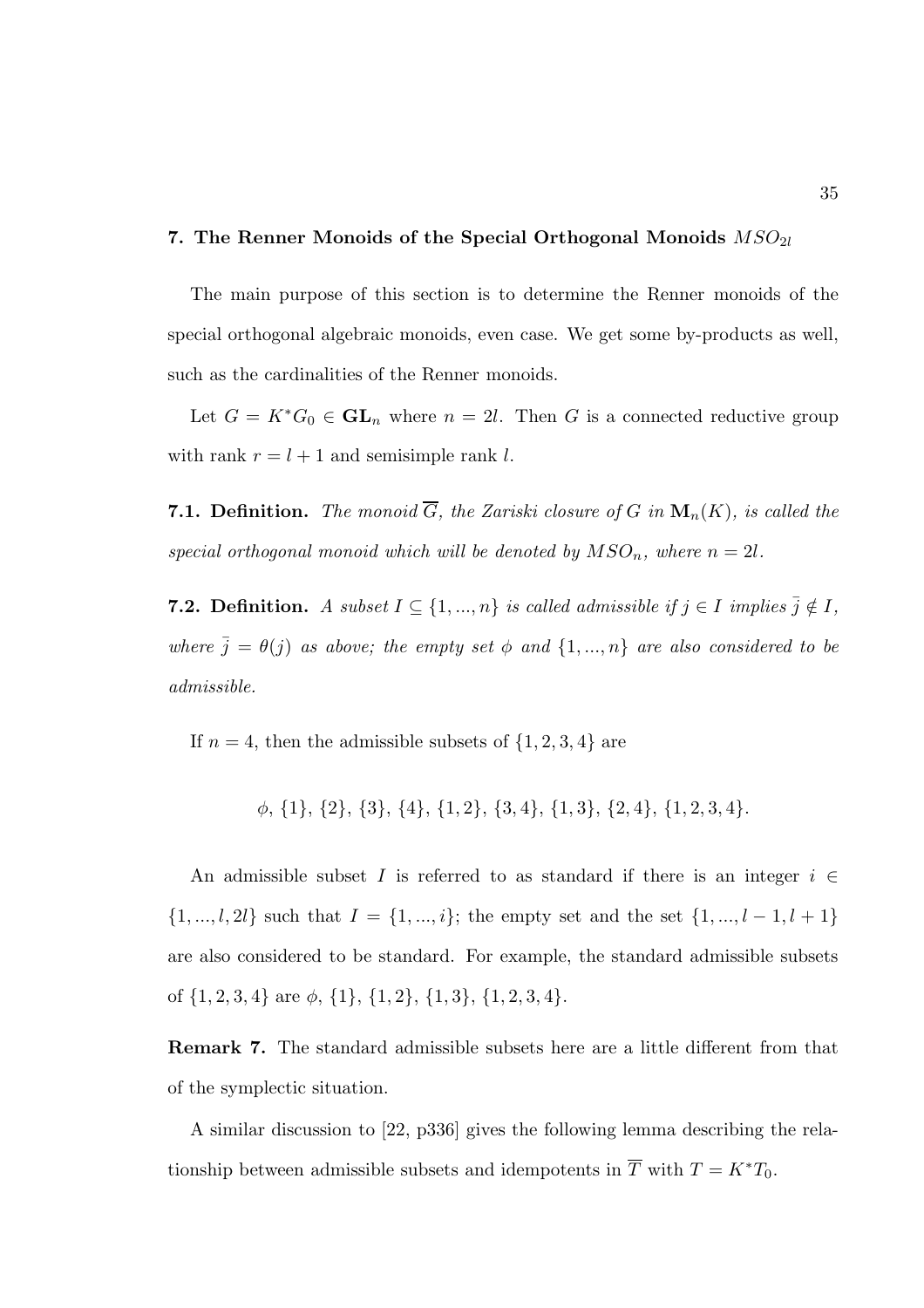## 7.3. Lemma.

a) W maps admissible sets to admissible sets, and  $w^{-1}e_iw = e_{wI}$  for any  $w \in W$ . b) The map

$$
I \longmapsto e_{I} = \sum_{j \in I} E_{jj}
$$

is bijective from the admissible subsets of  $\{1, ..., n\}$  to  $E(\overline{T})$ , where  $e_I = 0$ , if  $I = \phi$ . c) The set  $E(\overline{T})$  of idempotents in  $\overline{T}$  is

$$
E(\overline{T}) = \{e_I \mid I \text{ is admissible}\}.
$$

$$
d) \ e_{\scriptscriptstyle I_1} \cdot e_{\scriptscriptstyle I_2} = e_{\scriptscriptstyle I_1 \cap I_2} \ \text{for any} \ e_{\scriptscriptstyle I_1}, e_{\scriptscriptstyle I_2} \in E(\overline{T}).
$$

**Proof.** For a), b) and c), see [22, p336]. By checking directly, we get d).  $\Box$ 

If  $n = 4$ , the set of idempotents of  $MSO<sub>4</sub>$  is

$$
E(\overline{T}) = \{0, 1, E_{11}, E_{22}, E_{33}, E_{44}, E_{11} + E_{22}, E_{33} + E_{44}, E_{11} + E_{33}, E_{22} + E_{44}\}.
$$

**Remark 8.** There are no admissible subsets with size  $k$  ( $l < k < 2l$ ), and the rank one elements in  $E(\overline{T})$  are in one to one correspondence with the admissible subsets containing exactly one element of  $\{1, ..., n\}$ .

## 7.4. Proposition.

$$
|E(\mathcal{R})| = |E(\overline{T})| = \sum_{i=0}^{l} \sum_{j=0}^{i} {l \choose j} {l-j \choose i-j} + 1.
$$

**Proof.** By counting the number of admissible subsets of  $\{1, ..., n\}$  and applying [17, Proposition 3.2.1], we know the result is true.  $\Box$ 

Let  $E_1(\mathcal{R}) \subseteq E(\mathcal{R})$  (resp.  $E_1(\overline{T}) \subseteq E(\overline{T})$ ) denote the set of rank one idempotent elements in  $\mathcal R$  (resp.  $\overline{T}$ ). Then by Lemma 7.3 and [17, Proposition 3.2.1] we have the following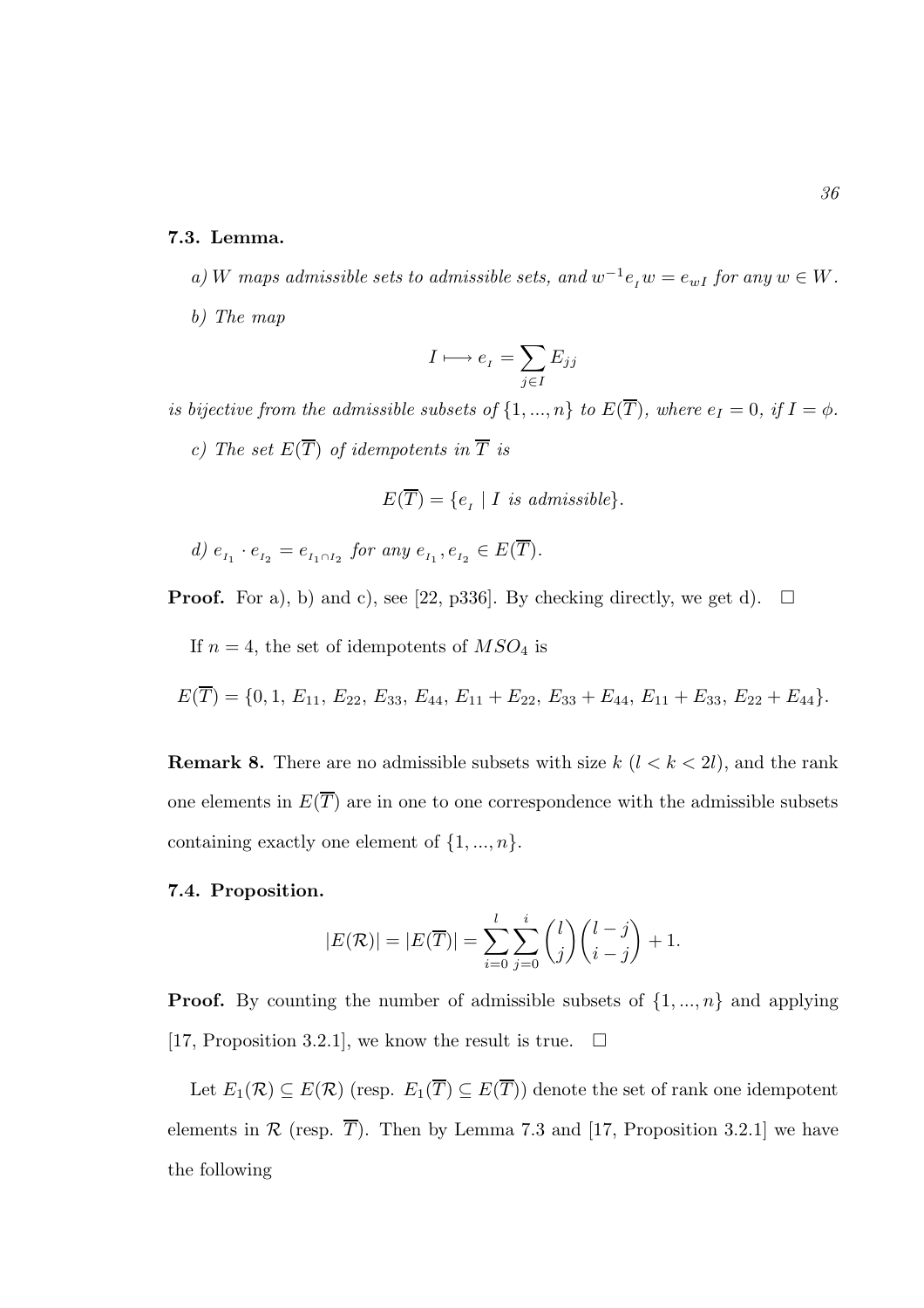## 7.5. Proposition.

a) 
$$
E_1(\mathcal{R}) = E_1(\overline{T}) = \{E_{ii} | i = 1, ..., n\}.
$$
  
b)  $|E_1(\mathcal{R})| = |E_1(\overline{T})| = n.$ 

We now find the set of rank one elements in  $\mathcal{R}$ . To this end, let  $\mathcal{R}(i)$  denote the set of rank i elements in the Renner monoid  $\mathcal{R}$ , for  $i \in \{1, ..., n\}$ .

**7.6. Lemma.**  $\mathcal{R}(1) = \{E_{ij} | i, j = 1, ..., n\}$ , and  $|\mathcal{R}(1)| = n^2$ .

**Proof.** It suffices to show that  $\{E_{ij} | i, j = 1, ..., n\} \subseteq \mathcal{R}(1)$ .

Firstly, we prove that  $\{E_{1j} | j = 1, ..., n\} \subseteq \mathcal{R}(1)$ . There are three cases,

a) If  $j \in \{1, ..., l\}$ , let  $w = (1j)(\overline{1}\overline{j})$ . Then w stablizes  $\{1, ..., l\}$  and  $w\theta = \theta w$ . It follows that  $w \in W_2 \subseteq W$  and  $w(j) = 1$ .

b) If  $j = \overline{1} = 2l \in \{l + 1, ..., 2l\}$ , let  $w = (1j)(2\overline{2}) = (1\overline{1})(2\overline{2})$ . Then  $w \in W_1 \subseteq W$ and  $w(j) = 1$ .

c) If  $j \in \{l + 1, ..., 2l\}$  but  $j \neq \overline{1} = 2l$ , let  $w_2 = (j\overline{1})(\overline{j}1)$ . Then  $w_2$  stablizes  $\{1, ..., l\}$  and  $w_2\theta = \theta w_2$ . So  $w_2 \in W_2 \subseteq W$  and  $w_2(j) = \overline{1}$ . Let  $w_1 = (1\overline{1})(2\overline{2}) \in W_1$ and  $w = w_1w_2$ . Then  $w \in W$  and  $w(j) = w_1(w_2(j)) = w_1(\overline{1}) = 1$ .

So,  $E_{1j} = E_{1,w1} = E_{11}w \in E_{11}W$  for  $j = 1, ..., n$ . Thus  $\{E_{1j} | j = 1, ..., n\}$  $E_{11}W$  which is a subset of  $\mathcal{R}(1)$ .

Similarly,  $\{E_{ij} | j = 1, ..., n\} = E_{ii}W \subseteq \mathcal{R}(1)$  for  $i = 2, ..., n$ .

Therefore,  $\mathcal{R}(1) = \{E_{ij} \mid i, j = 1, ..., n\}$  with size  $n^2$ .  $\Box$ 

**Remark 9.** The lemma above shows that  $\mathcal{R}(1) = \mathcal{R}_n(1)$ . However,  $\mathcal{R}(2) \neq \mathcal{R}_n(2)$ , since  $\{1, 2l\}$  is not an admissible subset of  $\{1, ..., n\}$ , and so  $E_{11} + E_{2l,2l} \notin \mathcal{R}(2)$ , but  $E_{11} + E_{2l,2l} \in \mathcal{R}_n(2)$ . For the same reason, we know  $\mathcal{R}(i) \neq \mathcal{R}_n(i)$ , for  $i = 3, ..., n$ .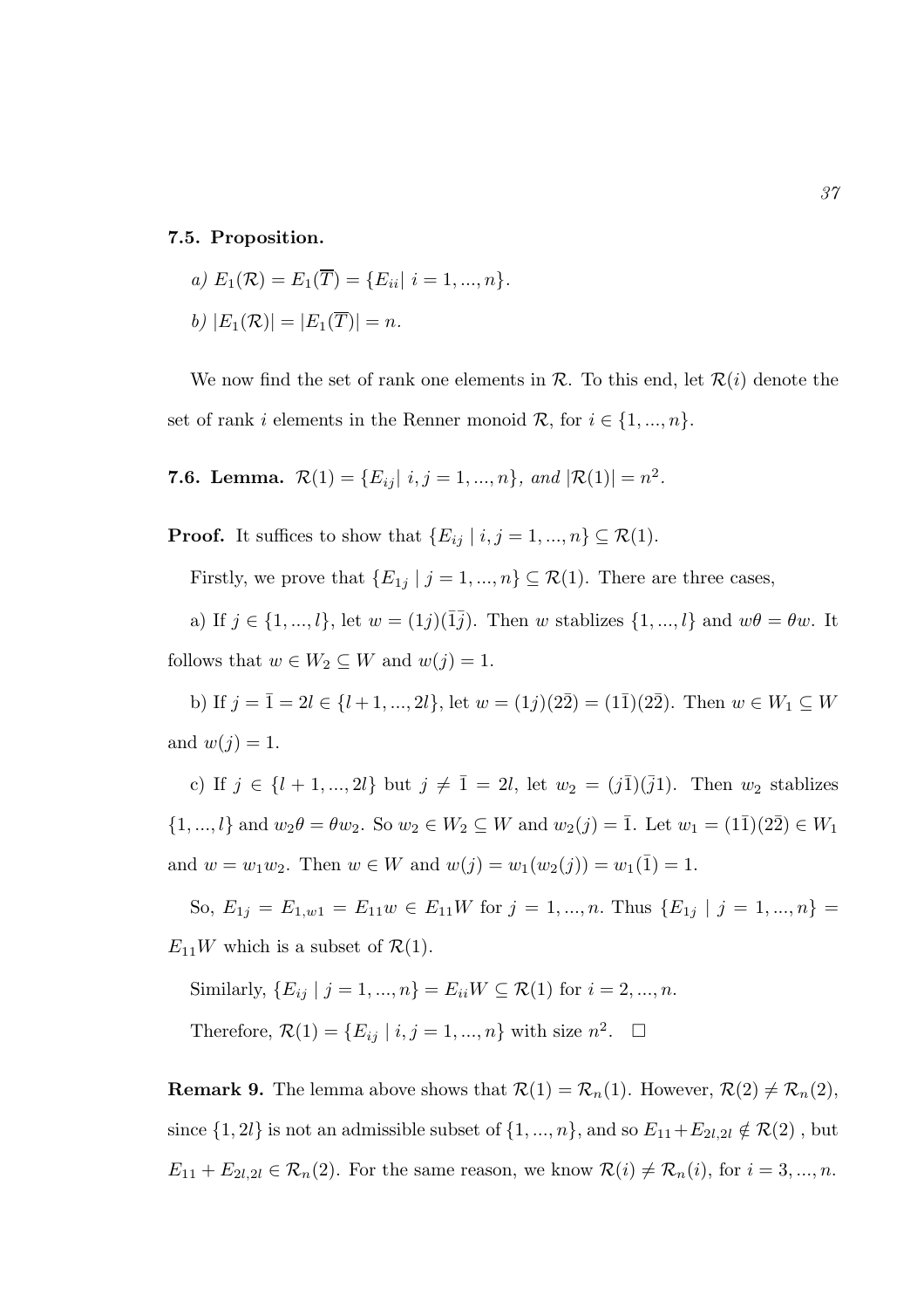**7.7.** Theorem. For any admissible subset  $I \subseteq \{1, ..., n\}$  with  $|I| = i$ , where  $i = 1, ..., l - 1, 2l$ , there exist  $w \in W$  and a unique standard admissible subset  $I_0 = \{1, ..., i\}$  such that  $wI = I_0$ .

**Proof.** If  $I = \{1, ..., n\}$ , then  $I_0 = I$  and  $w = 1 \in W$  and we are done. Now let I be admissible and  $I \neq \{1, ..., n\}$ . Then  $|I| = i \in \{1, ..., l - 1\}$ . Use induction on the size i of the admissible subset I. If  $i = 1$ , then  $I = \{j\}$  for some  $j \in \{1, ..., n\}$  and  $I_0 = \{1\}$ . By Lemma 7.6 we know there exists  $w \in W$  such that  $w(I) = I_0$ .

Now suppose that  $I \subseteq \{1, ..., n\}$  is any admissible subset with  $1 < |I| = i \leq l-1$ . Then  $I = J \cup \{k\}$  where J is a subset of I with  $|J| = i - 1$  and  $k \in I \setminus J$ . It follows that J is admissible. By the induction hypothesis there exist  $w' \in W$  and a unique standard admissible subset  $I' = \{1, ..., i-1\}$  such that  $w'J = I'$ . Then  $w'I = I' \cup \{p\}$  where  $p = w'(k) \notin I'$ . There are four cases for p,

1) If  $p = i$ , then  $I_0 = I' \cup \{i\}$  and  $w = w'$  are what we want.

2) If  $p \in \{1, ..., l\}$ , and  $p \neq i$ , let  $w_1 = (pi)(\bar{pi})$ . Then  $w_1 \theta = \theta w_1$  and  $w_1$  stablizes  $\{1, ..., l\}$ . Thus,  $w_1 \in W_2 \subseteq W$ . Note that  $w_1(j) = j$ , for  $j \in I'$ . Taking  $w = w_1w'$ , we obtain that  $w \in W$  and  $w(I) = w_1(I' \cup \{p\}) = I' \cup \{w_1(p)\} = \{1, ..., i\} = I_0$ .

3) If  $p = \bar{i} = 2l + 1 - i \in \{l + 1, ..., 2l\}$ , let  $w_1 = (i\bar{i})(l\bar{l})$  with  $i \leq l - 1$ . Then  $w_1 \in W_1 \subseteq W$  and  $w_1|_{I'} = 1$ . Let  $w = w_1w'$ . We obtain that  $w \in W$  and  $w(I) = w_1(I' \cup \{p\}) = w_1(I') \cup \{w_1(p)\} = I_0.$ 

4) If  $p \in \{l + 1, ..., 2l\}$  but  $p \neq \overline{i} = 2l + 1 - i$ . Let  $w_1 = (p\overline{i})(\overline{pi})$ . Then  $w_1 \in W_2 \subseteq W$  and  $w_1(j) = j$  for  $j \in I'$ . Taking  $w = (i\overline{i})(l\overline{l})w_1w'$ , we get  $w \in W$ and  $w(I) = (i\bar{i})(l\bar{l})w_1(I' \cup \{p\}) = (i\bar{i})(l\bar{l})(I' \cup \{\bar{i}\}) = I' \cup \{i\} = I_0.$ 

This proves the Theorem.  $\square$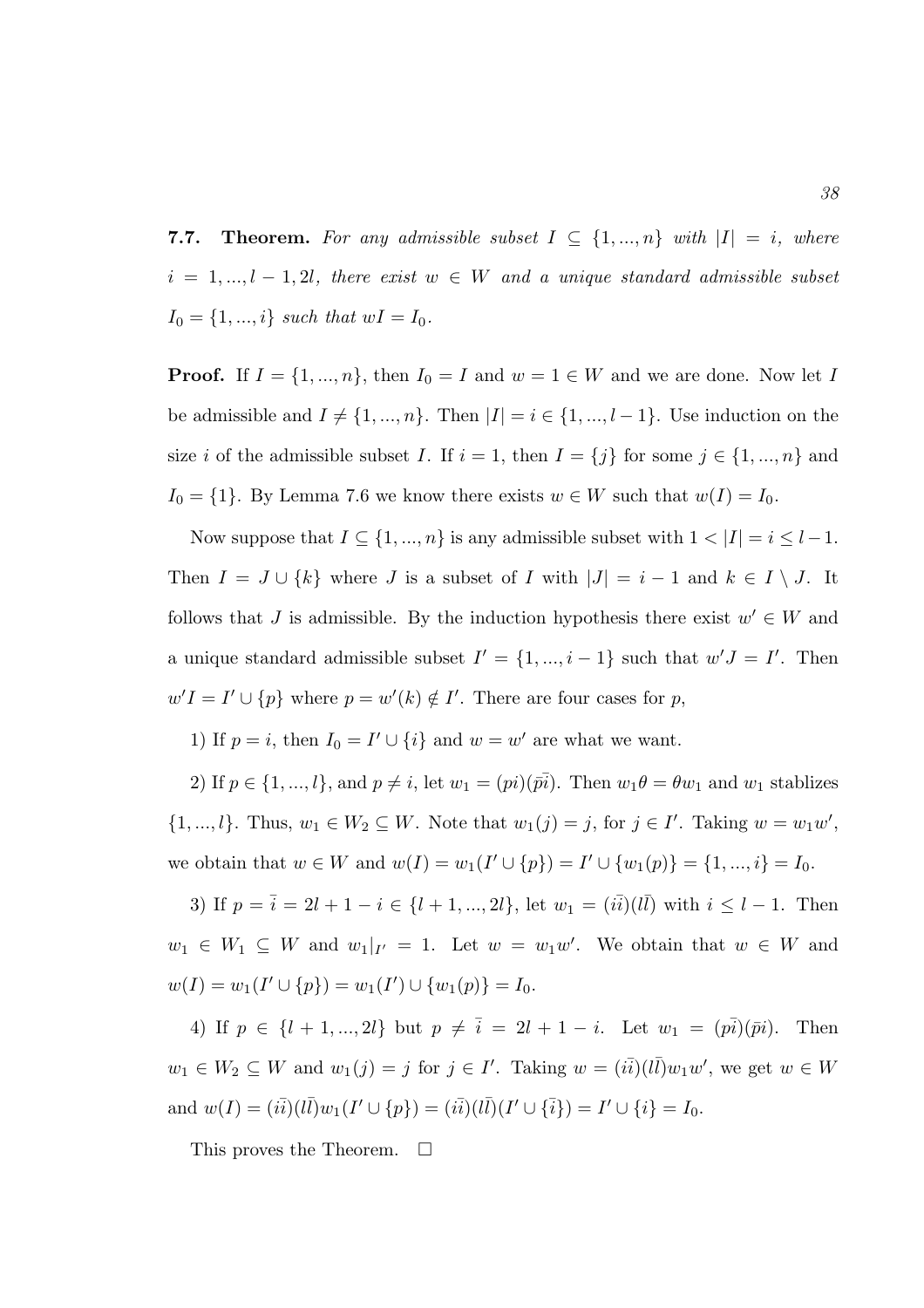**7.8. Corollary.** The Weyl group W acts on  $E_i(\overline{T})$ , by  $w^{-1}e_iw = e_{wI}$ , transitively,  $for i = 1, ..., l - 1.$ 

**Theorem.** Let  $I \subseteq \{1, ..., 2l\}$  be admissible with  $|I| = l$ . Then there is a  $w \in W$  such that either  $w(I) = \{1, ..., l\}$  or  $w(I) = \{1, ..., l-1, l+1\}.$ 

**Proof.** Since  $I \subseteq \{1, ..., n\}$  is an admissible subset with  $|I| = l$ . Then  $I = J \cup \{k\}$ where J is a subset of I with  $|J| = l - 1$  and  $k \in I \setminus J$ . It follows that J is admissible. By Theorem 4.7 there exist  $w \in W$  and a unique standard admissible subset  $I' = \{1, ..., l-1\}$  such that  $wJ = I'$ . Then  $wI = I' \cup \{p\}$  where  $p = w(k) \notin I'$ . We claim that  $p = l$  or  $l + 1$ . Otherwise,  $p \in \{l + 2, l + 3, ..., 2l\}$ . It follows that  $\theta(p) = \bar{p} = 2l + 1 - p \in I' \subseteq w'(I),$  i.e., p and  $\bar{p}$  are both in  $w'(I)$ , which is impossible since  $w'(I)$  is admissible. This proves the Theorem.  $\Box$ 

**7.10. Corollary.** Under the action, by conjugation, of W on  $E_l(\overline{T})$ , there are exactly two orbits. One is  $We_{J_1}W$ , and the other is  $We_{J_2}W$ , where  $J_1 = \{1, ..., l\}$ and  $J_2 = \{1, ..., l-1, l+1\}.$ 

We will use the following definition soon.

**7.11. Definition.** An admissible subset I of size l is called **type I** if there exists w in W such that  $wI = J_1 = \{1, ..., l-1, l\}$ ; type II if  $wI = J_2 = \{1, ..., l-1, l+1\}$ . **7.12. Proposition.** The cross section lattice of  $MSO_{2l}$  is

 $\Lambda = \{e_i \in E(\overline{T}) | I$  is a standard admissible subset of  $\{1, ..., n\} \}.$ 

$$
= \left\{ I_{2l}, \begin{pmatrix} I_l & & \\ & 0 & \end{pmatrix}, \begin{pmatrix} I_{l-1} & & & \\ & 0 & & \\ & & 1 & \\ & & & \ddots & \\ & & & & 0 \end{pmatrix}, \begin{pmatrix} I_{l-1} & & \\ & 0 & \end{pmatrix}, \dots, \begin{pmatrix} I_1 & & \\ & 0 & \end{pmatrix}, 0 \right\}.
$$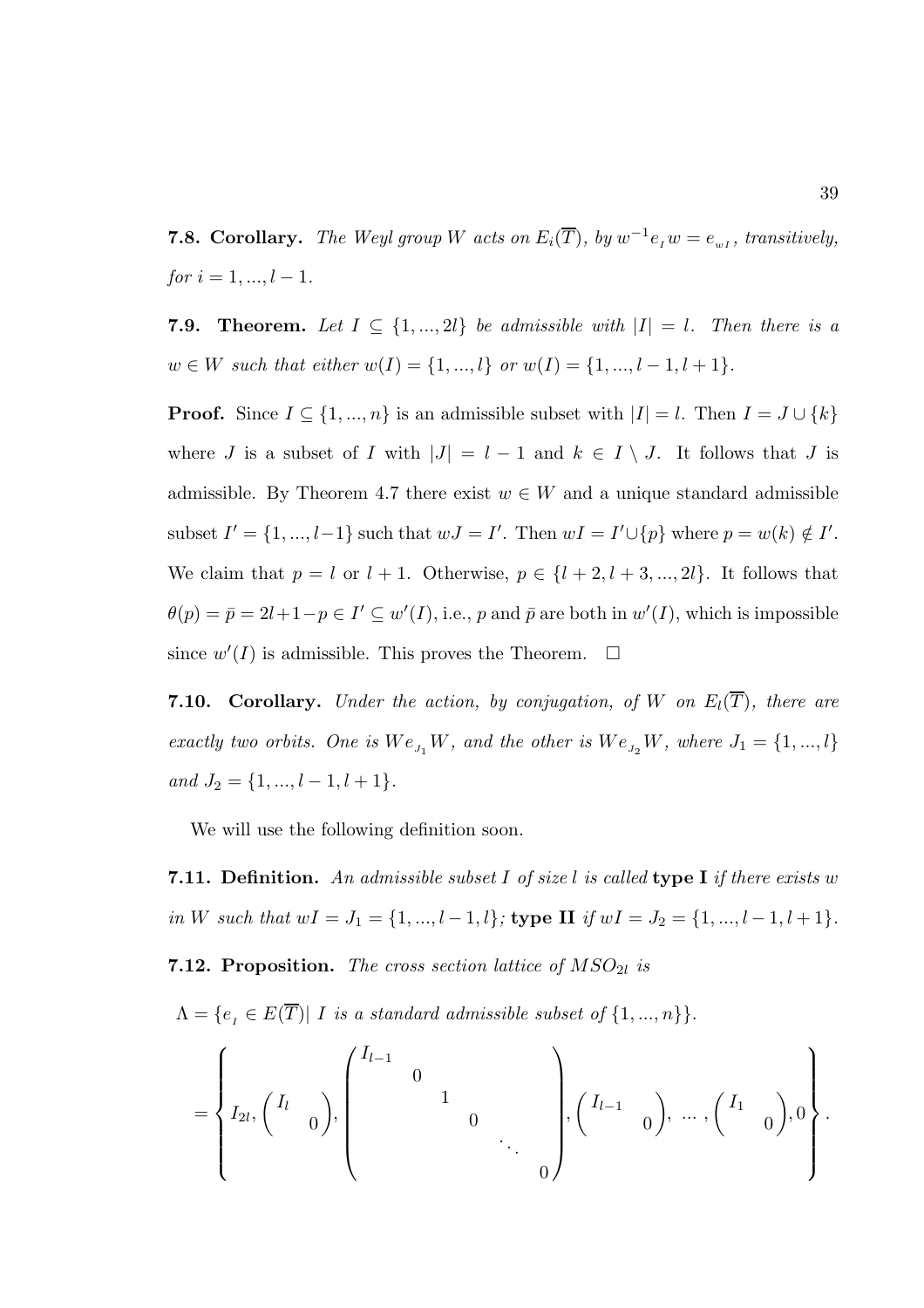The cross section lattice of  $MSO<sub>4</sub>$  is

$$
\Lambda = \left\{ (0), \begin{pmatrix} 1 & & & \\ & 0 & & \\ & & 0 & \\ & & & 0 \end{pmatrix}, \begin{pmatrix} 1 & & & \\ & 1 & & \\ & & 0 & \\ & & & 0 \end{pmatrix}, \begin{pmatrix} 1 & & & \\ & 0 & & \\ & & 1 & \\ & & & 0 \end{pmatrix}, \begin{pmatrix} 1 & & & \\ & 1 & & \\ & & 1 & \\ & & & 1 \end{pmatrix} \right\}.
$$

The Hasse diagram of the cross section lattice of  $MSO_{2l}$  is as follows



Figure 2.

**7.13. Theorem.** With the notation above, the Renner monoid of the special orthogonal monoid  $MSO_{2l}$  is as follows

$$
\mathcal{R} = \left\{ \sum_{\substack{i \in I \\ w \in W}} E_{i,wi} \in \mathcal{R}_{2l} \mid I \subseteq \{1, ..., 2l\} \text{ is admissible} \right\}.
$$

**Proof.** Since  $\mathcal{R} = E(\overline{T})W$  by [17, Proposition 3.2.1], it suffices to compute  $e_I w$ for every  $e_I \in E(\overline{T}), w \in W$ , where I is admissible. From Lemma 7.3 b) we know  $e_{I} = \sum_{i \in I} E_{ii}$ . Thus  $e_{I} w = \sum_{i \in I} E_{ii} w = \sum_{i \in I} E_{i,wi}$ , and so the Theorem.  $\Box$ 

7.14. Corollary.

$$
\mathcal{R} = \left\{ \sum_{\substack{i \in I \\ w \in W}} E_{wi,i} \in \mathcal{R}_{2l} \mid I \subseteq \{1, ..., 2l\} \text{ is admissible} \right\}.
$$

**Proof.** This result comes from the fact that  $\mathcal{R} = WE(\overline{T})$ , and

$$
w^{-1}e_{I} = \sum_{i \in I} E_{wi,i}.\quad \Box
$$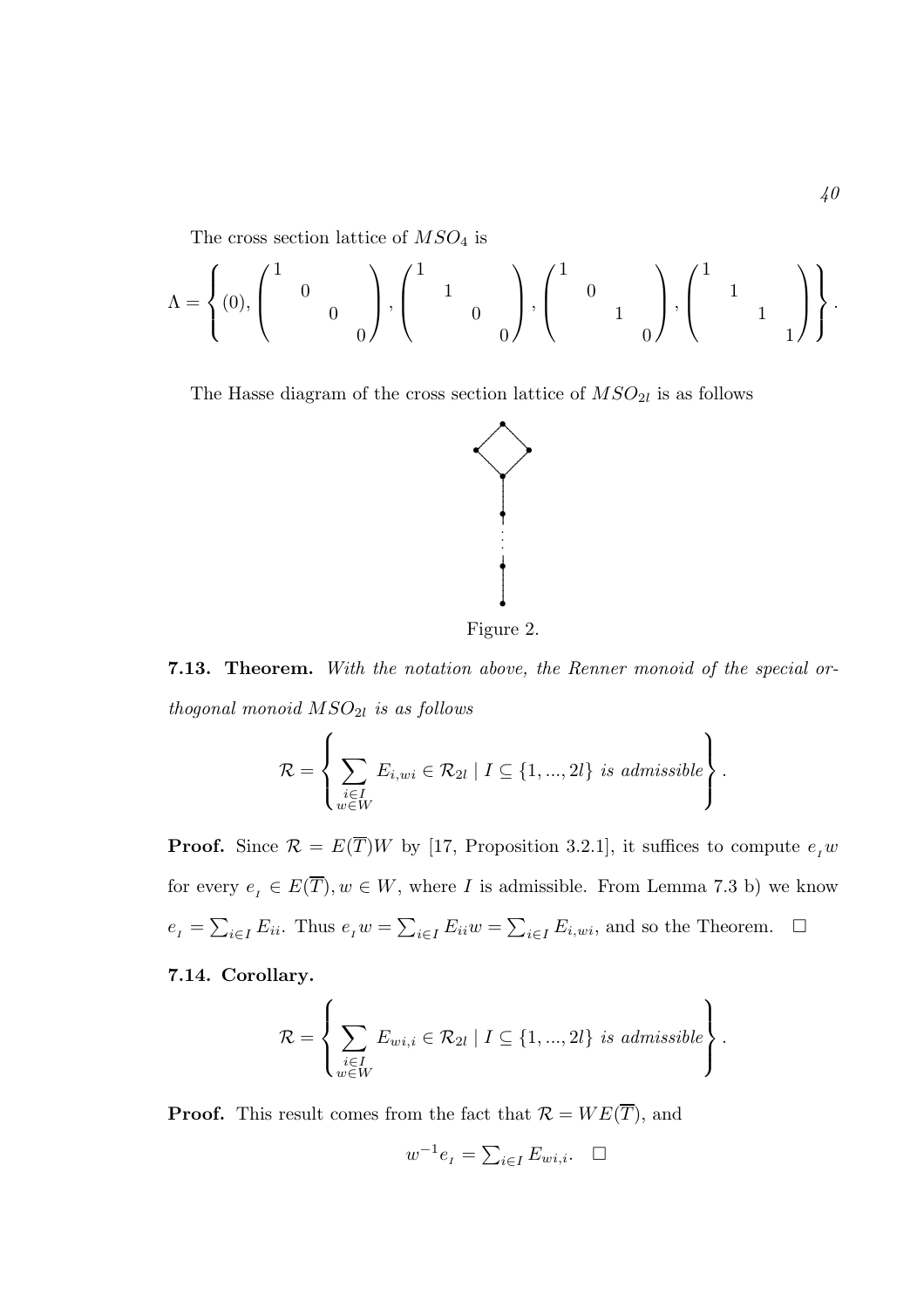#### 7.15. Theorem.

$$
\mathcal{R} \setminus W = \left\{ x \in \mathcal{R}_{2l} \middle| \begin{matrix} x \text{ is singular; } D(x) \text{ and } R(x) \text{ are admissible,} \\ and \text{ of the same type if } |D(x)| = |R(x)| = l \end{matrix} \right\}
$$

where  $D(x)$  is the domain of x, and  $R(x)$  is the range of x.

**Proof.** Let  $\mathcal{R}'$  denote the set of the right hand side in the Theorem. It follows from Theorem 7.12 that  $\mathcal{R} \setminus W \subseteq \mathcal{R}'$ , since W maps admissible sets I to admissible sets and both  $wI$  and I are of the same type if  $|I| = l$ .

We now prove the other inclusion. For any  $x \in \mathcal{R}'$ , one knows  $|D(x)| = |R(x)|$ which will be denoted by i. Then  $i \leq l$ , since x is singular and both  $D(x)$  and  $R(x)$ are admissible.

a) If  $i \neq l$ , it follows from Theorem 7.7 that there exist  $w_1, w_2 \in W$  and a unique standard admissible set  $I_0 = \{1,...,i\} (i \leq l-1)$  such that

$$
w_1 D(x) = w_2 R(x) = I_0.
$$

Thus  $w_1^{-1} x w_2 = e_{I_0} \in \Lambda \subseteq \mathcal{R}$ , and hence  $x = w_1 e_{I_0} w_2^{-1} \in \mathcal{R} \setminus W$ , since  $\mathcal{R} =$  $WE(\overline{T}) = E(\overline{T})W$  and x is singular.

b) If  $i = l$ , then  $D(x)$  and  $R(x)$  are of the same type because of  $x \in \mathcal{R}'$ . There are  $w_1$  and  $w_2$  in W such that

$$
w_1 D(x) = w_2 R(x) =
$$
\n
$$
\begin{cases}\nJ_1, & \text{if } D(x) \text{ and } R(x) \text{ are of type I} \\
J_2, & \text{if } D(x) \text{ and } R(x) \text{ are of type II.} \n\end{cases}
$$

where  $J_1 = \{1, ..., l-1, l\}$  and  $J_2 = \{1, ..., l-1, l+1\}$ . It follows that  $w_1^{-1} x w_2 = e_{J_1}$  $\Lambda \subseteq E(\overline{T})$  or  $w_1^{-1} x w_2 = e_{J_2} \in \Lambda \subseteq E(\overline{T})$ . That is,  $x = w_1 e_{J_1} w_2^{-1}$  $_2^{-1}$  or  $x = w_1 e_{J_2} w_2^{-1}$  $\frac{-1}{2}$ . Hence,  $x \in \mathcal{R} \setminus W$ , since  $\mathcal{R} = WE(\overline{T}) = E(\overline{T})W$  and x is singular.

Therefore,  $\mathcal{R} \setminus W = \mathcal{R}'$ , i.e., the Theorem is true.  $\Box$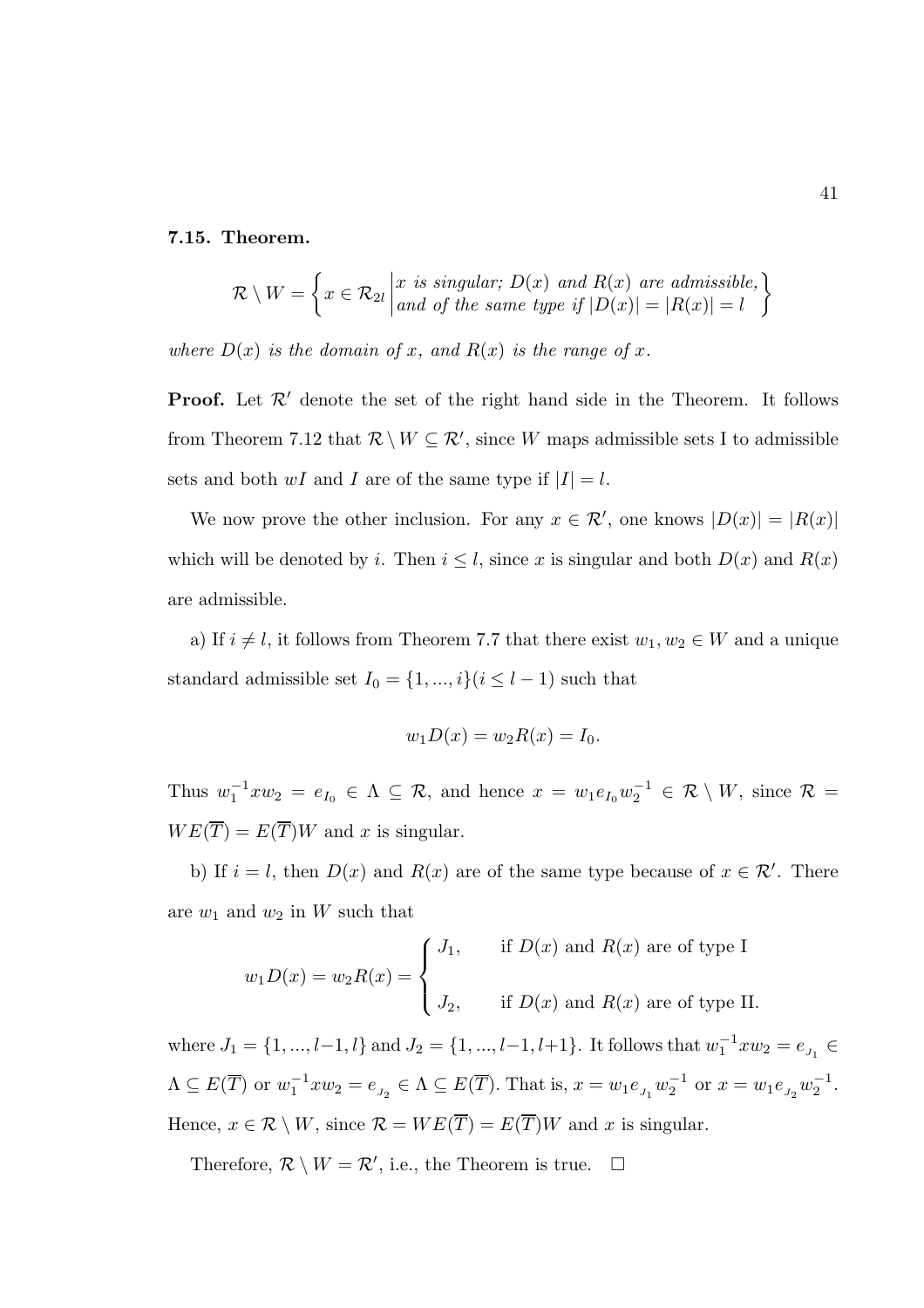**Remark 10.** In the proof above we obtain  $\mathcal{R} = W\Lambda W$  as well.

We now consider some examples. If  $n = 2$ , then all the admissible subsets of  $\{1,2\}$  are

$$
\phi
$$
,  $\{1\}$ ,  $\{2\}$ ,  $\{1,2\}$ .

They are all standard. So, the cross section lattice of  $MSO<sub>2</sub>$  by Proposition 7.12 is

$$
\Lambda = \left\{ \begin{pmatrix} 0 & 0 \\ 0 & 0 \end{pmatrix}, \begin{pmatrix} 1 & 0 \\ 0 & 0 \end{pmatrix}, \begin{pmatrix} 0 & 0 \\ 0 & 1 \end{pmatrix}, \begin{pmatrix} 1 & 0 \\ 0 & 1 \end{pmatrix} \right\}.
$$

From Theorem 7.15, the Renner monoid of  $MSO<sub>2</sub>$  is

$$
\mathcal{R} = \left\{ \begin{pmatrix} 0 & 0 \\ 0 & 0 \end{pmatrix}, \begin{pmatrix} 1 & 0 \\ 0 & 0 \end{pmatrix}, \begin{pmatrix} 0 & 0 \\ 0 & 1 \end{pmatrix}, \begin{pmatrix} 1 & 0 \\ 0 & 1 \end{pmatrix} \right\}.
$$

Let us now consider the Renner monoid of  $MSO_4$ . The idempotent set  $E(\mathcal{R}) =$  $E(\overline{T})$  of  $MSO_4$  is a union of sets of rank i idempotent elements in  $\overline{T}$ , for  $i = 0, 1, 2, 4$ .

$$
E(\overline{T}) = E_0(\overline{T}) \cup E_1(\overline{T}) \cup E_2(\overline{T}) \cup E_4(\overline{T}).
$$

where  $E_0(\overline{T}) = \{0\}, E_1(\overline{T}) = \{E_{11}, E_{22}, E_{33}, E_{44}\}, E_2(\overline{T}) = \{E_{11} + E_{22}, E_{33} + E_{44}\}$  $E_{44}, E_{11} + E_{33}, E_{22} + E_{44}$ ,  $E_4(\overline{T}) = \{E_{11} + E_{22} + E_{33} + E_{44}\}.$ 

Since  $\mathcal{R} = E_0(\overline{T})W \cup E_1(\overline{T})W \cup E_2(\overline{T})W \cup E_4(\overline{T})W$ , we get

$$
\mathcal{R} = \{0, E_{11}, E_{12}, E_{13}, E_{14}, E_{21}, E_{22}, E_{23}, E_{24}, E_{31}, E_{32}, E_{33}, E_{34},\nE_{41}, E_{42}, E_{43}, E_{44}, E_{11} + E_{22}, E_{14} + E_{23}, E_{12} + E_{21}, E_{13} + E_{24},\nE_{33} + E_{44}, E_{32} + E_{41}, E_{34} + E_{43}, E_{31} + E_{42}, E_{11} + E_{33}, E_{14} + E_{32},\nE_{12} + E_{34}, E_{13} + E_{31}, E_{22} + E_{44}, E_{23} + E_{41}, E_{21} + E_{43}, E_{24} + E_{42},\nE_{11} + E_{22} + E_{33} + E_{44}, E_{14} + E_{23} + E_{32} + E_{41}, E_{12} + E_{21} + E_{34} + E_{43},\nE_{13} + E_{24} + E_{31} + E_{42}.
$$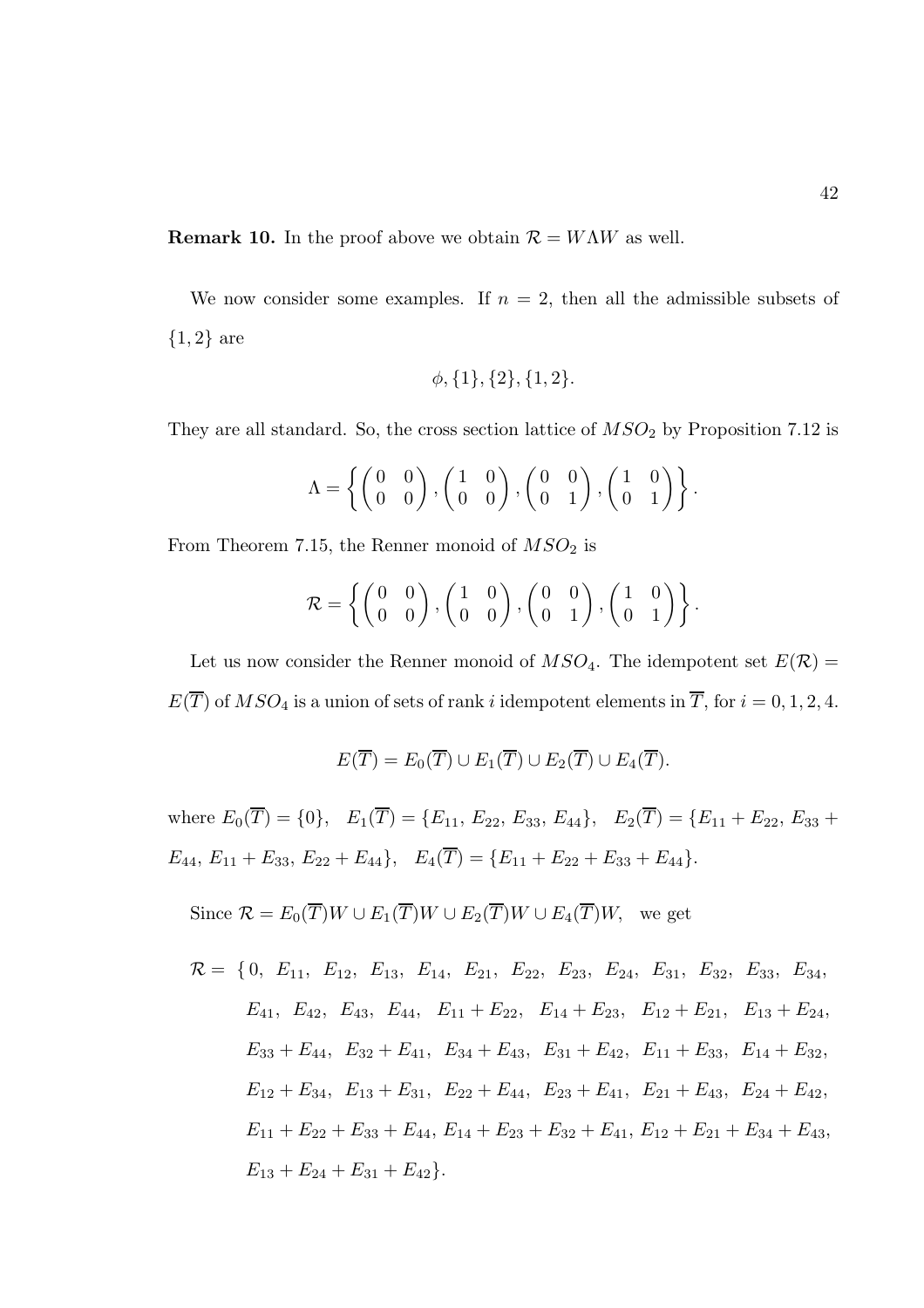The matrix expression of the Renner monoid  $\mathcal R$  of  $MSO_4$  is

$$
\mathcal{R} = \left\{ \begin{pmatrix} 1 & 0 & 0 & 0 \\ 0 & 0 & 0 & 0 \\ 0 & 0 & 0 & 0 \\ 0 & 0 & 0 & 0 \\ 0 & 0 & 0 & 0 \\ 0 & 0 & 0 & 0 \\ 0 & 0 & 0 & 0 \\ 0 & 0 & 0 & 0 \\ 0 & 0 & 0 & 0 \\ 0 & 0 & 0 & 0 \\ 0 & 0 & 0 & 0 \\ 0 & 0 & 0 & 0 \\ 0 & 0 & 0 & 0 \\ 0 & 0 & 0 & 0 \\ 0 & 0 & 0 & 0 \\ 0 & 0 & 0 & 0 \\ 0 & 0 & 0 & 0 \\ 0 & 0 & 0 & 0 \\ 0 & 0 & 0 & 0 \\ 0 & 0 & 0 & 0 \\ 0 & 0 & 0 & 0 \\ 0 & 0 & 0 & 0 \\ 0 & 0 & 0 & 0 \\ 0 & 0 & 0 & 0 \\ 0 & 0 & 0 & 0 \\ 0 & 0 & 0 & 0 \\ 0 & 0 & 0 & 0 \\ 0 & 0 & 0 & 0 \\ 0 & 0 & 0 & 0 \\ 0 & 0 & 0 & 0 \\ 0 & 0 & 0 & 0 \\ 0 & 0 & 0 & 0 \\ 0 & 0 & 0 & 0 \\ 0 & 0 & 0 & 0 \\ 0 & 0 & 0 & 0 \\ 0 & 0 & 0 & 0 \\ 0 & 0 & 0 & 0 \\ 0 & 0 & 0 & 0 \\ 0 & 0 & 0 & 0 \\ 0 & 0 & 0 & 0 \\ 0 & 0 & 0 & 0 \\ 0 & 0 & 0 & 0 \\ 0 & 0 & 0 & 0 \\ 0 & 0 & 0 & 0 \\ 0 & 0 & 0 & 0 \\ 0 & 0 & 0 & 0 \\ 0 & 0 & 0 & 0 \\ 0 & 0 & 0 & 0 \\ 0 & 0 & 0 & 0 \\ 0 & 0 & 0 & 0 \\ 0 & 0 & 0 & 0 \\ 0 & 0 & 0 & 0 \\ 0 & 0 & 0 & 0 \\ 0 & 0 & 0 & 0 \\ 0 & 0 & 0 & 0 \\ 0 & 0 & 0 & 0 \\ 0 & 0 & 0 & 0 \\ 0 & 0 & 0 & 0 \\ 0 & 0 & 0 & 0 \\ 0 & 0 & 0 & 0 \\ 0 & 0 & 0 & 0 \\ 0 & 0 & 0 & 0
$$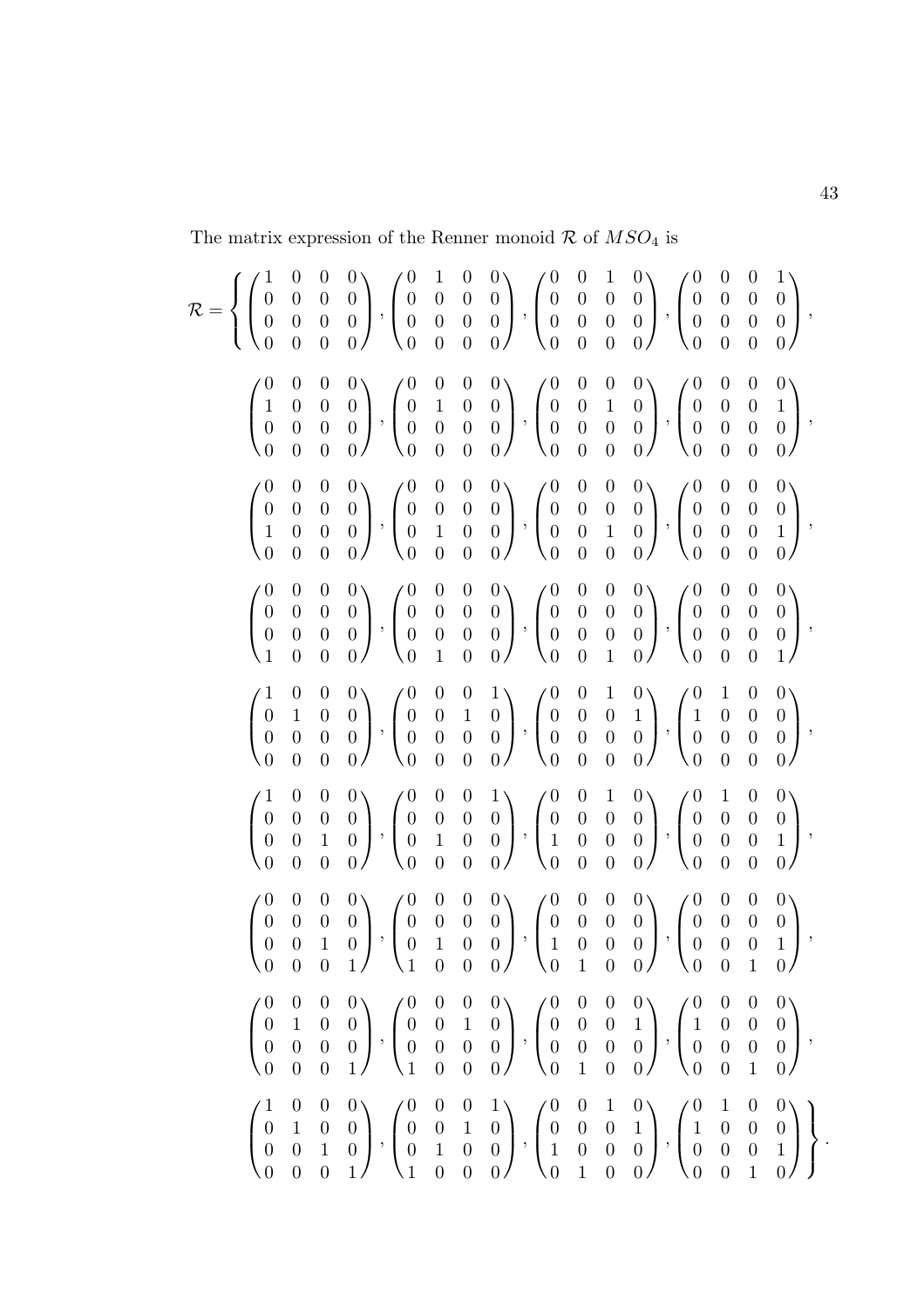The following result is an analogue of Proposition 7.3 of [17].

- **7.16. Proposition.** For any  $e_I \in \Lambda$  with  $|I| = i$ , where  $i = 0, 1, ..., l 1$ ,
	- $We_I W = \{x \in \mathcal{R} \mid \text{rank}(x) = i\}$ 
		- $=\{x \in \mathcal{R} \mid x \text{ has } i \text{ nonzero rows}\}\$

 $=\{x\in\mathcal{R}_{2l}|\ D(x)\ and\ R(x)\ are\ admissible\ with\ |D(x)|=|R(x)|=i\ \}.$ 

Furthermore,

$$
|We_I W| = \left[\sum_{j=0}^i \binom{l}{j} \binom{l-j}{i-j}\right]^2 i!,
$$

where  $D(x)$  is the domain of x and  $R(x)$  the range of x.

**Proof.** Observe that  $Ge_{I}G = \bigsqcup_{x \in W e_{I}W} BxB$  consists of  $n \times n$  matrices of rank i in  $MSO_{2l}$  where  $i = |I| = 0, 1, ..., l - 1$ . One gets the first part of the Proposition.

Now there are  $\sum_{j=0}^{i} {l \choose j}$  $j \binom{l-j}{i-j}$  ways to choose i of the n rows making  $D(x)$  admissible. There are the same number of ways to choose  $i$  of the n columns such that  $R(x)$  is admissible. For each pair of the choices of the rows and columns there are i. elements of  $R$ , of rank i, with a nonzero entry in each of the i rows and each of the *i* columns chosen. Thus, there are  $\left[\sum_{j=0}^{i} {l \choose j} \right]$  $\binom{l}{j}\binom{l-j}{i-j}$ <sup>2</sup> i! possibilities. □

Similarly, we get the following

# 7.17 Proposition. Let  $J_1 = \{1, ..., l\}$ , and  $J_2 = \{1, ..., l-1, l+1\}$ . Then

 $We_{J_1} W \cup We_{J_2} W = \{x \in \mathcal{R} | \text{ rank}(x) = l\}$ 

 $=\{x \in \mathcal{R} \mid x \text{ has } l \text{ nonzero rows}\}\$ 

$$
= \left\{ x \in \mathcal{R}_{2l} \middle| \begin{array}{c} D(x) \text{ and } R(x) \text{ are admissible and of} \\ \text{the same type with } |D(x)| = |R(x)| = l \end{array} \right\}.
$$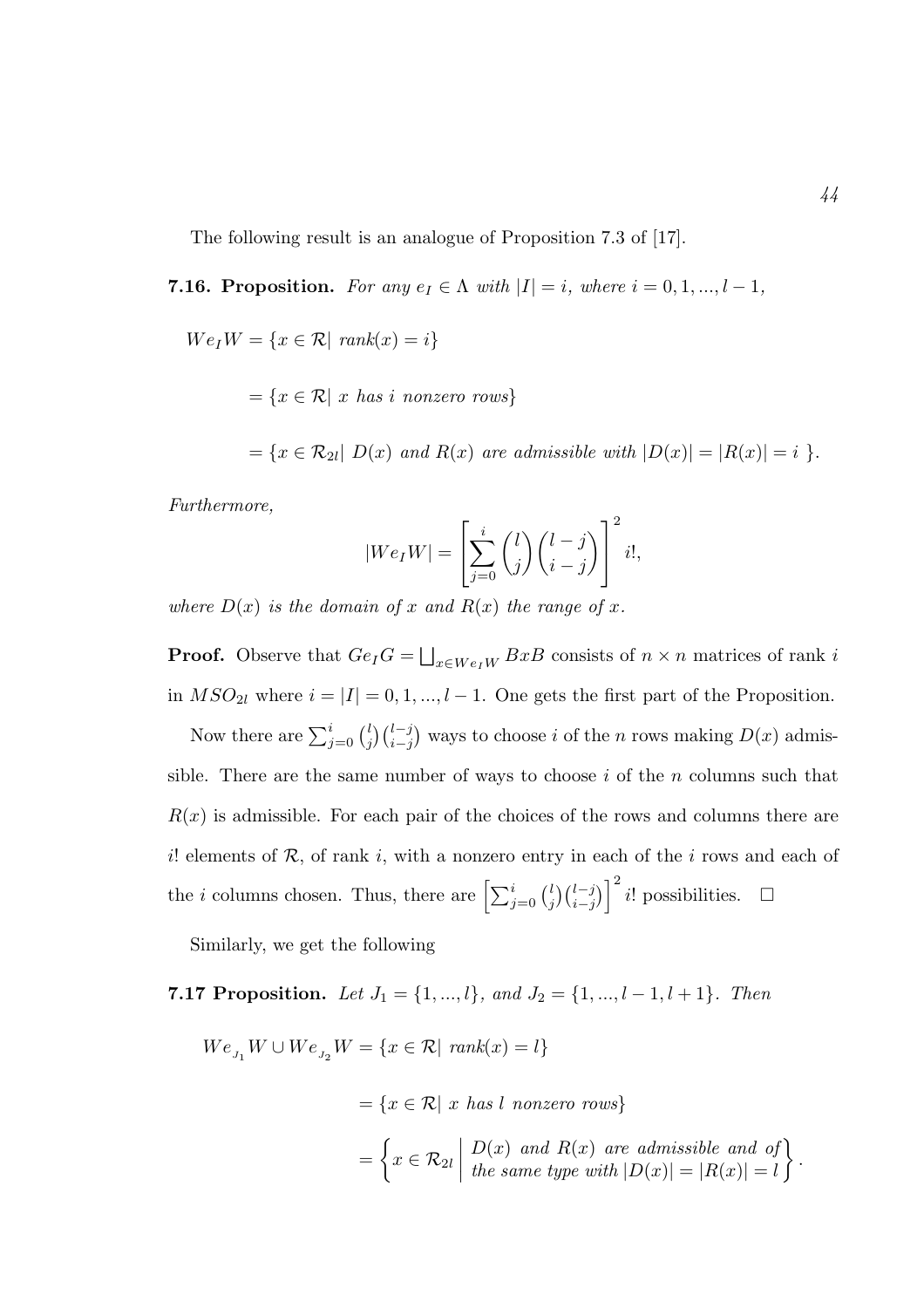Furthermore,

$$
|W e_{\scriptscriptstyle J_1} W \cup W e_{\scriptscriptstyle J_2} W| = \frac{1}{2} \left[ \sum_{j=0}^l \binom{l}{j} \right]^2 l!,
$$

where  $D(x)$  is the domain of x and  $R(x)$  the range of x.

Proof. The first part follows from Theorem 7.15 above.

Now there are  $\frac{1}{2} \sum_{j=0}^{l} {l \choose j}$  $\binom{l}{j}$  ways to choose l of the n rows such that the resulting subsets are of type I (resp. II). There are the same number of ways to choose  $l$ of the n columns. For each pair of the choices of the rows and columns there are l! elements of  $R$  of rank l with a nonzero entry in each of the l rows and each of the l columns chosen. Thus there are  $\frac{1}{4} \left[ \sum_{j=0}^{l} {l \choose j} \right]$  $\binom{l}{j}$   $\binom{l}{l}$  possibilities for elements on  $We_{_{J_1}}W$  (resp.  $We_{_{J_2}}W$ ). Hence, the number of elements in  $We_{_{J_1}}W\cup We_{_{J_2}}W$  is as stated.  $\square$ 

**7.18. Corollary.** 
$$
|\mathcal{R}| = \sum_{i=0}^{l-1} \left( \left[ \sum_{j=0}^{i} {l \choose j} {l-j \choose i-j} \right]^2 i! \right) + (2^l+1)2^{l-1}l!, \quad \text{for } l \geq 1.
$$

Proof. It is clear that

$$
|\mathcal{R}| = \sum_{i=0}^{l-1} \left( \left[ \sum_{j=0}^{i} {l \choose j} {l-j \choose i-j} \right]^{2} i! \right) + |We_{I_1}W \cup We_{I_2}W| + |W|
$$
  

$$
= \sum_{i=0}^{l-1} \left( \left[ \sum_{j=0}^{i} {l \choose j} {l-j \choose i-j} \right]^{2} i! \right) + \frac{1}{2} \left[ \sum_{j=0}^{l} {l \choose j} \right]^{2} i! + 2^{l-1} i!
$$
  

$$
= \sum_{i=0}^{l-1} \left( \left[ \sum_{j=0}^{i} {l \choose j} {l-j \choose i-j} \right]^{2} i! \right) + \frac{1}{2} 2^{2l} i! + 2^{l-1} i!
$$
  

$$
= \sum_{i=0}^{l-1} \left( \left[ \sum_{j=0}^{i} {l \choose j} {l-j \choose i-j} \right]^{2} i! \right) + (2^{l}+1) 2^{l-1} i!.
$$

For instance, the Renner monoid of  $MSO<sub>4</sub>$  has 37 elements.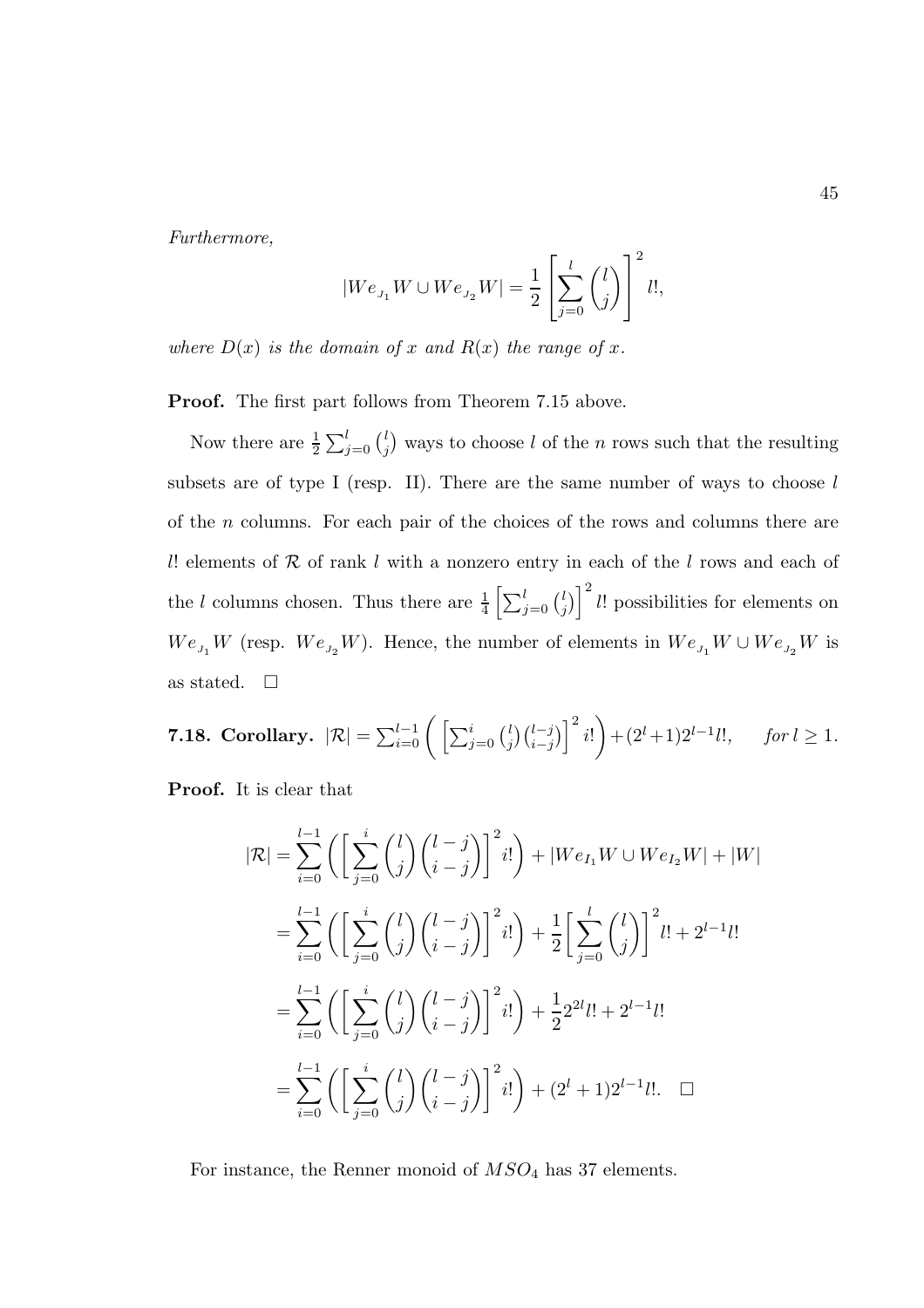## 8. Cell Decompositions of the Special Orthogonal Monoids  $MSO_{2l}$

The main purpose of this section is to determine the cell decompositions of the special orthogonal monoids, even case.

Let  $B_0 = \mathbf{B}_n \cap \mathbf{SO}_n$ . Then  $B_0$  is a Borel subgroup of  $\mathbf{SO}_n$ , and  $B = K^*B_0$  is a Borel subgroup of  $G = K^*S\mathbf{O}_n$ . A simple calculation tells us that

$$
B_0 = \left\{ \begin{pmatrix} b_1 & b_2 \\ 0 & b_3 \end{pmatrix} \in \mathbf{SO}_{2l} \middle| \begin{array}{l} b_1, b_3 \in \mathbf{M}_l(K) \text{ are upper triangular,} \\ b_3^T J b_1 = J, \quad b_3^T J b_2 = -b_2^T J b_3 \end{array} \right\}.
$$

The following theorem states a relationship among the Borel subgroup  $B$ , idempotents and rank one elements in  $E(\overline{T})$ .

**8.1. Theorem.** Let  $T = K^*T_0 \subseteq B$  be a maximal torus in G. Then for every  $e_i \in E(\overline{T})$ , there exists a unique  $e_i = E_{ii} \in E_1(\overline{T})$  such that  $e_i Be_i = e_i Be_i$ , where i is the maximal number in I.

**Proof.** Let  $e_i \in E(\overline{T})$  where  $I = \{i_1, i_2, ..., i_m\} \subseteq \{1, ..., n\}$  is admissible with  $i_1 < i_2 < ... < i_m$ . For any upper triangular matrix  $b = (b_{jk}) \in B \subseteq G$ , the matrix  $be<sub>I</sub>$  is an upper triangular matrix whose k-th column is exactly the k-th column of  $b = (b_{jk})$ , for  $k = i_1, ..., i_m$ , and the other columns of  $be_i$  are all zero. Let  $i = i_m$ which is maximal in I. Taking  $e_i = E_{ii}$ , we get  $e_i b e_i = E_{ii} b e_i$ , a matrix whose  $(i, i)$ −entry is  $b_{ii}$  and the other entries are all zero. It follows that  $e_i b e_i = e_i b e_i$  by calculating directly. Therefore,  $e_iBe_i = e_iBe_i$ . From the procedure above we also see the uniqueness of such  $e_i = E_{ii} \in E_1(\overline{T})$ .  $\Box$ 

**8.2. Definition.** For any  $e_i = E_{ii} \in E_1(\overline{T})$ , define

$$
\mathcal{R}(e_i) = \{x \in \mathcal{R} | e_i B x = e_i B e_i x \neq 0\}.
$$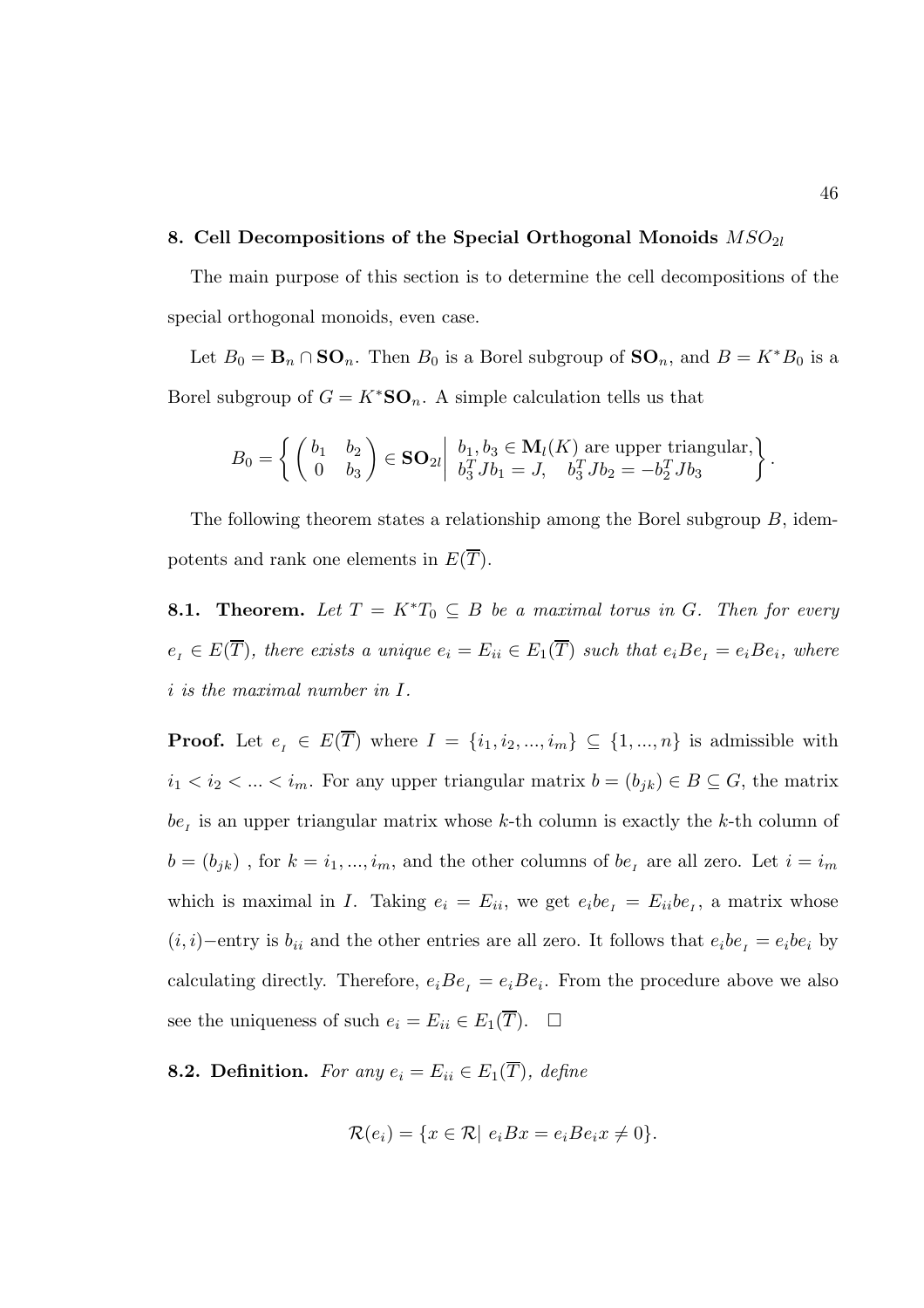8.3. Corollary. The set of non-zero elements of the Renner monoid has a decomposition

$$
\mathcal{R}^{\times} = \bigsqcup_{e_i \in E_1(\overline{T})} \mathcal{R}(e_i) = \bigsqcup_{i=1}^{2l} \mathcal{R}(E_{ii}).
$$

It follows from Theorem 8.1 that there is a surjective map  $\tau$  from the set  $E(\overline{T})$  of idempotents in  $\overline{T}$  onto  $E_1(\overline{T})$  of rank one elements. This map can also be extended to a map of  $\mathcal{R}^{\times}$  to  $E_1(\overline{T})$ .

#### 8.4. Theorem.

a) There is a surjective map  $\tau$  from  $E(\overline{T})$  onto  $E_1(\overline{T})$  by

$$
e_{I} \longmapsto \tau(e_{I}) = e_{i}, \ \text{if } e_{i}Be_{I} = e_{i}Be_{i} \neq 0
$$

b) The map  $\tau$  extends to  $\mathcal{R}^{\times} = \mathcal{R} \setminus \{0\}$  by, for every  $x \in \mathcal{R}^{\times}$ , defining,

$$
\tau(x) = e_i, \text{ if } x \in e_I W \text{ and } \tau(e_I) = e_i,
$$

where  $I \neq \phi$  admissible and i is maximal in I.

**Proof.** a) is clear. To prove b), note that for any  $x \in \mathbb{R}^{\times}$ , there exist  $w \in W$ and a unique  $e_i \in E(\overline{T})$  such that  $x = e_i w$ . It follows that there is a unique  $e_i = E_{ii} \in E_1(\overline{T}) = E_1(\mathcal{R})$  such that  $e_i Be_I = e_i Be_i \neq 0$ . Then we obtain the map from  $\mathcal{R}^{\times}$  to  $E_1(\mathcal{R}) = E_1(\overline{T})$  by  $\tau(x) = e_i$ , as required.  $\Box$ 

**8.5. Proposition.** Let  $I(i) = \{I \subseteq \{1, ..., 2l\} | I \text{ admissible with } i = max(I)\},$ where  $i = 1, ..., 2l$ . Then

a) 
$$
\mathcal{R}(e_i) = \tau^{-1}(e_i) = \bigsqcup_{I \in I(i)} e_I W
$$
, for  $i = 1, ..., 2l$ .  
b)  $\mathcal{R}^{\times} = \bigsqcup_{i=1}^{2l} \tau^{-1}(e_i)$ , a disjoint union.

**Proof.** It is straightforward.  $\Box$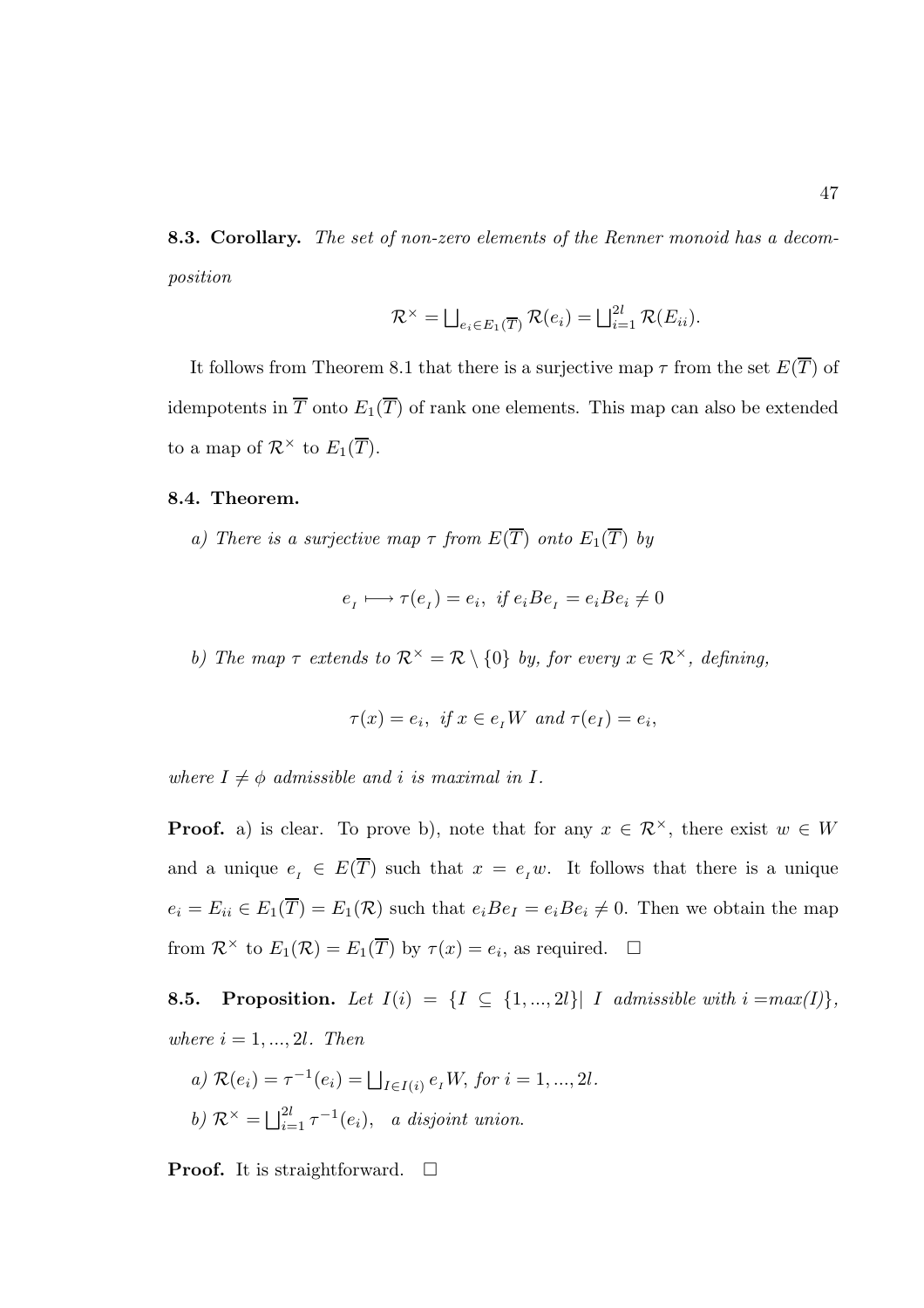For  $MSO_4$ ,  $E_1(\overline{T}) = \{e_1 = E_{11}, e_2 = E_{22}, e_3 = E_{33}, e_4 = E_{44}\}$ , and

$$
\mathcal{R}(e_1) = \bigsqcup_{I \in I(1)} e_I W
$$
  
=  $E_{11}W$   
=  $\left\{ \begin{pmatrix} 1 & 0 & 0 & 0 \\ 0 & 0 & 0 & 0 \\ 0 & 0 & 0 & 0 \\ 0 & 0 & 0 & 0 \end{pmatrix}, \begin{pmatrix} 0 & 1 & 0 & 0 \\ 0 & 0 & 0 & 0 \\ 0 & 0 & 0 & 0 \\ 0 & 0 & 0 & 0 \end{pmatrix}, \begin{pmatrix} 0 & 0 & 1 & 0 \\ 0 & 0 & 0 & 0 \\ 0 & 0 & 0 & 0 \\ 0 & 0 & 0 & 0 \end{pmatrix}, \begin{pmatrix} 0 & 0 & 0 & 1 \\ 0 & 0 & 0 & 0 \\ 0 & 0 & 0 & 0 \\ 0 & 0 & 0 & 0 \end{pmatrix} \right\}$ 

$$
\mathcal{R}(e_2) = \bigsqcup_{I \in I(2)} e_I W
$$
\n
$$
= E_{22} W \cup (E_{11} + E_{22}) W
$$
\n
$$
= \left\{ \begin{pmatrix} 0 & 0 & 0 & 0 \\ 1 & 0 & 0 & 0 \\ 0 & 0 & 0 & 0 \\ 0 & 0 & 0 & 0 \end{pmatrix}, \begin{pmatrix} 0 & 0 & 0 & 0 \\ 0 & 1 & 0 & 0 \\ 0 & 0 & 0 & 0 \\ 0 & 0 & 0 & 0 \end{pmatrix}, \begin{pmatrix} 0 & 0 & 0 & 0 \\ 0 & 0 & 1 & 0 \\ 0 & 0 & 0 & 0 \\ 0 & 0 & 0 & 0 \end{pmatrix}, \begin{pmatrix} 0 & 0 & 0 & 0 \\ 0 & 0 & 1 & 0 \\ 0 & 0 & 0 & 0 \\ 0 & 0 & 0 & 0 \end{pmatrix}, \begin{pmatrix} 0 & 0 & 1 & 0 \\ 0 & 0 & 0 & 0 \\ 0 & 0 & 0 & 0 \\ 0 & 0 & 0 & 0 \end{pmatrix}, \begin{pmatrix} 0 & 1 & 0 & 0 \\ 0 & 0 & 0 & 0 \\ 0 & 0 & 0 & 0 \\ 0 & 0 & 0 & 0 \end{pmatrix} \right\}
$$

 $\mathcal{R}(e_3) = \bigsqcup_{I \in I(3)} e_I W$ 

$$
= E_{33}W \cup (E_{11} + E_{33})W
$$
  
= 
$$
\left\{ \begin{pmatrix} 0 & 0 & 0 & 0 \\ 0 & 0 & 0 & 0 \\ 1 & 0 & 0 & 0 \\ 0 & 0 & 0 & 0 \end{pmatrix}, \begin{pmatrix} 0 & 0 & 0 & 0 \\ 0 & 0 & 0 & 0 \\ 0 & 1 & 0 & 0 \\ 0 & 0 & 0 & 0 \end{pmatrix}, \begin{pmatrix} 0 & 0 & 0 & 0 \\ 0 & 0 & 0 & 0 \\ 0 & 0 & 1 & 0 \\ 0 & 0 & 0 & 0 \end{pmatrix}, \begin{pmatrix} 0 & 0 & 0 & 0 \\ 0 & 0 & 0 & 0 \\ 0 & 0 & 0 & 0 \end{pmatrix}, \begin{pmatrix} 0 & 0 & 0 & 0 \\ 0 & 0 & 0 & 1 \\ 0 & 0 & 0 & 0 \end{pmatrix}, \begin{pmatrix} 0 & 0 & 1 & 0 \\ 0 & 0 & 0 & 0 \\ 1 & 0 & 0 & 0 \end{pmatrix}, \begin{pmatrix} 0 & 1 & 0 & 0 \\ 0 & 0 & 0 & 0 \\ 0 & 0 & 0 & 1 \\ 0 & 0 & 0 & 0 \end{pmatrix} \right\}
$$

 $\mathcal{R}(e_4) = \bigsqcup_{I \in I(4)} e_I W$ 

 $E = E_{44}W \cup (E_{33} + E_{44})W \cup (E_{22} + E_{44})W \cup W$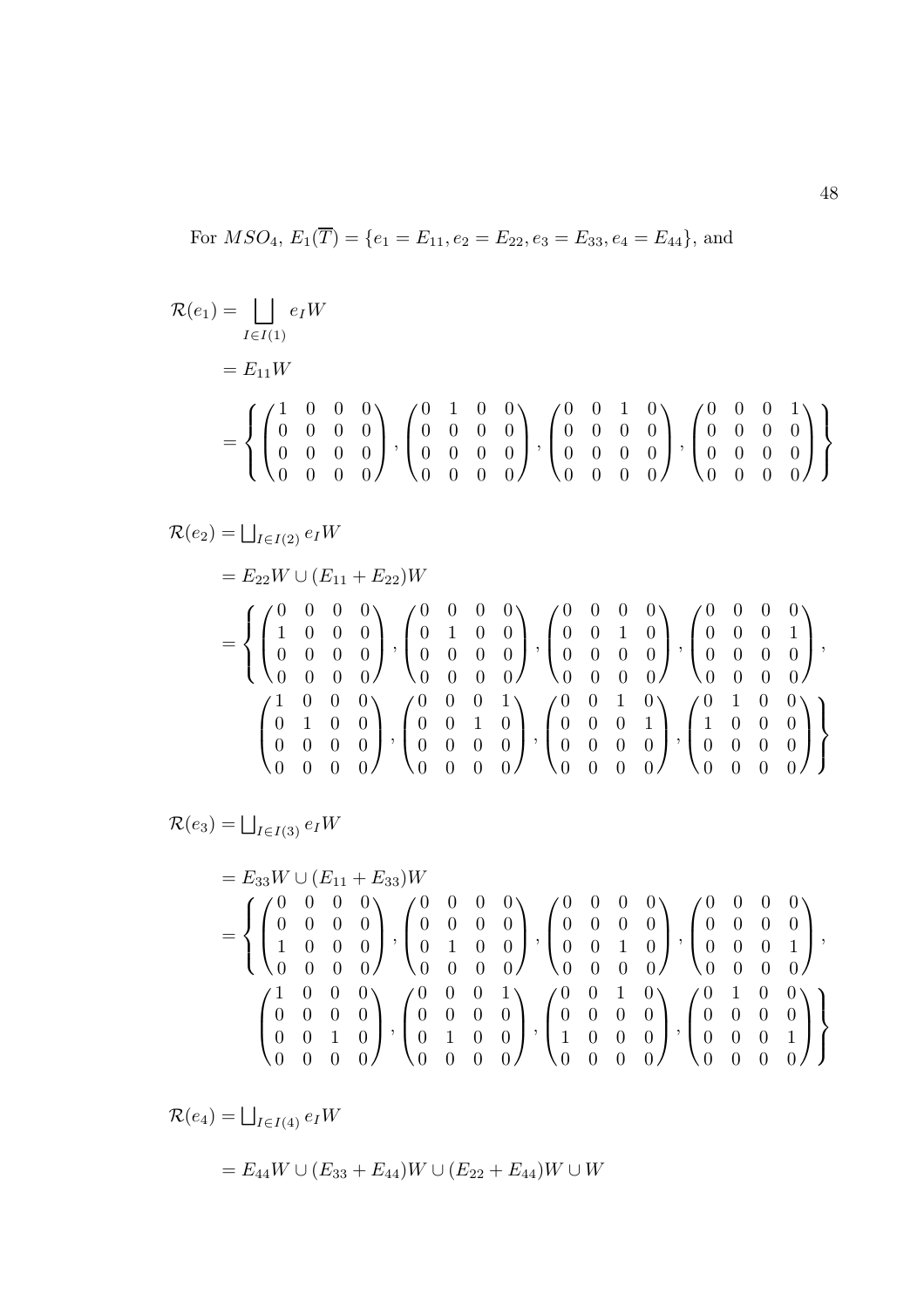$$
= \left\{\begin{pmatrix} 0 & 0 & 0 & 0 \\ 0 & 0 & 0 & 0 \\ 0 & 0 & 0 & 0 \\ 1 & 0 & 0 & 0 \end{pmatrix}, \begin{pmatrix} 0 & 0 & 0 & 0 \\ 0 & 0 & 0 & 0 \\ 0 & 0 & 0 & 0 \\ 0 & 1 & 0 & 0 \end{pmatrix}, \begin{pmatrix} 0 & 0 & 0 & 0 \\ 0 & 0 & 0 & 0 \\ 0 & 0 & 0 & 0 \\ 0 & 0 & 1 & 0 \end{pmatrix}, \begin{pmatrix} 0 & 0 & 0 & 0 \\ 0 & 0 & 0 & 0 \\ 0 & 0 & 1 & 0 \\ 0 & 0 & 0 & 1 \end{pmatrix}, \begin{pmatrix} 0 & 0 & 0 & 0 \\ 0 & 0 & 0 & 0 \\ 0 & 1 & 0 & 0 \\ 1 & 0 & 0 & 0 \end{pmatrix}, \begin{pmatrix} 0 & 0 & 0 & 0 \\ 0 & 0 & 0 & 0 \\ 1 & 0 & 0 & 0 \\ 0 & 1 & 0 & 0 \end{pmatrix}, \begin{pmatrix} 0 & 0 & 0 & 0 \\ 0 & 0 & 0 & 0 \\ 1 & 0 & 0 & 0 \\ 0 & 1 & 0 & 0 \end{pmatrix}, \begin{pmatrix} 0 & 0 & 0 & 0 \\ 0 & 0 & 0 & 0 \\ 0 & 1 & 0 & 0 \\ 0 & 0 & 0 & 1 \end{pmatrix}, \begin{pmatrix} 0 & 0 & 0 & 0 \\ 0 & 0 & 0 & 1 \\ 0 & 0 & 0 & 0 \\ 0 & 0 & 0 & 0 \end{pmatrix}, \begin{pmatrix} 0 & 0 & 0 & 0 \\ 0 & 0 & 0 & 1 \\ 0 & 0 & 0 & 0 \\ 0 & 1 & 0 & 0 \end{pmatrix}, \begin{pmatrix} 0 & 0 & 0 & 0 \\ 0 & 0 & 0 & 1 \\ 0 & 0 & 0 & 1 \\ 0 & 0 & 0 & 1 \end{pmatrix}, \begin{pmatrix} 0 & 0 & 0 & 1 \\ 0 & 0 & 0 & 1 \\ 1 & 0 & 0 & 0 \\ 0 & 1 & 0 & 0 \end{pmatrix}, \begin{pmatrix} 0 & 0 & 1 & 0 \\ 0 & 0 & 0 & 1 \\ 1 & 0 & 0 & 0 \\ 0 & 1
$$

Our task now is to find the cell decomposition of the special orthogonal Renner monoid. Note that for any  $r = E_{ij} \in \mathcal{R}(1)$ , there exists a unique  $e_r = E_{ii}$  and  $f_r = E_{jj}$  in  $E_1(\overline{T})$  such that  $r = e_r r f_r$ .

**8.6. Definition.** For any  $r = e_r r f_r \in \mathcal{R}(1)$ , call  $\mathcal{C}_r = \{x \in \mathcal{R}(e_r) \mid e_r x f_r = r\}$  a cell of the Renner monoid  $R$  of  $MSO_{2l}$  corresponding to the rank one element r.

**8.7. Proposition.** For any  $e \in E_1(\overline{T})$  and  $x \in \mathcal{R}(e)$ , there is a unique  $r \in \mathcal{R}(1)$ such that  $x \in \mathcal{C}_r$  where  $r = ex$ .

**Proof.** Let  $x \in \mathcal{R}(e)$  where  $e \in E_1(\overline{T})$ . Then  $eBx = eBex \neq 0$  where B is the Borel subgroup of  $G \subseteq MSO_n$ . Let  $r = ex$ . Then  $r \in \mathcal{R}(1)$  and  $r = erf_r$  for the unique  $e, f_r \in E_1(\overline{T})$ . For if  $r = e_r r f_r$  and  $e_r \neq e$ , then  $r = e x = e(ex) = er = e(e_r)r f_r =$  $(ee_r)r f_r = 0$ , since  $ee_r = 0$ . Thus  $x \in \mathcal{R}(e)$  and  $ex f_r = rf_r = (er f_r) f_r = erf_r = r$ , i.e.,  $x \in \mathcal{C}_r$ .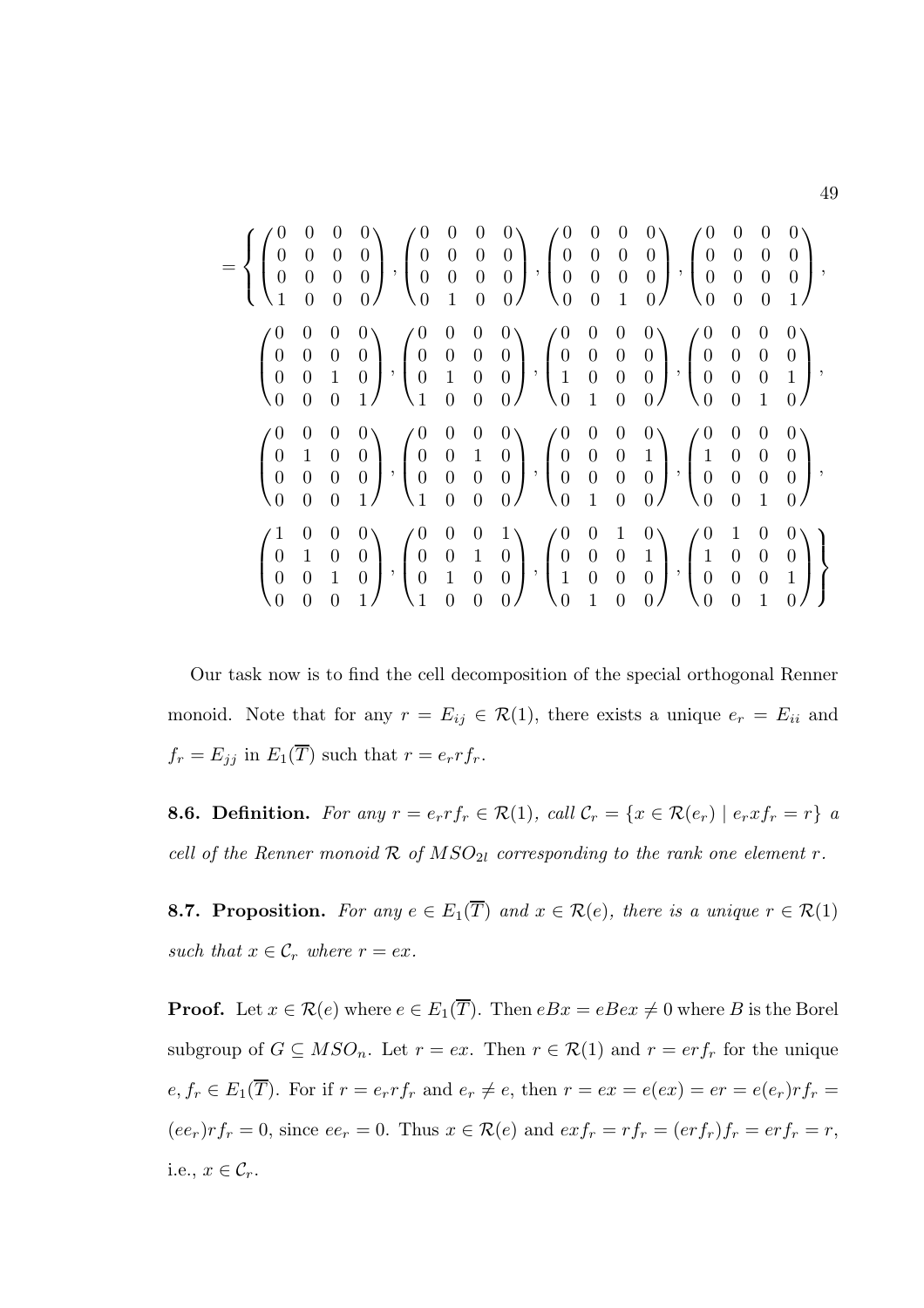Suppose that there is another  $r' \in \mathcal{R}(1)$  such that  $x \in \mathcal{C}_{r'} = \{x \in \mathcal{R}(e) \mid ext' = 0\}$ r'} where  $r' = er' f'$  for the unique  $e, f' \in E_1(\overline{T})$ . If  $f' \neq f_r$  then  $r' = ex f' =$  $(ex)f' = rf' = (exf_r)f' = ex(f_rf') = 0$ , since  $f_rf' = 0 \in E(\overline{T})$ , which is a contradiction. Therefore, the uniqueness.  $\Box$ 

## 8.8. Corollary.

a) 
$$
\mathcal{R}(e) = \bigsqcup_{\substack{r \in \mathcal{R}(1) \\ er = r}} \mathcal{C}_r
$$
, where  $e \in E_1(\overline{T})$ .  
b)  $\mathcal{R}^{\times} = \bigsqcup_{r \in \mathcal{R}(1)} \mathcal{C}_r$ .

**Proof.** It is straightforward by Corollary 8.3 and the above proposition  $\Box$ 

Now, we can establish a surjective map  $\varphi$  from  $\mathcal{R}^{\times}$  to the set  $\mathcal{R}(1)$  consisting of rank one elements in R by declaring  $\varphi(x) = r$  if  $x \in \mathcal{C}_r$  where  $x \in \mathcal{R}^\times$  and  $r \in \mathcal{R}(1)$ . It is an extension of  $\tau$ . Furthermore,  $\varphi^{-1}(r) = \mathcal{C}_r$  for  $r \in \mathcal{R}(1)$ .

**8.9. Theorem.** The above surjective map  $\varphi$  from  $\mathcal{R}^{\times}$  to  $\mathcal{R}(1)$  satisfies  $\varphi(x) = e_i w$ if  $x = e_I w \in \mathcal{R}^\times$  and  $\tau(e_I) = e_i$ , where  $e_I \in E(\overline{T})$  and  $w \in W$ .

**Proof.** Since  $\mathcal{R}^{\times} = \bigsqcup_{e_i \in E_1(\overline{T})} \mathcal{R}(e_i)$  where  $\mathcal{R}(e_i) = \bigsqcup_{I \in I(i)} e_i W$ , there is a unique  $e_i \in E_1(\overline{T})$  such that  $x \in \mathcal{R}(e_i)$ . It follows that if  $x = e_i w \in \mathcal{R}^\times$  and  $\tau(e_i) = e_i$ , then  $I \in I(i)$ . Thus  $\varphi(x) = e_i x = e_i(e_i w) = (e_i e_i) w = e_i w$ , the required result.  $\Box$ 

8.10. Theorem. For any  $r = E_{ij} \in \mathcal{R}(1), i, j = 1, ..., 2l$ ,

$$
\mathcal{C}_r = \mathcal{C}_{E_{ij}} = \{ (x_{pq}) \in \mathcal{R} \mid x_{ij} = 1; x_{pq} = 0, \text{ if } i < p \le 2l, 1 \le q \le 2l \}.
$$

**Proof.** If  $x = (x_{pq}) \in \mathcal{R}$  is an  $n \times n$  matrix, then  $E_{ii}x = E_{ij}$  if and only if  $x_{iq} = \delta_{qj}$ ,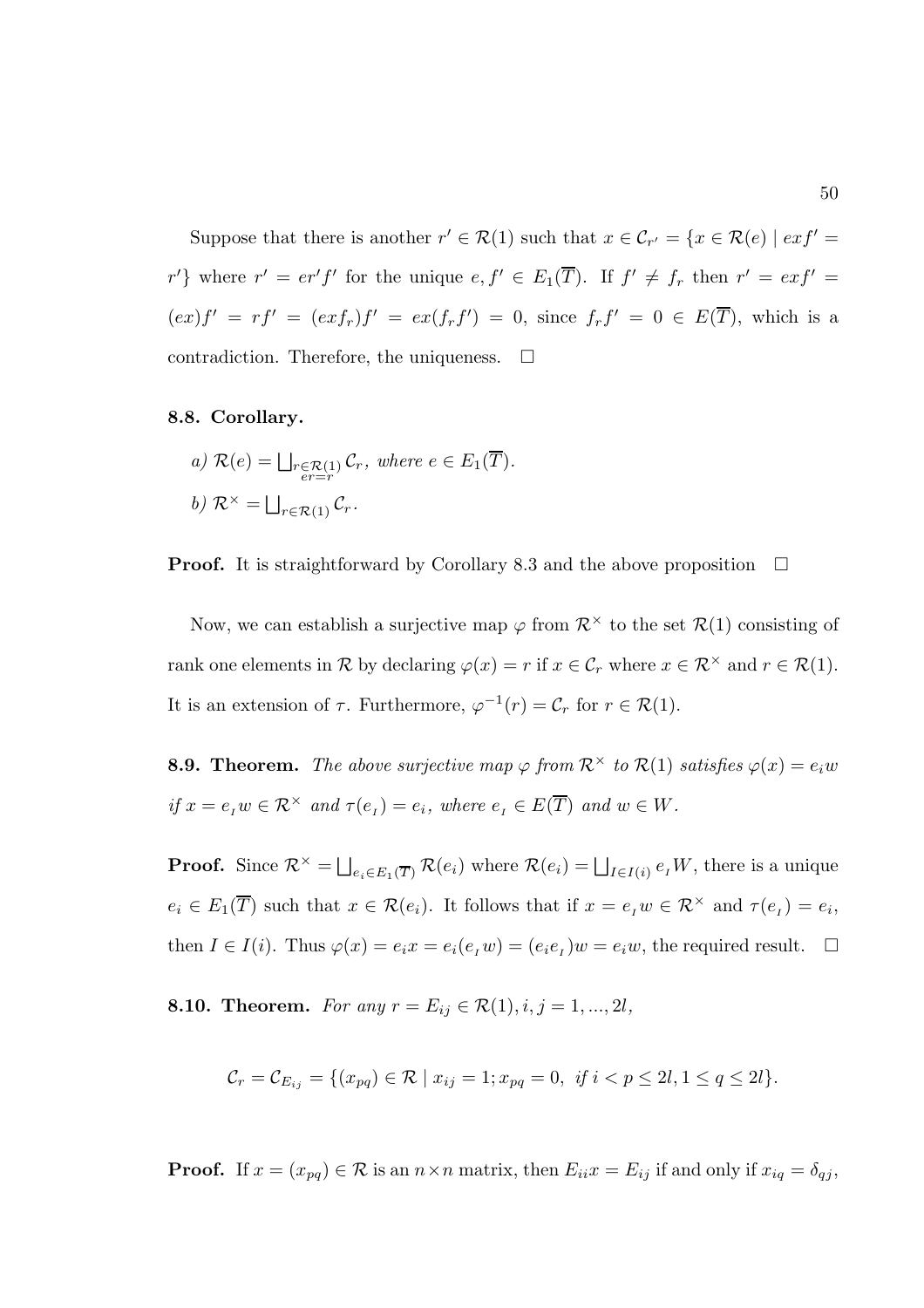for  $i, q, j = 1, ..., n$ . Then

$$
C_r = C_{E_{ij}} = \{(x_{pq}) \in \mathcal{R}(e_i) | E_{ii}(x_{pq}) = E_{ij}\}\
$$
  
=  $\{(x_{pq}) \in \mathcal{R}(e_i) | x_{ij} = 1\}$   
= 
$$
\bigsqcup_{I \in I(i)} \{(x_{pq}) \in e_I W | x_{ij} = 1\}
$$
  
=  $\{(x_{pq}) \in \mathcal{R} | x_{ij} = 1; x_{pq} = 0, \text{ if } i < p \le 2l, 1 \le q \le 2l\}.$ 

which proves the Theorem.  $\quad \Box$ 

In the sequel, the cells in Theorem 7.10 will be simply denoted by  $\mathcal{C}_{ij}.$ If  $n = 4$ , the cells of the Renner monoid of  $MSO_4$  are:

$$
C_{11} = \left\{ \begin{pmatrix} 1 & 0 & 0 & 0 \\ 0 & 0 & 0 & 0 \\ 0 & 0 & 0 & 0 \\ 0 & 0 & 0 & 0 \end{pmatrix} \right\}, \qquad C_{12} = \left\{ \begin{pmatrix} 0 & 1 & 0 & 0 \\ 0 & 0 & 0 & 0 \\ 0 & 0 & 0 & 0 \\ 0 & 0 & 0 & 0 \end{pmatrix} \right\}.
$$

$$
C_{13} = \left\{ \begin{pmatrix} 0 & 0 & 1 & 0 \\ 0 & 0 & 0 & 0 \\ 0 & 0 & 0 & 0 \end{pmatrix} \right\}, \qquad C_{14} = \left\{ \begin{pmatrix} 0 & 0 & 0 & 1 \\ 0 & 0 & 0 & 0 \\ 0 & 0 & 0 & 0 \\ 0 & 0 & 0 & 0 \end{pmatrix} \right\}.
$$

$$
C_{21} = \left\{ \begin{pmatrix} 0 & 0 & 0 & 0 \\ 1 & 0 & 0 & 0 \\ 0 & 0 & 0 & 0 \end{pmatrix}, \begin{pmatrix} 0 & 1 & 0 & 0 \\ 1 & 0 & 0 & 0 \\ 0 & 0 & 0 & 0 \end{pmatrix} \right\}.
$$

$$
C_{22} = \left\{ \begin{pmatrix} 0 & 0 & 0 & 0 \\ 0 & 1 & 0 & 0 \\ 0 & 0 & 0 & 0 \end{pmatrix}, \begin{pmatrix} 1 & 0 & 0 & 0 \\ 0 & 1 & 0 & 0 \\ 0 & 0 & 0 & 0 \end{pmatrix} \right\}.
$$

$$
C_{23} = \left\{ \begin{pmatrix} 0 & 0 & 0 & 0 \\ 0 & 0 & 1 & 0 \\ 0 & 0 & 0 & 0 \end{pmatrix}, \begin{pmatrix} 0 & 0 & 0 & 1 \\ 0 & 0 & 1 & 0 \\ 0 & 0 & 0 & 0 \end{pmatrix} \right\}.
$$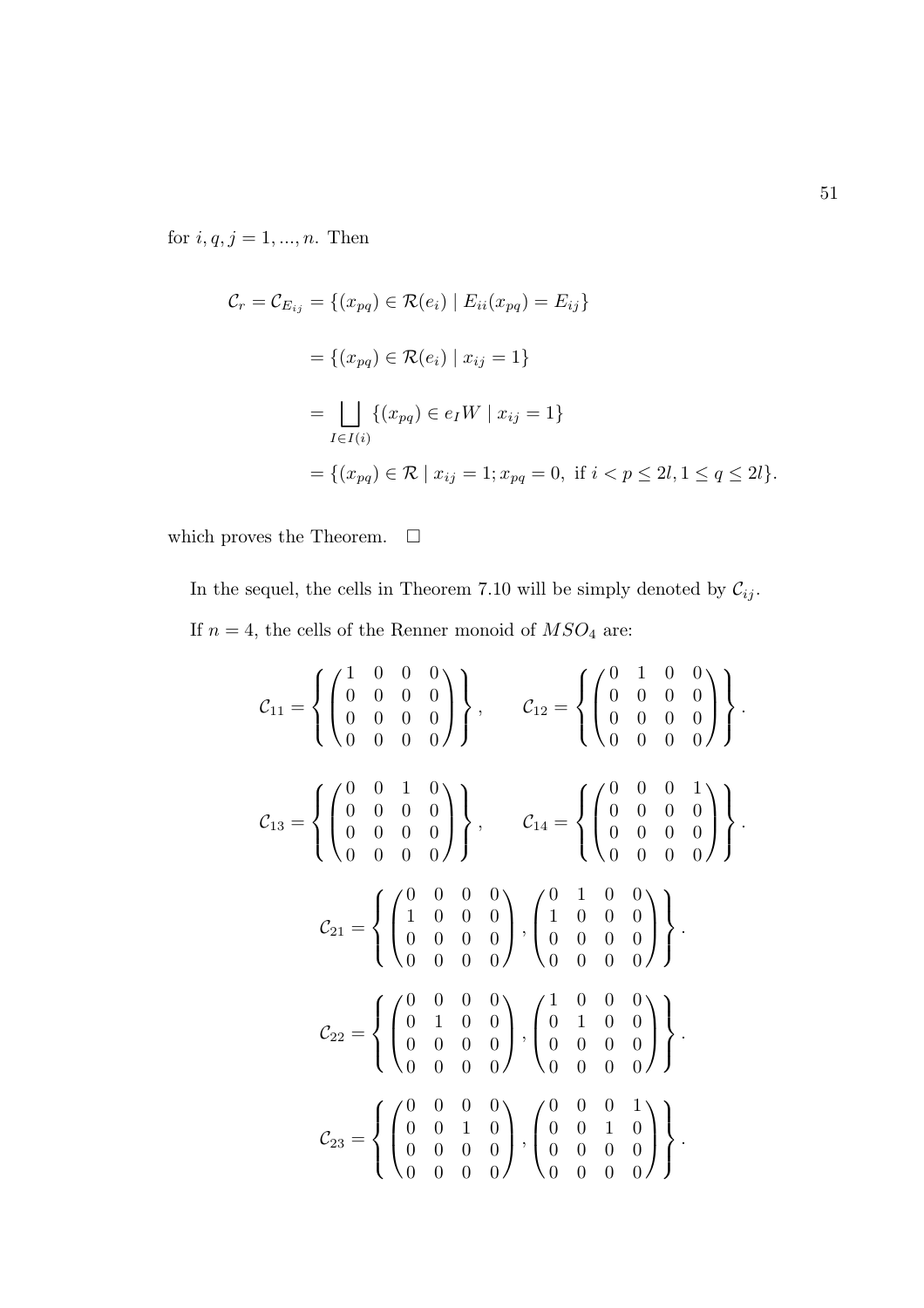$$
\mathcal{C}_{24} = \left\{ \begin{pmatrix} 0 & 0 & 0 & 0 \\ 0 & 0 & 0 & 1 \\ 0 & 0 & 0 & 0 \\ 0 & 0 & 0 & 0 \end{pmatrix}, \begin{pmatrix} 0 & 0 & 1 & 0 \\ 0 & 0 & 0 & 1 \\ 0 & 0 & 0 & 0 \\ 0 & 0 & 0 & 0 \end{pmatrix} \right\}.
$$

$$
\mathcal{C}_{31} = \left\{ \begin{pmatrix} 0 & 0 & 0 & 0 \\ 0 & 0 & 0 & 0 \\ 1 & 0 & 0 & 0 \\ 0 & 0 & 0 & 0 \end{pmatrix}, \begin{pmatrix} 0 & 0 & 1 & 0 \\ 0 & 0 & 0 & 0 \\ 1 & 0 & 0 & 0 \\ 0 & 0 & 0 & 0 \end{pmatrix} \right\}.
$$

$$
\mathcal{C}_{32} = \left\{ \begin{pmatrix} 0 & 0 & 0 & 0 \\ 0 & 0 & 0 & 0 \\ 0 & 1 & 0 & 0 \\ 0 & 0 & 0 & 0 \end{pmatrix}, \begin{pmatrix} 0 & 0 & 0 & 1 \\ 0 & 0 & 0 & 0 \\ 0 & 1 & 0 & 0 \\ 0 & 0 & 0 & 0 \end{pmatrix} \right\}.
$$

$$
\mathcal{C}_{34} = \left\{ \begin{pmatrix} 0 & 0 & 0 & 0 \\ 0 & 0 & 0 & 0 \\ 0 & 0 & 0 & 0 \\ 0 & 0 & 0 & 0 \end{pmatrix}, \begin{pmatrix} 1 & 0 & 0 & 0 \\ 0 & 0 & 0 & 0 \\ 0 & 0 & 0 & 0 \\ 0 & 0 & 0 & 0 \end{pmatrix} \right\}.
$$

$$
\mathcal{C}_{41} = \left\{ \begin{pmatrix} 0 & 0 & 0 & 0 \\ 0 & 0 & 0 & 0 \\ 0 & 0 & 0 & 0 \\ 1 & 0 & 0 & 0 \end{pmatrix}, \begin{pmatrix} 0 & 0 & 1 & 0 \\ 0 & 0 & 0 & 0 \\ 0 & 0 & 0 & 0 \\ 0 & 0 & 0 & 0 \end{pmatrix}, \begin{pmatrix} 0 & 1 & 0 & 0 \\ 0 & 0 & 0 & 0 \\ 0 & 0 & 0 & 0 \\ 0 & 0 & 0 & 0 \end{
$$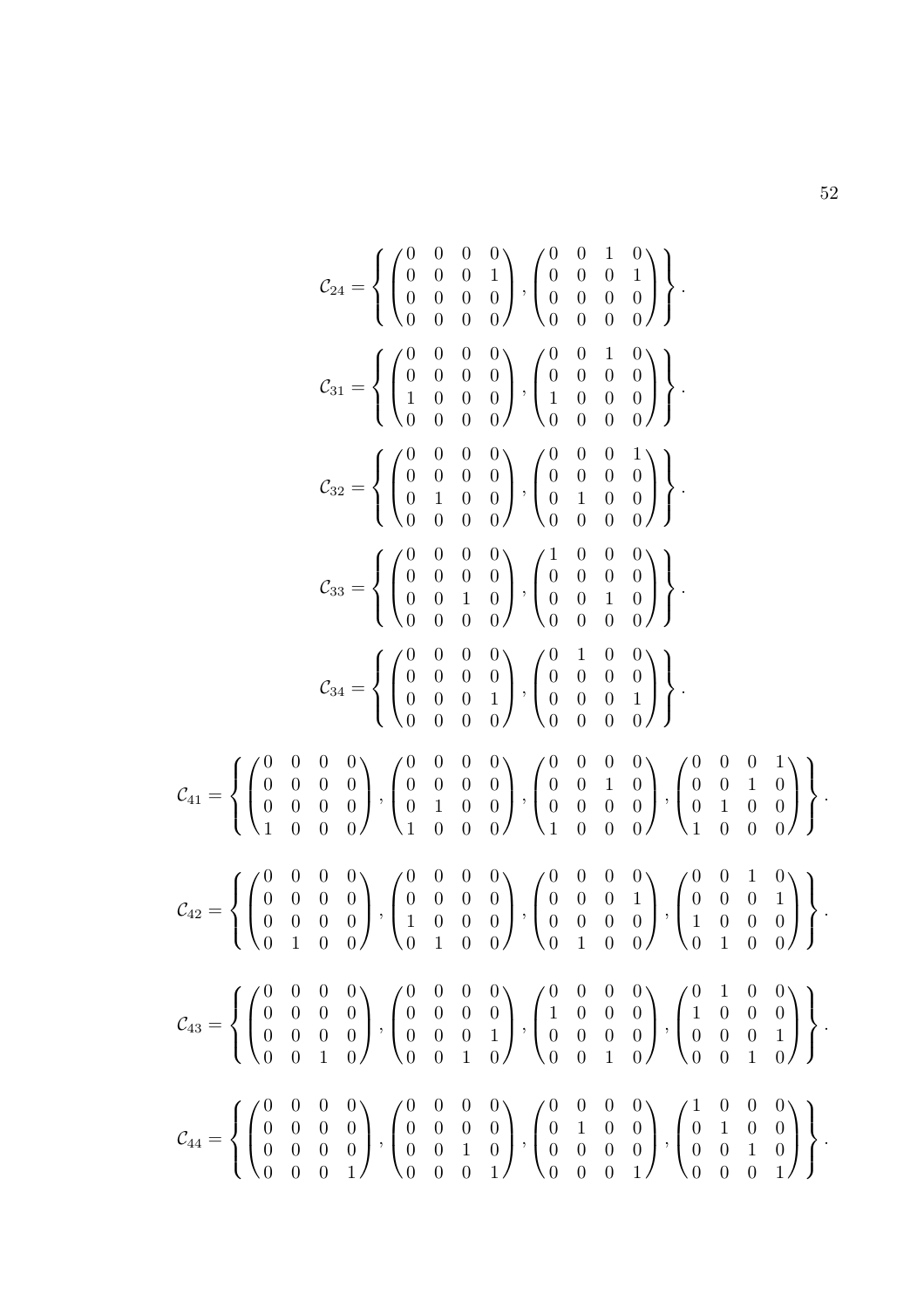Notice the fact that the cells  $\mathcal{C}_{ij}(K)$  of the Renner monoid  $\mathcal{R}_{2l}$  of  $\mathbf{M}_n(K)$  are

$$
\mathcal{C}_{ij}(K) = \{ (x_{pq}) \in \mathcal{R}_{2l} \mid x_{ij} = 1, x_{pq} = 0, \text{ if } i < p \leq 2l, 1 \leq q \leq 2l \}.
$$

where  $i, j = 1, ..., 2l$ . We can now get

**8.11. Theorem.** 
$$
\mathcal{C}_{ij} = \mathcal{C}_{ij}(K) \cap \mathcal{R}
$$
, where  $i, j = 1, \ldots, 2l$ .

We begin to describe the cell decomposition of the special orthogonal algebraic monoid  $MSO_n$  using the following definition.

**8.12. Definition.** The sets  $C_{ij} = BC_{ij}B$  for  $i, j = 1, ..., n$  are called cells for special orthogonal monoids  $MSO_{2l}$  with respect to the Borel subgroup B.

8.13. Theorem. The cells of the special orthogonal monoid are

$$
C_{ij} = \left\{ (a_{pq}) \in MSO_n \mid \begin{aligned} a_{ij} &\neq 0; \quad a_{iq} = 0 \quad \text{if } 1 \leq q < j; \\ a_{pq} = 0, \quad \text{if } i < p \leq 2l \quad \text{and } 1 \leq q \leq 2l \end{aligned} \right\}
$$

where  $i, j = 1, ..., 2l$ .

**Proof.** Since  $C_{ij} = \bigcup_{x \in \mathcal{C}_{ij}} BxB = \bigcup_{x \in \mathcal{C}_{ij}} (K^*B_0)x(K^*B_0) = K^* \left( \bigcup_{x \in \mathcal{C}_{ij}} B_0xB_0 \right),$ for  $i, j = 1, ..., 2l$ , we need only to consider elements in  $B_0 x B_0$ , where  $x \in \mathcal{C}_{ij}$  and

$$
B_0 = \left\{ \begin{pmatrix} b_1 & b_2 \\ 0 & b_3 \end{pmatrix} \in \mathbf{SO}_{2l} \middle| \begin{array}{l} b_1, b_3 \in \mathbf{M}_l(K) \text{ are upper triangular,} \\ b_3^T J b_1 = J, \quad b_3^T J b_2 = -b_2^T J b_3 \end{array} \right\}.
$$

Now for every element  $b =$  $\begin{pmatrix} b_1 & b_2 \end{pmatrix}$  $0 \quad b_3$  $\setminus$  $\in B_0$ , suppose that  $b = (b_{pq})_{2l \times 2l}$  which is upper triangular. Then  $b_{pp} \neq 0$ , for  $p = 1, ..., 2l$ . For any  $x = (x_{pq}) \in C_{ij} \subseteq$  $\mathcal{R}(E_{ii}) \subseteq \mathcal{R}$ , let  $I = \{i_1, ..., i_{m-1}, i_m\}$  denote the index set of non-zero rows of x where  $i_1 < ... < i_{m-1} < i_m$  and  $i_m = i$ . Let  $J = \{j_1, ..., j_{m-1}, j_m\}$  denote the index set of non-zero columns such that  $j_m = j$  and  $x_{i_kj_k} = 1$ , for  $k = 1, ..., m$ . Generally, we do not have  $j_1 < \ldots < j_{m-1} < j_m$ .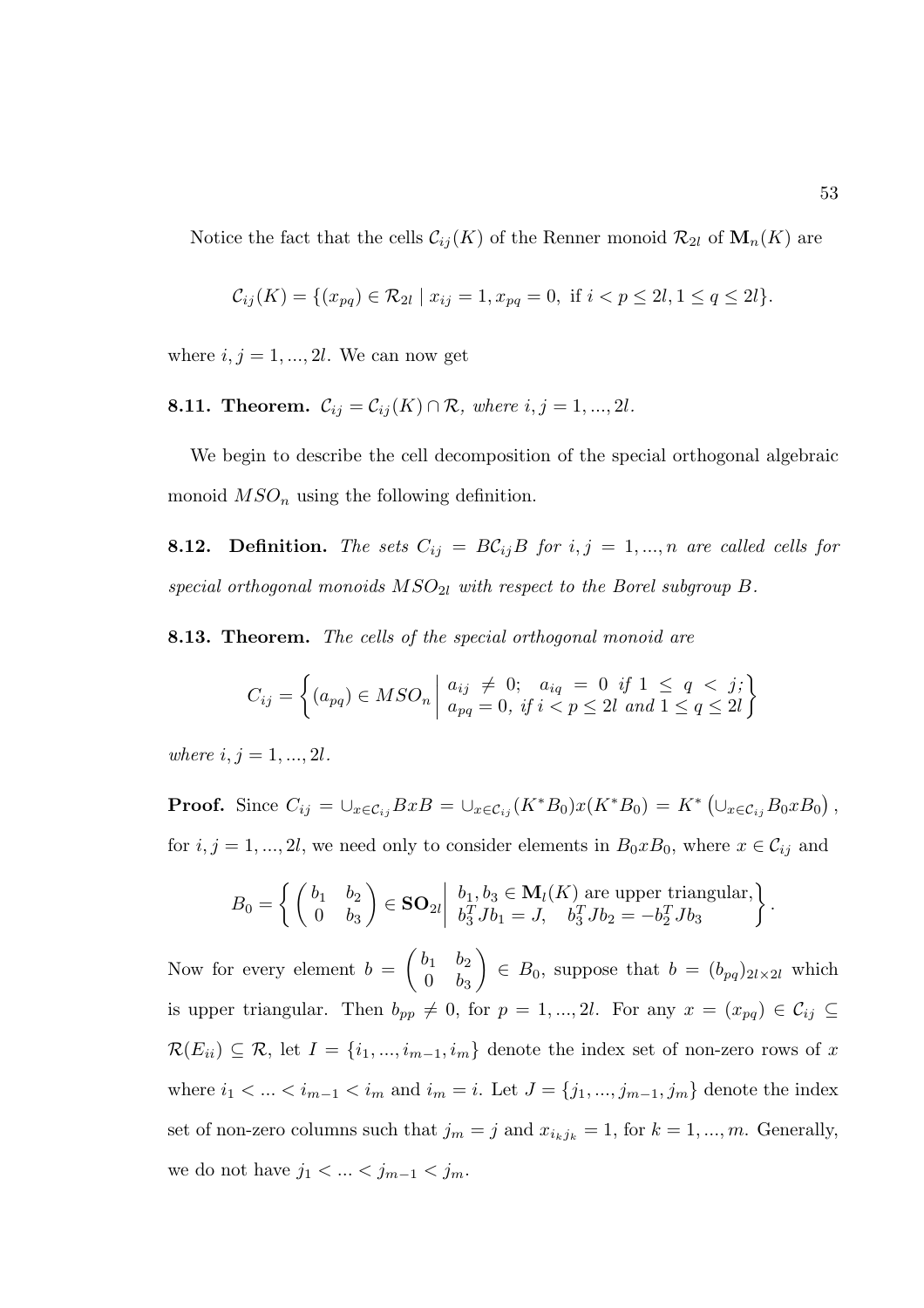Thus bx is a matrix whose  $j_k$ -th column is the  $i_k$ -th of b where  $k = 1, ..., m$ , and all rows under row i are zero. The shape of  $bx$  is

$$
i\text{-th row} \longleftarrow \begin{pmatrix} * & \dots & * & b_{1i} & * & \dots & * \\ \vdots & & \vdots & & \vdots & & \vdots \\ * & \dots & * & b_{i-1i} & * & \dots & * \\ 0 & \dots & 0 & b_{ii} & 0 & \dots & 0 \\ 0 & \dots & 0 & 0 & 0 & \dots & 0 \\ \vdots & & \vdots & & \vdots & & \vdots \\ 0 & \dots & 0 & 0 & 0 & \dots & 0 \end{pmatrix},
$$



where  $b_{ii} \neq 0$  is the  $(i, j)$ -entry of bx. Taking any  $b' = (b'_{pq})_{2l \times 2l} \in B_0$ , one obtains the shape of  $bxb'$  is

$$
i\text{-th row} \longleftarrow \left( \begin{matrix} * & \ldots & * & * & * & \ldots & * \\ \vdots & \vdots & \vdots & & \vdots & & \vdots \\ * & \ldots & * & * & * & \ldots & * \\ 0 & \ldots & 0 & b_{ii}b'_{jj} & b_{ii}b'_{j+1} & \ldots & b_{ii}b'_{j2l} \\ 0 & \ldots & 0 & 0 & 0 & \ldots & 0 \\ \vdots & \vdots & \vdots & & \vdots & & \vdots \\ 0 & \ldots & 0 & 0 & 0 & \ldots & 0 \end{matrix} \right),
$$

j-th column

where  $b_{ii}b'_{jj} \neq 0$  is the  $(i, j)$ -entry of  $bxb'$ . From the arbitrariness of  $b, b' \in B_0$  and  $x \in \mathcal{C}_{ij},$  we get

$$
C_{ij} = \left\{ (a_{pq}) \in MSO_n \mid \begin{aligned} a_{ij} &\neq 0; & a_{iq} &= 0 \text{ if } 1 \leq q < j; \\ a_{pq} &= 0 \text{ if } i < p \leq 2l \text{ and } 1 \leq q \leq 2l \end{aligned} \right\}
$$

where  $i, j = 1, ..., 2l$ , since  $B = K^*B_0$ .  $\Box$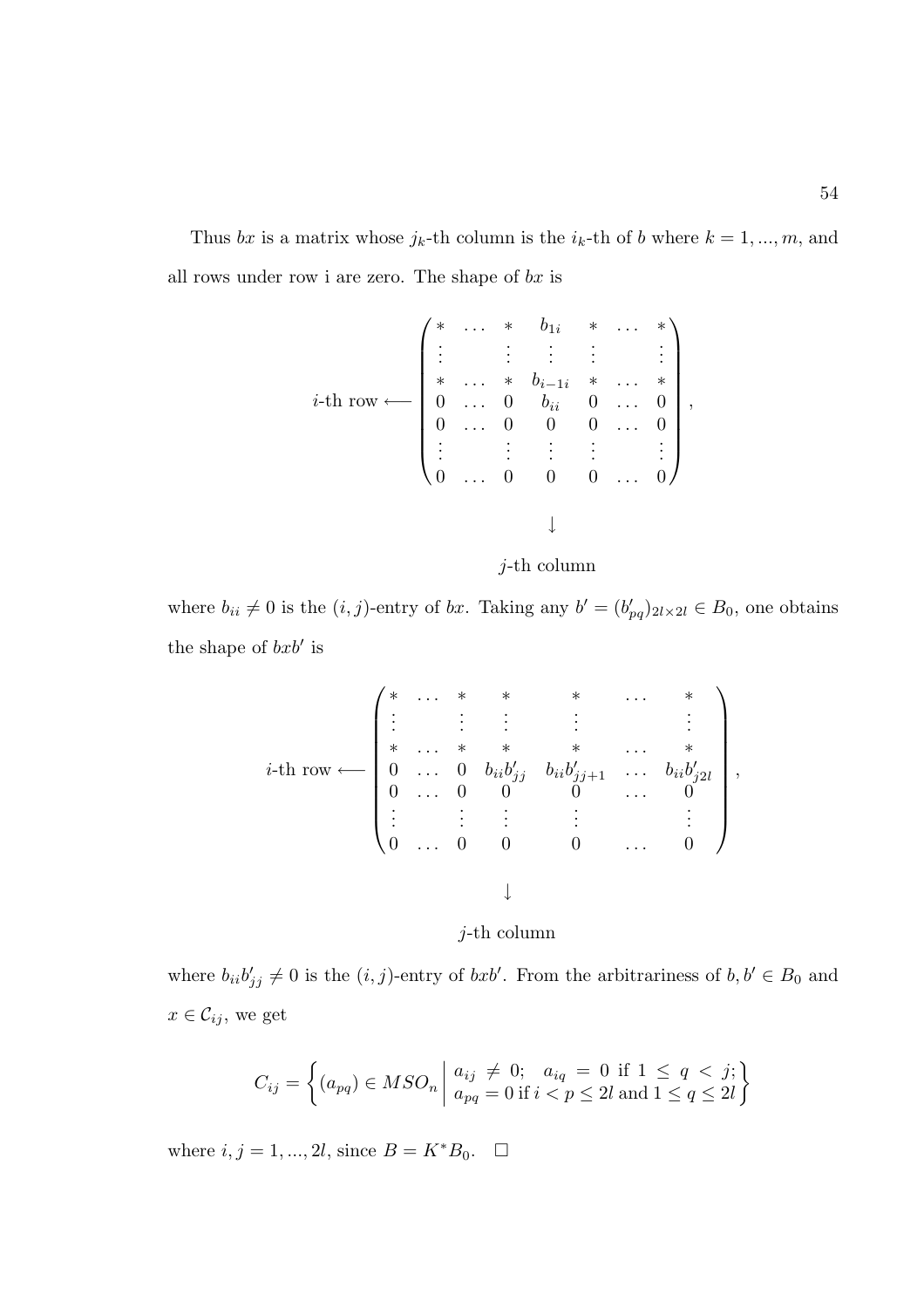8.14. Corollary. *Keeping the notation above, we have* 

$$
MSO_{2l}\setminus\{0\}=\bigsqcup_{i,j=1}^{2l}C_{ij}.
$$

Proof. The statement is true by Corollary 7.8 and the Bruhat-Renner decomposition of  $MSp_{2l}$ . See [17, Corollary 5.8].  $\Box$ 

8.15. Theorem.  $C_{ij} = C_{ij}(K) \cap MSO_n$ , for  $i, j = 1, ..., 2l$ .

**Proof.** From Theorem 8.13 and the shapes of elements in the cells  $C_{ij}(K)$  of  $\mathbf{M}_n(K)$  we know the result is as stated.  $\Box$ 

#### 9. Submonoids of the Special Orthogonal Monoids  $MSO_{2l}$

The main purpose of this section is to establish some properties of the submonoid  $(MSO_n)_e = \{y \in MSO_n \mid ye = ey = e\}$  of  $MSO_n$ , where  $e \in E(MSO_n)$  and  $n = 2l$ . We simply denote by  $M_e$  the submonoid  $(MSO_n)_e$ . Let  $G_e = M_e \cap G$ where  $G = K^*S\mathbf{O}_n$  is the unit group of  $MSO_n$ . Then by [15, Theorem 6.11] one has  $M_e = \overline{G}_e$ . Thus, unveiling some properties of  $G_e$  is necessary.

**9.1. Lemma.** Let 
$$
y = \begin{pmatrix} 1 & 0 & 0 \\ 0 & y_1 & 0 \\ 0 & 0 & 1 \end{pmatrix}_{2l \times 2l} \in MSO_n
$$
. Then  $y \in SO_{2l}$  if and only if  $y_1 \in SO_{2l-2}$ .

**Proof.** Recall that  $J_l =$  $\begin{pmatrix} 0 & J \end{pmatrix}$  $J \quad 0$  $\setminus$  $\in \mathbf{M}_{2l}(K)$  is a symmetric matrix, where  $J =$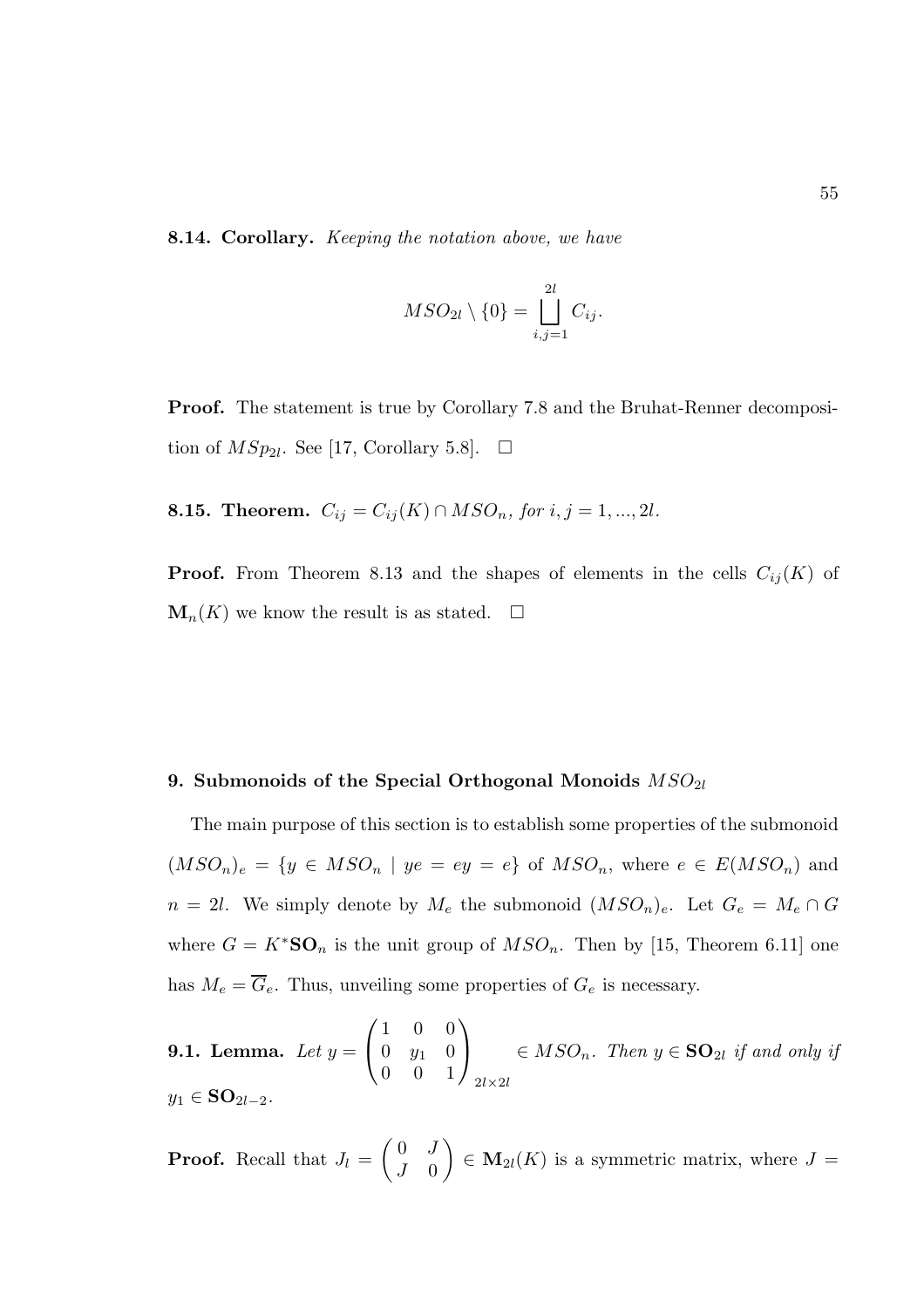$$
\begin{pmatrix}\n1 \\
\cdot \\
1\n\end{pmatrix} \text{ of size } l. \text{ Rewrite } J_l \text{ to be } J_l = \begin{pmatrix} 0 & 0 & 1 \\
0 & J_{l-1} & 0 \\
1 & 0 & 0 \end{pmatrix}. \text{ Then}
$$
\n
$$
y \in Sp_{2l} \iff y^T J_l y = J_l
$$
\n
$$
\iff \begin{pmatrix} 0 & 0 & 1 \\
0 & y_1^T J_{l-1} y_1 & 0 \\
1 & 0 & 0 \end{pmatrix} = \begin{pmatrix} 0 & 0 & 1 \\
0 & J_{l-1} & 0 \\
1 & 0 & 0 \end{pmatrix}
$$
\n
$$
\iff y_1^T J_{l-1} y_1 = J_{l-1}
$$
\n
$$
\iff y_1 \in SO_{2l-2}. \quad \Box
$$

**9.2. Theorem.** Let  $e_1 = E_{11} \in \Lambda$  and  $G = K^*SO_{2l}$ . Then  $G_{e_1}$  is isomorphic to  $K^*S\mathbf{O}_{2l-2}$ . Furthermore,  $M_{e_1}$  is isomorphic to  $MSO_{2l-2}$ .

**Proof.** Suppose that  $y = tx \in G$  with  $x = (x_{ij})_{i,j=1}^{2l} \in SO_{2l}$  and  $t \in K^*$ . Then  $ye_1 = e_1y = e_1$  is equivalent to  $xe_1 = e_1x = (1/t)e_1$ . So

$$
x = \begin{pmatrix} 1/t & 0 \\ 0 & x_1 \end{pmatrix} \in SO_{2l},
$$

where  $x_1 = (x_{ij})_{i,j=2}^{2l}$  is a  $2l-1 \times 2l-1$  matrix. Let  $A = (0, ..., 1)_{1 \times 2l-1}$  and rewrite  $J_l =$  $\begin{pmatrix} 0 & A \end{pmatrix}$  $A^T$   $J'$  $\setminus$ . Notice that

$$
x^T J_l x = \begin{pmatrix} 0 & (1/t)Ax_1 \\ (1/t)x_1^T A^T & x_1^T J' x_1 \end{pmatrix}.
$$

Thus  $x^T J_l x = J_l$  gives us  $(1/t)Ax_1 = A$ ,  $(1/t)x_1^T A^T = A^T$  and  $x_1^T J' x_1 = J'$ . It follows that  $x_{2l,2} = ... = x_{2l,2l-1} = 0$  and  $x_{2l,2l} = t$ , which shows that  $x_1$  has the shape

$$
x_1 = \begin{pmatrix} x_2 & X \\ 0 & t \end{pmatrix} \Big|_{2l-1 \times 2l-1}
$$

,

where  $x_2 = (x_{ij})_{i,j=2}^{2l-1}$  is a  $2l-2 \times 2l-2$  matrix and  $X = (x_{2,2l},...,x_{2l-1,2l})^T$ . Since  $J' = \begin{pmatrix} J_{l-1} & 0 \ 0 & 0 \end{pmatrix}$  and  $x_1^T J' x_1 = \begin{pmatrix} x_2^T J_{l-1} x_2 & x_2^T J_{l-1} X \ X^T J_{l-1} x_2 & X^T J_{l-1} X \end{pmatrix}$  $X^T J_{l-1} x_2$   $X^T J_{l-1} X$  $\setminus$ , it follows from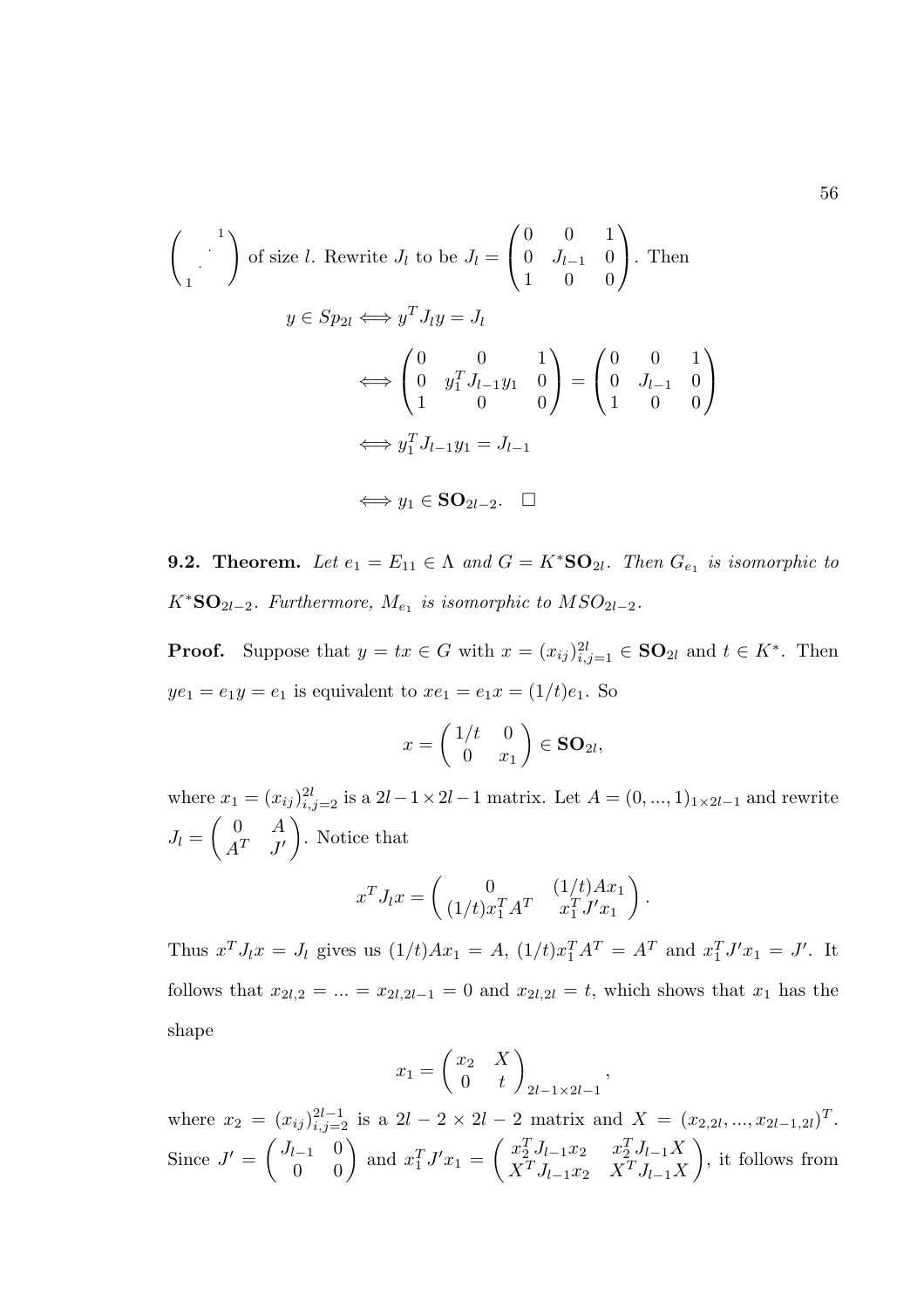$x_1^T J' x_1 = J'$  that  $x_2^T J_{l-1} x_2 = J_{l-1}, x_2^T J_{l-1} X = 0, X^T J_{l-1} x_2 = 0$  and  $X^T J_{l-1} X =$ 0. Thus  $X = 0$  and  $x_1 =$  $\begin{pmatrix} x_2 & 0 \end{pmatrix}$  $0 \quad t$  $\setminus$ , where  $x_2 \in \mathbf{SO}_{2l-2}$ . Therefore,

$$
x = \begin{pmatrix} 1/t & & \\ & x_2 & \\ & & t \end{pmatrix} \in SO_{2l},
$$

where  $t \in K^*$  and  $x_2 \in \mathbf{SO}_{2l-2}$ . It follows easily that

$$
G_e = \left\{ t \cdot \begin{pmatrix} 1/t & & \\ & x_2 & \\ & & t \end{pmatrix} \middle| t \in K^*, x_2 \in SO_{2l-2} \right\}
$$

$$
= \left\{ \begin{pmatrix} 1 & & \\ & tx_2 & \\ & & t^2 \end{pmatrix} \middle| t \in K^*, x_2 \in SO_{2l-2} \right\}.
$$

Define a mapping f from  $G_{e_1}$  to  $K^*S\mathbf{O}_{2l-2}$  by

$$
y = \begin{pmatrix} 1 & & \\ & tx_2 & \\ & & t^2 \end{pmatrix} \longmapsto tx_2 \in K^* \mathbf{SO}_{2l-2}
$$

Then f is an algebraic group isomorphism from  $G_{e_1}$  to  $K^*S\mathbf{O}_{2l-2}$ . Hence,  $\overline{G}_{e_1}$ is isomorphic to  $\overline{K^*S\mathbf{O}}_{2l-2}$  which is  $MSO_{2l-2}$ . But it follows from [15, Theorem 6.11] that  $M_{e_1} = G_{e_1}$ . Therefore,  $M_{e_1}$  is isomorphic to  $MSO_{2l-2}$ . This proves the Theorem.  $\square$ 

#### 9.3. Corollary.

a) For any  $e \in E_1(\overline{T})$ ,  $M_e$  is isomorphic to  $MSO_{2l-2}$ .

c) For any  $e \in E_1(MSO_{2l})$ , the rank one elements in  $E(MSO_{2l})$ ,  $M_e$  is isomorphic to  $MSO_{2l-2}$ .

**Proof.** For a), note that  $E_1(\overline{T}) = \{w^{-1}e_1w \mid w \in W\}$ . Then for any  $e \in E_1(\overline{T})$ , there exists  $w \in W$  such that  $e = w^{-1}e_1w$ , where  $e_1 = E_{11}$ . Since  $ye = ey = e$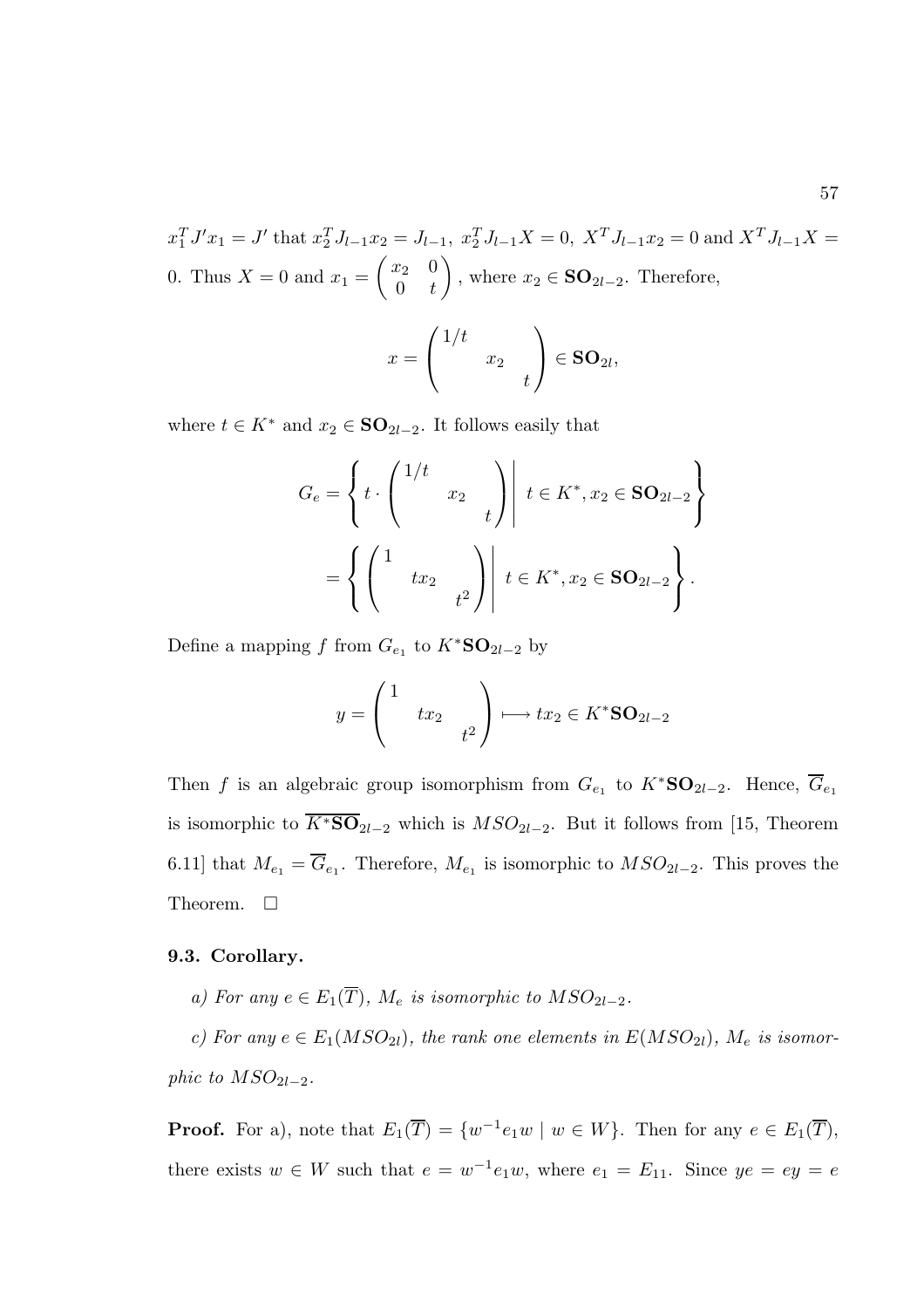is equivalent to  $(wyw^{-1})e_1 = e_1(wyw^{-1}) = e_1$ , it follows that  $M_e$  is isomorphic to  $M_{e_1}$  by the mapping  $y \mapsto wyw^{-1}$ . From Theorem 9.2 one obtains that  $M_e$  is isomorphic to  $MSO_{2l-2}$ . Similar recipes of a) apply to b) by using  $E_1(MSO_{2l}) =$ { $g^{-1}e_1g \mid g \in G$ }. □

**9.4. Theorem.** Let  $G = K^*S\mathbf{O}_{2l}$  and  $e_I \in \Lambda$  with I standard admissible, where  $e_I = \sum_{j \in I} E_{jj} \in \Lambda$  and  $i = 1, ..., l$ . Then  $G_{e_I}$  is isomorphic to  $K^*{\bf SO}_{2l-2i}$ . Furthermore,  $M_{e_I}$  is isomorphic to  $MSO_{2l-2i}$ .

**Proof.** It is similar to that of Theorem 9.2.  $\Box$ 

**9.5. Corollary.** *Keeping the same notations in Theorem 8.4, we have* 

a) For every  $e_J \in E_i(T)$  with J admissible and  $|J| = i$ , for  $i = 1, ..., l$ ,  $M_{e_J}$  is isomorphic to  $MSO_{2l-2i}$ .

b) For every  $e \in E_i(MSO_{2l})$ , the rank i elements in  $E(MSO_{2l})$ ,  $M_e$  is isomorphic to  $MSO_{2l-2i}$ , for  $i = 1, ..., l$ .

**Proof.** For a), note that for every  $e_j \in E_i(\overline{T})$ , the set of rank i  $(i = 1, ..., l)$ idempotents of  $E(\overline{T})$ , there exist unique  $e_I \in \Lambda$  and  $w \in W$  such that  $e_J = w e_I w^{-1}$ . But  $ye_j = e_j y = e_j$  is equivalent to  $(w^{-1}yw)e_i = e_i(w^{-1}yw) = e_i$ . Hence  $M_{e_j}$  is isomorphic to  $M_{e_I}$  by the mapping  $y \longmapsto w^{-1}yw$ . It follows from Theorem 9.4 that  $M_{e_J}$  is isomorphic to  $MSO_{2l-2i}$ . Applying a) and [17, Corollary 6.10 (ii)] one gets b) easily.  $\square$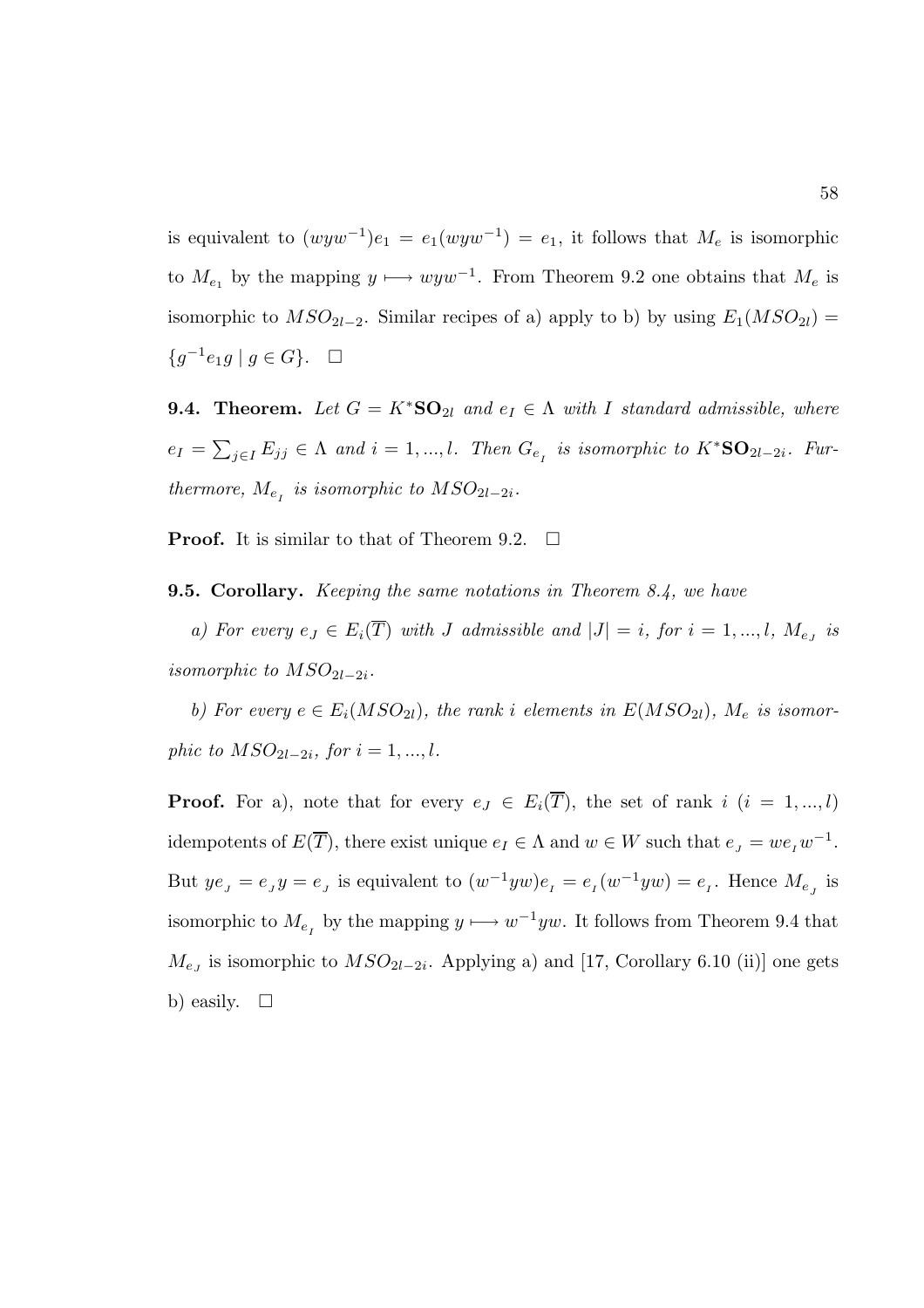## CHAPTER V

# SPECIAL ORTHOGONAL MONOIDS  $\mathit{MSO}_{2l+1}$

In this chapter we consider the Renner monoids and the cell decompositions of the special orthogonal monoid, odd case. Throughout this section the characteristic of the base field  $K$  is not two, unless otherwise stated.

Let  $n = 2l + 1$  and  $J_l =$  $\sqrt{ }$  $\mathcal{L}$  $0 \quad 0 \quad J$ 0 1 0  $J \quad 0 \quad 0$  $\setminus$  $\Big\} \in \mathbf{M}_n$  be the symmetric matrix, where  $J =$  $\begin{pmatrix} 1 \\ 1 \end{pmatrix}$ · 1  $\setminus$ of dimension  $l \times l$ . The special orthogonal group is by definition  $G_0 = \mathbf{SO}_n = \{g \in \mathbf{SL}_n | g^T J_l g = J_l\}$ 

which is a closed, connected and reductive subgroup of the linear algebraic group.

**Remark 11.** The definition of  $SO_n$  here is different than what J. Humphreys used in his book [7].

From now on we assume  $n = 2l + 1$ . Let  $T_0 = G_0 \cap \mathbf{T}_n$ . Let  $t = \text{diag}(t_1, ..., t_{2l+1})$ be an element in  $T_0$ . Then by  $t^T J_l t = J_l$  one obtains that

$$
t = diag(t_1, ..., t_l, \pm 1, t_l^{-1}, ..., t_1^{-1}).
$$

Since  $SO_n \subset SL_n$ , elements in  $T_0$  have the shape

$$
t = diag(t_1, ..., t_l, 1, t_l^{-1}, ..., t_1^{-1}).
$$

where  $t_1, ..., t_l$  are arbitrary in  $K^*$ . Thus  $T_0$  is a maximal torus of dimension l. Let us recall some facts about the Weyl group  $W(G_0, T_0)$ . If  $\pi \in S_n$ , let  $p_{\pi} =$  $\sum_{i=1}^{2l+1} E_{\pi i,i} \in P_n$  be the corresponding permutation matrix, where  $E_{ij}$  are the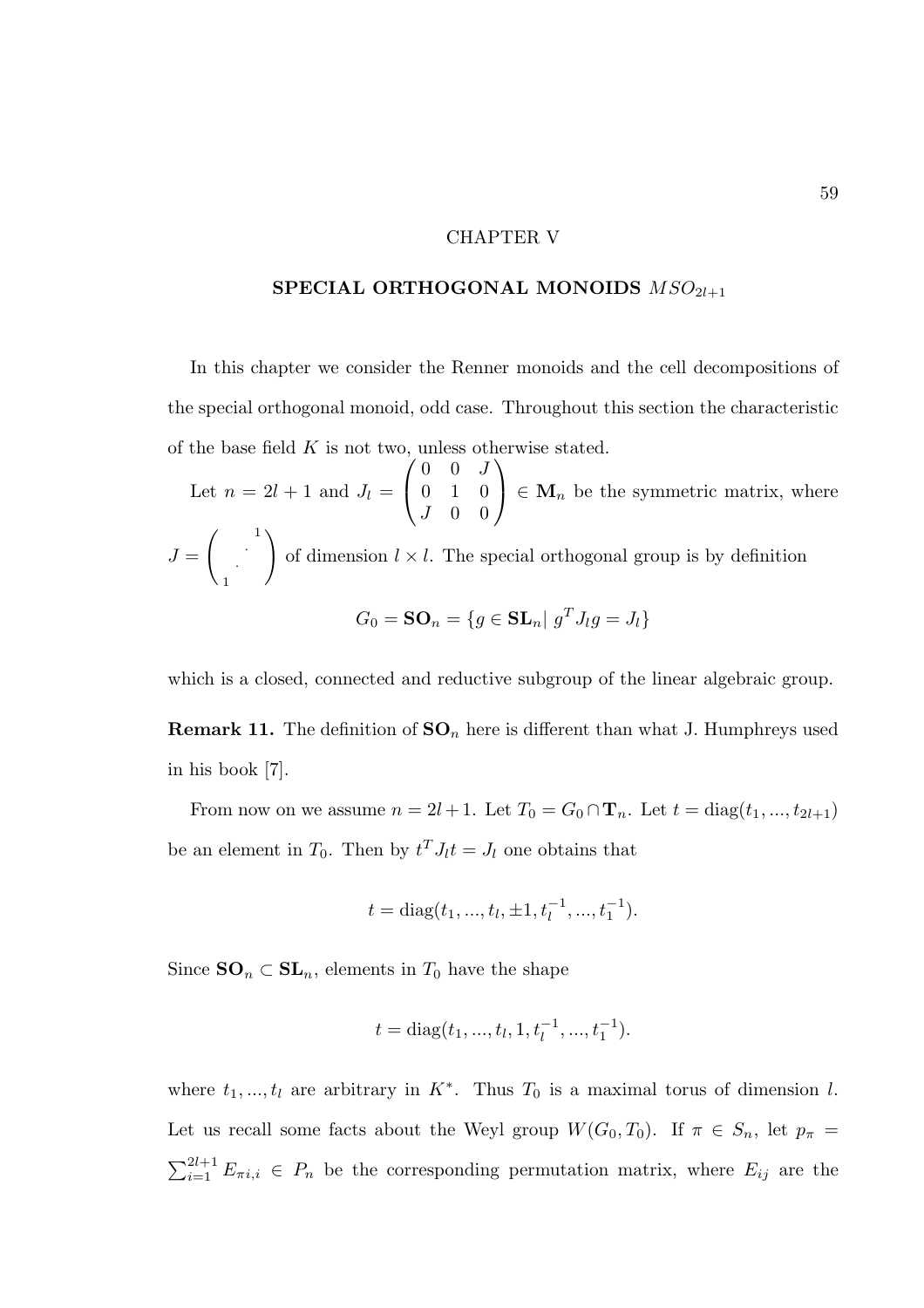matrix unit. Then  $p_{\pi}(a_{ij}) = (a_{\pi^{-1}i,j})$ , and  $(a_{ij})p_{\pi} = (a_{i,\pi j})$ , where  $(a_{ij})$  is any  $n \times n$  matrix. It follows that  $p_{\pi}^{-1}(a_{ij})p_{\pi} = p_{\pi^{-1}}(a_{ij})p_{\pi} = (a_{\pi i, \pi j}).$ 

Define an involution  $\theta : i \longmapsto \overline{i}$  of  $\{1, 2, ..., l, l + 1, l + 2, ..., 2l + 1\}$  by

$$
\bar{i} = 2l + 2 - i
$$
, for  $1 \le i \le 2l + 1$ ,

Since  $p_{\pi}^{-1}$ diag  $(t_1, ..., t_{2l+1})p_{\pi} = \text{diag}(t_{\pi(1)}, ..., t_{\pi(2l+1)}), p_{\pi}$  normalizes  $T_0$  if and only if  $\pi\theta(i) = \theta\pi(i)$ , for  $i = 1, ..., 2l + 1$ . Taking  $i = l + 1$ , one finds that  $\pi(l + 1) =$ l + 1. Let C denote the centralizer of  $\theta$  in  $S_n$ . Then  $p_\pi$  normalizes  $T_0$  if and only if  $\pi \in C$ . The group C is a semidirect product  $C = C_1 C_2$  where  $C_1$  is a normal abelian subgroup of order  $2^l$  generated by the transpositions  $(1\overline{1}), ..., (l\overline{l})$ and  $C_2 \simeq S_l$  consists of all permutations  $\pi \in S_n$  which fix  $l + 1$ , stablize  $\{1, ..., l\}$ and act on  $\{l+2,\ldots,2l+1\}$  in the unique manner consistent with the assertion that  $\pi \in C$ . Then  $W(G_0, T_0) \simeq C_1 C_2$ . Also,  $W \simeq (Z_2)^l \rtimes S_l$ .

If  $n = 5$ , then  $\theta = (1\bar{1})(2\bar{2}) = (15)(24) \in S_5$ , and  $C_1$  is a subgroup of  $C_{S_5}(\theta)$ generated by (15) and (24). So

$$
C_1 = \{1, (15), (24), (15)(24)\}.
$$

Taking  $\pi = (12)(45) \in S_5$ , we see that  $\theta \pi = \pi \theta$  which means that  $\pi \in C_{S_5}(\theta)$ . It is clear that  $\pi(3) = 3$  and  $\pi$  stabilizes  $\{1, ..., l\} = \{1, 2\}$ . Let  $C_2$  be a subgroup of  $C_{S_5}(\theta)$  generated by  $\pi$ . Then

$$
C_2 = \{1, (12)(45)\}.
$$

Thus the Weyl group

$$
W(G_0, T_0) = C_1 C_2 = \{1, (15), (24), (15)(24), (1254), (1452), (14)(25), (12)(45)\}.
$$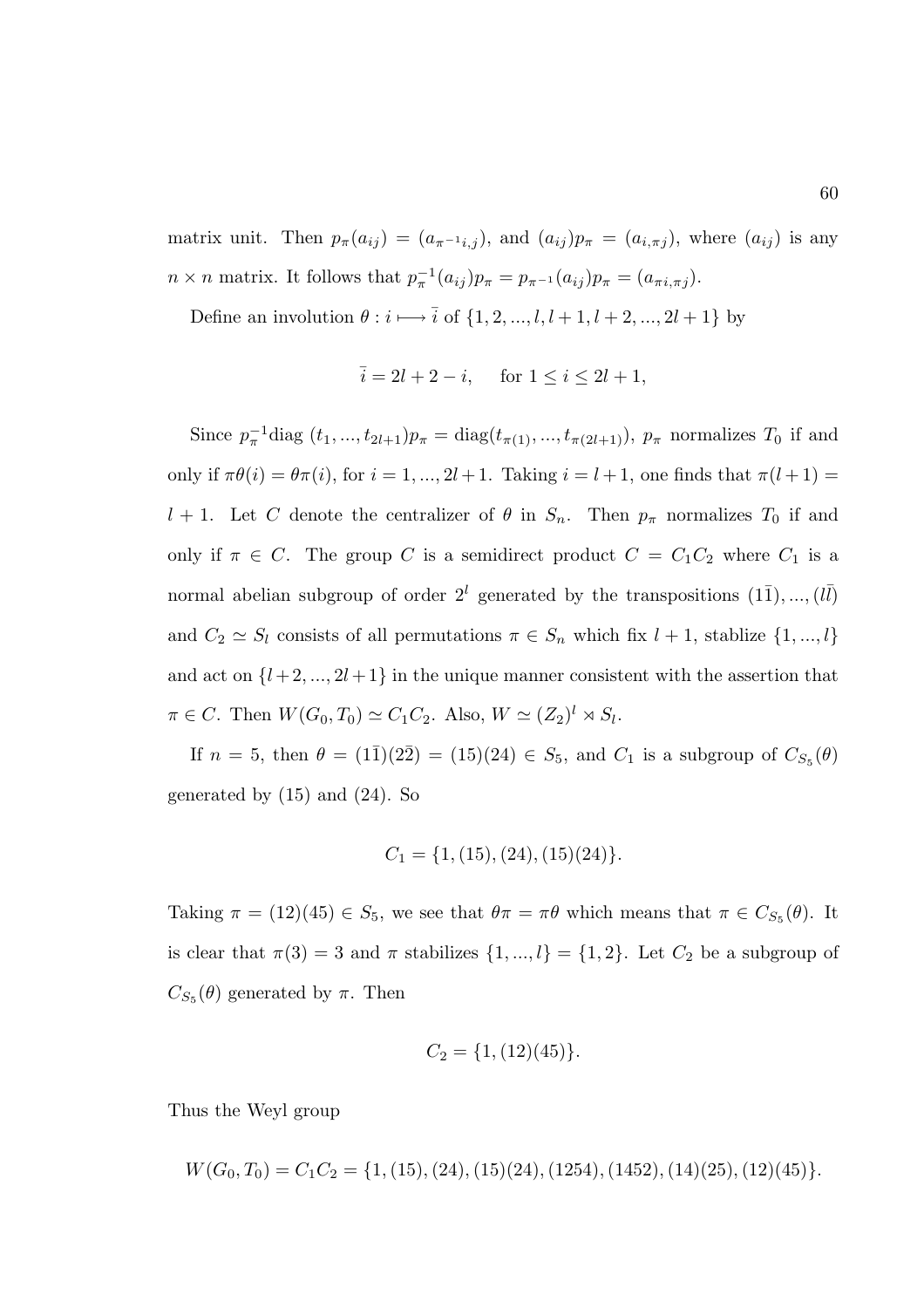The corresponding matrix form of the Weyl group is

$$
W(G_0, T_0) = \left\{ \begin{pmatrix} 1 & 0 & 0 & 0 & 0 \\ 0 & 1 & 0 & 0 & 0 \\ 0 & 0 & 1 & 0 & 0 \\ 0 & 0 & 0 & 1 & 0 \\ 0 & 0 & 0 & 0 & 1 \end{pmatrix}, \begin{pmatrix} 0 & 0 & 0 & 0 & 1 \\ 0 & 1 & 0 & 0 & 0 \\ 0 & 0 & 1 & 0 & 0 \\ 0 & 0 & 0 & 1 & 0 \\ 1 & 0 & 0 & 0 & 0 \end{pmatrix}, \begin{pmatrix} 1 & 0 & 0 & 0 & 0 \\ 0 & 0 & 0 & 1 & 0 \\ 0 & 0 & 1 & 0 & 0 \\ 0 & 1 & 0 & 0 & 0 \\ 0 & 0 & 0 & 1 & 0 \\ 0 & 0 & 0 & 0 & 0 \end{pmatrix}, \begin{pmatrix} 0 & 0 & 0 & 1 & 0 \\ 1 & 0 & 0 & 0 & 0 \\ 0 & 0 & 1 & 0 & 0 \\ 0 & 0 & 1 & 0 & 0 \\ 0 & 0 & 0 & 0 & 1 \end{pmatrix}, \begin{pmatrix} 0 & 1 & 0 & 0 & 0 \\ 0 & 0 & 0 & 0 & 1 \\ 0 & 0 & 1 & 0 & 0 \\ 0 & 0 & 0 & 0 & 1 \\ 0 & 0 & 0 & 0 & 1 \end{pmatrix}, \begin{pmatrix} 0 & 1 & 0 & 0 & 0 \\ 0 & 0 & 0 & 0 & 1 \\ 1 & 0 & 0 & 0 & 0 \\ 0 & 0 & 0 & 1 & 0 \\ 0 & 0 & 0 & 1 & 0 \end{pmatrix}, \begin{pmatrix} 0 & 1 & 0 & 0 & 0 \\ 0 & 0 & 1 & 0 & 0 \\ 0 & 0 & 1 & 0 & 0 \\ 0 & 0 & 1 & 0 & 0 \\ 0 & 0 & 0 & 0 & 1 \\ 0 & 0 & 0 & 0 & 1 \end{pmatrix} \right\}.
$$

$$
= \{1, \rho, \sigma, \theta, \theta\pi, \rho\pi, \sigma\pi, \pi\}. \tag{1.10}
$$

We will use the Weyl group to describe the Renner monoid of the special orthogonal monoid in the following section.

## 10. The Renner Monoids of the Special Orthogonal Monoids  $MSO_{2l+1}$

We now compute the Renner monoid  $R$  of the special orthogonal monoid, odd case.

Let  $G = K^*G_0 \in GL_n$ , where  $n = 2l + 1$ . Then G is a connected reductive group with rank  $r = l + 1$  and semisimple rank l. Let  $T = K^*T_0$ . Then T is a maximal torus of G. The Weyl group  $W(G, T)$  is isomorphic to  $W(G_0, T_0)$  (see [22]). We identify them in what follows and let W denote either of these groups.

**10.1. Definition.** The monoid  $\overline{G}$ , Zariski closure of G in  $\mathbf{M}_n(K)$ , is called the special orthogonal monoid which will be denoted by  $MSO_n$  with  $n = 2l + 1$ .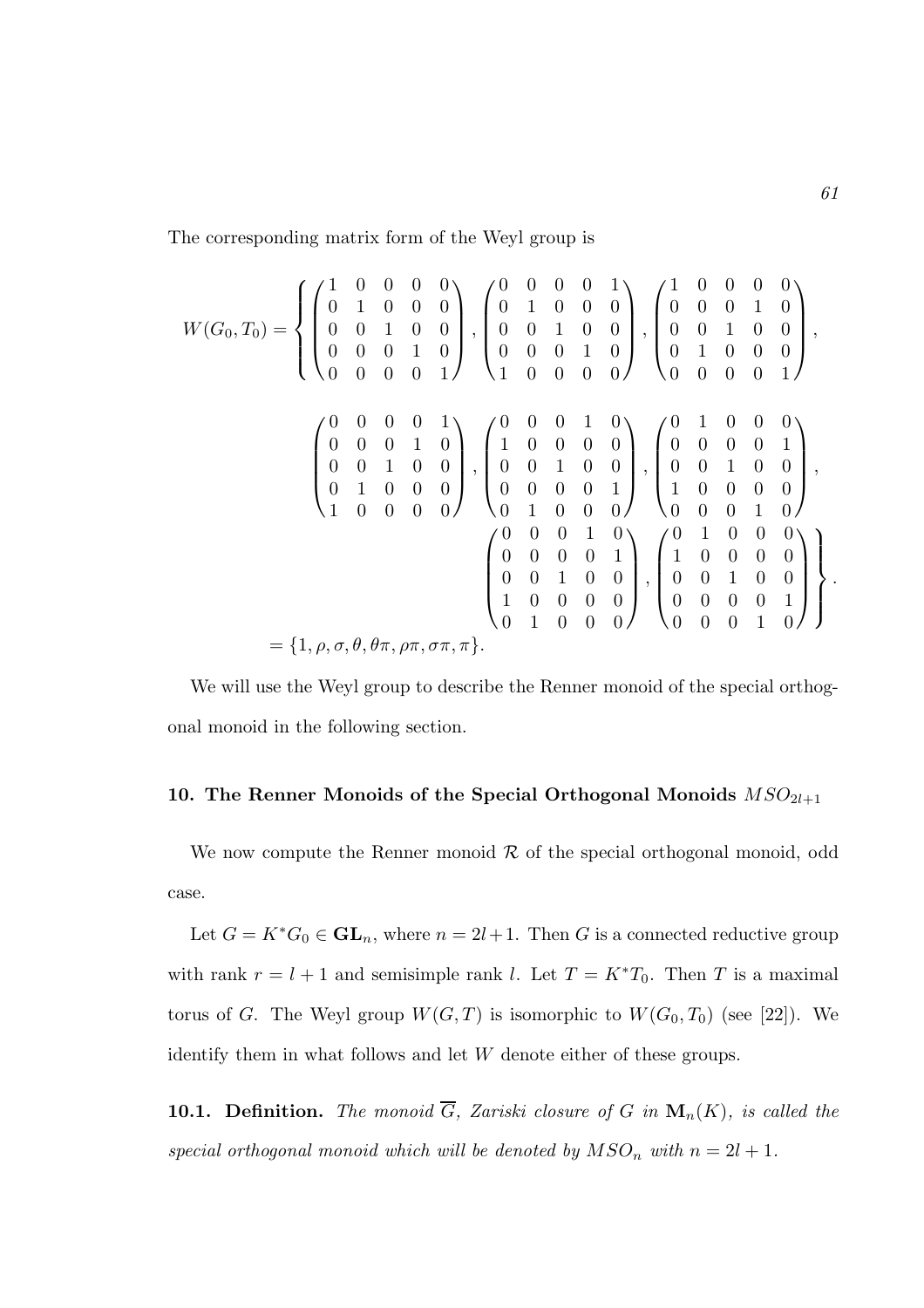**10.2. Definition.** A subset  $I \subseteq \{1, ..., 2l + 1\}$  is called admissible if  $j \in I$  implies  $\bar{j} \notin I$ , where  $\bar{j} = \theta(j)$  as above; the empty set  $\phi$  and the whole set  $\{1, ..., 2l + 1\}$  are also considered to admissible.

An admissible subset I is referred to as standard if  $I = \phi$ , or there is an integer  $i \in \{1, ..., l, 2l + 1\}$  such that  $I = \{1, ..., i\}.$ 

If  $n = 5$ , then the admissible subsets of  $\{1, 2, 3, 4, 5\}$  are

 $\phi$ , {1}, {2}, {4}, {5}, {1, 2}, {4, 5}, {1, 4}, {2, 5}, {1, 2, 3, 4, 5},

The standard admissible subsets of  $\{1, 2, 3, 4, 5\}$  are  $\phi$ ,  $\{1\}$ ,  $\{1, 2\}$ ,  $\{1, 2, 3, 4, 5\}$ .

A similar discussion to [22, p336] gives the following lemma stating the relationship between admissible subsets and idempotents in  $\overline{T}$ . We omit those simple details.

#### 10.3. Lemma.

a) W maps admissible sets to admissible sets, and  $w^{-1}e_iw = e_{wI}$  for any  $w \in W$ . b) The map

$$
I \longmapsto e_I = \sum_{j \in I} E_{jj}
$$

is bijective from the admissible subsets of  $\{1, ..., 2l + 1\}$  to  $E(\overline{T})$ , where  $e_{I} = 0$ , if  $I = \phi$ .

c) The set  $E(\overline{T})$  of idempotents in  $\overline{T}$  is

$$
E(\overline{T}) = \{e_I \mid I \text{ is admissible}\}.
$$

$$
d) e_{I_1} \cdot e_{I_2} = e_{I_1 \cap I_2} \text{ for any } e_{I_1}, e_{I_2} \in E(\overline{T}).
$$

**Proof.** For a), b) and c), see [22, p336]. By checking directly, we get d).  $\Box$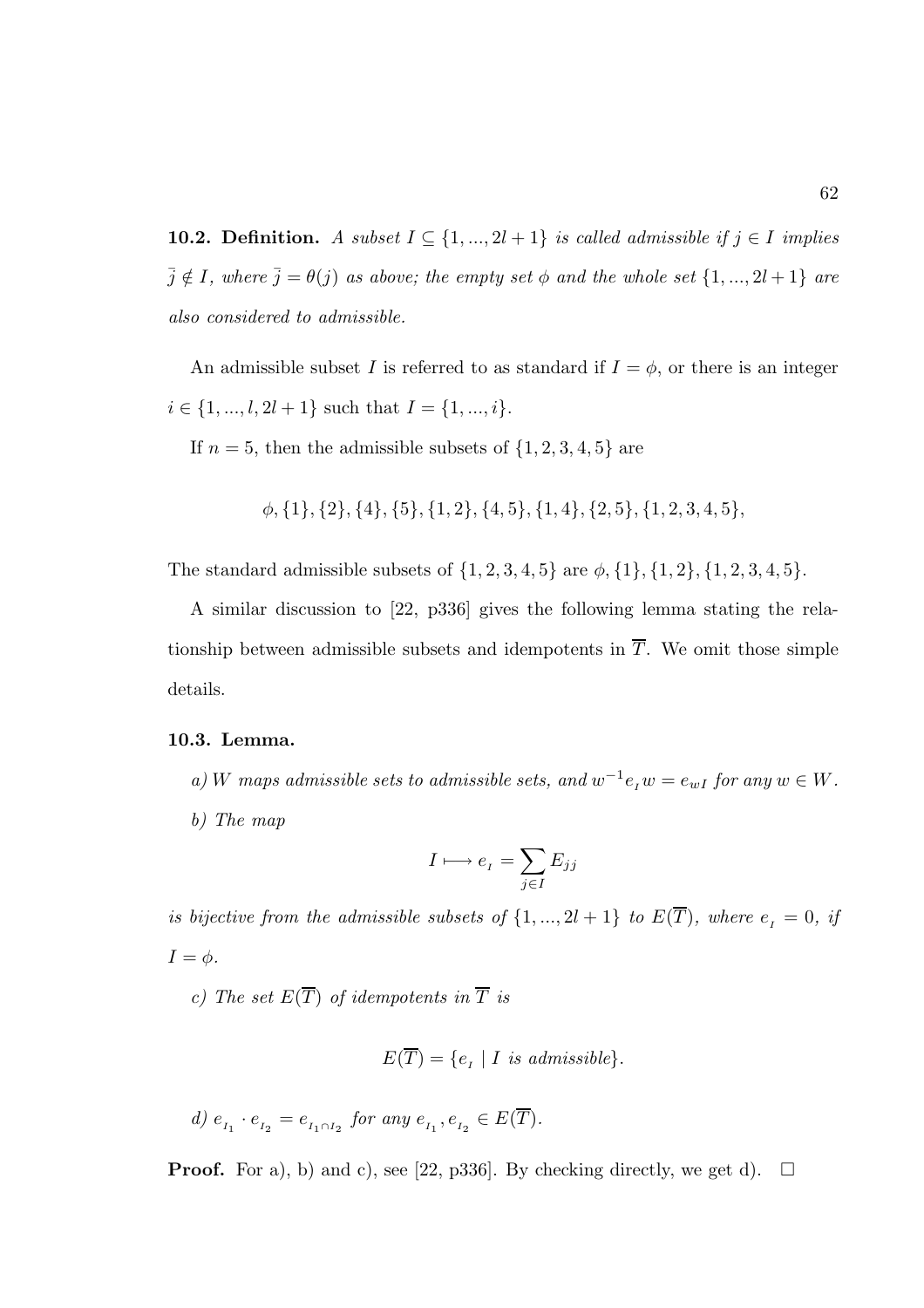If  $n = 5$ , the set of idempotents in  $\overline{T}$  of  $MSO<sub>5</sub>$  is

$$
E(\overline{T}) = \{0, E_{11}, E_{22}, E_{44}, E_{55}, E_{11} + E_{22}, E_{44} + E_{55},
$$
  

$$
E_{11} + E_{44}, E_{22} + E_{55}, E_{11} + E_{22} + E_{33} + E_{44} + E_{55}\}.
$$

**Remark 12.** The rank one elements in  $E(\overline{T})$  are in one to one correspondence with the admissible subsets containing exactly one element of  $\{1, ..., 2l + 1\}$ . There are no admissible subsets with size  $k$   $(l < k \leq 2l).$ 

## 10.4. Corollary.

$$
|E(\mathcal{R})| = |E(\overline{T})| = 1 + \sum_{i=0}^{l} \sum_{j=0}^{i} {l \choose j} {l-j \choose i-j}.
$$

Proof. Thanks to [17, Proposition 3.2.1], it is straightforward by counting the number of admissible subsets of  $\{1, ..., 2l + 1\}$ .  $\Box$ 

For  $i = 1, ..., l, 2l + 1$ , let  $E_i(\mathcal{R}) \subseteq E(\mathcal{R})$  (resp.  $E_i(\overline{T}) \subseteq E(\overline{T})$ ) denote the set of rank i idempotent elements in  $\mathcal R$  (resp.  $\overline{T}$ ). Then by Lemma 10.3 and [17, Proposition 3.2.1] we have the following

#### 10.5. Proposition.

a) 
$$
E_1(\mathcal{R}) = E_1(\overline{T}) = \{E_{ii} | i \in \{1, ..., 2l + 1\} \setminus \{l + 1\}\}.
$$
  
b)  $|E_1(\mathcal{R})| = |E_1(\overline{T})| = 2l.$ 

We now find the set of rank one elements in  $\mathcal{R}$ . Let  $\mathcal{R}(i)$  denote the set of rank i elements in the Renner monoid  $\mathcal{R}$ , for  $i \in \{1, ..., 2l + 1\}$ 

**10.6. Lemma.** 
$$
\mathcal{R}(1) = \{E_{ij} | i, j \in \{1, ..., 2l+1\} \setminus \{l+1\}\}, \text{ and } |\mathcal{R}(1)| = 4l^2.
$$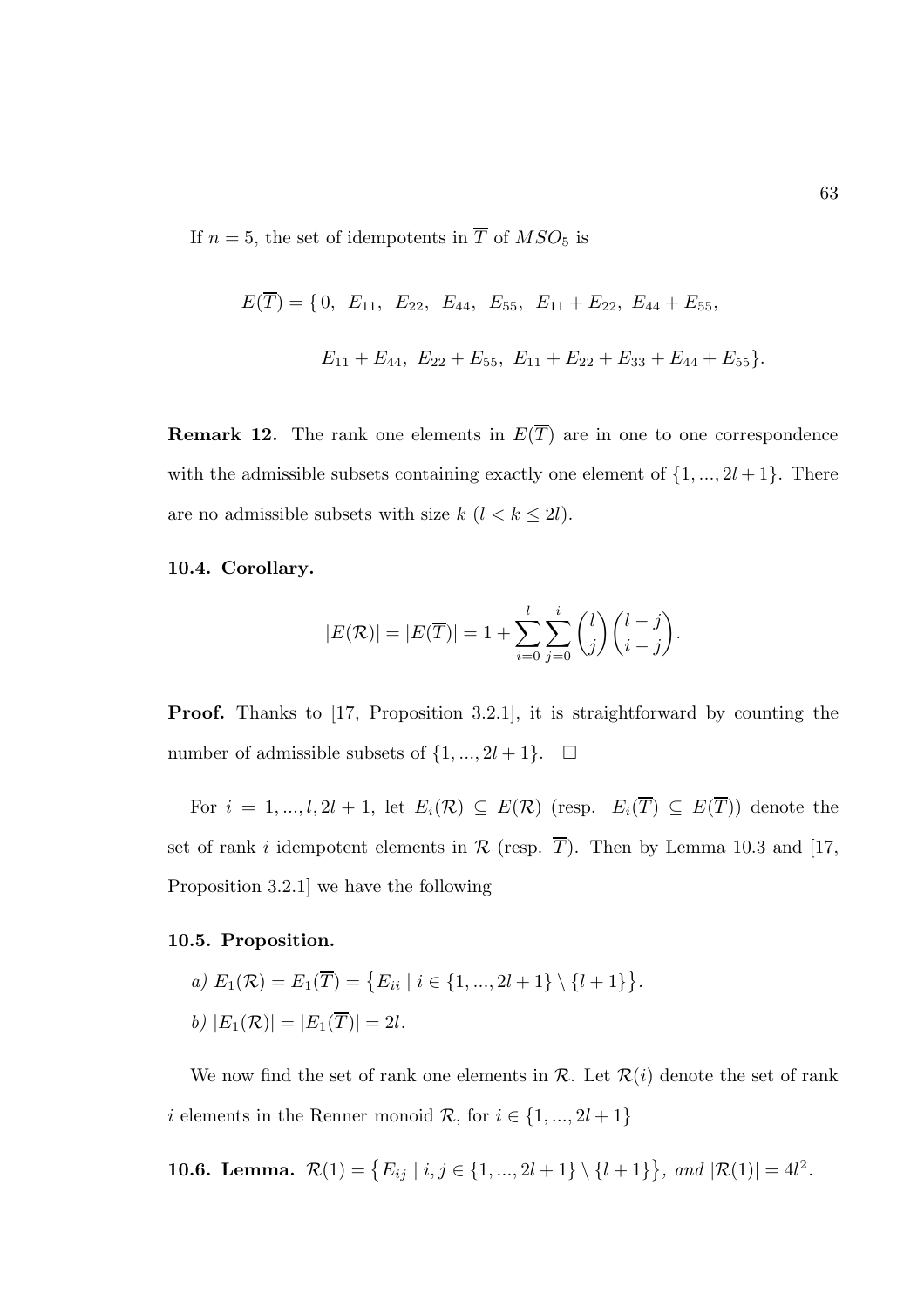**Proof.** For any  $j \in \{1, ..., 2l + 1\} \setminus \{l + 1\}$ , let

$$
w = \begin{cases} (1\overline{1}), & \text{if } j = \overline{1} \\ (1j)(\overline{1}\overline{j}), & \text{if } j \neq \overline{1}. \end{cases}
$$

Then  $w \in C_{S_n}(\theta)$ . In other words, w is in the Weyl group W. It follows from  $j = w(1)$  that

$$
E_{1j} = E_{1,w1} = E_{11}w \in E_{11}W \text{ for } j \in \{1, ..., 2l+1\} \setminus \{l+1\}.
$$

Thus,  $E_{11}W = \{E_{1j} | j \in \{1, ..., 2l+1\} \setminus \{l+1\}\}.$ 

Similarly, if  $i \neq l+1$ , then  $E_{ii}W = \{E_{ij} | j \in \{1, ..., 2l+1\} \setminus \{l+1\}\}\.$  Therefore, the set of rank one elements in the Renner monoid R is  $\mathcal{R}(1) = \{E_{ij} | i, j \in$  $\{1, ..., 2l + 1\} \setminus \{l + 1\}$ .  $\Box$ 

**Remark 13.** The lemma above shows that there is a bijection from  $\mathcal{R}(1)$  to  $\mathcal{R}_{2l}(1)$ . But not true for  $\mathcal{R}(2)$  and  $\mathcal{R}_{2l}(2)$ , since  $\{1, 2l + 1\}$  is not an admissible subset of  $\{1, ..., 2l + 1\}$ , and so not in  $\mathcal{R}(2)$ , but  $E_{11} + E_{2l+1,2l+1} \in \mathcal{R}_{2l}(2)$  up to an isomorphism. For the same reason, we know  $\mathcal{R}(i) \neq \mathcal{R}_{2l}(i)$  for  $i = 3, ..., 2l$ .

**10.7. Theorem.** For any admissible subset  $I \subseteq \{1, ..., 2l + 1\}$  with  $|I| = i$ , where  $i = 1, ..., l, 2l + 1$ , there exist a unique standard admissible subset  $I_0 = \{1, ..., i\}$  and  $w \in W$  such that  $wI = I_0$ .

**Proof.** If  $I = \{1, ..., 2l + 1\}$ , then  $I_0 = I$  and  $w = 1 \in W$  and we are done. Now let *I* be admissible and  $I \neq \{1, ..., 2l + 1\}$ . Then  $|I| = i \in \{1, ..., l\}$ . We use induction on *i*. If  $i = 1$ , then  $I = \{j\}$  for some  $j \in \{1, ..., 2l + 1\} \setminus \{l + 1\}$ . From Lemma 10.6 there exists  $w \in W$  such that  $w(I) = \{w(j)\} = \{1\}$ , i.e.,  $wI = I_0$ .

Suppose that  $I \subseteq \{1, ..., 2l + 1\}$  is any admissible subset with  $1 < |I| \leq l$ . Then  $I = J \cup \{k\}$  where J is a subset of I with  $|J| = i - 1$  and  $k \in I \setminus J$ . It follows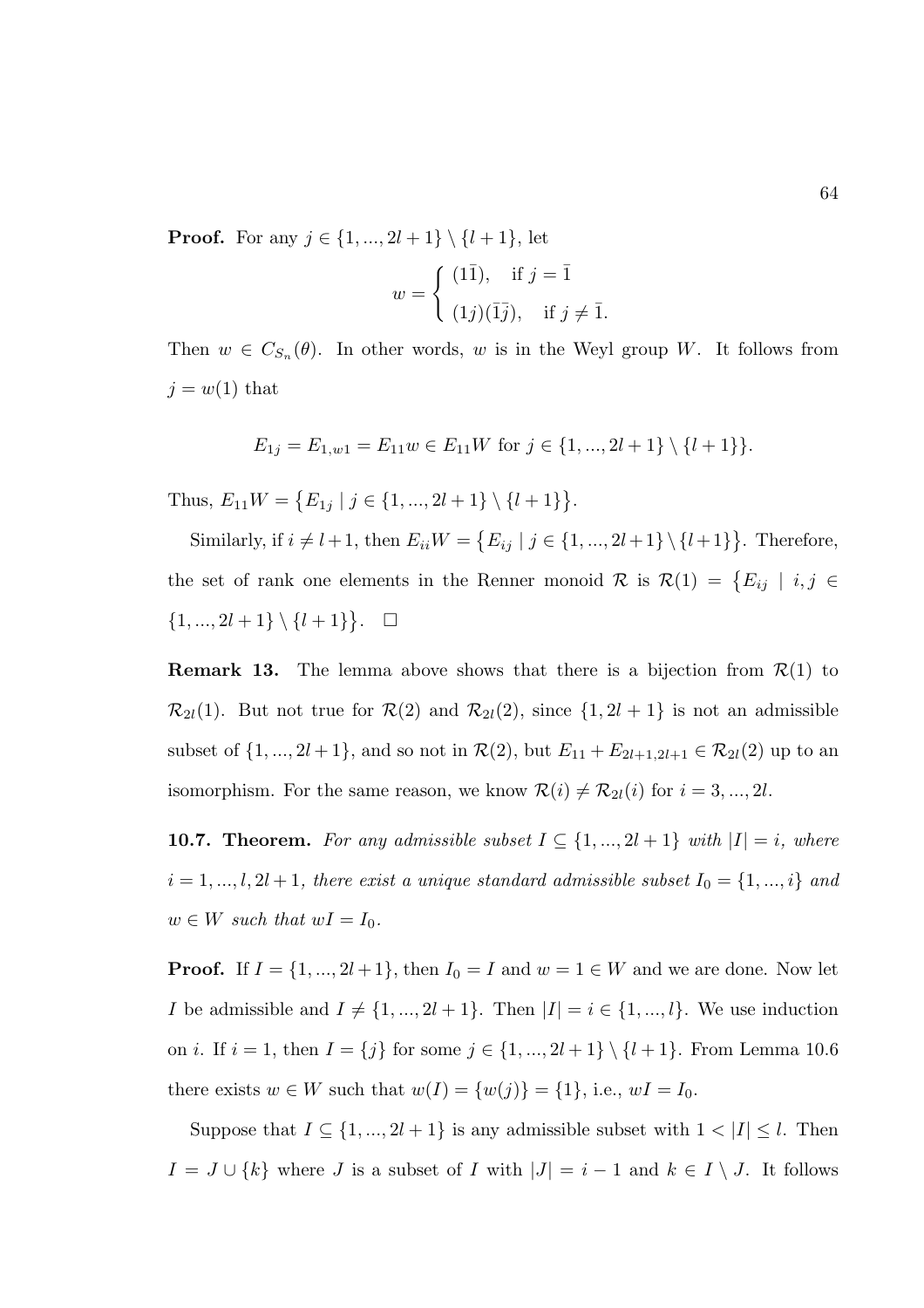that J is admissible. By the induction hypothesis there exist a  $w' \in W$  and a unique standard admissible subset  $I' = \{1, ..., i-1\}$  such that  $w'J = I'$ . Then  $w'I = I' \cup \{p\}$  where  $p = w'(k)$ , and hence  $w'I = \{1, ..., i-1\} \cup \{p\}$  is a disjoint union. If  $p = i$ , then  $I_0 = I' \cup \{i\}$  and  $w = w'$  are what we want. If  $p \neq i$ , let

$$
w_1 = \begin{cases} (i\overline{i}), & \text{if } p = \overline{i} \\ (ip)(\overline{i}\overline{p}), & \text{if } p \neq \overline{i}. \end{cases}
$$

It follows that  $w_1 \in W$ . Note that  $\bar{p} \notin w'I$ , since  $p \in w'I$  which is admissible. Then  $p, i, \bar{p}, \bar{i} \notin I'$ , and so  $w_1(j) = j$ , for  $j \in I' = \{1, ..., i-1\}$ . Taking  $w = w_1w'$ , we obtain

$$
w(I) = w_1(\{1, ..., i - 1\} \cup \{p\})
$$

$$
= \{1, ..., i\}
$$

which proves the Theorem.  $\Box$ 

## **10.8. Proposition.** The cross section lattice of  $MSO_{2l+1}$

$$
\Lambda = \{e_I \in E(\overline{T}) \mid I \text{ is a standard admissible subset of } \{1, ..., 2l+1\}\}
$$

$$
= \left\{ I_{2l+1}, \begin{pmatrix} I_l & 0 \\ 0 & 0 \end{pmatrix}, \begin{pmatrix} I_{l-1} & 0 \\ 0 & 0 \end{pmatrix}, \dots, \begin{pmatrix} I_1 & 0 \\ 0 & 0 \end{pmatrix}, (0) \right\}
$$

$$
\simeq \{I \mid I \text{ is a standard admissible subset of } \{1, ..., 2l+1\}\}
$$

 $\simeq \{0, 1, ..., l, l + 1\}$ , under the linear order.

The cross section lattice of  $MSO<sub>5</sub>$  is

$$
\Lambda = \left\{ (0), \begin{pmatrix} 1 & & & & \\ & 0 & & & \\ & & 0 & & \\ & & & 0 & \\ & & & & 0 \end{pmatrix}, \begin{pmatrix} 1 & & & & \\ & 1 & & & \\ & & 0 & & \\ & & & 0 & \\ & & & & 0 \end{pmatrix}, \begin{pmatrix} 1 & & & & \\ & 1 & & & \\ & & 1 & & \\ & & & 1 & \\ & & & 1 \end{pmatrix} \right\}.
$$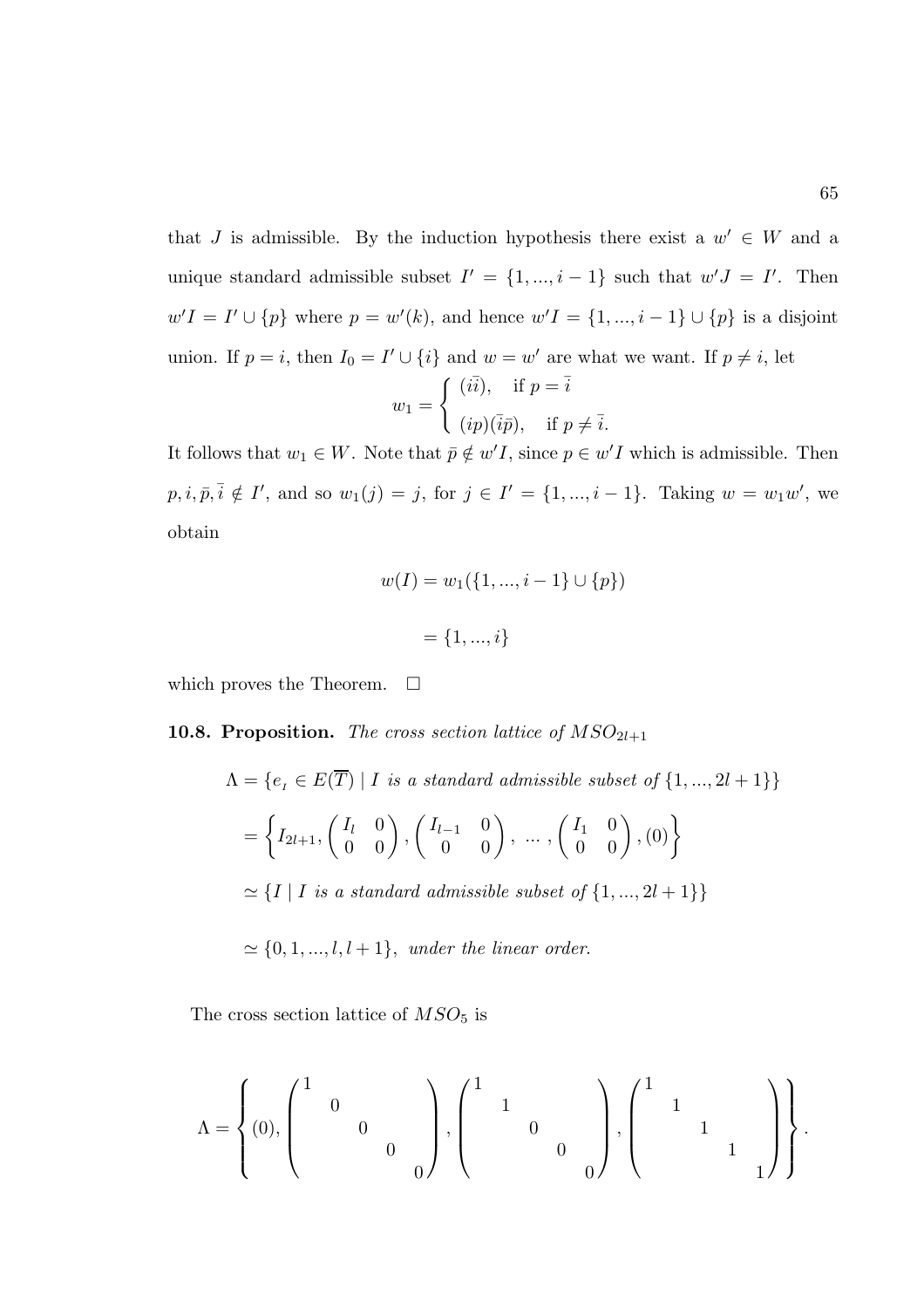The Hasse diagram of the cross section lattice of  $MSO_{2l+1}$  is given by



..

.

• • · · · •

10.9. Theorem. With the notation above, the Renner monoid of the special orthogonal monoid  $MSO_n$  is as follows

$$
\mathcal{R} = \left\{ \sum_{\substack{i \in I \\ w \in W}} E_{i,wi} \in \mathcal{R}_n \mid I \subseteq \{1, ..., 2l+1\} \text{ is admissible} \right\}.
$$

**Proof.** By [17, Proposition 3.2.1]  $\mathcal{R} = E(\overline{T})W$ . It suffices to compute  $e_I w$  for every  $e_I \in E(\overline{T}), w \in W$ , where I is admissible. From Lemma 10.3 b) we know  $e_{I} = \sum_{i \in I} E_{ii}$ . Thus  $e_{I} w = \sum_{i \in I} E_{ii} w = \sum_{i \in I} E_{i,wi}$ , and so the Theorem.  $\Box$ 

# 10.10. Corollary.

$$
\mathcal{R} = \left\{ \sum_{\substack{i \in I \\ w \in W}} E_{wi,i} \in \mathcal{R}_n \mid I \subseteq \{1, ..., 2l+1\} \text{ is admissible} \right\}.
$$

**Proof.** This result follows from the fact that  $\mathcal{R} = WE(\overline{T})$  and

$$
w^{-1}e_{I} = \sum_{i \in I} w^{-1} E_{ii} = \sum_{i \in I} E_{wi,i}. \quad \Box
$$

#### 10.11. Theorem.

$$
\mathcal{R} \setminus W = \left\{ x \in \mathcal{R}_{2l+1} \mid \begin{array}{l} x \text{ is singular; both } D(x) \\ \text{and } R(x) \text{ are admissible} \end{array} \right\}
$$

where  $D(x)$  is the domain of x, and  $R(x)$  is the range of x.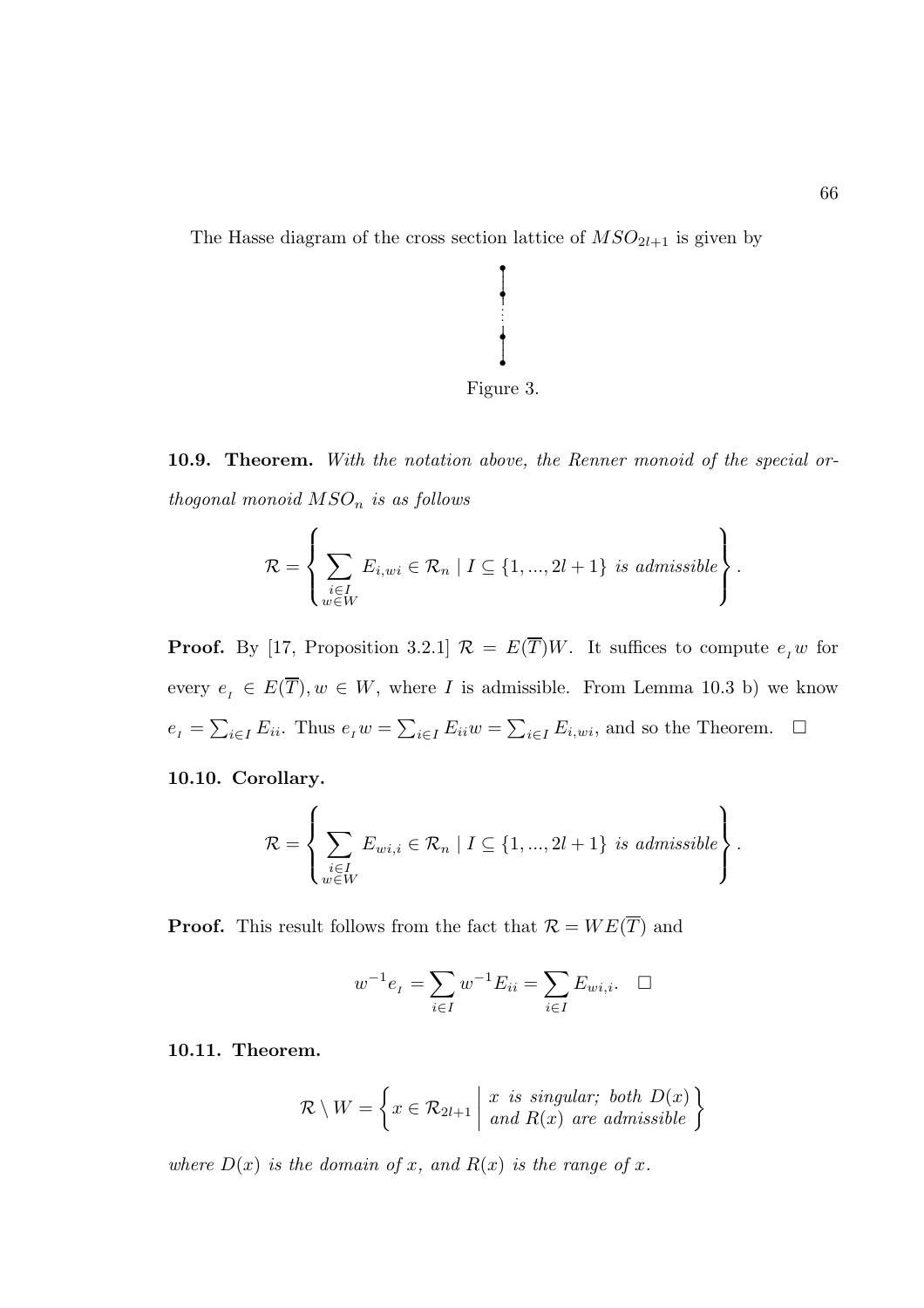**Proof.** Let  $\mathcal{R}'$  denote the set of the right hand side in the Theorem. It follows from Theorem 10.9 that  $\mathcal{R} \setminus W \subseteq \mathcal{R}'$ , since W maps admissible sets to admissible sets.

We now prove the other inclusion. For any  $x \in \mathcal{R}'$ , one knows  $|D(x)| = |R(x)|$ which will be denoted by i. Then  $i \leq l$ , since x is singular and both  $D(x)$  and  $R(x)$ are admissible. It follows from Theorem 4.7 that there exist a unique standard admissible set  $I_0 = \{1, ..., i\} (i \leq l)$  and  $w_1, w_2 \in W$  such that

$$
w_1 D(x) = w_2 R(x) = I_0.
$$

Thus  $w_1^{-1} x w_2 = e_{I_0} \in \Lambda \subseteq \mathcal{R}$ , and hence  $x = w_1 e_{I_0} w_2^{-1} \in \mathcal{R}$ , since  $\mathcal{R} = WE(\overline{T}) =$  $E(\overline{T})W$ . But  $x \notin W$ , because  $x \in \mathcal{R}_{2l}$  is singular. So,  $\mathcal{R}' \subseteq \mathcal{R} \setminus W$ .

Therefore,  $\mathcal{R} \setminus W = \mathcal{R}'$ , i.e., the Theorem is true.  $\Box$ 

**Remark 14.** In the proof above we obtain  $\mathcal{R} = W\Lambda W$  as well.

Now let us consider some examples. If  $n = 3$ , then all the admissible subsets of  $\{1, 2, 3\}$  are  $\phi$ ,  $\{1\}$ ,  $\{3\}$ ,  $\{1, 2, 3\}$ . Note that they are all standard except  $\{3\}$ . So, the cross section lattice of  $MSO<sub>3</sub>$  by Proposition 10.8 is

$$
\Lambda = \left\{ \begin{pmatrix} 0 & 0 & 0 \\ 0 & 0 & 0 \\ 0 & 0 & 0 \end{pmatrix}, \begin{pmatrix} 1 & 0 & 0 \\ 0 & 0 & 0 \\ 0 & 0 & 0 \end{pmatrix}, \begin{pmatrix} 1 & 0 & 0 \\ 0 & 1 & 0 \\ 0 & 0 & 1 \end{pmatrix} \right\}.
$$

From Theorem 10.11, the Renner monoid of  $MSO<sub>2</sub>$  is

$$
\mathcal{R} = \left\{ \begin{pmatrix} 0 & 0 & 0 \\ 0 & 0 & 0 \\ 0 & 0 & 0 \end{pmatrix}, \begin{pmatrix} 1 & 0 & 0 \\ 0 & 0 & 0 \\ 0 & 0 & 0 \end{pmatrix}, \begin{pmatrix} 0 & 0 & 1 \\ 0 & 0 & 0 \\ 0 & 0 & 0 \end{pmatrix}, \begin{pmatrix} 0 & 0 & 0 \\ 0 & 0 & 0 \\ 1 & 0 & 0 \end{pmatrix}, \right\}
$$

$$
\begin{pmatrix} 0 & 0 & 0 \\ 0 & 0 & 0 \\ 0 & 0 & 1 \end{pmatrix}, \begin{pmatrix} 1 & 0 & 0 \\ 0 & 1 & 0 \\ 0 & 0 & 1 \end{pmatrix}, \begin{pmatrix} 0 & 0 & 1 \\ 0 & 1 & 0 \\ 1 & 0 & 0 \end{pmatrix} \right\}.
$$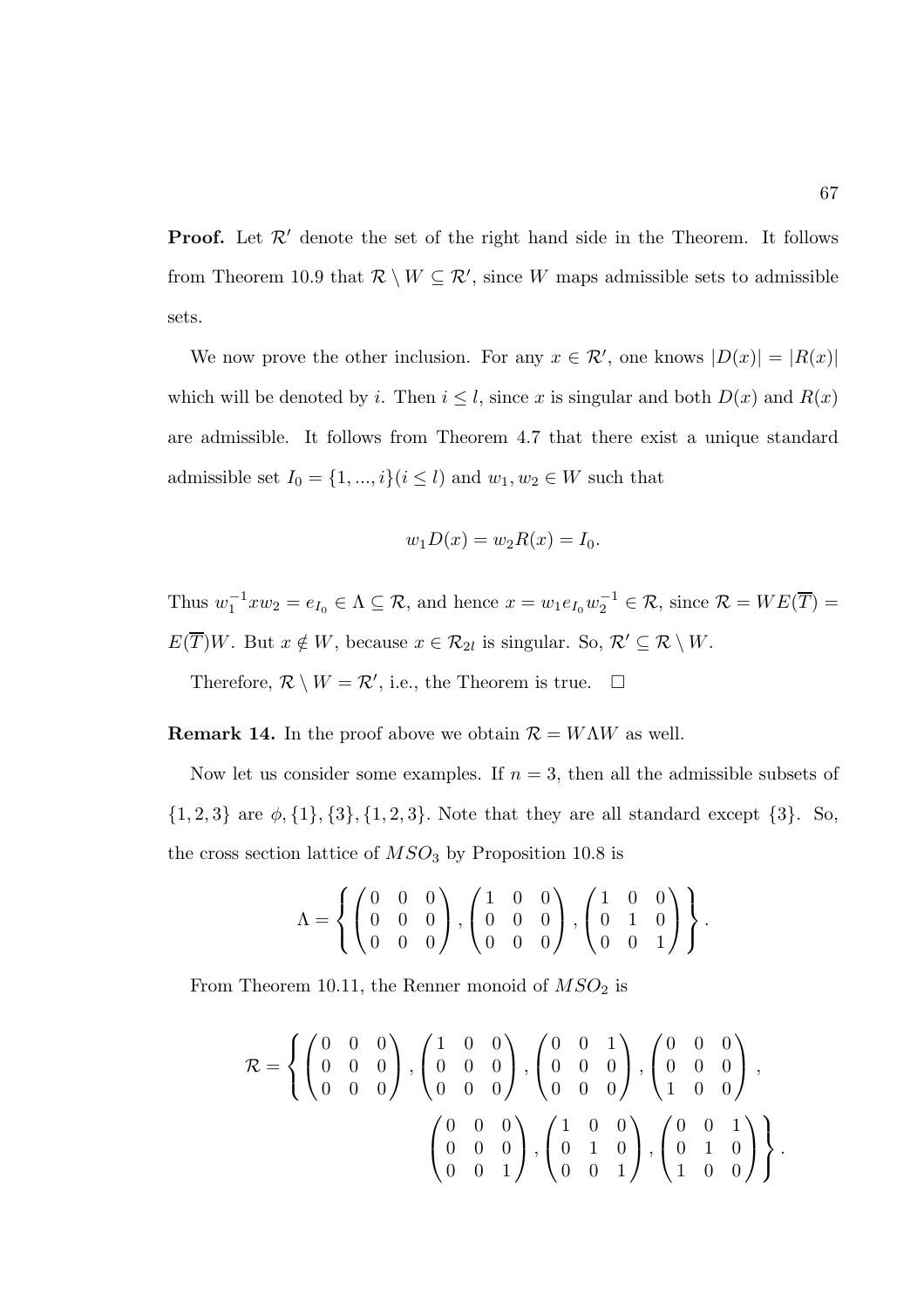The Renner monoid  $\mathcal R$  of  $MSO_5$  is as follows

$$
\mathcal{R} = \{0, E_{11}, E_{12}, E_{15}, E_{14}, E_{21}, E_{22}, E_{25}, E_{24}, E_{41}, E_{42},\nE_{44}, E_{45}, E_{51}, E_{52}, E_{54}, E_{55}, E_{11} + E_{22}, E_{22} + E_{51},\nE_{11} + E_{42}, E_{42} + E_{51}, E_{45} + E_{52}, E_{12} + E_{41}, E_{21} + E_{52},\nE_{12} + E_{21}, E_{44} + E_{55}, E_{15} + E_{44}, E_{24} + E_{55}, E_{15} + E_{24},\nE_{14} + E_{25}, E_{25} + E_{54}, E_{14} + E_{45}, E_{45} + E_{54}, E_{11} + E_{44},\nE_{44} + E_{51}, E_{11} + E_{24}, E_{24} + E_{51}, E_{14} + E_{41}, E_{41} + E_{54},\nE_{14} + E_{21}, E_{21} + E_{54}, E_{22} + E_{55}, E_{15} + E_{22}, E_{42} + E_{55},\nE_{15} + E_{42}, E_{25} + E_{52}, E_{12} + E_{25}, E_{45} + E_{52}, E_{12} + E_{45},\nE_{11} + E_{22} + E_{33} + E_{55} + E_{44}, E_{15} + E_{22} + E_{33} + E_{51} + E_{44},\nE_{11} + E_{24} + E_{33} + E_{55} + E_{42}, E_{15} + E_{24} + E_{33} + E_{51} + E_{42},\nE_{14} + E_{25} + E_{33} + E_{52} + E_{41}, E_{12} + E_{25} + E_{33} + E_{54} + E_{41},\nE_{14} + E_{25} + E_{33} + E_{52} + E_{41}, E_{12} + E_{25} + E_{33} + E_{54} + E_{41},\nE_{14} + E_{21} + E_{33} + E_{52} + E_{45}, E_{12} + E_{
$$

We now express the Renner monoid of  $MSO_5$  in term of matrices.

| $\mathcal{R} = \{ 0, \ldots$ |                  |                  |                  |                                      |                  |                  |                |                  |                  |                  |                  |                |                |                |                  |                  |                  |                  |                  |  |
|------------------------------|------------------|------------------|------------------|--------------------------------------|------------------|------------------|----------------|------------------|------------------|------------------|------------------|----------------|----------------|----------------|------------------|------------------|------------------|------------------|------------------|--|
|                              | U                |                  |                  | $\theta$                             | $\theta$         |                  |                |                  |                  |                  | $\theta$         | $\theta$       |                | $\theta$       | $\theta$         | 0                |                  | $\theta$         |                  |  |
| $\theta$                     | $\overline{0}$   | $\overline{0}$   | $\overline{0}$   | 0                                    | $\overline{0}$   | $\overline{0}$   | $\theta$       | $\theta$         | $\overline{0}$   | $\overline{0}$   | $\boldsymbol{0}$ | $\theta$       | $\theta$       | $\overline{0}$ | $\theta$         | $\boldsymbol{0}$ | $\theta$         | $\theta$         | $\theta$         |  |
| $\overline{0}$               | $\boldsymbol{0}$ | $\overline{0}$   | $\boldsymbol{0}$ | $\theta$<br>$\cdot$                  | $\boldsymbol{0}$ | $\boldsymbol{0}$ | $\theta$       | $\boldsymbol{0}$ | $\boldsymbol{0}$ | $\boldsymbol{0}$ | $\boldsymbol{0}$ | $\theta$       | $\theta$       | $\theta$       | $\boldsymbol{0}$ | $\boldsymbol{0}$ | $\boldsymbol{0}$ | $\boldsymbol{0}$ | $\boldsymbol{0}$ |  |
| $\boldsymbol{0}$             | $\overline{0}$   | $\overline{0}$   | $\overline{0}$   | $\theta$                             | $\boldsymbol{0}$ | $\boldsymbol{0}$ | $\theta$       | $\theta$         | $\overline{0}$   | $\overline{0}$   | $\boldsymbol{0}$ | $\theta$       | $\theta$       | 0              | $\boldsymbol{0}$ | $\boldsymbol{0}$ | $\theta$         | $\boldsymbol{0}$ | $\theta$         |  |
| $\overline{0}$               | $\Omega$         | $\theta$         | $\overline{0}$   | 0                                    | 0.               | $\overline{0}$   | $\theta$       | 0                | 0                | 0                | $\theta$         | $\overline{0}$ | $\theta$       | 0              | $\left( \right)$ | $\overline{0}$   | $\overline{0}$   | $\overline{0}$   | $\Omega$         |  |
| $\theta$                     | $\theta$         | $\boldsymbol{0}$ | $\overline{0}$   | $\overline{0}$                       | $\theta$         | $\overline{0}$   | $\theta$       | $\boldsymbol{0}$ | 0                | $\theta$         | $\boldsymbol{0}$ | $\theta$       | $\theta$       | $\mathbf{0}$   | $\theta$         | $\overline{0}$   | $\boldsymbol{0}$ | $\boldsymbol{0}$ | 0 <sub>1</sub>   |  |
| 1                            | $\boldsymbol{0}$ | $\theta$         | $\overline{0}$   | 0                                    | $\overline{0}$   | $\mathbf{1}$     | $\theta$       | $\theta$         | $\overline{0}$   | $\overline{0}$   | $\boldsymbol{0}$ | $\overline{0}$ | $\mathbf{1}$   | $\overline{0}$ | $\overline{0}$   | $\boldsymbol{0}$ | $\boldsymbol{0}$ | $\theta$         | $\mathbf{1}$     |  |
| $\boldsymbol{0}$             | $\boldsymbol{0}$ | $\theta$         | $\overline{0}$   | $\theta$<br>$\cdot$                  | $\overline{0}$   | $\overline{0}$   | $\theta$       | $\theta$         | $\overline{0}$   | $\overline{0}$   | $\theta$         | $\theta$       | $\theta$       | $\theta$       | $\overline{0}$   | $\overline{0}$   | $\theta$         | $\theta$         | $\overline{0}$   |  |
| $\overline{0}$               | $\theta$         | $\overline{0}$   | $\theta$         | $\theta$                             | $\boldsymbol{0}$ | $\boldsymbol{0}$ | $\theta$       | $\theta$         | $\boldsymbol{0}$ | $\overline{0}$   | $\overline{0}$   | $\overline{0}$ | $\theta$       | 0              | $\overline{0}$   | $\boldsymbol{0}$ | $\theta$         | $\boldsymbol{0}$ | $\overline{0}$   |  |
| $\overline{0}$               | $\overline{0}$   | $\overline{0}$   | $\overline{0}$   | $\overline{0}$                       | $\theta$         | $\overline{0}$   | $\overline{0}$ | $\overline{0}$   | 0                | $\overline{0}$   | $\overline{0}$   | $\overline{0}$ | $\overline{0}$ | $\overline{0}$ | $\overline{0}$   | $\overline{0}$   | $\overline{0}$   | $\overline{0}$   | 0                |  |
| $\theta$                     | $\boldsymbol{0}$ | 0                | $\overline{0}$   | $\overline{0}$                       | $\theta$         | $\overline{0}$   | $\theta$       | $\boldsymbol{0}$ | 0                | $\theta$         | $\boldsymbol{0}$ | $\theta$       | $\theta$       | $\theta$       | $\overline{0}$   | $\overline{0}$   | $\overline{0}$   | $\theta$         | 0 <sub>1</sub>   |  |
| $\theta$                     | $\theta$         | $\overline{0}$   | $\overline{0}$   | $\overline{0}$                       | $\overline{0}$   | $\boldsymbol{0}$ | $\theta$       | $\theta$         | $\overline{0}$   | $\overline{0}$   | $\theta$         | $\overline{0}$ | $\theta$       | 0              | 0                | $\boldsymbol{0}$ | $\overline{0}$   | $\overline{0}$   | $\overline{0}$   |  |
| $\overline{0}$               | $\theta$         | $\overline{0}$   | $\overline{0}$   | $\theta$<br>$\overline{\phantom{a}}$ | $\boldsymbol{0}$ | $\theta$         | $\theta$       | $\theta$         | $\boldsymbol{0}$ | $\overline{0}$   | $\theta$         | $\theta$       | $\theta$       | $\theta$       | $\boldsymbol{0}$ | $\boldsymbol{0}$ | $\theta$         | $\theta$         | $\boldsymbol{0}$ |  |
|                              | $\overline{0}$   | $\theta$         | $\overline{0}$   | $\theta$                             | $\overline{0}$   | $\mathbf{1}$     | $\theta$       | $\overline{0}$   | $\overline{0}$   | $\overline{0}$   | $\overline{0}$   | $\theta$       | 1              | $\overline{0}$ | $\overline{0}$   | $\boldsymbol{0}$ | $\theta$         | $\overline{0}$   | $\mathbf{1}$     |  |
|                              | 0                | 0                | $\Omega$         |                                      | $\Omega$         | $\theta$         | $\Omega$       |                  |                  | $\Omega$         | 0                | $\theta$       | $\Omega$       | 0              | $\theta$         | $\overline{0}$   | $\overline{0}$   | $\theta$         |                  |  |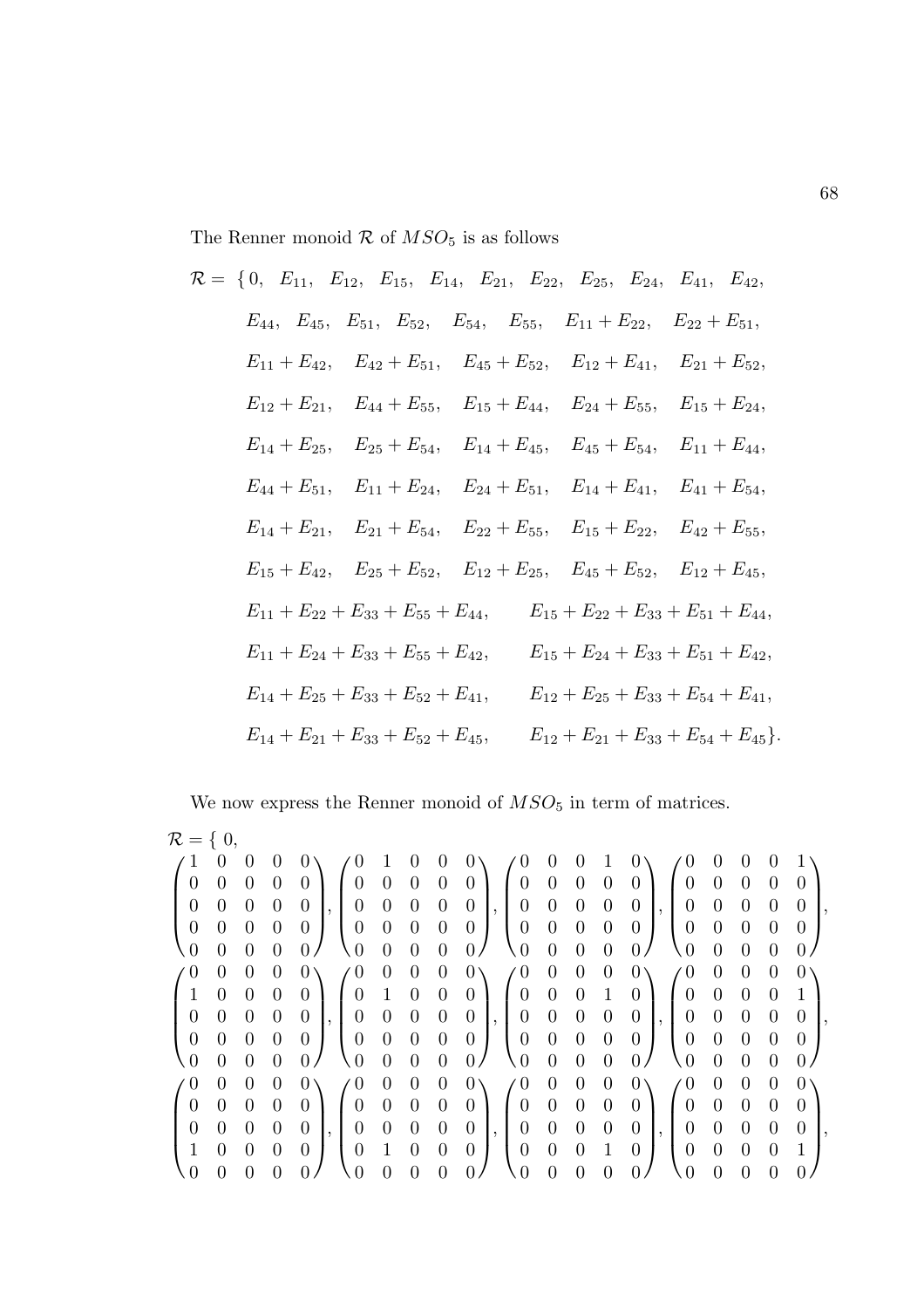| $\begin{pmatrix} 0 \\ 0 \\ 0 \\ 0 \\ 0 \\ 1 \end{pmatrix}$              | $\boldsymbol{0}$<br>$\overline{0}$<br>$\boldsymbol{0}$<br>$\boldsymbol{0}$<br>$\boldsymbol{0}$ | $\begin{array}{c} 0 \\ 0 \end{array}$<br>$\boldsymbol{0}$<br>$\boldsymbol{0}$<br>$\boldsymbol{0}$ | $\begin{matrix}0\\0\end{matrix}$<br>$\boldsymbol{0}$<br>$\boldsymbol{0}$<br>$\theta$       | $\begin{pmatrix} 0 \\ 0 \\ 0 \\ 0 \\ 0 \end{pmatrix}, \begin{pmatrix} 0 \\ 0 \\ 0 \\ 0 \end{pmatrix}$<br>0/<br>$\setminus 0$                                                                    | $\begin{array}{ccc} 0 & 0 \\ 0 & 0 \\ 0 & 0 \\ 0 & 0 \\ \end{array}$<br>$\mathbf{1}$            | $\boldsymbol{0}$                                                                                   |                                                                                  | $\begin{pmatrix} 0 & 0 \\ 0 & 0 \\ 0 & 0 \\ 0 & 0 \\ 0 & 0 \end{pmatrix}, \begin{pmatrix} 0 \\ 0 \\ 0 \\ 0 \\ 0 \\ 0 \end{pmatrix}$ | $\begin{array}{c} 0 \\ 0 \\ 0 \end{array}$<br>$\overline{0}$<br>$\overline{0}$                  | $\begin{array}{c} 0 \\ 0 \\ 0 \end{array}$<br>$\boldsymbol{0}$<br>$\boldsymbol{0}$              | $\begin{array}{c} 0 \\ 0 \\ 0 \end{array}$<br>$\boldsymbol{0}$<br>$\mathbf{1}$                              | $0\lambda$<br>$\begin{pmatrix} 0 \\ 0 \end{pmatrix}$<br>$\begin{pmatrix} 0 \\ 0 \\ 0 \\ 0 \\ 0 \\ 0 \\ 0 \end{pmatrix}$<br>0/<br>$\setminus 0$                  | $\boldsymbol{0}$<br>$\boldsymbol{0}$<br>$\boldsymbol{0}$<br>$\theta$                       | $\begin{array}{c} 0 \\ 0 \\ 0 \end{array}$<br>$\boldsymbol{0}$<br>$\theta$                   | $\begin{matrix} 0\\0\\0 \end{matrix}$<br>$\overline{0}$<br>$\boldsymbol{0}$                     | $\begin{pmatrix} 0 \\ 0 \\ 0 \\ 0 \\ 1 \end{pmatrix},$                                              |
|-------------------------------------------------------------------------|------------------------------------------------------------------------------------------------|---------------------------------------------------------------------------------------------------|--------------------------------------------------------------------------------------------|-------------------------------------------------------------------------------------------------------------------------------------------------------------------------------------------------|-------------------------------------------------------------------------------------------------|----------------------------------------------------------------------------------------------------|----------------------------------------------------------------------------------|-------------------------------------------------------------------------------------------------------------------------------------|-------------------------------------------------------------------------------------------------|-------------------------------------------------------------------------------------------------|-------------------------------------------------------------------------------------------------------------|-----------------------------------------------------------------------------------------------------------------------------------------------------------------|--------------------------------------------------------------------------------------------|----------------------------------------------------------------------------------------------|-------------------------------------------------------------------------------------------------|-----------------------------------------------------------------------------------------------------|
| $\left(\begin{matrix}1\0\0\0\0\0\end{matrix}\right)$                    | $\boldsymbol{0}$<br>$\,1\,$<br>$\boldsymbol{0}$<br>$\overline{0}$<br>$\boldsymbol{0}$          | $\boldsymbol{0}$<br>$\begin{array}{c} 0 \\ 0 \end{array}$<br>$\overline{0}$<br>$\overline{0}$     | $\theta$<br>$\boldsymbol{0}$<br>$\boldsymbol{0}$<br>$\boldsymbol{0}$<br>$\overline{0}$     | $0\setminus$<br>$\theta$<br>$\begin{pmatrix} 0 \\ 0 \\ 0 \\ 0 \\ 0 \end{pmatrix}, \begin{pmatrix} 0 \\ 0 \\ 0 \\ 0 \\ 1 \end{pmatrix}$                                                          | $\boldsymbol{0}$<br>$\mathbf{1}$<br>$\begin{array}{c} 0 \\ 0 \end{array}$<br>$\overline{0}$     | $\begin{bmatrix} 0 \ 0 \ 0 \ 0 \end{bmatrix}$<br>$\overline{0}$                                    |                                                                                  | $\begin{pmatrix} 0 & 0 \\ 0 & 0 \\ 0 & 0 \\ 0 & 0 \\ 0 & 0 \end{pmatrix}, \begin{pmatrix} 1 \\ 0 \\ 0 \\ 0 \\ 0 \\ 0 \end{pmatrix}$ | $\boldsymbol{0}$<br>$\overline{0}$<br>$\begin{array}{c} 0 \\ 1 \end{array}$<br>$\overline{0}$   | $\boldsymbol{0}$<br>$\begin{array}{c} 0 \\ 0 \end{array}$<br>$\overline{0}$<br>$\overline{0}$   | $\begin{array}{c} 0 \\ 0 \\ 0 \end{array}$<br>$\overline{0}$<br>$\boldsymbol{0}$                            | $0\setminus$<br>$\theta$<br>$\begin{pmatrix} 0 \\ 0 \\ 0 \\ 0 \\ 0 \end{pmatrix}, \begin{pmatrix} 0 \\ 0 \\ 0 \\ 1 \end{pmatrix}$                               | $\overline{0}$<br>$\boldsymbol{0}$<br>$\boldsymbol{0}$<br>$\mathbf 1$<br>$\overline{0}$    | $\boldsymbol{0}$<br>$\boldsymbol{0}$<br>$\overline{0}$<br>$\overline{0}$<br>$\overline{0}$   | $\boldsymbol{0}$<br>$\begin{array}{c} 0 \\ 0 \end{array}$<br>$\overline{0}$<br>$\boldsymbol{0}$ | $\begin{pmatrix} 0 \\ 0 \\ 0 \\ 0 \end{pmatrix},$<br>0/                                             |
| $\begin{pmatrix} 0 \\ 0 \\ 0 \\ 0 \\ 0 \end{pmatrix}$                   | $\boldsymbol{0}$<br>$\boldsymbol{0}$<br>$\overline{0}$<br>$\boldsymbol{0}$<br>$\mathbf{1}$     | $\begin{array}{c} 0 \\ 0 \end{array}$<br>$\overline{0}$<br>$\boldsymbol{0}$<br>$\boldsymbol{0}$   | $\boldsymbol{0}$<br>$\boldsymbol{0}$<br>$\boldsymbol{0}$<br>$\boldsymbol{0}$<br>$\theta$   | $0\setminus$<br>$\begin{pmatrix} 0 \\ 0 \\ 0 \\ 1 \end{pmatrix}, \begin{pmatrix} 0 \\ 0 \\ 0 \\ 1 \end{pmatrix}$<br>0 <sup>1</sup><br>$\setminus 0$                                             | $\mathbf{1}$<br>$\boldsymbol{0}$<br>$\boldsymbol{0}$<br>$\overline{0}$<br>$\theta$              | $\begin{array}{c} 0 \\ 0 \\ 0 \end{array}$<br>$\overline{0}$<br>$\boldsymbol{0}$                   |                                                                                  | $\begin{pmatrix} 0 & 0 \\ 0 & 0 \\ 0 & 0 \\ 0 & 0 \\ 0 & 0 \end{pmatrix}, \begin{pmatrix} 0 \\ 1 \\ 0 \\ 0 \\ 0 \\ 0 \end{pmatrix}$ | $\boldsymbol{0}$<br>$\overline{0}$<br>$\overline{0}$<br>$\overline{0}$<br>$\mathbf{1}$          | $\boldsymbol{0}$<br>$\begin{array}{c} 0 \\ 0 \end{array}$<br>$\overline{0}$<br>$\boldsymbol{0}$ | $\begin{array}{c} 0 \\ 0 \\ 0 \end{array}$<br>$\boldsymbol{0}$<br>$\boldsymbol{0}$                          | $0\setminus$<br>$\begin{pmatrix} 0 \\ 0 \\ 0 \\ 0 \\ 0 \\ 0 \end{pmatrix}, \begin{pmatrix} 1 \\ 0 \\ 0 \\ 0 \\ 0 \end{pmatrix}$<br>0/<br>$\setminus 0$          | $\mathbf 1$<br>$\overline{0}$<br>$\boldsymbol{0}$<br>$\boldsymbol{0}$<br>$\theta$          | $\boldsymbol{0}$<br>$\boldsymbol{0}$<br>$\overline{0}$<br>$\overline{0}$<br>$\theta$         | $\boldsymbol{0}$<br>$\begin{array}{c} 0 \\ 0 \end{array}$<br>$\overline{0}$<br>$\boldsymbol{0}$ | $0\setminus$<br>$\left(\begin{array}{c} 0 \\ 0 \\ 0 \end{array}\right)$<br>$\boldsymbol{0}$<br>0/   |
| $\begin{pmatrix} 0 \\ 0 \\ 0 \\ 0 \\ 0 \end{pmatrix}$                   | $\boldsymbol{0}$<br>$\begin{array}{c} 0 \\ 0 \end{array}$<br>$\overline{0}$<br>$\overline{0}$  | $\boldsymbol{0}$<br>$\begin{array}{c} 0 \\ 0 \end{array}$<br>$\overline{0}$<br>$\overline{0}$     | $\boldsymbol{0}$<br>$\boldsymbol{0}$<br>$\overline{0}$<br>$1\,$<br>$\theta$                | $\begin{pmatrix} 0 \\ 0 \\ 0 \\ 0 \\ 1 \end{pmatrix}, \begin{pmatrix} 0 \\ 0 \\ 0 \\ 0 \\ 0 \end{pmatrix}$                                                                                      | $\theta$<br>$\begin{array}{c} 0 \\ 0 \\ 0 \end{array}$<br>$\overline{0}$                        | $\begin{array}{c} 0 \\ 0 \\ 0 \end{array}$<br>$\overline{0}$<br>$\overline{0}$                     |                                                                                  | $\begin{pmatrix} 0 & 1 \\ 0 & 0 \\ 0 & 0 \\ 1 & 0 \\ 0 & 0 \end{pmatrix}, \begin{pmatrix} 0 \\ 0 \\ 0 \\ 0 \\ 0 \\ 0 \end{pmatrix}$ | $\boldsymbol{0}$<br>$\boldsymbol{0}$<br>$\begin{array}{c} 0 \\ 0 \end{array}$<br>$\overline{0}$ | $\boldsymbol{0}$<br>$\begin{array}{c} 0 \\ 0 \end{array}$<br>$\overline{0}$<br>$\boldsymbol{0}$ | $\begin{array}{c} 0 \\ 1 \\ 0 \end{array}$<br>$\boldsymbol{0}$<br>$\boldsymbol{0}$                          | $\begin{pmatrix} 0 \\ 0 \\ 0 \\ 0 \\ 1 \end{pmatrix}, \begin{pmatrix} 0 \\ 0 \\ 0 \\ 0 \\ 0 \end{pmatrix}$                                                      | $\overline{0}$<br>$\boldsymbol{0}$<br>$\boldsymbol{0}$<br>$\overline{0}$<br>$\theta$       | $\boldsymbol{0}$<br>$\boldsymbol{0}$<br>$\overline{0}$<br>$\overline{0}$<br>$\theta$         | $\begin{matrix}0\1\0\end{matrix}$<br>$\overline{0}$<br>$\boldsymbol{0}$                         | $\begin{pmatrix} 1 \\ 0 \\ 0 \\ 0 \end{pmatrix}$<br>$\boldsymbol{0}$<br>0 <sub>0</sub>              |
| $\begin{pmatrix} 0 \\ 0 \\ 0 \\ 0 \\ 0 \end{pmatrix}$                   | $\boldsymbol{0}$<br>$\boldsymbol{0}$<br>$\overline{0}$<br>$\overline{0}$<br>$\overline{0}$     | $\begin{array}{c} 0 \\ 0 \end{array}$<br>$\boldsymbol{0}$<br>$\overline{0}$<br>$\overline{0}$     | $\mathbf{1}$<br>$\boldsymbol{0}$<br>$\boldsymbol{0}$<br>$\boldsymbol{0}$<br>$\overline{0}$ | $\begin{pmatrix} 0 \\ 1 \\ 0 \\ 0 \end{pmatrix}$ , $\begin{pmatrix} 0 \\ 0 \\ 0 \\ 0 \\ 0 \end{pmatrix}$<br>$\setminus 0$<br>0/                                                                 | $\boldsymbol{0}$<br>$\boldsymbol{0}$<br>$\begin{array}{c} 0 \\ 0 \end{array}$<br>$\overline{0}$ | $\boldsymbol{0}$<br>$\begin{array}{c} 0 \\ 0 \\ 0 \end{array}$<br>$\overline{0}$                   |                                                                                  | $\begin{pmatrix} 0 & 0 \\ 0 & 1 \\ 0 & 0 \\ 0 & 0 \\ 1 & 0 \end{pmatrix}, \begin{pmatrix} 0 \\ 0 \\ 0 \\ 0 \\ 0 \\ 0 \end{pmatrix}$ | $\boldsymbol{0}$<br>$\boldsymbol{0}$<br>$\boldsymbol{0}$<br>$\overline{0}$<br>$\overline{0}$    | $\boldsymbol{0}$<br>$\begin{array}{c} 0 \\ 0 \end{array}$<br>$\overline{0}$<br>$\overline{0}$   | $\mathbf{1}$<br>$\begin{bmatrix} 0 \\ 0 \end{bmatrix}$<br>$\boldsymbol{0}$<br>$\overline{0}$                | $0\setminus$<br>$\begin{pmatrix} 0 \\ 0 \\ 1 \end{pmatrix}, \begin{pmatrix} 0 \\ 0 \\ 0 \\ 0 \end{pmatrix}$<br>0/<br>$\setminus 0$                              | $\overline{0}$<br>$\boldsymbol{0}$<br>$\boldsymbol{0}$<br>$\overline{0}$<br>$\overline{0}$ | $\boldsymbol{0}$<br>$\boldsymbol{0}$<br>$\boldsymbol{0}$<br>$\overline{0}$<br>$\overline{0}$ | $\boldsymbol{0}$<br>$\boldsymbol{0}$<br>$\overline{0}$<br>$\overline{0}$<br>$\mathbf{1}$        | $\left( \begin{array}{c} 0 \\ 0 \end{array} \right)$<br>$\begin{array}{c} 0 \\ 1 \end{array}$<br>0/ |
| $\left(\begin{matrix}1\\0\\0\\0\\0\end{matrix}\right)$<br>$\setminus 0$ | $\boldsymbol{0}$<br>$\boldsymbol{0}$<br>$\overline{0}$<br>$\overline{0}$<br>$\boldsymbol{0}$   | $\boldsymbol{0}$<br>$\boldsymbol{0}$<br>$\boldsymbol{0}$<br>$\overline{0}$<br>$\overline{0}$      | $\theta$<br>$\boldsymbol{0}$<br>$\boldsymbol{0}$<br>$\overline{1}$<br>$\boldsymbol{0}$     | $0 \setminus$<br>$\boldsymbol{0}$<br>$\left\{ \begin{array}{c} 0 \\ 0 \\ 0 \\ 0 \end{array} \right.$<br>$\boldsymbol{0}$<br>$\begin{array}{c} 0 \\ 0 \end{array}$<br>$0/$ \1                    | $\overline{0}$<br>$\boldsymbol{0}$<br>$\begin{matrix} 0 \\ 0 \end{matrix}$<br>$\overline{0}$    | $\boldsymbol{0}$<br>$\boldsymbol{0}$<br>$\overline{0}$<br>$\overline{0}$<br>$\boldsymbol{0}$       | $\boldsymbol{0}$<br>$\begin{array}{c} 0 \\ 0 \\ 1 \end{array}$<br>$\overline{0}$ | $\begin{pmatrix} 0 \\ 0 \\ 0 \\ 0 \\ 0 \end{pmatrix}, \begin{pmatrix} 1 \\ 0 \\ 0 \\ 0 \\ 0 \end{pmatrix}$<br>$0/$ $\sqrt{0}$       | $\boldsymbol{0}$<br>$\begin{array}{c} 0 \\ 0 \\ 0 \end{array}$<br>$\overline{0}$                | $\boldsymbol{0}$<br>$\begin{array}{c} 0 \\ 0 \end{array}$<br>$\overline{0}$<br>$\overline{0}$   | $\begin{bmatrix} 0 \\ 1 \\ 0 \\ 0 \end{bmatrix}$<br>$\boldsymbol{0}$                                        | $0\setminus$<br>$\theta$<br>$\begin{pmatrix} 0 \\ 0 \\ 0 \end{pmatrix}$<br>$\boldsymbol{0}$<br>$\left  \begin{array}{c} 0 \\ 0 \end{array} \right $<br>$_0/$ \1 | $\boldsymbol{0}$<br>$\boldsymbol{0}$<br>$\overline{0}$<br>$\overline{0}$<br>$\overline{0}$ | $\boldsymbol{0}$<br>$\boldsymbol{0}$<br>$\overline{0}$<br>$\overline{0}$<br>$\overline{0}$   | $\begin{matrix}0\1\0\end{matrix}$<br>$\overline{0}$<br>$\boldsymbol{0}$                         | $\begin{pmatrix} 0 \\ 0 \\ 0 \\ 0 \end{pmatrix},$<br>0/                                             |
| $\left(\begin{matrix} 0\0\0\0\1\0\end{matrix}\right)$                   | $\boldsymbol{0}$<br>$\boldsymbol{0}$<br>$\boldsymbol{0}$<br>$\overline{0}$<br>$\overline{0}$   | $\boldsymbol{0}$<br>$\begin{array}{c} 0 \\ 0 \\ 0 \end{array}$<br>$\overline{0}$                  | $\mathbf{1}$<br>$\begin{array}{c} 0 \\ 0 \end{array}$<br>$\overline{0}$<br>$\overline{0}$  | $\begin{pmatrix} 0 \\ 0 \\ 0 \\ 0 \\ 0 \end{pmatrix}, \begin{pmatrix} 0 \\ 0 \\ 0 \\ 1 \\ 0 \end{pmatrix}$<br>$\frac{1}{2}$                                                                     | $\boldsymbol{0}$<br>$\begin{array}{c} 0 \\ 0 \\ 0 \\ 0 \end{array}$                             | $\boldsymbol{0}$<br>$\begin{array}{c} 0 \\ 0 \\ 0 \end{array}$<br>$\overline{0}$                   | $\begin{array}{c} 0 \\ 0 \\ 0 \\ 0 \\ 0 \end{array}$<br>$\mathbf{1}$             | $\begin{pmatrix} 0 \\ 0 \\ 0 \\ 0 \\ 0 \end{pmatrix}, \begin{pmatrix} 0 \\ 1 \\ 0 \\ 0 \\ 0 \end{pmatrix}$                          | $\boldsymbol{0}$<br>$\begin{bmatrix} 0 \\ 0 \\ 0 \end{bmatrix}$<br>$\overline{0}$               | $\boldsymbol{0}$<br>$\begin{matrix} 0\\0\\0\\0 \end{matrix}$<br>$\overline{0}$                  | $\mathbf{1}$<br>$\begin{array}{c} 0 \\ 0 \\ 0 \end{array}$<br>$\boldsymbol{0}$                              | $\begin{pmatrix} 0 \\ 0 \\ 0 \\ 0 \\ 0 \end{pmatrix}, \begin{pmatrix} 0 \\ 1 \\ 0 \\ 0 \\ 0 \end{pmatrix}$                                                      | $\overline{0}$<br>$\boldsymbol{0}$<br>$\boldsymbol{0}$<br>$\overline{0}$<br>$\overline{0}$ | $\boldsymbol{0}$<br>$\boldsymbol{0}$<br>$\boldsymbol{0}$<br>$\overline{0}$<br>$\overline{0}$ | $\boldsymbol{0}$<br>$\begin{array}{c} 0 \\ 0 \\ 0 \end{array}$<br>$\mathbf{1}$                  | $\begin{pmatrix} 0 \\ 0 \\ 0 \\ 0 \end{pmatrix},$<br>0/                                             |
| $\begin{pmatrix} 0 \\ 0 \\ 0 \\ 0 \\ 0 \end{pmatrix}$                   | $\boldsymbol{0}$<br>$\,1\,$<br>$\boldsymbol{0}$<br>$\overline{0}$<br>$\overline{0}$            | $\boldsymbol{0}$<br>$\overline{0}$<br>$\begin{array}{c} 0 \\ 0 \end{array}$<br>$\boldsymbol{0}$   | $\boldsymbol{0}$<br>$\boldsymbol{0}$<br>$\begin{array}{c} 0 \\ 0 \\ 0 \end{array}$         | $\theta$<br>$0\setminus$<br>$\left.\rule{0pt}{2.5pt}\right), \left(\begin{matrix} 0 \\ 0 \\ 0 \\ 0 \\ 0 \end{matrix}\right)$<br>$\boldsymbol{0}$<br>$\begin{bmatrix} 0 \\ 0 \\ 1 \end{bmatrix}$ | $\boldsymbol{0}$<br>$\,1$<br>$\begin{array}{c} 0 \\ 0 \end{array}$<br>$\overline{0}$            | $\begin{array}{c} 0 \\ 0 \end{array}$<br>$\begin{array}{c} 0 \\ 0 \end{array}$<br>$\boldsymbol{0}$ | $\begin{matrix}0\\0\\0\\0\end{matrix}$<br>$\boldsymbol{0}$                       | $1\setminus$<br>$\sqrt{0}$<br>$\begin{pmatrix} 0 \\ 0 \\ 0 \\ 0 \end{pmatrix}, \begin{pmatrix} 0 \\ 0 \\ 0 \\ 0 \end{pmatrix}$      | $\boldsymbol{0}$<br>$\boldsymbol{0}$<br>$\begin{array}{c} 0 \\ 1 \end{array}$<br>$\overline{0}$ | $\boldsymbol{0}$<br>$\boldsymbol{0}$<br>$\begin{array}{c} 0 \\ 0 \end{array}$<br>$\overline{0}$ | $\boldsymbol{0}$<br>$\hspace{.1in}0\hspace{.1in}$<br>$\begin{matrix} 0 \\ 0 \end{matrix}$<br>$\overline{0}$ | $0\setminus$<br>$\theta$<br>$\begin{pmatrix} 0 \\ 0 \\ 0 \\ 1 \end{pmatrix}, \begin{pmatrix} 0 \\ 0 \\ 0 \\ 0 \end{pmatrix}$                                    | $\overline{0}$<br>$\boldsymbol{0}$<br>$\boldsymbol{0}$<br>$\mathbf{1}$<br>$\overline{0}$   | $\boldsymbol{0}$<br>$\overline{0}$<br>$\boldsymbol{0}$<br>$\overline{0}$<br>$\overline{0}$   | $\boldsymbol{0}$<br>$\boldsymbol{0}$<br>$\begin{array}{c} 0 \\ 0 \end{array}$<br>$\overline{0}$ | $\begin{pmatrix} 1 \\ 9 \\ 1 \end{pmatrix}$<br>$\boldsymbol{0}$<br>0/                               |

69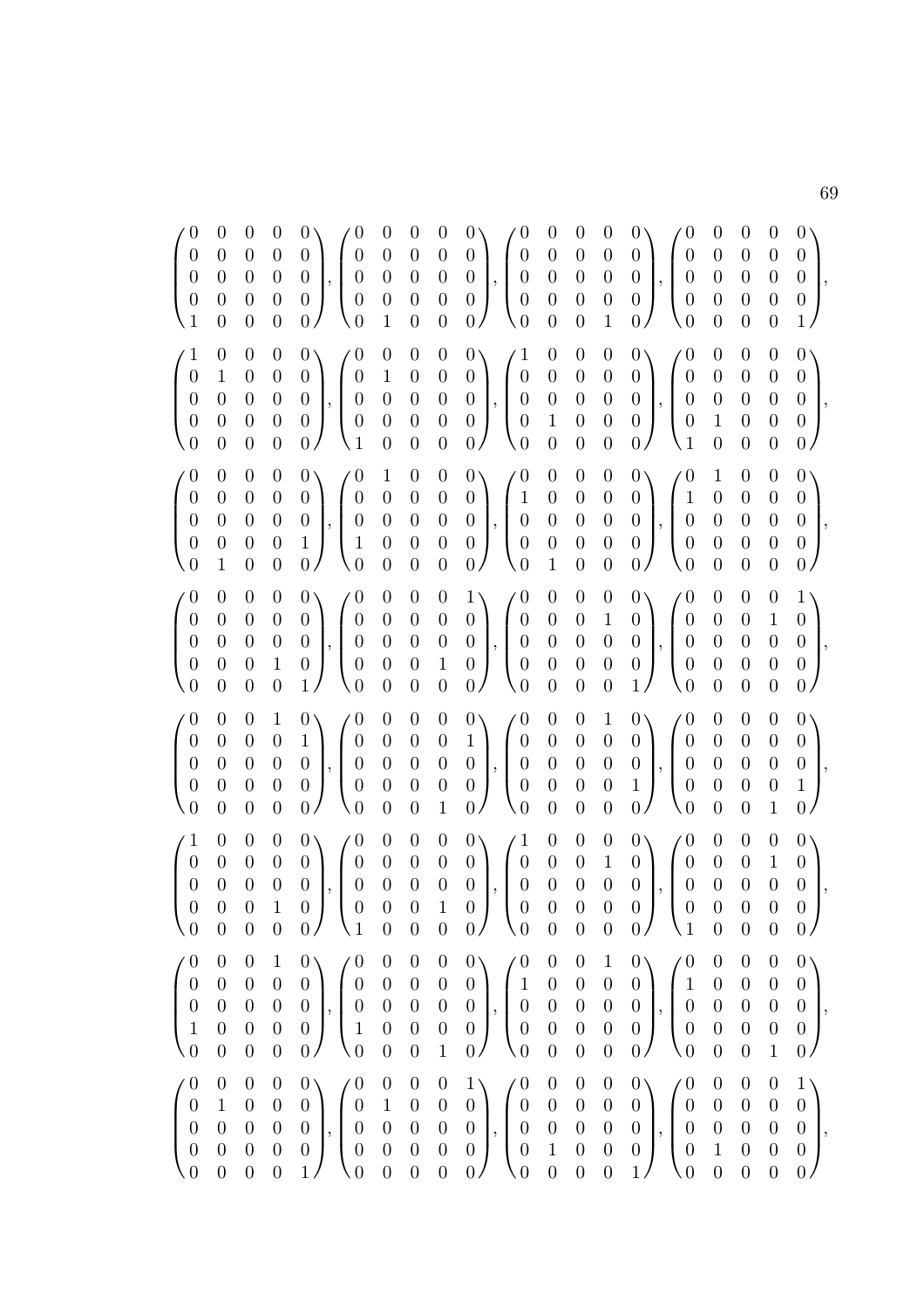|                                                | $\theta$         |                  | $\theta$         | $0\setminus$                         |                                                                                       |                |                     |                  |                | $\angle 0$                                | $\boldsymbol{0}$ |                                  | 0                               | $0\lambda$                                                                                                                                                                                                                                                                                                                                                |                                                |                  |                                   | $\boldsymbol{0}$ | 0 <sub>1</sub>                      |
|------------------------------------------------|------------------|------------------|------------------|--------------------------------------|---------------------------------------------------------------------------------------|----------------|---------------------|------------------|----------------|-------------------------------------------|------------------|----------------------------------|---------------------------------|-----------------------------------------------------------------------------------------------------------------------------------------------------------------------------------------------------------------------------------------------------------------------------------------------------------------------------------------------------------|------------------------------------------------|------------------|-----------------------------------|------------------|-------------------------------------|
|                                                | $0 \quad 0$      | $\overline{0}$   | $0\quad1$        |                                      | $\begin{pmatrix} 0 & 0 & 0 \end{pmatrix}$                                             |                |                     | $\overline{0}$   | $\mathbf{1}$   | $\begin{bmatrix} 0 & 0 \end{bmatrix}$     |                  |                                  |                                 | $0 \quad 0 \quad 0 \mid 0 \quad 0$                                                                                                                                                                                                                                                                                                                        |                                                |                  | $0 \quad 0$                       |                  | $\overline{0}$                      |
| $\boldsymbol{0}$                               | $\overline{0}$   | $\overline{0}$   | $\overline{0}$   | $\overline{0}$                       | $\boldsymbol{0}$                                                                      | $0 \quad 0$    |                     | $\overline{0}$   | $\overline{0}$ |                                           | $0 \quad 0$      | $0 \quad 0$                      |                                 | $\begin{bmatrix} 0 \end{bmatrix}$                                                                                                                                                                                                                                                                                                                         | $\vert \ \vert \ 0 \ \ 0$                      |                  | $\overline{0}$                    | $\overline{0}$   | $\boldsymbol{0}$                    |
| $\overline{0}$                                 | $\boldsymbol{0}$ | $\boldsymbol{0}$ | $\overline{0}$   | $\overline{0}$                       | $\overline{0}$                                                                        | $\overline{0}$ | $\overline{0}$      | $\overline{0}$   | $\overline{0}$ | $0\quad 0$                                |                  | $0 \quad 0 \quad 1$              |                                 |                                                                                                                                                                                                                                                                                                                                                           | $\overline{0}$                                 | $\overline{0}$   | $\theta$                          | $\overline{0}$   | $\cdot$ 1                           |
| $\begin{pmatrix} 0 & 1 \end{pmatrix}$          |                  | $\overline{0}$   | $\overline{0}$   | 0/                                   | $\begin{pmatrix} 0 & 0 & 0 \end{pmatrix}$                                             |                |                     | $\overline{0}$   | 0/             | $\begin{pmatrix} 0 & 1 & 0 \end{pmatrix}$ |                  |                                  | $\overline{0}$                  | 0/                                                                                                                                                                                                                                                                                                                                                        | $\begin{pmatrix} 0 & 0 \end{pmatrix}$          |                  | $\overline{0}$                    | $\overline{0}$   | $\sim 0$                            |
| $\begin{pmatrix} 1 & 0 \\ 0 & 1 \end{pmatrix}$ |                  | $\theta$         | $\theta$         | $0\setminus$                         | $\sqrt{0}$                                                                            | $\overline{0}$ | $\theta$            | $\theta$         | $1\setminus$   | $(1 \ 0)$                                 |                  | $\theta$                         | $\overline{0}$                  | $0\lambda$                                                                                                                                                                                                                                                                                                                                                | $\begin{pmatrix} 0 & 0 \\ 0 & 0 \end{pmatrix}$ |                  | $\theta$                          | $\theta$         | $1\lambda$                          |
|                                                |                  | $\overline{0}$   | $\boldsymbol{0}$ | $\begin{bmatrix} 0 \end{bmatrix}$    | $\begin{bmatrix} 0 & 1 & 0 & 0 \end{bmatrix}$                                         |                |                     |                  |                |                                           |                  |                                  |                                 |                                                                                                                                                                                                                                                                                                                                                           |                                                |                  |                                   | $\overline{1}$   | $\overline{0}$                      |
| $\begin{pmatrix} 0 \\ 0 \end{pmatrix}$         | $0\quad 1$       |                  | $\overline{0}$   | $\begin{array}{c c} 0 & \end{array}$ | $\begin{bmatrix} 0 \end{bmatrix}$                                                     |                | $0 \quad 1 \quad 0$ |                  |                |                                           |                  |                                  |                                 |                                                                                                                                                                                                                                                                                                                                                           |                                                |                  |                                   | $\overline{0}$   | $\overline{0}$                      |
| $\boldsymbol{0}$                               | $\boldsymbol{0}$ | $\boldsymbol{0}$ | $\overline{1}$   | $\overline{0}$                       | $\left(\begin{array}{cccc} 0 & 0 & 0 & 1 & 0 \\ 1 & 0 & 0 & 0 & 0 \end{array}\right)$ |                |                     |                  |                |                                           |                  |                                  |                                 | $\begin{pmatrix} 0 \\ 0 \\ 0 \\ 0 \end{pmatrix}, \begin{pmatrix} 1 & 0 & 0 & 0 & 1 & 0 \\ 0 & 0 & 0 & 1 & 0 & 0 \\ 0 & 0 & 1 & 0 & 0 & 0 \\ 0 & 1 & 0 & 0 & 0 & 0 \end{pmatrix}, \begin{pmatrix} 0 & 0 & 0 & 0 & 0 \\ 0 & 0 & 0 & 1 & 0 & 0 \\ 0 & 0 & 1 & 0 & 0 & 0 \\ 0 & 1 & 0 & 0 & 0 & 0 \end{pmatrix}$<br>$\begin{pmatrix} 0 & 0 & 0 \end{pmatrix}$ |                                                |                  |                                   |                  | $0 \quad 0$                         |
| $\begin{pmatrix} 0 & 0 \end{pmatrix}$          |                  | $\overline{0}$   |                  | $0\quad1/$                           |                                                                                       |                |                     |                  |                | $\begin{pmatrix} 0 & 0 & 0 \end{pmatrix}$ |                  |                                  |                                 | $\begin{bmatrix} 0 & 1 \end{bmatrix}$                                                                                                                                                                                                                                                                                                                     | $\begin{pmatrix} 1 & 0 \end{pmatrix}$          |                  | $\overline{0}$                    |                  | $\begin{matrix} 0 & 0 \end{matrix}$ |
| $\begin{pmatrix} 0 \\ 0 \end{pmatrix}$         | $\theta$         | $\theta$         | $\mathbf{1}$     | $0\lambda$                           | $\angle 0$                                                                            | $\mathbf{1}$   | $\overline{0}$      | $\theta$         | $0\setminus$   | $\angle 0$                                | $\theta$         | $\begin{matrix}0\\0\end{matrix}$ | $\begin{matrix}1\0\end{matrix}$ | $\begin{pmatrix} 0 \\ 0 \end{pmatrix}$ $\begin{pmatrix} 0 \\ 1 \end{pmatrix}$                                                                                                                                                                                                                                                                             |                                                | $\mathbf{1}$     | $\overline{0}$                    | $\boldsymbol{0}$ | $\binom{0}{0}$                      |
|                                                | $\overline{0}$   | $\boldsymbol{0}$ | $\overline{0}$   | $1 \mid 0$                           |                                                                                       | $\overline{0}$ | $\overline{0}$      | $\overline{0}$   | $\sim 1$ .     | $\begin{pmatrix} 1 & 0 \end{pmatrix}$     |                  |                                  |                                 |                                                                                                                                                                                                                                                                                                                                                           |                                                | $\overline{0}$   | $\overline{0}$                    | $\overline{0}$   | $\vert 0 \vert$                     |
| $\boldsymbol{0}$                               | $\overline{0}$   | $\mathbf{1}$     | $\overline{0}$   | $\overline{0}$                       | $\begin{array}{ c c } \hline 0 \\ \hline \end{array}$                                 | $0\quad 1$     |                     | $\overline{0}$   | $\overline{0}$ |                                           | $0 \quad 0$      | $\frac{1}{1}$                    | $\overline{0}$                  | $\overline{0}$                                                                                                                                                                                                                                                                                                                                            | $\vert, \vert$ 0                               | $\overline{0}$   | $\begin{array}{cc} 1 \end{array}$ | $\overline{0}$   | $\overline{0}$                      |
| $^{\prime}$ 1                                  | $\boldsymbol{0}$ | $\theta$         | $\overline{0}$   | $\overline{0}$                       | $\begin{pmatrix} 1 & 0 \end{pmatrix}$                                                 |                | $\overline{0}$      | $\boldsymbol{0}$ | $\overline{0}$ | $0\quad 0$                                |                  | $\overline{0}$                   |                                 | $0 \quad 1 \mid 0$                                                                                                                                                                                                                                                                                                                                        |                                                | $\boldsymbol{0}$ | $\overline{0}$                    | $\overline{0}$   | $\overline{1}$                      |
| $\overline{0}$                                 | $\mathbf{1}$     | $\theta$         | $\theta$         | 0 <sub>1</sub>                       | $\begin{pmatrix} 0 & 0 \end{pmatrix}$                                                 |                | $\overline{0}$      | $\overline{1}$   |                | $\begin{pmatrix} 0 & 1 \end{pmatrix}$     |                  | $\overline{0}$                   | $\overline{0}$                  | 0/                                                                                                                                                                                                                                                                                                                                                        | $\setminus 0$                                  | $\overline{0}$   | $\overline{0}$                    | $\overline{1}$   |                                     |

The following result is an analogue of Proposition 7.3 of [17].

**10.12. Proposition.** For any  $e_i \in \Lambda$  with  $|I| = i$ , where  $i = 0, 1, ..., l$ ,

 $We_{I}W = \{x \in \mathcal{R} \mid rank(x) = i\}$ 

 $=\{x \in \mathcal{R} \mid x \text{ has } i \text{ nonzero rows }\}$ 

 $=\{x \in \mathcal{R}_n \mid D(x) \text{ and } R(x) \text{ are admissible with } |D(x)| = |R(x)| = i \}$ .

Furthermore,

$$
|We_{t}W| = \left[\sum_{j=0}^{i} {l \choose j} {l-j \choose i-j}\right]^{2} i!,
$$

where  $D(x)$  is the domain of x and  $R(x)$  the range of x.

**Proof.** Observe that  $Ge_{I}G = \bigsqcup_{x \in We_{I}W} BxB$  consists of  $n \times n$  matrices of rank i in  $MSO_{2l+1}$ . Thus the first part of the Proposition is true.

Now there are  $\sum_{j=0}^{i} {l \choose j}$  $j \binom{l-j}{i-j}$  ways to choose i of the n rows such that  $D(x)$  is admissible. There are the same ways to choose i of the n columns making  $R(x)$ admissible. For each of these choices there are i! elements of  $\mathcal{R}$ , of rank i, with a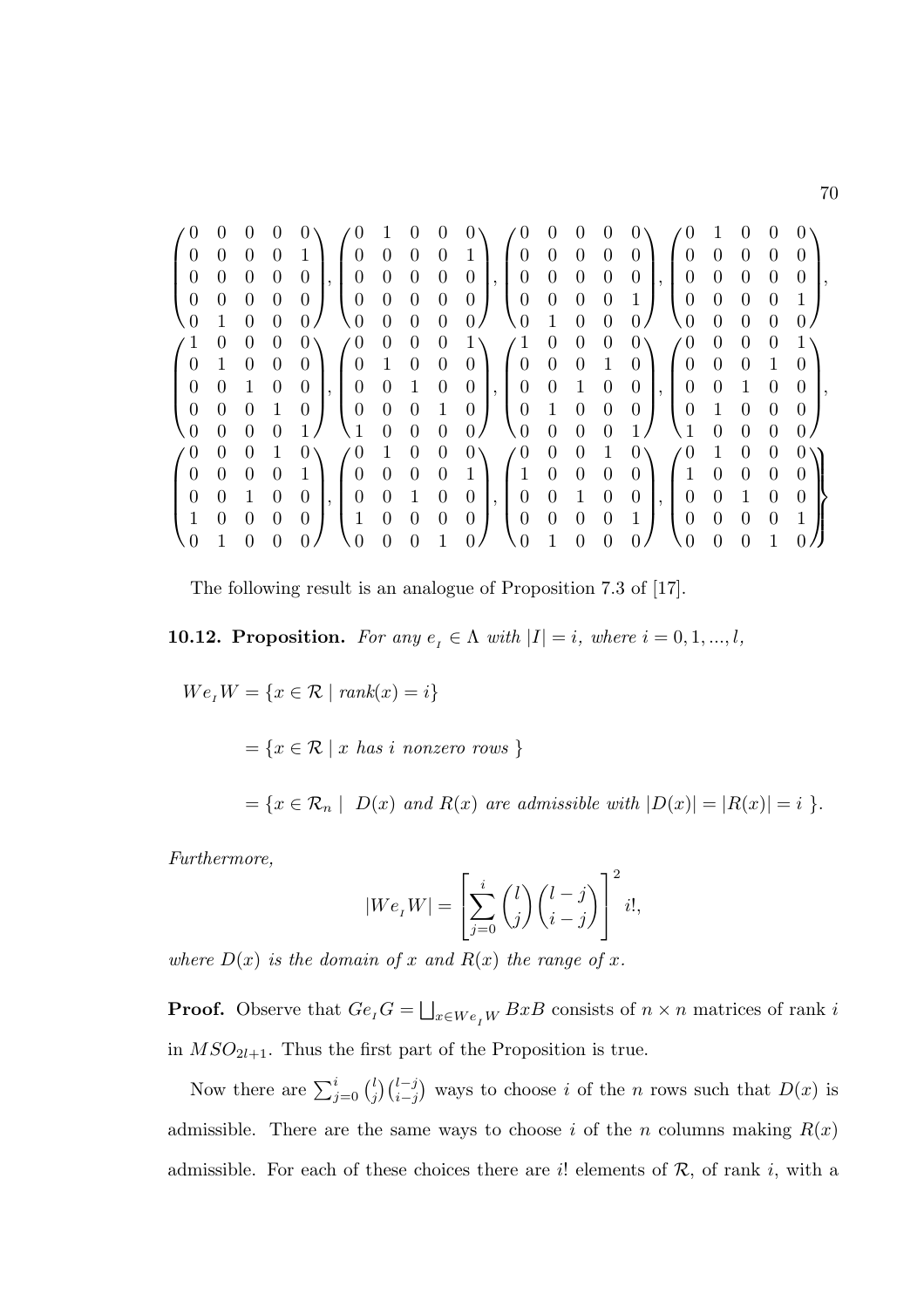nonzero entry in each of the  $i$  rows and each of the  $i$  columns chosen. Hence, there are  $\left[\sum_{j=0}^i\binom{l}{j}\right]$  $\binom{l}{j}\binom{l-j}{i-j}$ <sup>2</sup> *i*! posibilities. □ 10.13. Corollary.  $|\mathcal{R}| = \sum_{i=0}^l \bigg ( \sum_{j=0}^i \binom{l}{j}$  $\binom{l}{j}\binom{l-j}{i-j}^2 i!$  $+ 2^l l!, \quad \text{for } l \geq 1.$ 

# 11. Cell Decompositions of the Special Orthogonal Monoids  $MSO_{2l+1}$

The main purpose of this section is to determine the cell decompositions of the special orthogonal algebraic monoids, odd case.

We first figure out what the Borel subgroup is by using the cross section lattice of  $MSO_{2l+1}$ . From Proposition 10.8, the cross section lattice  $\Lambda$  of  $MSO_{2l+1}$  is

$$
\Lambda = \left\{ I_{2l+1}, \begin{pmatrix} I_l & 0 \\ 0 & 0 \end{pmatrix}, \begin{pmatrix} I_{l-1} & 0 \\ 0 & 0 \end{pmatrix}, \dots, \begin{pmatrix} I_1 & 0 \\ 0 & 0 \end{pmatrix}, (0) \right\}.
$$

Then  $B = \{g \in G \mid ge = ege \text{ for all } e \in \Lambda\}$  is a Borel subgroup, where  $G =$  $K^*$ **SO**<sub>2l+1</sub> is the unit group of  $MSO_{2l+1}$ .

Let  $y \in B$ . Then  $y = tb$ , for some  $t \in K^*$ ,  $b = (b_{ij})_{i,j=1}^{2l+1} \in SO_{2l+1}$ . Thus  $be = ebe$ , for all  $e \in \Lambda$ . So, b has the shape

$$
b = \begin{pmatrix} b_{11} & b_{12} & b_{13} & \dots & b_{1l} & b_{1,l+1} & b_{1,l+2} & \dots & b_{1,2l+1} \\ 0 & b_{22} & b_{23} & \dots & b_{2l} & b_{2,l+1} & b_{2,l+2} & \dots & b_{2,2l+1} \\ 0 & 0 & b_{33} & \dots & b_{3l} & b_{3,l+1} & c_{3,l+2} & \dots & b_{3,2l+1} \\ \vdots & \vdots & \vdots & \ddots & \vdots & \vdots & \vdots & \vdots \\ 0 & 0 & 0 & \dots & b_{ll} & b_{l,l+1} & b_{l,l+2} & \dots & b_{l,2l+1} \\ 0 & 0 & 0 & \dots & 0 & b_{l+1,l+1} & b_{l+1,l+2} & \dots & b_{l+1,2l+1} \\ 0 & 0 & 0 & \dots & 0 & b_{l+2,l+1} & b_{l+2,l+2} & \dots & b_{l+2,2l+1} \\ \vdots & \vdots & \vdots & \vdots & \vdots & \vdots & \vdots \\ 0 & 0 & 0 & \dots & 0 & b_{2l+1,l+1} & b_{2l+1,l+2} & \dots & b_{2l+1,2l+1} \end{pmatrix}
$$

Let  $X = (b_{1,l+1},...,b_{l,l+1})^T$ ,  $Y = (b_{l+1,l+2},...,b_{l+1,2l+1})$ ,  $Z = (b_{l+2,l+1},...,b_{2l+1,l+1})^T$ .

.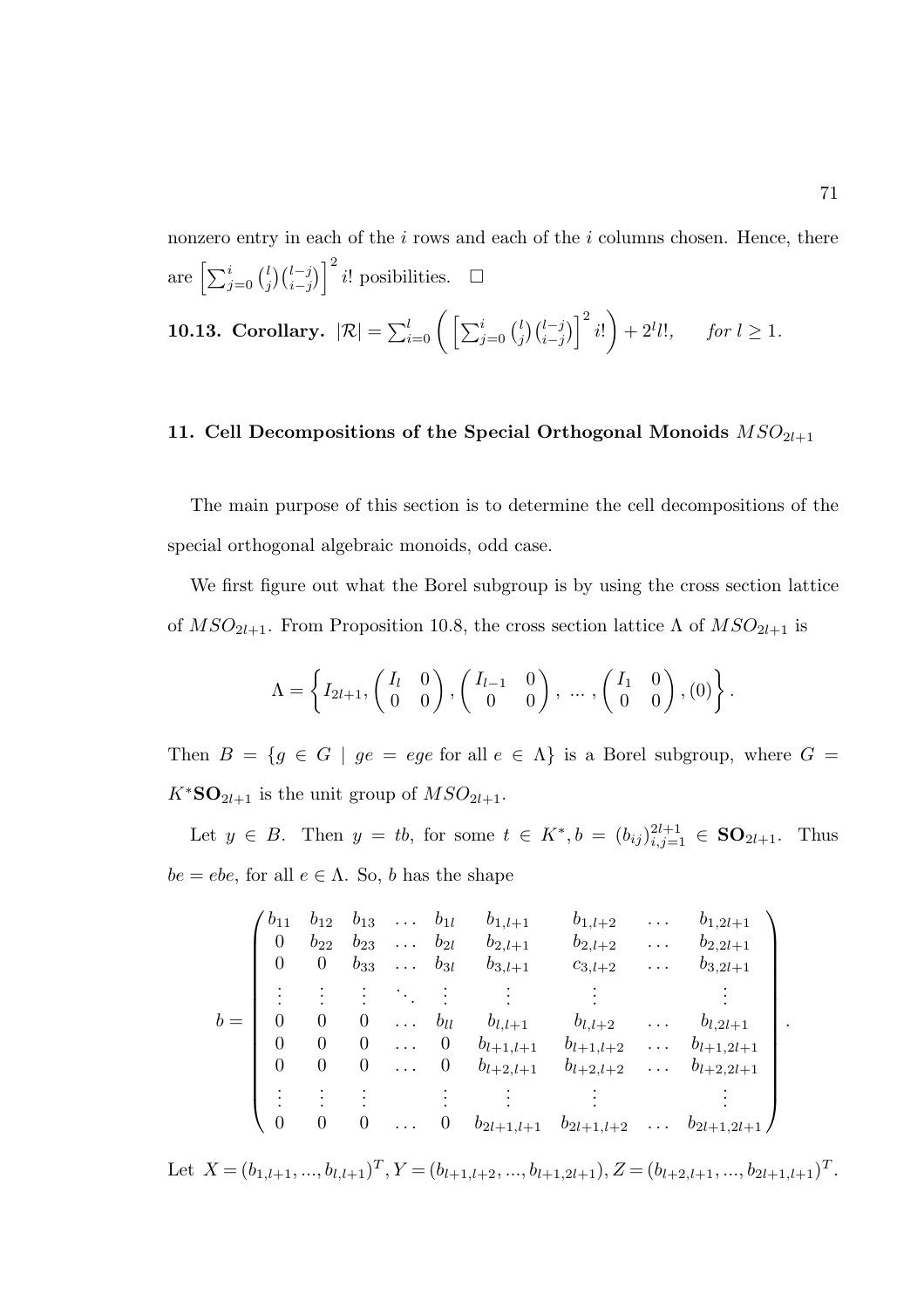Then

$$
b = \begin{pmatrix} b_1 & X & b_2 \\ 0 & b_{l+1,l+1} & Y \\ 0 & Z & b_3 \end{pmatrix},
$$
  
where  $b_1 = \begin{pmatrix} b_{11} & b_{12} & \cdots & b_{1l} \\ 0 & b_{22} & \cdots & b_{2l+1} \\ \vdots & \vdots & \ddots & \vdots \\ 0 & 0 & \cdots & b_{ll} \end{pmatrix}, b_2 = \begin{pmatrix} b_{1,l+2} & \cdots & b_{1,2l+1} \\ \vdots & & \vdots \\ b_{l,l+2} & \cdots & b_{l,2l+1} \end{pmatrix}$  and  $b_3 = \begin{pmatrix} b_{l+2,l+2} & \cdots & b_{l+2,2l+1} \\ \vdots & & \vdots \\ b_{2l+1,l+2} & \cdots & b_{2l+1,2l+1} \end{pmatrix}.$ 

By  $x^T J_l x = J_l$ , one has

$$
\begin{pmatrix}\n0 & b_1^T JZ & b_1^T Jb_3 \\
0 & b_{l+1,l+1}^2 + X^T JZ & b_{l+1,l+1}Y + X^T Jb_3 \\
b_3^T Jb_1 & b_3^T JX + Y^T b_{l+1,l+1} + b_2^T JZ & Y^T Y + b_3^T Jb_2 + b_2^T Jb_3\n\end{pmatrix} = \begin{pmatrix}\n0 & 0 & J \\
0 & 1 & 0 \\
J & 0 & 0\n\end{pmatrix}.
$$

It follows that

$$
\begin{cases}\n b_1^T J b_3 = J & b_1^T J Z = 0 \\
 b_{l+1,l+1}^2 + X^T J Z = 1 & b_{l+1,l+1} Y + X^T J b_3 = 0 \\
 b_3^T J X + Y^T b_{l+1,l+1} + b_2^T J Z = 0 & Y^T Y + b_3^T J b_2 + b_2^T J b_3 = 0,\n\end{cases}
$$

and hence  $b_1$  and  $b_3$  are upper triangular and invertible,  $Z = 0$  and  $b_{l+1,l+1} = 1$ . Thus the Borel subgroup  $B_0$  of  $SO_{2l+1}$  is

$$
B_0 = \left\{ \begin{pmatrix} b_1 & X & b_2 \\ 0 & 1 & Y \\ 0 & 0 & b_3 \end{pmatrix} \middle| \begin{matrix} b_1, b_3 \in \mathbf{M}_l(K) \text{ are upper triangular,} \\ b_1^T J b_3 = J, Y^T Y + b_3^T J b_2 + b_2^T J b_3 = 0, \\ Y + X^T J b_3 = 0 \end{matrix} \right\}.
$$

Therefore,  $B = K^*B_0 = \{tb \mid b \in B_0, t \in K^*\}$  is a Borel subgroup of G and  $B = G \cap \mathbf{B}_n$ .

We can now find the important relationship involving the Borel subgroup  $B$ , idempotents and rank one elements in  $E(\overline{T})$ .

11.1. Theorem. Let  $T = K^*T_0 \subseteq B$  be a maximal torus in G. Then for every  $e_i \in E(\overline{T})$ , there exists a unique  $e_i = E_{ii} \in E_1(\overline{T})$  such that  $e_iBe_i = e_iBe_i$ , where i is the maximal number in I.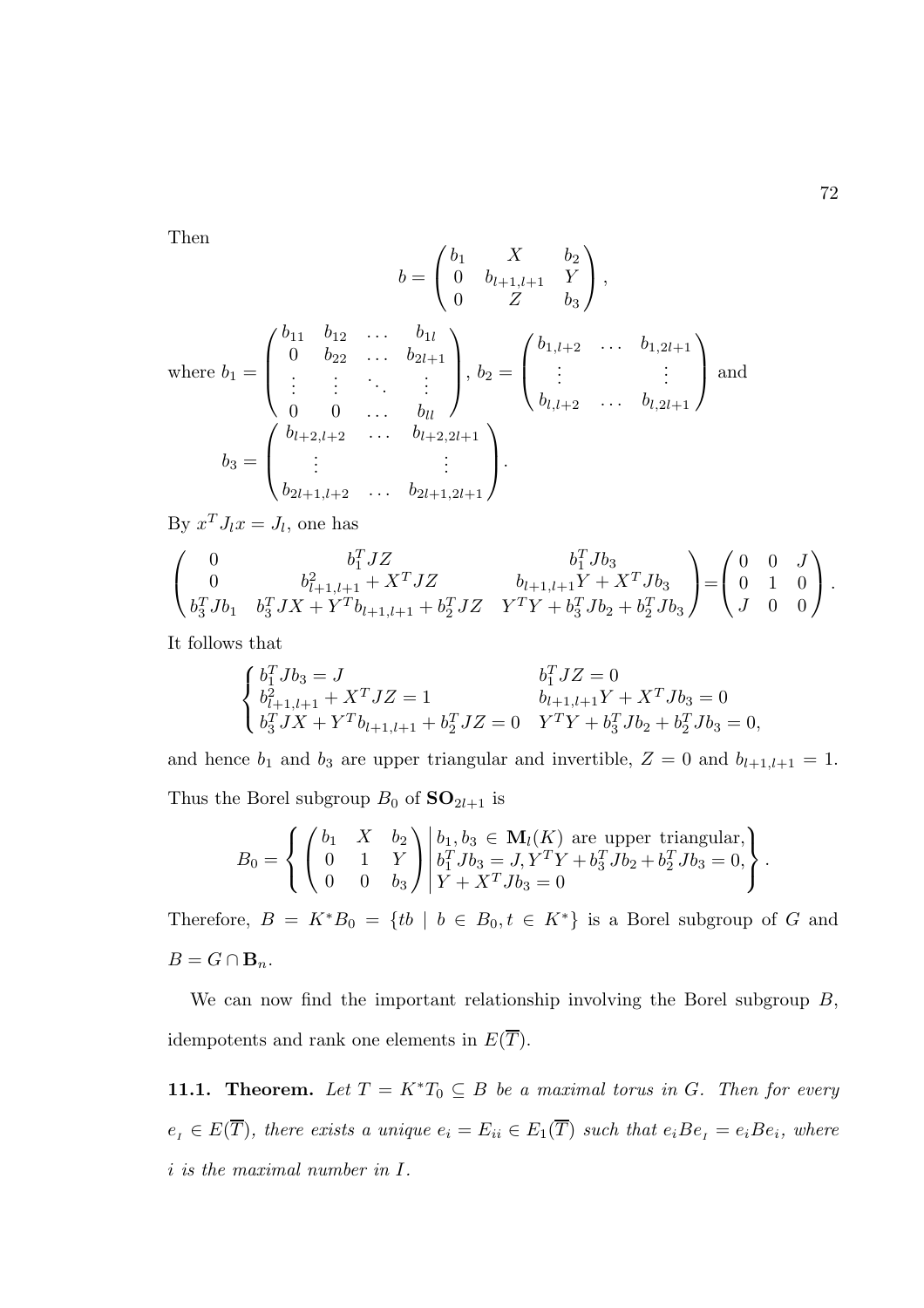**Proof.** Let  $e_i \in E(\overline{T})$  where  $I = \{i_1, i_2, ..., i_m\} \subseteq \{1, ..., 2l + 1\}$  is admissible with  $i_1 < i_2 < \ldots < i_m$ . For any upper triangular matrix  $b = (b_{jk}) \in B \subseteq G$ , the matrix  $be<sub>I</sub>$  is an upper triangular matrix whose k-th column is exactly the k-th column of  $b = (b_{jk})$  for  $k = i_1, ..., i_m$ , and the other columns of  $be_i$  are all zero. Let  $i = i_m$ which is maximal in I. Taking  $e_i = E_{ii}$ , we get  $e_i b e_i = E_{ii} b e_i$  is a matrix whose  $(i, i)$ −entry is  $b_{ii}$  and the other entries are all zero. It follows that  $e_i b e_i = e_i b e_i$  by calculating directly. Therefore,  $e_iBe_i = e_iBe_i$ . From the procedure above we also see the uniqueness of such  $e_i = E_{ii} \in E_1(\overline{T})$ .  $\Box$ 

**11.2. Definition.** For any  $e_i = E_{ii} \in E_1(\overline{T})$ , define

$$
\mathcal{R}(e_i) = \{ x \in \mathcal{R} \mid e_i B x = e_i B e_i x \neq 0 \}.
$$

11.3. Corollary. The set of non-zero elements of the Renner monoid has a decomposition

$$
\mathcal{R}^{\times} = \bigsqcup_{e_i \in E_1(\overline{T})} \mathcal{R}(e_i) = \bigsqcup_{i=1}^{2l+1} \mathcal{R}(E_{ii}).
$$

Applying Theorem 11.1, we can now get a surjective map  $\tau$  from the set  $E(\overline{T})$ of idempotents in  $\overline{T}$  onto the set  $E_1(\overline{T})$  of rank one elements. This map can also be extended to a map of  $\mathcal{R}^{\times}$  to  $E_1(\overline{T})$ .

## 11.4. Theorem.

a) There is a surjective map  $\tau$  from  $E(\overline{T})$  onto  $E_1(\overline{T})$  by

$$
e_{I} \longmapsto \tau(e_{I}) = e_{i}, \ \text{if } e_{i}Be_{I} = e_{i}Be_{i} \neq 0
$$

b) The map  $\tau$  extends to  $\mathcal{R}^{\times} = \mathcal{R} \setminus \{0\}$  by, for every  $x \in \mathcal{R}^{\times}$ , defining,

$$
\tau(x) = e_i, \text{ if } x \in e_i W \text{ and } \tau(e_i) = e_i,
$$

where  $I \neq \phi$  admissible and i is maximal in I.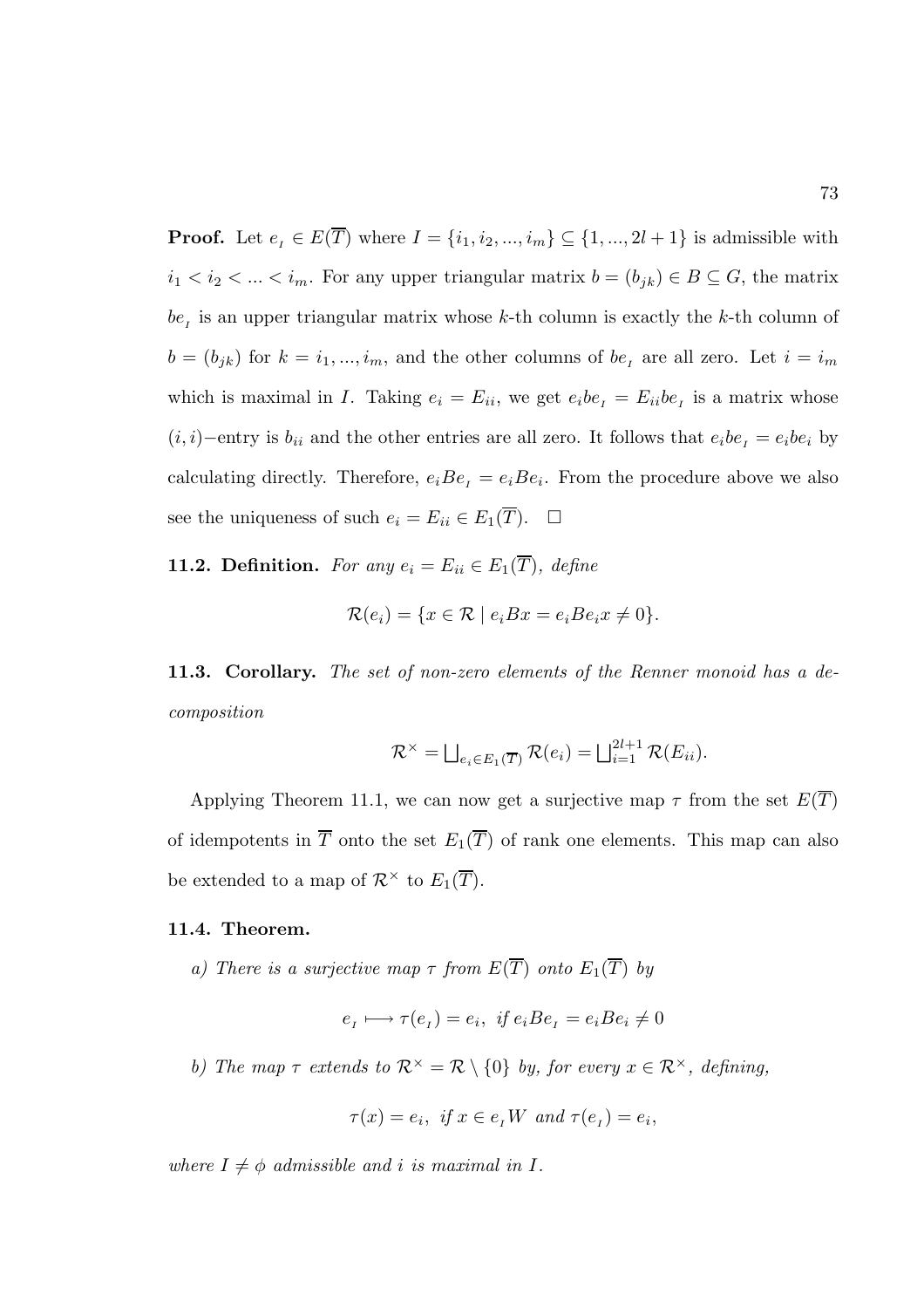**Proof.** a) is clear. To prove b), note that for any  $x \in \mathcal{R}^{\times}$ , there is a  $w \in W$ and a unique  $e_I \in E(\overline{T})$  such that  $x = e_I w$ . It follows that there is a unique  $e_i = E_{ii} \in E_1(\overline{T}) = E_1(\mathcal{R})$  such that  $e_i B e_i = e_i B e_i \neq 0$ . Then we obtain the map from  $\mathcal{R}^{\times}$  to  $E_1(\mathcal{R}) = E_1(\overline{T})$  by  $\tau(x) = e_i$ , as required.  $\Box$ 

# 11.5. Proposition.

Let  $I(i) = \{I \subseteq \{1, ..., 2l + 1\} \mid I \text{ are admissible with } i = max(I)\}\$ , where  $i =$  $1, ..., 2l + 1$ . Then

a) 
$$
\mathcal{R}(e_i) = \tau^{-1}(e_i) = \bigsqcup_{I \in I(i)} e_I W
$$
, for  $i = 1, ..., 2l + 1$ .  
b)  $\mathcal{R}^{\times} = \bigsqcup_{i=1}^{2l+1} \tau^{-1}(e_i)$ , a disjoint union.

**Proof.** It is straightforward.  $\Box$ 

For 
$$
MSO_5
$$
,  $E_1(\overline{T}) = \{e_1 = E_{11}, e_2 = E_{22}, e_4 = E_{44}, e_5 = E_{55}\}$ , and

 $\mathcal{R}(e_1) = \bigsqcup_{I \in I(1)} e_I W = E_{11} W =$ 

| $(1\ 0\ 0\ 0\ 0\ \sqrt{0\ 1\ 0\ 0\ 0}$ $(0\ 0\ 0\ 1\ 0\ \sqrt{0\ 0\ 0\ 1})$                                                                                                                                                                                    |  |  |  |  |  |  |  |  |  |  |  |  |
|----------------------------------------------------------------------------------------------------------------------------------------------------------------------------------------------------------------------------------------------------------------|--|--|--|--|--|--|--|--|--|--|--|--|
|                                                                                                                                                                                                                                                                |  |  |  |  |  |  |  |  |  |  |  |  |
| $\{ 0 \t0 \t0 \t0 \t0 \t1, 0 \t0 \t0 \t1, 0 \t0 \t1 \t1 \t0 \t0 \t0 \t0 \t1, 0 \t0 \t0 \t0 \t1 \}$                                                                                                                                                             |  |  |  |  |  |  |  |  |  |  |  |  |
|                                                                                                                                                                                                                                                                |  |  |  |  |  |  |  |  |  |  |  |  |
| $\{ \begin{pmatrix} 0 & 0 & 0 & 0 \\ 0 & 0 & 0 & 0 \end{pmatrix}, \begin{pmatrix} 0 & 0 & 0 & 0 \\ 0 & 0 & 0 & 0 \end{pmatrix}, \begin{pmatrix} 0 & 0 & 0 & 0 \\ 0 & 0 & 0 & 0 \end{pmatrix}, \begin{pmatrix} 0 & 0 & 0 & 0 \\ 0 & 0 & 0 & 0 \end{pmatrix} \}$ |  |  |  |  |  |  |  |  |  |  |  |  |

$$
\mathcal{R}(e_2) = \bigsqcup_{I \in I(2)} e_I W = E_{22} W \cup (E_{11} + E_{22}) W =
$$

$$
\begin{Bmatrix}\n\begin{pmatrix}\n0 & 0 & 0 & 0 & 0 & 0 \\
1 & 0 & 0 & 0 & 0 & 0 \\
0 & 0 & 0 & 0 & 0 & 0 \\
0 & 0 & 0 & 0 & 0 & 0\n\end{pmatrix}, \begin{pmatrix}\n0 & 1 & 0 & 0 & 0 & 0 \\
0 & 1 & 0 & 0 & 0 & 0 \\
0 & 0 & 0 & 0 & 0 & 0 \\
0 & 0 & 0 & 0 & 0 & 0\n\end{pmatrix}, \begin{pmatrix}\n0 & 0 & 0 & 0 & 0 & 0 \\
0 & 0 & 0 & 1 & 0 & 0 \\
0 & 0 & 0 & 0 & 0 & 0 \\
0 & 0 & 0 & 0 & 0 & 0\n\end{pmatrix}, \begin{pmatrix}\n0 & 0 & 0 & 0 & 0 & 0 \\
0 & 0 & 0 & 1 & 0 & 0 \\
0 & 0 & 0 & 0 & 0 & 0 \\
0 & 0 & 0 & 0 & 0 & 0\n\end{pmatrix}, \begin{pmatrix}\n0 & 0 & 0 & 0 & 0 & 0 \\
0 & 0 & 0 & 0 & 0 & 0 \\
0 & 0 & 0 & 0 & 0 & 0 \\
0 & 0 & 0 & 0 & 0 & 0 \\
0 & 0 & 0 & 0 & 0 & 0\n\end{pmatrix}, \begin{pmatrix}\n0 & 0 & 0 & 0 & 1 & 0 \\
0 & 0 & 0 & 0 & 0 & 0 \\
0 & 0 & 0 & 0 & 0 & 0 \\
0 & 0 & 0 & 0 & 0 & 0 \\
0 & 0 & 0 & 0 & 0 & 0\n\end{pmatrix}, \begin{pmatrix}\n0 & 0 & 0 & 0 & 1 & 0 \\
0 & 0 & 0 & 0 & 0 & 1 \\
0 & 0 & 0 & 0 & 0 & 0 \\
0 & 0 & 0 & 0 & 0 & 0 \\
0 & 0 & 0 & 0 & 0 & 0\n\end{pmatrix}, \begin{pmatrix}\n0 & 0 & 0 & 0 & 0 & 0 \\
0 & 0 & 0 & 0 & 0 & 0 \\
0 & 0 & 0 & 0 & 0 & 0 \\
0 & 0 & 0 & 0 & 0 & 0\n\end{pmatrix},
$$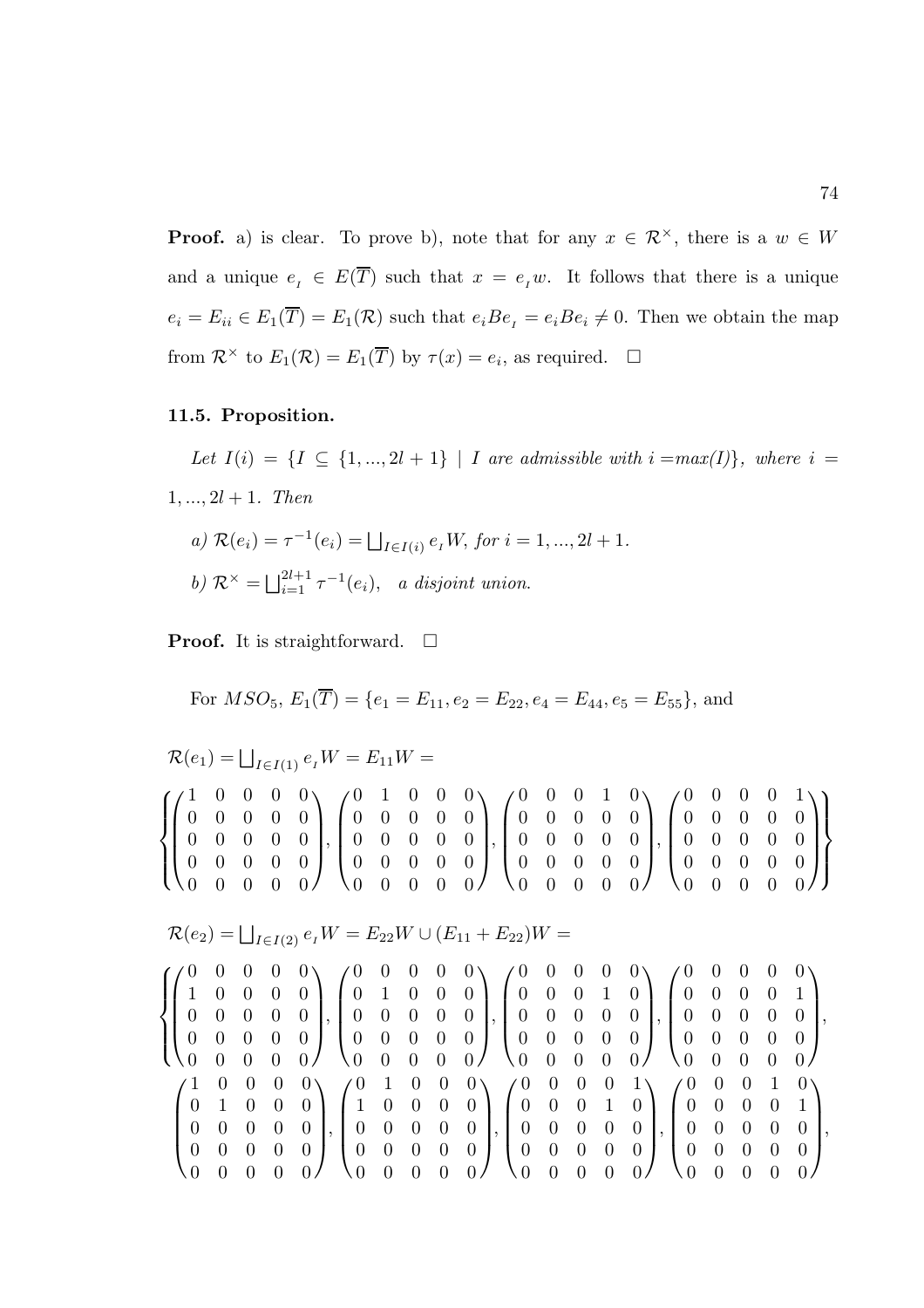|                                                                                                              |                                                                                  |                                                                                    |                                                                                |                                                                                                            |                                                                             |  |                                                                                                                                                                                                                                                                                                                                                                         |  |  |                                                                                                                                                    |                                                                                          |                                                                                                  |                                                                                            | $\begin{pmatrix} 1 & 0 & 0 & 0 & 0\ 0 & 0 & 0 & 1 & 0\ 0 & 0 & 0 & 0 & 0\ 0 & 0 & 0 & 0 & 0\ 0 & 0 & 0 & 0 & 0 \end{pmatrix}\hspace{-0.2cm}, \begin{pmatrix} 0 & 0 & 0 & 1 & 0\ 1 & 0 & 0 & 0 & 0\ 0 & 0 & 0 & 0 & 0\ 0 & 0 & 0 & 0 & 0\ 0 & 0 & 0 & 0 & 0 \end{pmatrix}\hspace{-0.2cm}, \begin{pmatrix} 0 & 0 & 0 & 0 & 1\ 0 & 1 & 0 & 0$                              |
|--------------------------------------------------------------------------------------------------------------|----------------------------------------------------------------------------------|------------------------------------------------------------------------------------|--------------------------------------------------------------------------------|------------------------------------------------------------------------------------------------------------|-----------------------------------------------------------------------------|--|-------------------------------------------------------------------------------------------------------------------------------------------------------------------------------------------------------------------------------------------------------------------------------------------------------------------------------------------------------------------------|--|--|----------------------------------------------------------------------------------------------------------------------------------------------------|------------------------------------------------------------------------------------------|--------------------------------------------------------------------------------------------------|--------------------------------------------------------------------------------------------|-------------------------------------------------------------------------------------------------------------------------------------------------------------------------------------------------------------------------------------------------------------------------------------------------------------------------------------------------------------------------|
|                                                                                                              |                                                                                  |                                                                                    |                                                                                |                                                                                                            |                                                                             |  | $\mathcal{R}(e_4) = \bigsqcup_{I \in I(4)} e_I W = E_{44} W \cup (E_{22} + E_{44}) W =$                                                                                                                                                                                                                                                                                 |  |  |                                                                                                                                                    |                                                                                          |                                                                                                  |                                                                                            |                                                                                                                                                                                                                                                                                                                                                                         |
|                                                                                                              |                                                                                  |                                                                                    |                                                                                |                                                                                                            |                                                                             |  | $\left\{\begin{pmatrix} 0 & 0 & 0 & 0 & 0 \\ 0 & 0 & 0 & 0 & 0 \\ 0 & 0 & 0 & 0 & 0 \\ 1 & 0 & 0 & 0 & 0 \\ 0 & 0 & 0 & 0 & 0 \end{pmatrix}\hspace{-0.15cm}, \begin{pmatrix} 0 & 0 & 0 & 0 & 0 \\ 0 & 0 & 0 & 0 & 0 \\ 0 & 0 & 0 & 0 & 0 \\ 0 & 1 & 0 & 0 & 0 \\ 0 & 0 & 0 & 0 & 0 \end{pmatrix}\hspace{-0.15cm}, \begin{pmatrix} 0 & 0 & 0 & 0 & 0 \\ 0 & 0 &$         |  |  |                                                                                                                                                    |                                                                                          |                                                                                                  |                                                                                            |                                                                                                                                                                                                                                                                                                                                                                         |
| $\left(\begin{array}{cccc} 1 & 0 & 0 \\ 0 & 0 & 0 \\ 0 & 0 & 0 \\ 0 & 1 & 0 \\ 0 & 0 & 0 \end{array}\right)$ |                                                                                  |                                                                                    |                                                                                |                                                                                                            |                                                                             |  | $\begin{pmatrix} 0 & 0 \\ 0 & 0 \\ 0 & 0 \\ 0 & 0 \\ 0 & 0 \\ \end{pmatrix}, \begin{pmatrix} 0 & 1 & 0 & 0 & 0 \\ 0 & 0 & 0 & 0 & 0 \\ 0 & 0 & 0 & 0 & 0 \\ 1 & 0 & 0 & 0 & 0 \\ 0 & 0 & 0 & 0 & 0 \\ \end{pmatrix}, \begin{pmatrix} 0 & 0 & 0 & 0 & 1 \\ 0 & 0 & 0 & 0 & 0 \\ 0 & 0 & 0 & 0 & 0 \\ 0 & 0 & 0 & 1 & 0 \\ 0 & 0 & 0 & 0 & 0 \\ \end{pmatrix}, \begin{pm$ |  |  |                                                                                                                                                    |                                                                                          |                                                                                                  |                                                                                            |                                                                                                                                                                                                                                                                                                                                                                         |
| $\left(\begin{array}{cccc} 0 & 0 & 0 \ 0 & 0 & 0 \ 0 & 0 & 0 \end{array}\right)$<br>$\overline{0}$           | $\boldsymbol{0}$<br>$\overline{0}$                                               | $\boldsymbol{0}$<br>$\overline{0}$                                                 |                                                                                |                                                                                                            |                                                                             |  |                                                                                                                                                                                                                                                                                                                                                                         |  |  |                                                                                                                                                    |                                                                                          |                                                                                                  |                                                                                            | $\begin{pmatrix} 0 & 0 \\ 0 & 0 \\ 0 & 0 \\ 1 & 0 \\ 0 & 0 \\ \end{pmatrix}, \begin{pmatrix} 0 & 0 & 0 & 1 & 0 \\ 0 & 0 & 0 & 0 & 0 \\ 0 & 0 & 0 & 0 & 0 \\ 1 & 0 & 0 & 0 & 0 \\ 0 & 0 & 0 & 0 & 0 \\ \end{pmatrix}, \begin{pmatrix} 0 & 0 & 0 & 0 & 1 \\ 0 & 0 & 0 & 0 & 0 \\ 0 & 0 & 0 & 0 & 0 \\ 0 & 1 & 0 & 0 & 0 \\ 0 & 0 & 0 & 0 & 0 \\ \end{pmatrix}, \begin{pm$ |
|                                                                                                              |                                                                                  |                                                                                    |                                                                                |                                                                                                            |                                                                             |  | $\mathcal{R}(e_5) = \bigsqcup_{I \in I(5)} e_I W = E_{55} W \cup (E_{44} + E_{55}) W \cup (E_{11} + E_{55}) W \cup W =$                                                                                                                                                                                                                                                 |  |  |                                                                                                                                                    |                                                                                          |                                                                                                  |                                                                                            |                                                                                                                                                                                                                                                                                                                                                                         |
|                                                                                                              |                                                                                  |                                                                                    |                                                                                |                                                                                                            |                                                                             |  | $\left\{\begin{pmatrix} 0 & 0 & 0 & 0 & 0 \\ 0 & 0 & 0 & 0 & 0 \\ 0 & 0 & 0 & 0 & 0 \\ 0 & 0 & 0 & 0 & 0 \\ 1 & 0 & 0 & 0 & 0 \end{pmatrix}\hspace{-0.15cm}, \begin{pmatrix} 0 & 0 & 0 & 0 & 0 \\ 0 & 0 & 0 & 0 & 0 \\ 0 & 0 & 0 & 0 & 0 \\ 0 & 0 & 0 & 0 & 0 \\ 0 & 1 & 0 & 0 & 0 \end{pmatrix}\hspace{-0.15cm}, \begin{pmatrix} 0 & 0 & 0 & 0 & 0 \\ 0 & 0 &$         |  |  |                                                                                                                                                    |                                                                                          |                                                                                                  |                                                                                            |                                                                                                                                                                                                                                                                                                                                                                         |
| $\left(\begin{matrix} 0 \\ 0 \\ 0 \\ 0 \\ 1 \end{matrix}\right)$                                             | $\boldsymbol{0}$<br>$\begin{array}{c} 1 \\ 0 \\ 0 \end{array}$<br>$\overline{0}$ | $\boldsymbol{0}$<br>$\begin{array}{c} 0 \\ 0 \\ 0 \end{array}$<br>$\boldsymbol{0}$ | $\begin{array}{c} 0 \\ 0 \\ 0 \\ 0 \end{array}$<br>$\overline{0}$              |                                                                                                            |                                                                             |  | $\begin{pmatrix} 0 \\ 0 \\ 0 \\ 0 \\ 0 \end{pmatrix}, \begin{pmatrix} 0 & 0 & 0 & 0 & 0 \\ 0 & 0 & 0 & 0 & 0 \\ 0 & 0 & 0 & 0 & 0 \\ 0 & 1 & 0 & 0 & 0 \\ 1 & 0 & 0 & 0 & 0 \end{pmatrix}, \begin{pmatrix} 0 & 0 & 0 & 0 & 0 \\ 0 & 0 & 0 & 0 & 0 \\ 0 & 0 & 0 & 0 & 0 \\ 0 & 0 & 0 & 0 & 1 \\ 0 & 1 & 0 & 0 & 0 \end{pmatrix}, \begin{pmatrix} 0 & 0 \\ 1 & 0 \\ 0 & $ |  |  |                                                                                                                                                    |                                                                                          | $\boldsymbol{0}$<br>$\begin{array}{ccc} 0 & 0 \\ 0 & 0 \\ 0 & 0 \end{array}$<br>$\boldsymbol{0}$ | $\boldsymbol{0}$<br>$\boldsymbol{0}$                                                       | 0 <sub>0</sub><br>$\boldsymbol{0}$<br>$\begin{bmatrix} 0 \\ 0 \\ 0 \end{bmatrix}$<br>0/                                                                                                                                                                                                                                                                                 |
| $\left(\begin{smallmatrix} 0\0\0\0\0\0\end{smallmatrix}\right)$                                              | $\boldsymbol{0}$<br>$\boldsymbol{0}$<br>$\begin{matrix} 0 \\ 0 \end{matrix}$     | $\begin{bmatrix} 0 \ 0 \ 0 \ 0 \end{bmatrix}$<br>$\boldsymbol{0}$                  | $\overline{0}$<br>$\begin{array}{c} 0 \\ 0 \\ 1 \end{array}$<br>$\overline{0}$ | $\begin{pmatrix} 0 \\ 0 \\ 0 \\ 0 \\ 1 \end{pmatrix}, \begin{pmatrix} 0 \\ 0 \\ 0 \\ 0 \\ 0 \end{pmatrix}$ | $\boldsymbol{0}$<br>$\begin{matrix} 0\\0\\0 \end{matrix}$<br>$\overline{0}$ |  | $\begin{pmatrix} 0 & 0 & 0 \\ 0 & 1 & 0 \\ 0 & 0 & 0 \\ 0 & 0 & 0 \\ 0 & 0 & 1 \end{pmatrix}, \begin{pmatrix} 0 & 0 \\ 0 & 0 \\ 0 & 0 \\ 0 & 0 \\ 0 & 0 \end{pmatrix}$                                                                                                                                                                                                  |  |  | $\begin{pmatrix} 0 & 0 & 0 \\ 0 & 0 & 1 \\ 0 & 0 & 0 \\ 0 & 0 & 0 \\ 0 & 1 & 0 \end{pmatrix}, \begin{pmatrix} 0 \\ 0 \\ 0 \\ 0 \\ 0 \end{pmatrix}$ | $\boldsymbol{0}$<br>$\overline{0}$<br>$\begin{matrix}0\\0\end{matrix}$<br>$\overline{0}$ | $\begin{array}{c} 0 \\ 0 \end{array}$<br>$\begin{array}{c} 0 \\ 0 \end{array}$<br>$\overline{0}$ | $\boldsymbol{0}$<br>$\boldsymbol{0}$<br>$\boldsymbol{0}$<br>$\overline{0}$<br>$\mathbf{1}$ | 0 <sub>1</sub><br>$\boldsymbol{0}$<br>$\begin{array}{c} 0 \\ 1 \end{array}$<br>0/                                                                                                                                                                                                                                                                                       |

75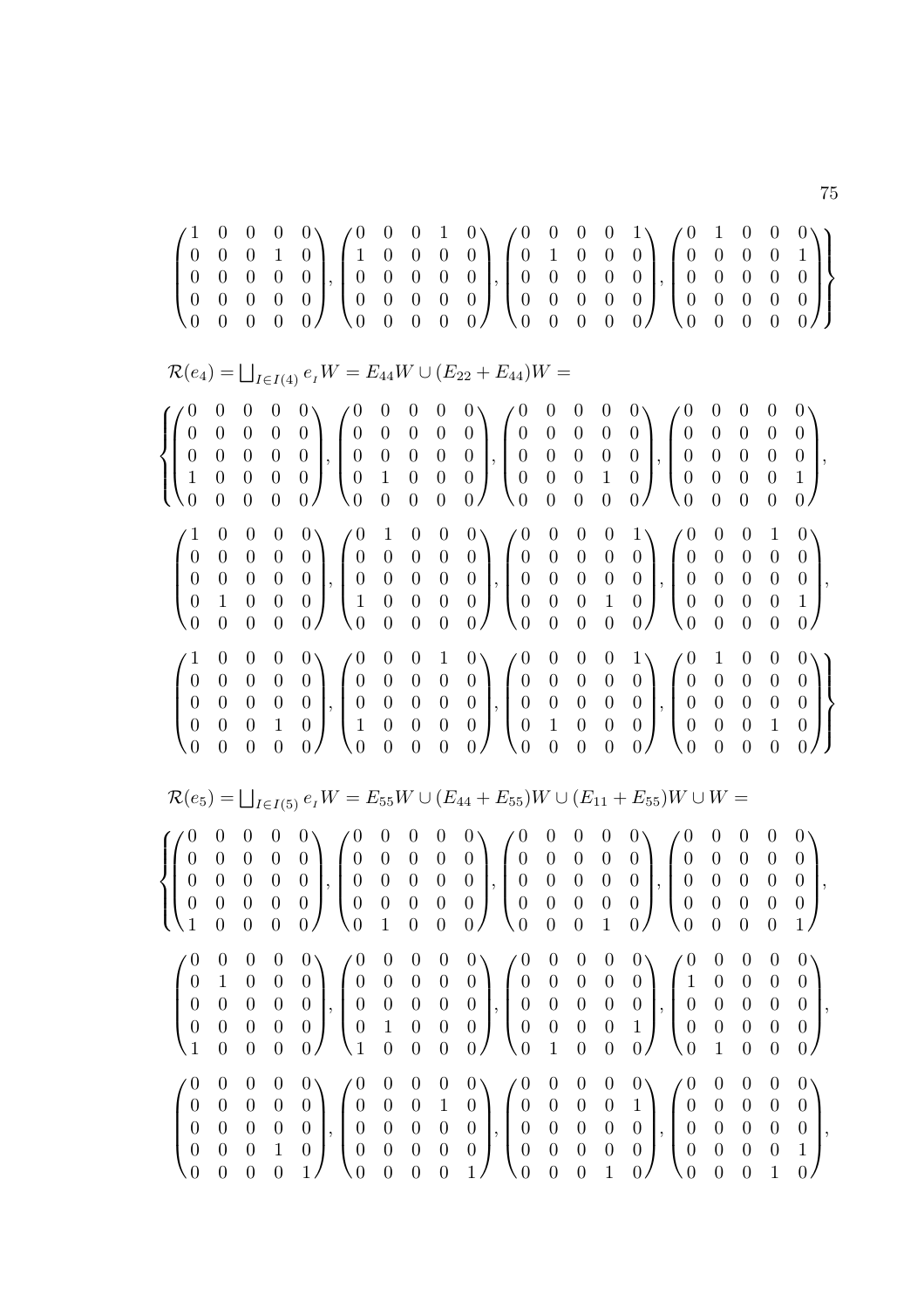| $\Omega$       | $\mathbf{0}$ |                  | $\mathbf{0}$   | 0<br>$^{(1)}$              | $\mathbf{0}$   |                  | $\mathbf{0}$     | $\mathbf{0}$                         | $\Omega$         |                | 0                | 0 | 0<br>$\mathbf{0}$                | 0                | $\mathbf{0}$     | $\theta$         | $\theta$     |
|----------------|--------------|------------------|----------------|----------------------------|----------------|------------------|------------------|--------------------------------------|------------------|----------------|------------------|---|----------------------------------|------------------|------------------|------------------|--------------|
| $\overline{0}$ | 0            | $\overline{0}$   | $\theta$       | 0<br>0                     | 0              | $\theta$         | 1                | $\left( \right)$                     | 0                | $\overline{0}$ | $\boldsymbol{0}$ | 0 | 1<br>0                           | $\theta$         | $\overline{0}$   | $\boldsymbol{0}$ | $\theta$     |
| $\overline{0}$ | 0            | $\theta$         | $\Omega$       | 0<br>0                     | 0              | 0                | $\overline{0}$   | $\overline{0}$                       | 0                | $\Omega$       | $\boldsymbol{0}$ | 0 | $\overline{0}$<br>$\theta$       | $\boldsymbol{0}$ | $\boldsymbol{0}$ | $\overline{0}$   | $\Omega$     |
| $\overline{0}$ | 0            | $\overline{0}$   | 1              | 0<br>0                     | $\overline{0}$ | $\overline{0}$   | $\overline{0}$   | $\theta$                             |                  | $\theta$       | 0                | 0 | $\overline{0}$<br>$\overline{0}$ | $\overline{0}$   | $\overline{0}$   | $\overline{0}$   | 0            |
|                | 0            | 0                | 0              | 0                          | 0              | 0                | $\overline{0}$   | 0                                    | $\theta$         | 0              | 0                |   | 0<br>0                           | 0                | 0                |                  |              |
| $\theta$       | 0            | $\theta$         | $\theta$       | $\theta$<br>0              | $\overline{0}$ | $\boldsymbol{0}$ | $\overline{0}$   | $\theta$                             | $\theta$         | $\theta$       | $\boldsymbol{0}$ | 0 | 0<br>$\theta$                    | $\theta$         | $\boldsymbol{0}$ | $\boldsymbol{0}$ |              |
| $\overline{0}$ | 1            | $\theta$         | $\theta$       | 0<br>0                     | $\overline{0}$ | $\overline{0}$   | $\overline{0}$   | $\Omega$                             | 0                | $\overline{0}$ | $\overline{0}$   | 0 | 1<br>0                           | $\boldsymbol{0}$ | $\overline{0}$   | $\overline{0}$   | 0            |
| $\overline{0}$ | 0            | $\theta$         | $\theta$       | 0<br>0                     | $\overline{0}$ | $\Omega$         | $\overline{0}$   | $\theta$                             | $\overline{0}$   | $\theta$       | $\overline{0}$   | 0 | $\overline{0}$<br>$\theta$       | $\overline{0}$   | $\overline{0}$   | $\overline{0}$   | $\Omega$     |
| $\overline{0}$ | 0            | $\theta$         | $\overline{0}$ | 0<br>0                     | 1              | $\Omega$         | $\overline{0}$   | $\theta$                             | $\overline{0}$   | $\theta$       | $\overline{0}$   | 0 | $\overline{0}$<br>$\overline{0}$ | $\overline{0}$   | $\overline{0}$   | $\overline{0}$   | 1            |
| $\theta$       | 0            | 0                | $\Omega$       | $\overline{0}$             | $\overline{0}$ | 0                | $\overline{0}$   | 1                                    | $\overline{0}$   | 1              | $\overline{0}$   | 0 | 0<br>$\theta$                    | 1                | $\theta$         | 0                |              |
| $\mathbf{1}$   | 0            | $\overline{0}$   | $\theta$       | $\overline{0}$<br>$\theta$ | 0              | $\theta$         | $\boldsymbol{0}$ | 1                                    | 1                | $\overline{0}$ | $\boldsymbol{0}$ | 0 | $\theta$<br>$\theta$             | $\overline{0}$   | $\overline{0}$   | $\overline{0}$   | 1            |
| $\theta$       | 1            | $\overline{0}$   | $\overline{0}$ | 0<br>0                     | 1              | $\overline{0}$   | $\overline{0}$   | 0                                    | 0                | $\overline{0}$ | $\overline{0}$   | 1 | $\overline{0}$<br>$\overline{0}$ | $\overline{0}$   | $\overline{0}$   |                  | $\theta$     |
| $\overline{0}$ | 0            |                  | $\theta$       | 0<br>0                     | $\overline{0}$ | 1                | $\overline{0}$   | $\theta$                             | 0                | $\theta$       | 1                | 0 | $\overline{0}$<br>$\overline{0}$ | $\overline{0}$   | 1                | $\overline{0}$   | $\Omega$     |
| $\theta$       | 0            | $\left( \right)$ | 1              | 0<br>$^{(1)}$              | $\overline{0}$ | 0                | $\mathbf 1$      | $\theta$                             | $\overline{0}$   | 1              | 0                | 0 | $\overline{0}$<br>$\overline{0}$ | 1                | $\overline{0}$   | $\overline{0}$   | 0            |
| $\overline{0}$ | 0            | $\left( \right)$ | $\Omega$       | 1                          | $\overline{0}$ | 0                | $\theta$         | $\theta$                             | $\theta$         | $\Omega$       | 0                | 0 | 1<br>1                           | $\theta$         | 0                | $\overline{0}$   | $\mathbf{0}$ |
| $\theta$       | 0            | $\theta$         | 1              | $\left( \right)$<br>0      | 1              | $\theta$         | $\boldsymbol{0}$ | $\theta$                             | $\theta$         | $\theta$       | $\boldsymbol{0}$ | 1 | 0<br>$\theta$                    | 1                | $\boldsymbol{0}$ | $\overline{0}$   |              |
| $\theta$       | 0            | $\theta$         | $\theta$       | $\theta$                   | $\overline{0}$ | $\overline{0}$   | $\overline{0}$   | 1                                    | 1                | $\overline{0}$ | $\overline{0}$   | 0 | $\overline{0}$<br>1              | $\overline{0}$   | $\overline{0}$   | $\boldsymbol{0}$ | $\theta$     |
| $\overline{0}$ | 0            |                  | $\theta$       | 0<br>$\overline{0}$        | $\overline{0}$ | 1                | $\overline{0}$   | $\theta$<br>$\overline{\phantom{a}}$ | $\overline{0}$   | $\theta$       | 1                | 0 | $\overline{0}$<br>$\theta$       | $\overline{0}$   | $\mathbf 1$      | $\overline{0}$   | $\theta$     |
| 1              | 0            | $\theta$         | $\overline{0}$ | 1<br>$\theta$              | $\overline{0}$ | 0                | $\overline{0}$   | 0                                    | $\overline{0}$   | $\theta$       | $\overline{0}$   | 0 | 1<br>$\overline{0}$              | $\overline{0}$   | $\overline{0}$   | $\overline{0}$   | 1            |
| $\theta$       |              |                  | $\theta$       | 0<br>$\mathbf{0}$          | 0              |                  |                  |                                      | $\left( \right)$ |                | 0                |   | 0<br>$\left( \right)$            | 0                | 0                |                  |              |

Our task now is to find the cell decomposition of the special orthogonal Renner monoid. Note that for any  $r = E_{ij} \in \mathcal{R}(1)$ , there exists a unique  $e_r = E_{ii}$  and  $f_r = E_{jj}$  in  $E_1(\overline{T})$  such that  $r = e_r r f_r$ .

**11.6. Definition.** For any  $r = e_r r f_r \in \mathcal{R}(1)$ , call  $\mathcal{C}_r = \{x \in \mathcal{R}(e_r) \mid e_r x f_r = r\}$  a cell of the Renner monoid  $\mathcal R$  of  $MSO_{2l+1}$  corresponding to the rank one element r.

**11.7. Proposition.** For any  $e \in E_1(\overline{T})$  and  $x \in \mathcal{R}(e)$ , there is a unique  $r \in \mathcal{R}(1)$ such that  $x \in \mathcal{C}_r$ , where  $r = e x$ .

**Proof.** Let  $x \in \mathcal{R}(e)$  where  $e \in E_1(\overline{T})$ . Then  $eBx = eBex \neq 0$  where B is the Borel subgroup of  $G \subseteq MSO_n$ . Let  $r = ex$ . Then  $r \in \mathcal{R}(1)$  and  $r = erf_r$  for the unique  $e, f_r \in E_1(\overline{T})$ . For if  $r = e_r r f_r$  and  $e_r \neq e$ , then  $r = e x = e(ex) = er = e(e_r)r f_r =$  $(ee_r)r f_r = 0$ , since  $ee_r = 0$ . Thus  $x \in \mathcal{R}(e)$  and  $ex f_r = rf_r = (er f_r) f_r = erf_r = r$ , i.e.,  $x \in \mathcal{C}_r$ .

76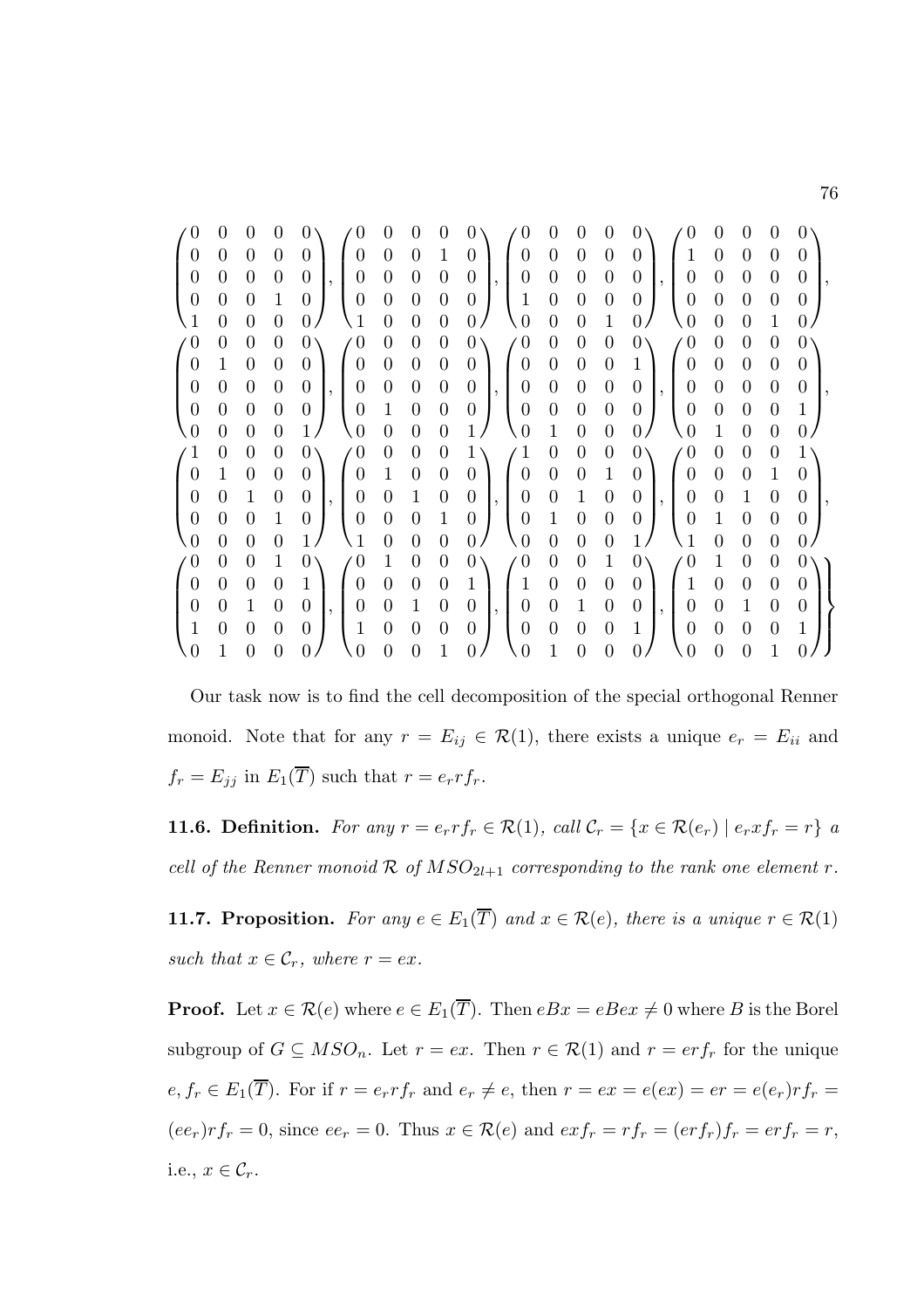Suppose that there is another  $r' \in \mathcal{R}(1)$  such that  $x \in \mathcal{C}_{r'} = \{x \in \mathcal{R}(e) \mid ext' = 0\}$ r'} where  $r' = er' f'$  for the unique  $e, f' \in E_1(\overline{T})$ . If  $f' \neq f_r$  then  $r' = ex f' =$  $(ex)f' = rf' = (exf_r)f' = ex(f_rf') = 0$ , since  $f_rf' = 0 \in E(\overline{T})$ , which is a contradiction. Therefore, the uniqueness.  $\Box$ 

By Corollary 11.3 and the above proposition we get the following

#### 11.8. Corollary.

a) 
$$
\mathcal{R}(e) = \bigsqcup_{\substack{r \in \mathcal{R}(1) \\ er = r}} \mathcal{C}_r
$$
, where  $e \in E_1(\overline{T})$ .  
b)  $\mathcal{R}^{\times} = \bigsqcup_{r \in \mathcal{R}(1)} \mathcal{C}_r$ .

Now, we can establish a surjective map  $\varphi$  from  $\mathcal{R}^{\times}$  to the set  $\mathcal{R}(1)$  consisting of rank one elements in R by declaring  $\varphi(x) = r$  if  $x \in \mathcal{C}_r$  where  $x \in \mathcal{R}^\times$  and  $r \in \mathcal{R}(1)$ . It is an extension of  $\tau$ . Furthermore,  $\varphi^{-1}(r) = \mathcal{C}_r$  for  $r \in \mathcal{R}(1)$ .

**11.9. Theorem.** The above surjective map  $\varphi$  from  $\mathcal{R}^{\times}$  to  $\mathcal{R}(1)$  satisfies

$$
\varphi(x) = e_i w, \text{ if } x = e_I w \in \mathcal{R}^\times \text{ and } \tau(e_I) = e_i,
$$

where  $e_i \in E(\overline{T})$  and  $w \in W$ .

**Proof.** Since  $\mathcal{R}^{\times} = \bigsqcup_{e_i \in E_1(\overline{T})} \mathcal{R}(e_i)$  where  $\mathcal{R}(e_i) = \bigsqcup_{I \in I(i)} e_I W$ , there is a unique  $e_i \in E_1(\overline{T})$  such that  $x \in \mathcal{R}(e_i)$ . It follows that if  $x = e_i w \in \mathcal{R}^\times$  and  $\tau(e_i) = e_i$ , then  $I \in I(i)$ . Thus  $\varphi(x) = e_i x = e_i(e_i w) = (e_i e_i) w = e_i w$ , the required result.  $\Box$ 

11.10. Theorem. For any  $r = E_{ij} \in \mathcal{R}(1), i, j = 1, ..., 2l + 1$ , but  $i, j \neq l + 1$ ,

$$
\mathcal{C}_r = \mathcal{C}_{E_{ij}} = \{ (x_{pq}) \in \mathcal{R} \mid x_{ij} = 1; x_{pq} = 0 \text{ if } i < p \le 2l+1, 1 \le q \le 2l+1 \}.
$$

**Proof.** If  $x = (x_{pq}) \in \mathcal{R}$  is an  $n \times n$  matrix, then  $E_{ii}x = E_{ij}$  if and only if  $x_{iq} = \delta_{qj}$ ,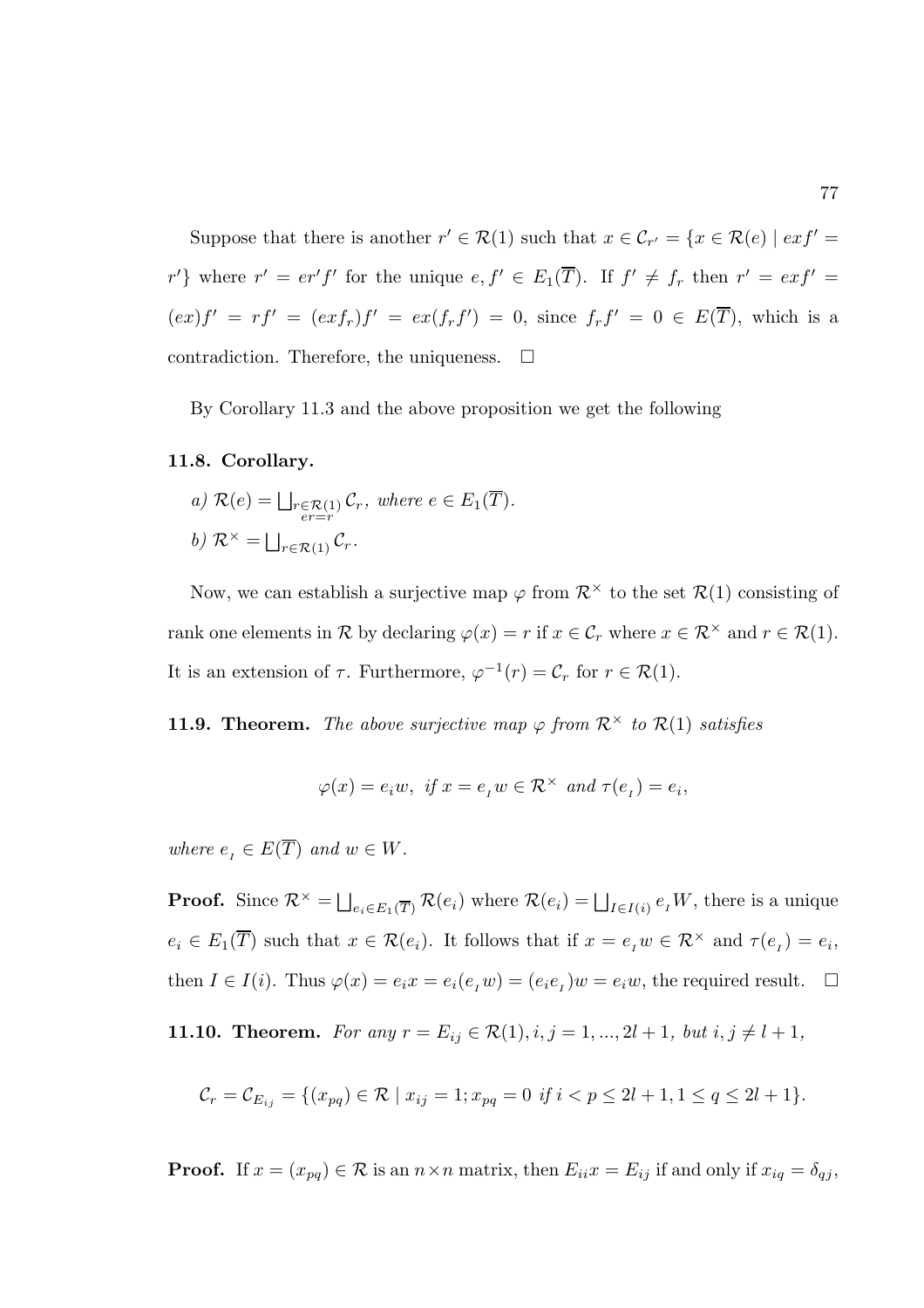for  $i, q, j = 1, ..., 2l + 1$ . Then

$$
\mathcal{C}_r = \mathcal{C}_{E_{ij}} = \{ (x_{pq}) \in \mathcal{R}(e_i) \mid E_{ii}(x_{pq}) = E_{ij} \}
$$
  
=  $\{ (x_{pq}) \in \mathcal{R}(e_i) \mid x_{ij} = 1 \}$   
=  $\{ (x_{pq}) \in \mathcal{R} \mid x_{ij} = 1; x_{pq} = 0 \text{ if } i < p \le 2l + 1, 1 \le q \le 2l + 1 \}.$ 

which proves the Theorem.  $\Box$ 

In the sequel, the cells in Theorem 11.10 will be simply denoted by  $\mathcal{C}_{ij}.$ If  $n=5,$  the cells of the Renner monoid of  $MSO_{5}$  are:

$$
\mathcal{C}_{11} = \left\{ \begin{pmatrix} 1 & 0 & 0 & 0 & 0 \\ 0 & 0 & 0 & 0 & 0 \\ 0 & 0 & 0 & 0 & 0 \\ 0 & 0 & 0 & 0 & 0 \\ 0 & 0 & 0 & 0 & 0 \\ 0 & 0 & 0 & 0 & 0 \\ 0 & 0 & 0 & 0 & 0 \\ 0 & 0 & 0 & 0 & 0 \\ 0 & 0 & 0 & 0 & 0 \\ 0 & 0 & 0 & 0 & 0 \\ 0 & 0 & 0 & 0 & 0 \\ 0 & 0 & 0 & 0 & 0 \\ 0 & 0 & 0 & 0 & 0 \\ 0 & 0 & 0 & 0 & 0 \\ 0 & 0 & 0 & 0 & 0 \\ 0 & 0 & 0 & 0 & 0 \\ 0 & 0 & 0 & 0 & 0 \\ 0 & 0 & 0 & 0 & 0 \\ 0 & 0 & 0 & 0 & 0 \\ 0 & 0 & 0 & 0 & 0 \\ 0 & 0 & 0 & 0 & 0 \\ 0 & 0 & 0 & 0 & 0 \\ 0 & 0 & 0 & 0 & 0 \\ 0 & 0 & 0 & 0 & 0 \\ 0 & 0 & 0 & 0 & 0 \\ 0 & 0 & 0 & 0 & 0 \\ 0 & 0 & 0 & 0 & 0 \\ 0 & 0 & 0 & 0 & 0 \\ 0 & 0 & 0 & 0 & 0 \\ 0 & 0 & 0 & 0 & 0 \\ 0 & 0 & 0 & 0 & 0 \\ 0 & 0 & 0 & 0 & 0 \\ 0 & 0 & 0 & 0 & 0 \\ 0 & 0 & 0 & 0 & 0 \\ 0 & 0 & 0 & 0 & 0 \\ 0 & 0 & 0 & 0 & 0 \\ 0 & 0 & 0 & 0 & 0 \\ 0 & 0 & 0 & 0 & 0 \\ 0 & 0 & 0 & 0 & 0 \\ 0 & 0 & 0 & 0 & 0 \\ 0 & 0 & 0 & 0 & 0 \\ 0 & 0 & 0 & 0 & 0 \\ 0 & 0 & 0 & 0 & 0 \\ 0 & 0 & 0 & 0 & 0 \\ 0 & 0 & 0 & 0 & 0 \\ 0 & 0 & 0 & 0 & 0 \\ 0 & 0 & 0 & 0 & 0 \\ 0 & 0 & 0 & 0 & 0 \\ 0 & 0 & 0 & 0 & 0 \\ 0 & 0
$$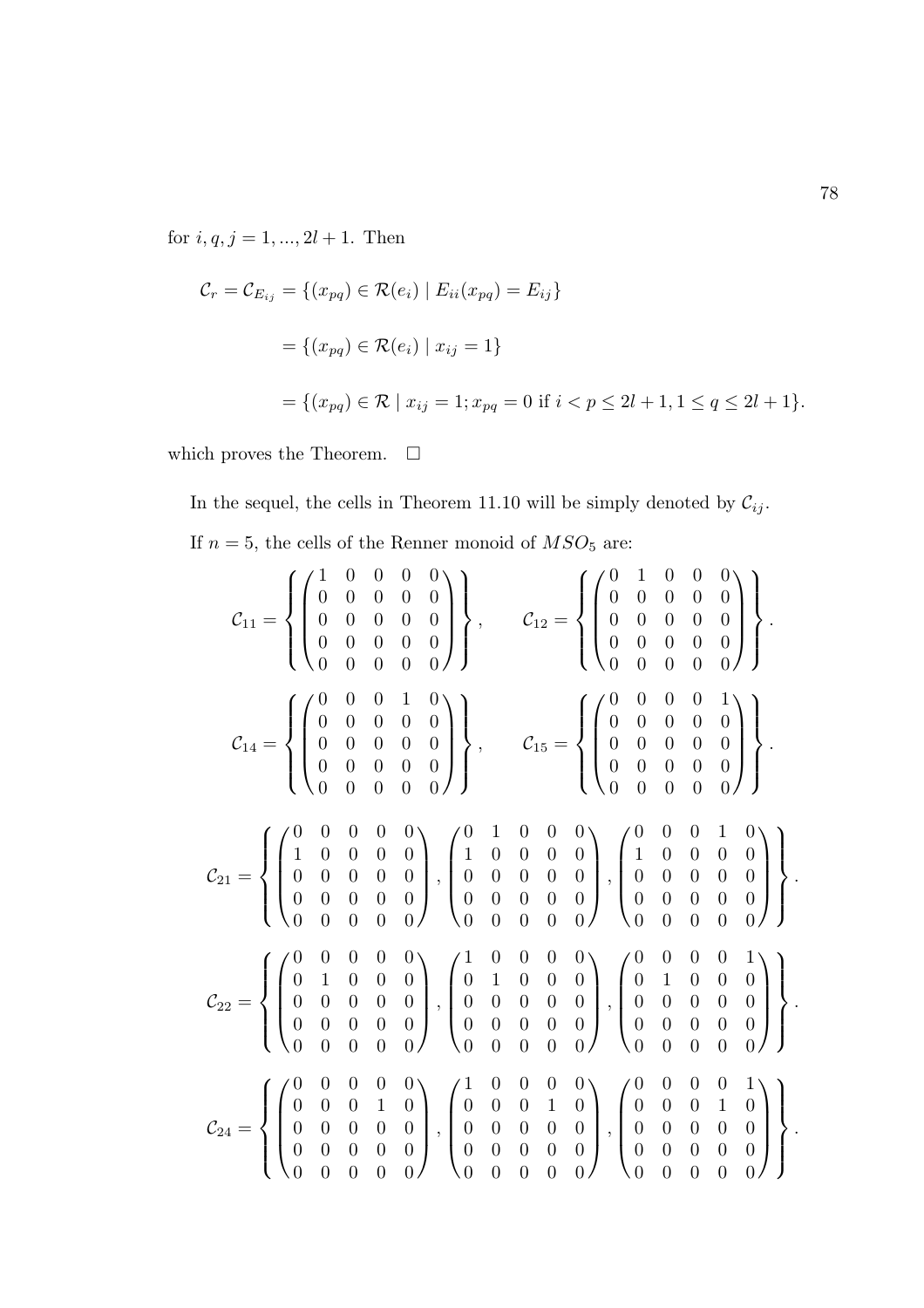$$
\mathcal{C}_{25} = \left\{\begin{pmatrix} 0 & 0 & 0 & 0 & 0 \\ 0 & 0 & 0 & 0 & 1 \\ 0 & 0 & 0 & 0 & 0 \\ 0 & 0 & 0 & 0 & 0 \\ 0 & 0 & 0 & 0 & 0 \\ 0 & 0 & 0 & 0 & 0 \\ 0 & 0 & 0 & 0 & 0 \\ 0 & 0 & 0 & 0 & 0 \\ 0 & 0 & 0 & 0 & 0 \\ 0 & 0 & 0 & 0 & 0 \\ 0 & 0 & 0 & 0 & 0 \\ 0 & 0 & 0 & 0 & 0 \\ 0 & 0 & 0 & 0 & 0 \\ 0 & 0 & 0 & 0 & 0 \\ 0 & 0 & 0 & 0 & 0 \\ 0 & 0 & 0 & 0 & 0 \\ 0 & 0 & 0 & 0 & 0 \\ 0 & 0 & 0 & 0 & 0 \\ 0 & 0 & 0 & 0 & 0 \\ 0 & 0 & 0 & 0 & 0 \\ 0 & 0 & 0 & 0 & 0 \\ 0 & 0 & 0 & 0 & 0 \\ 0 & 0 & 0 & 0 & 0 \\ 0 & 0 & 0 & 0 & 0 \\ 0 & 0 & 0 & 0 & 0 \\ 0 & 0 & 0 & 0 & 0 \\ 0 & 0 & 0 & 0 & 0 \\ 0 & 0 & 0 & 0 & 0 \\ 0 & 0 & 0 & 0 & 0 \\ 0 & 0 & 0 & 0 & 0 \\ 0 & 0 & 0 & 0 & 0 \\ 0 & 0 & 0 & 0 & 0 \\ 0 & 0 & 0 & 0 & 0 \\ 0 & 0 & 0 & 0 & 0 \\ 0 & 0 & 0 & 0 & 0 \\ 0 & 0 & 0 & 0 & 0 \\ 0 & 0 & 0 & 0 & 0 \\ 0 & 0 & 0 & 0 & 0 \\ 0 & 0 & 0 & 0 & 0 \\ 0 & 0 & 0 & 0 & 0 \\ 0 & 0 & 0 & 0 & 0 \\ 0 & 0 & 0 & 0 & 0 \\ 0 & 0 & 0 & 0 & 0 \\ 0 & 0 & 0 & 0 & 0 \\ 0 & 0 & 0 & 0 & 0 \\ 0 & 0 & 0 & 0 & 0 \\ 0 & 0 & 0 & 0 & 0 \\ 0 & 0 & 0 & 0 & 0 \\ 0 & 0 & 0 & 0 & 0 \\ 0 & 0 &
$$

 $\sqrt{ }$ 

 $\overline{\phantom{a}}$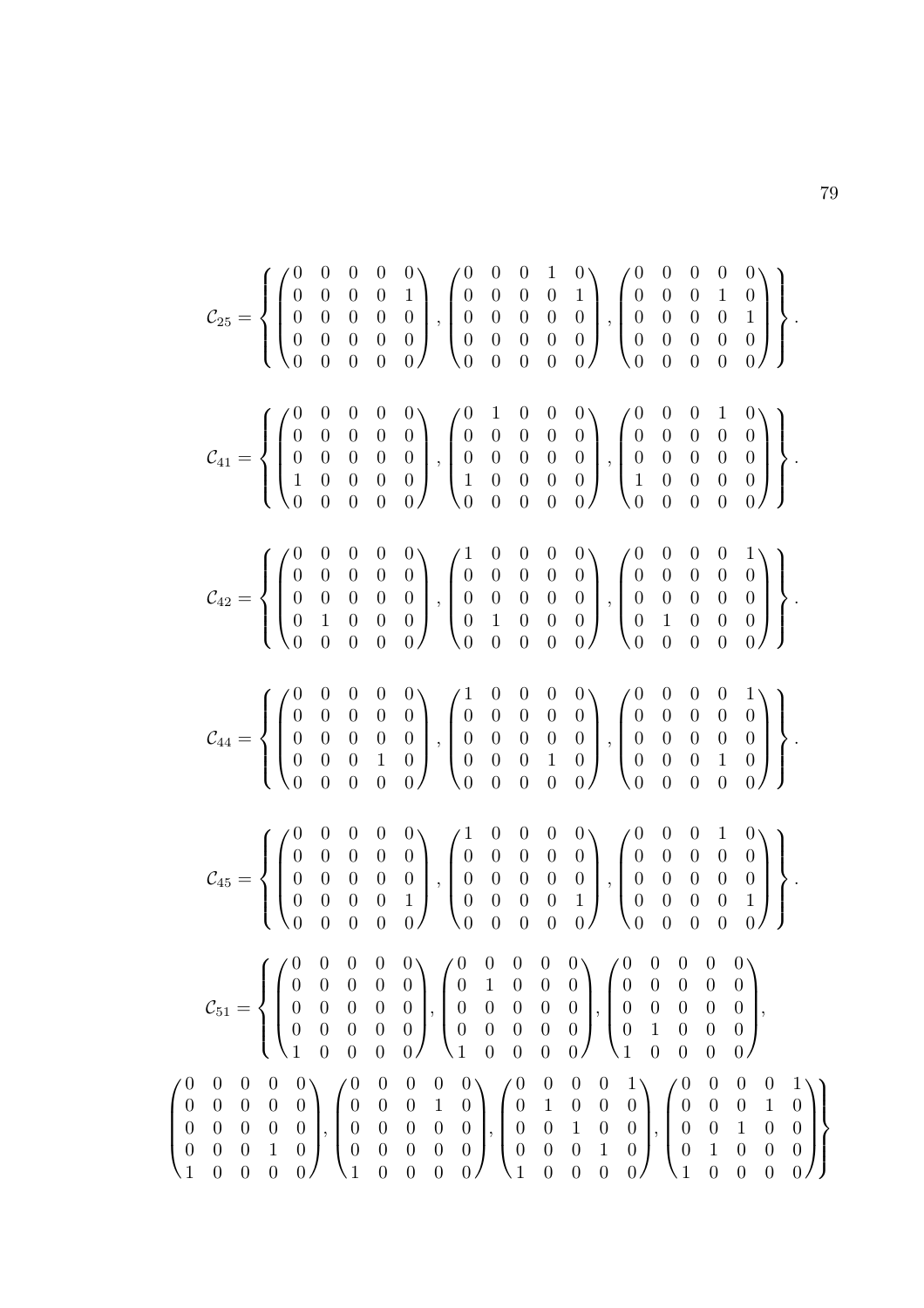Notice the fact that the cells  $\mathcal{C}_{ij}(K)$  of the Renner monoid  $\mathcal{R}_n$  of  $\mathbf{M}_n(K)$  are

$$
\mathcal{C}_{ij}(K) = \{(x_{pq}) \in \mathcal{R}_n | x_{ij} = 1, x_{pq} = 2l + 1 \text{ if } i < p \le n, 1 \le q \le n\}.
$$

where  $i, j = 1, ..., n$ . We can now get

**11.11. Theorem.** 
$$
C_{ij} = C_{ij}(K) \cap \mathcal{R}
$$
, where  $i, j \in \{1, ..., 2l + 1\} \setminus \{l + 1\}$ .

80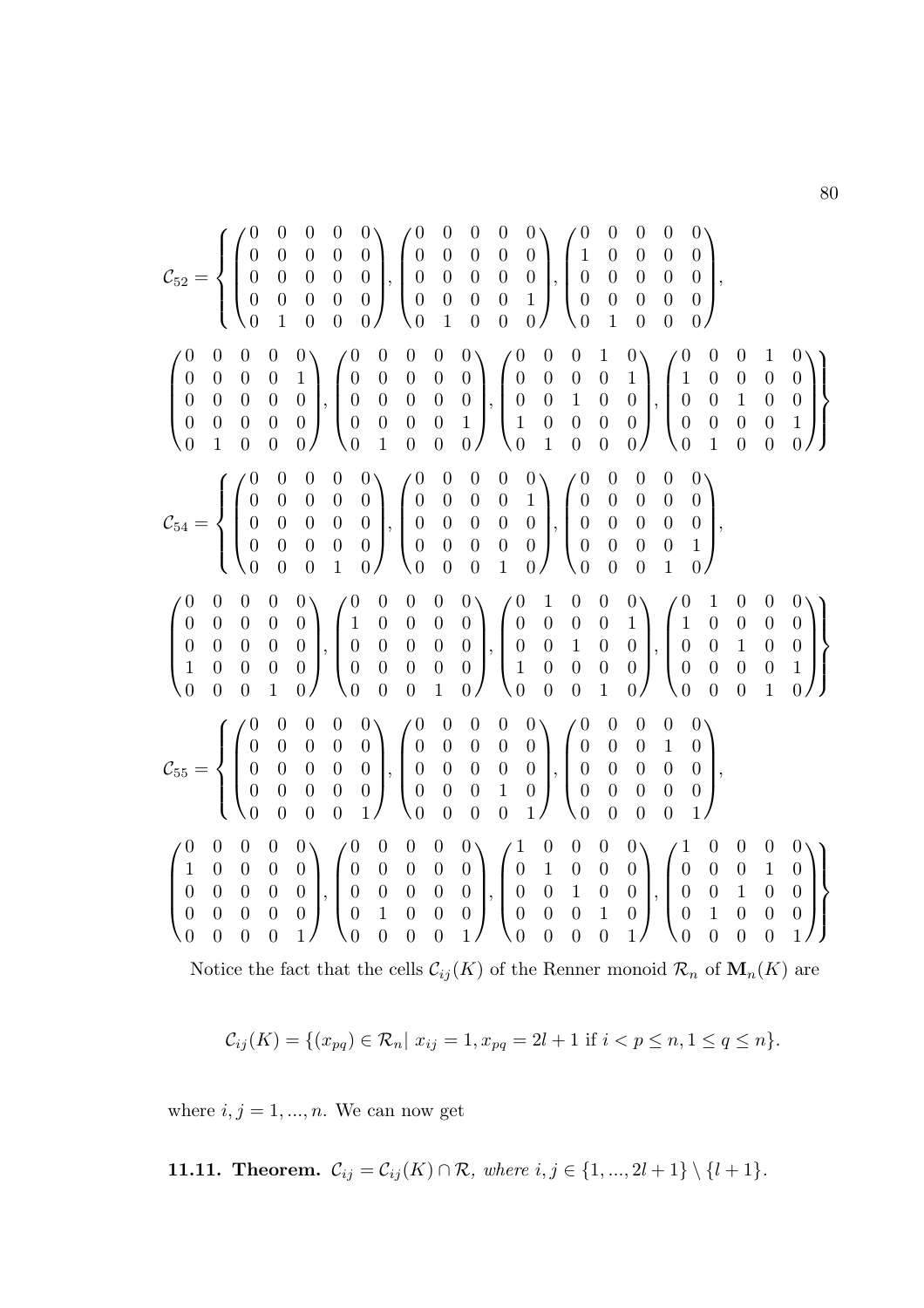We begin to describe the cell decomposition of the special orthogonal monoid  $MSO_n$  using the following definition.

11.12. Definition. The sets  $C_{ij} = B\mathcal{C}_{ij}B$  for  $i, j \in \{1, ..., 2l + 1\} \setminus \{l + 1\}$  are called the cells for the special orthogonal monoid with respect to the Borel subgroup B.

To find the relationship between the cells of the special orthogonal monoid and those of  $M_n$ , the following theorem about the structure of the cells of  $MSO_{2l+1}$  is necessary.

11.13. Theorem. The cells of the special orthogonal monoid are

$$
C_{ij} = \left\{ (c_{pq})_{p,q=1}^{2l+1} \in MSO_n \mid \begin{array}{l} c_{ij} \neq 0; & c_{iq} = 0 \quad \text{for } 1 \leq q < j; \\ c_{pq} = 0, \text{for } i < p \leq 2l+1, \ 1 \leq q \leq 2l+1 \end{array} \right\}.
$$

where  $i, j \in \{1, ..., 2l + 1\} \setminus \{l + 1\}.$ 

**Proof.** Since  $C_{ij} = \bigcup_{x \in \mathcal{C}_{ij}} BxB = \bigcup_{x \in \mathcal{C}_{ij}} (K^*B_0)x(K^*B_0) = K^* \left( \bigcup_{x \in \mathcal{C}_{ij}} B_0xB_0 \right),$ for  $i, j \in \{1, ..., 2l+1\} \setminus \{l+1\}$ , we need only to consider elements in  $B_0 x B_0$ , where  $x \in \mathcal{C}_{ij}$  and

$$
B_0 = \left\{ \begin{pmatrix} b_1 & X & b_2 \\ 0 & 1 & Y \\ 0 & 0 & b_3 \end{pmatrix} \middle| \begin{matrix} b_1, b_3 \in \mathbf{M}_l(K) \text{ are upper triangular,} \\ b_1^T J b_3 = J, Y^T Y + b_3^T J b_2 + b_2^T J b_3 = 0, \\ Y + X^T J b_3 = 0 \end{matrix} \right\}.
$$

Now let  $b = (b_{pq})_{p,q=1}^{2l+1} =$  $\sqrt{ }$  $\overline{1}$  $b_1$  X  $b_2$ 0 1 Y  $0 \t 0 \t b_3$  $\setminus$  $\Big\} \in B_0$ . Then  $b_{00} = 1$  and  $b_{pp} \neq 0$ , for  $p = 1, ..., 2l + 1$ . For any  $x = (x_{pq}) \in C_{ij} \subseteq \mathcal{R}(E_{ii}) \subseteq \mathcal{R}$ , let  $I = \{i_1, ..., i_{m-1}, i_m\}$ denote the index set of non-zero rows of x where  $i_1 < \ldots < i_{m-1} < i_m$  and  $i_m = i.$ Let  $J = \{j_1,...,j_{m-1},j_m\}$  denote the index set of non-zero columns such that  $j_m = j$ and  $x_{i_kj_k} = 1$ , for  $k = 1, ..., m$ . Generally, we don't have  $j_1 < ... < j_{m-1} < j_m$ .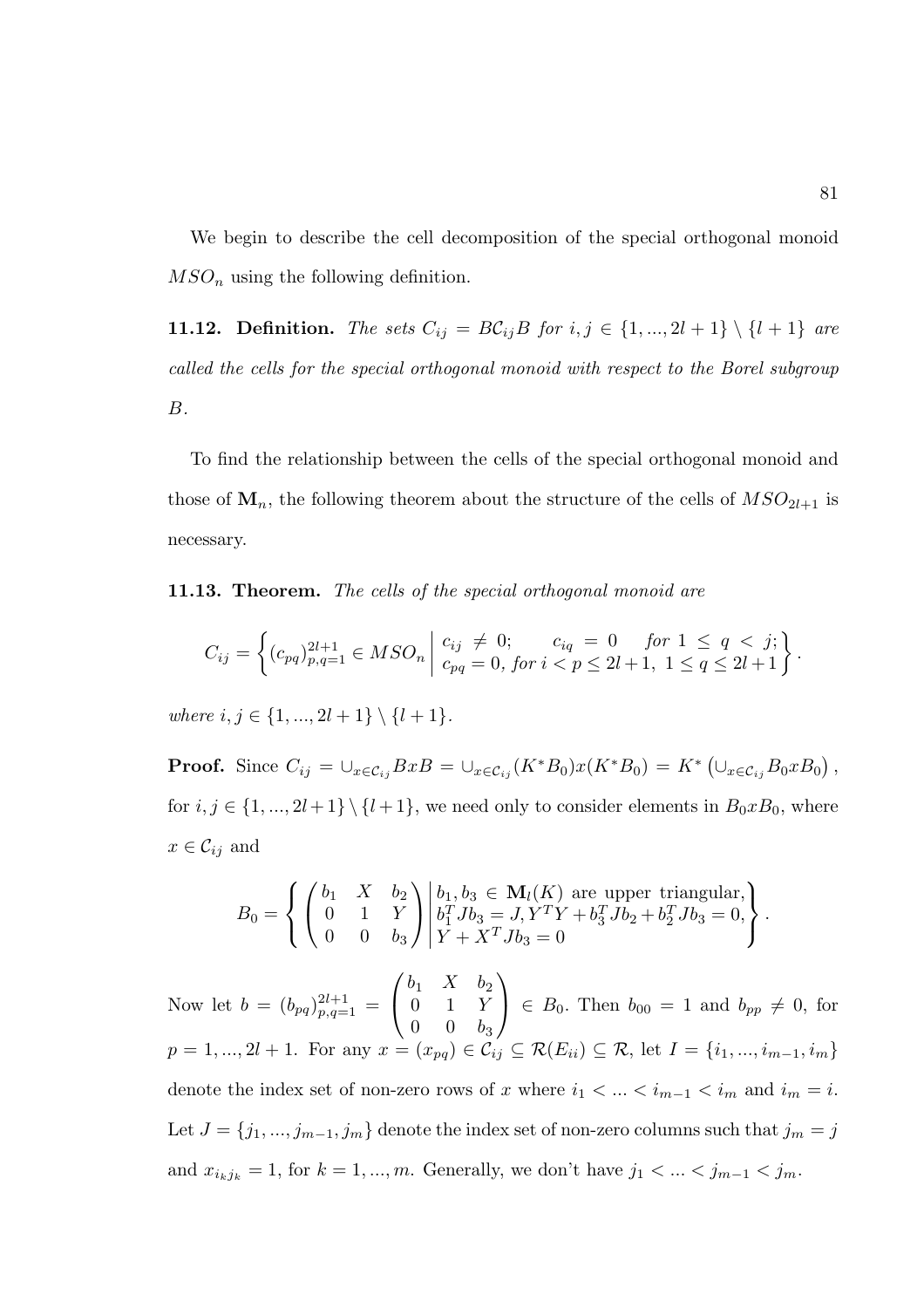Thus bx is a matrix whose  $j_k$ -th column is the  $i_k$ -th of b where  $k = 1, ..., m$ , and all rows under row  $i$  are zero. The shape of  $bx$  is

$$
i\text{-th row} \longleftarrow \begin{pmatrix} * & \dots & * & b_{1i} & * & \dots & * \\ \vdots & & \vdots & & \vdots & & \vdots \\ * & \dots & * & b_{i-1i} & * & \dots & * \\ 0 & \dots & 0 & b_{ii} & 0 & \dots & 0 \\ 0 & \dots & 0 & 0 & 0 & \dots & 0 \\ \vdots & & \vdots & & \vdots & & \vdots \\ 0 & \dots & 0 & 0 & 0 & \dots & 0 \end{pmatrix},
$$

j-th column

where  $b_{ii} \neq 0$  is the  $(i, j)$ -entry of bx and neither i and j are  $l + 1$ . Taking any  $b' = (b'_{pq})_{n \times n} \in b_0$ , one obtains the shape of  $bxb'$  is

$$
i\text{-th row} \longleftarrow \begin{pmatrix} * & \cdots & * & * & * & \cdots & * \\ \vdots & \vdots & \vdots & & \vdots & & \vdots \\ * & \cdots & * & * & * & \cdots & * \\ 0 & \cdots & 0 & b_{ii}b'_{jj} & b_{ii}b'_{jj+1} & \cdots & b_{ii}b'_{j2l+1} \\ 0 & \cdots & 0 & 0 & 0 & \cdots & 0 \\ \vdots & \vdots & \vdots & & \vdots & & \vdots \\ 0 & \cdots & 0 & 0 & 0 & \cdots & 0 \end{pmatrix},
$$

# $j$ -th column

where  $b_{ii}b'_{jj} \neq 0$  is the  $(i, j)$ -entry of  $bxb'$ . From the arbitrariness of  $b, b' \in B_0$  and  $x \in \mathcal{C}_{ij}$ , observing that  $B = K^*B_0$ , we get, for  $i, j = 1, ..., 2l + 1$ .

$$
C_{ij} = \left\{ (c_{pq})_{p,q=1}^{2l+1} \in MSO_n \mid \begin{array}{l} c_{ij} \neq 0; & c_{iq} = 0, \text{ for } 1 \leq q < j; \\ c_{pq} = 0, \text{ for } i < p \leq 2l+1, \ 1 \leq q \leq 2l+1 \end{array} \right\}.
$$

It follows from the Bruhat-Renner decomposition [17, Corollary 5.8] of  $MSO_n$ and Corollary 11.8 that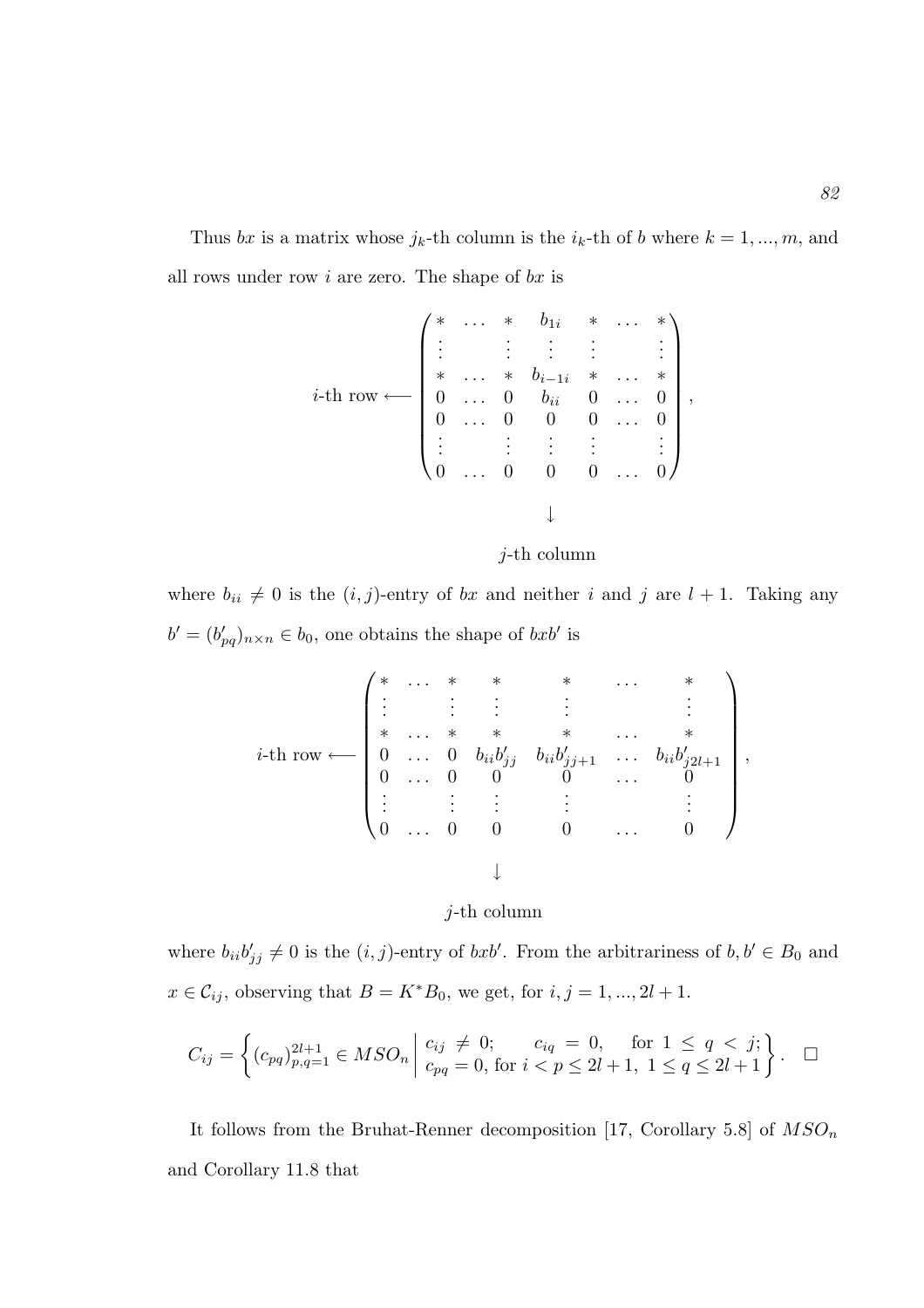11.14. Corollary. Keeping the notation above, we have

$$
MSO_n \setminus \{0\} = \bigsqcup_{\substack{i,j=1 \\ i,j \neq l+1}}^{2l+1} C_{ij}.
$$

From the shapes of elements in the cells  $C_{ij}(K)$  of  $\mathbf{M}_n(K)$ , where  $i, j = 1, \ldots, 2l+1$ , we obtain the following

**11.15. Theorem.** 
$$
C_{ij} = C_{ij}(K) \cap MSO_n
$$
, for  $i, j \in \{1, ..., 2l + 1\} \setminus \{l + 1\}$ .  $\Box$ 

# 12. Submonoids of the Special Orthogonal Algebraic Monoids  $MSO_{2l+1}$

The main purpose of this section is to establish some properties of the submonoid  $(MSO_n)_e = \{y \in MSO_n \mid ye = ey = e\}$  of  $MSO_n$  where  $e \in E(MSO_n)$  and  $n =$  $2l+1$  is odd. We simply denote by  $M_e$  the submonoid  $(MSO_n)_e$ . Let  $G_e = M_e \cap G$ where  $G = K^*S\mathbf{O}_n$  is the unit group of  $MSO_n$ . Then by [15, Theorem 6.11] one has  $M_e = \overline{G_e}$ . Thus, searching for some properties about  $G_e$  is necessary.

**12.1. Lemma.** Let 
$$
y = \begin{pmatrix} 1 & 0 & 0 \\ 0 & y_1 & 0 \\ 0 & 0 & 1 \end{pmatrix}_{n \times n} \in MSO_n
$$
. Then  $y \in \mathbf{SO}_n$  if and only if  $y_1 \in \mathbf{SO}_{n-2}$ .

**Proof.** Recall 
$$
J_l = \begin{pmatrix} 0 & 0 & J \\ 0 & 1 & 0 \\ J & 0 & 0 \end{pmatrix} \in M_n(K)
$$
 be the symmetric matrix, where  $J =$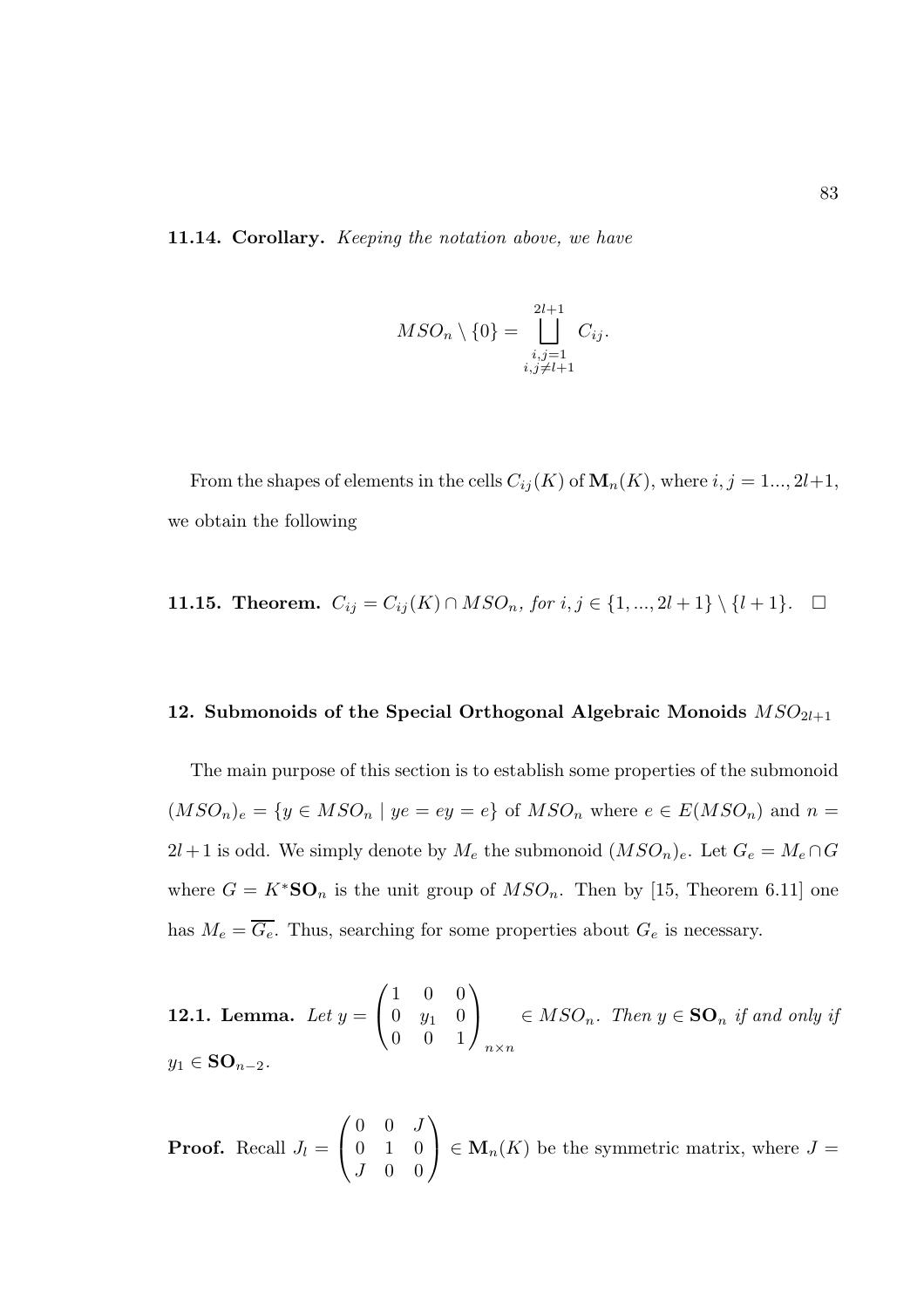$$
\begin{pmatrix}\n1 \\
\cdot \\
1\n\end{pmatrix} \text{ of size } l \times l. \text{ Rewrite } J_l \text{ to be } J_l = \begin{pmatrix} 0 & 0 & 1 \\
0 & J_{l-1} & 0 \\
1 & 0 & 0 \end{pmatrix}. \text{ Then}
$$
\n
$$
y \in \mathbf{SO}_n \Longleftrightarrow y^T J_l y = J_l
$$
\n
$$
\Longleftrightarrow \begin{pmatrix} 0 & 0 & 1 \\
0 & y_1^T J_{l-1} y_1 & 0 \\
1 & 0 & 0 \end{pmatrix} = \begin{pmatrix} 0 & 0 & 1 \\
0 & J_{l-1} & 0 \\
1 & 0 & 0 \end{pmatrix}
$$
\n
$$
\Longleftrightarrow y_1^T J_{l-1} y_1 = J_{l-1}
$$
\n
$$
\Longleftrightarrow y_1 \in \mathbf{SO}_{n-2}. \quad \square
$$

**12.2. Theorem.** Let  $e_1 = E_{11} \in \Lambda$  and  $G = K^* \mathbf{SO}_n$   $(n = 2l + 1)$ . Then  $G_{e_1}$  is isomorphic to  $K^*S\mathbb{O}_{n-2}$ . Furthermore,  $M_{e_1}$  is isomorphic to  $MSO_{n-2}$ .

**Proof.** Suppose that  $y = tx \in G$  with  $x = (x_{ij})_{i,j=1}^{2l+1} \in \mathbf{SO}_n$  and  $t \in K^*$ . Then  $ye_1 = e_1y = e_1$  is equivalent to  $xe_1 = e_1x = (1/t)e_1$ . Thus

$$
x = \begin{pmatrix} 1/t & 0 \\ 0 & x_1 \end{pmatrix} \in \mathbf{SO}_n,
$$

where  $x_1 = (x_{ij})_{i,j=2}^n$  is a  $2l \times 2l$  matrix,  $A = (0, ..., 1)_{1 \times 2l}$  and rewrite

$$
J_l = \begin{pmatrix} 0 & A \\ A^T & J' \end{pmatrix}
$$

where  $J' = \begin{pmatrix} J_{l-1} & 0 \\ 0 & 0 \end{pmatrix}_{2l \times 2l}$ . Notice that

$$
x^{T} J_{l} x = \begin{pmatrix} 0 & (1/t)Ax_{1} \\ (1/t)x_{1}^{T} A^{T} & x_{1}^{T} J' x_{1} \end{pmatrix}
$$

.

Thus  $x^T J_l x = J_l$  gives us  $(1/t)Ax_1 = A$ ,  $(1/t)x_1^T A^T = A^T$  and  $x_1^T J' x_1 = J'$ . It follows that  $x_{2l+1,2} = ... = x_{2l+1,2l} = 0$  and  $x_{2l+1,2l+1} = t$ , which shows that  $x_1$  has the shape

$$
x_1 = \begin{pmatrix} x_2 & X \\ 0 & t \end{pmatrix}_{2l \times 2l},
$$

84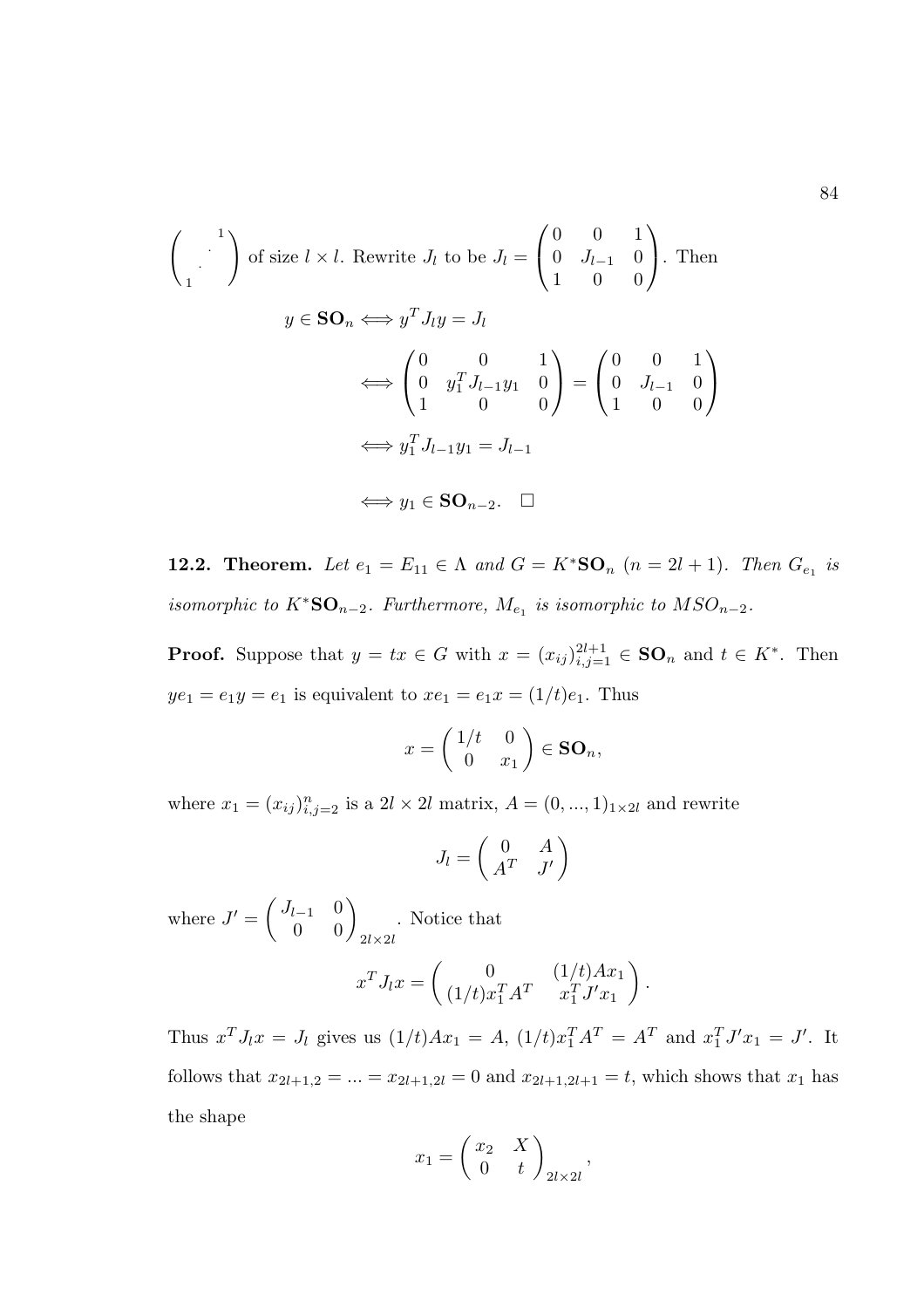where  $x_2 = (x_{ij})_{i,j=2}^{2l}$  is a  $2l - 1 \times 2l - 1$  matrix and  $X = (x_{2,2l+1},...,x_{2l,2l+1})^T$ . Since  $J' = \begin{pmatrix} J_{l-1} & 0 \ 0 & 0 \end{pmatrix}$  and  $x_1^T J' x_1 = \begin{pmatrix} x_2^T J_{l-1} x_2 & x_2^T J_{l-1} X \ X^T J_{l-1} x_2 & X^T J_{l-1} X \end{pmatrix}$  $X^T J_{l-1} x_2$   $X^T J_{l-1} X$  $\setminus$ , it follows from  $x_1^T J' x_1 = J'$  that  $x_2^T J_{l-1} x_2 = J_{l-1}, x_2^T J_{l-1} X = 0, X^T J_{l-1} x_2 = 0$  and  $X^T J_{l-1} X =$ 0. Thus  $X = 0$  and  $x_1 =$  $\begin{pmatrix} x_2 & 0 \end{pmatrix}$  $0 \quad t$  $\setminus$ , where  $x_2 \in \mathbf{SO}_{n-2}$ . Therefore,

$$
x = \begin{pmatrix} 1/t & & \\ & x_2 & \\ & & t \end{pmatrix} \in SO_n,
$$

where  $t \in K^*$  and  $x_2 \in \mathbf{SO}_{n-2}$ . It follows easily that

$$
G_e = \left\{ t \cdot \begin{pmatrix} 1/t & & \\ & x_2 & \\ & & t \end{pmatrix} \middle| t \in K^*, x_2 \in \mathbf{SO}_{n-2} \right\}
$$

$$
= \left\{ \begin{pmatrix} 1 & & \\ & tx_2 & \\ & & t^2 \end{pmatrix} \middle| t \in K^*, x_2 \in \mathbf{SO}_{n-2} \right\}.
$$

Define a mapping f from  $G_{e_1}$  to  $K^*S\mathbf{O}_{n-2}$  by

$$
y = \begin{pmatrix} 1 & & \\ & tx_2 & \\ & & t^2 \end{pmatrix} \longmapsto tx_2 \in K^*S\mathbf{O}_{n-2}
$$

Then f is an algebraic group isomorphism from  $G_{e_1}$  to  $K^*S\mathbf{O}_{n-2}$  Hence,  $\overline{G}_{e_1}$  is isomorphic to  $\overline{K^*S\mathbf{O}}_{n-2}$  which is  $MSO_{n-2}$ . But it follows from [15, Theorem 6.11] that  $M_{e_1} = G_{e_1}$ . Therefore,  $M_{e_1}$  is isomorphic to  $MSO_{n-2}$ .

This proves the Theorem.  $\Box$ 

## 12.3. Corollary.

a) For any  $e \in E_1(\overline{T})$ ,  $M_e$  is isomorphic to  $MSO_{n-2}$ .

c) For any  $e \in E_1(MSO_n)$ , the rank one elemenets in  $E(MSO_n)$ ,  $M_e$  is isomorphic to  $MSO_{n-2}$ .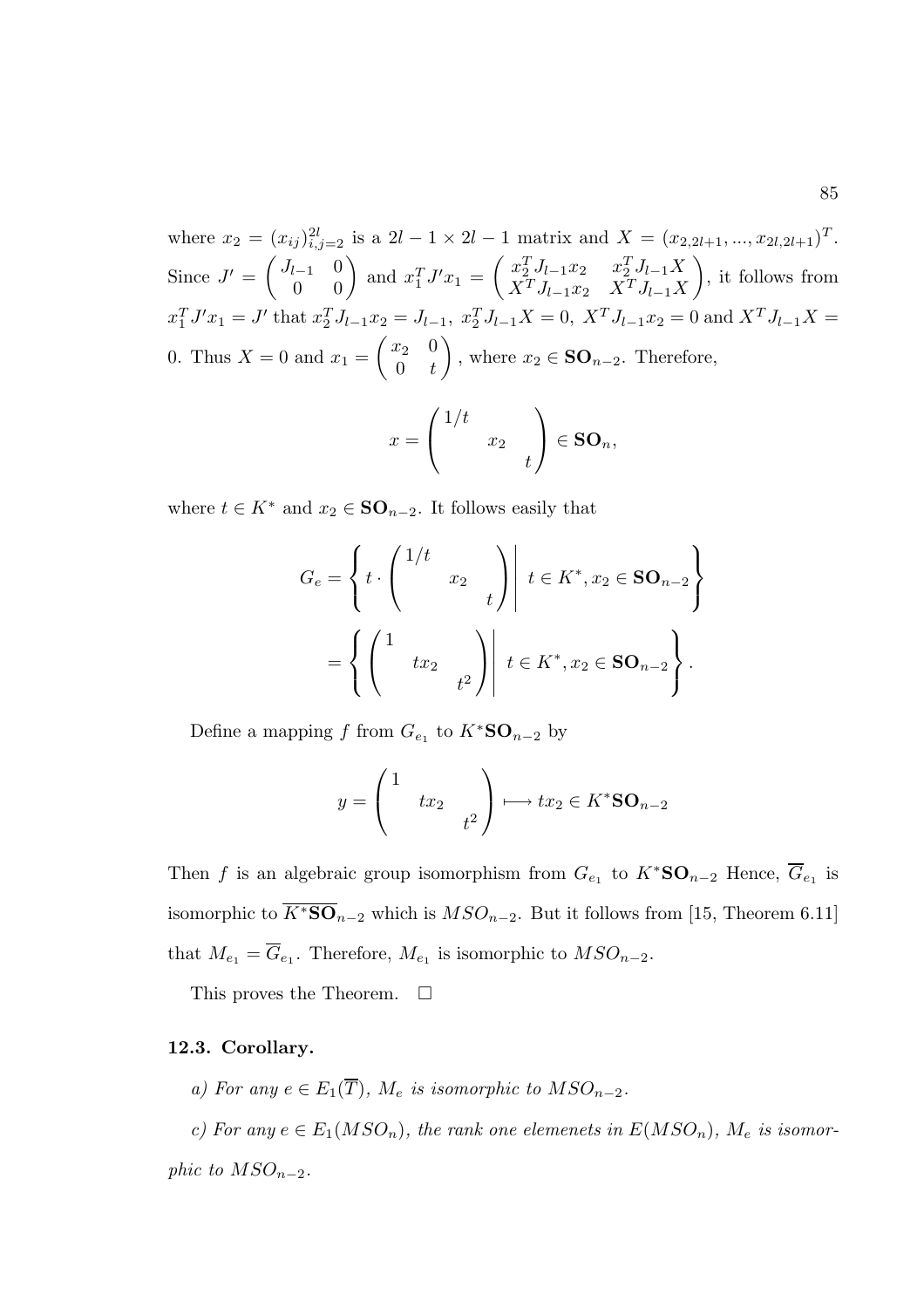**Proof.** For a), note that  $E_1(\overline{T}) = \{w^{-1}e_1w \mid w \in W\}$ . Then for any  $e \in E_1(\overline{T})$ , there exists  $w \in W$  such that  $e = w^{-1}e_1w$ , where  $e_1 = E_{11}$ . Since  $ye = ey = e$ is equivalent to  $(wyw^{-1})e_1 = e_1(wyw^{-1}) = e_1$ , it follows that  $M_e$  is isomorphic to  $M_{e_1}$  by the mapping  $y \mapsto wyw^{-1}$ . From Theorem 12.2 one obtains that  $M_e$ is isomorphic to  $MSO_{n-2}$ . Similar recipes apply to b) by using  $E_1(MSO_{2l}) =$ { $g^{-1}e_1g \mid g \in G$ }. □

**12.4. Theorem.** Let  $G = K^*S\mathbf{O}_n$  and  $e_I \in \Lambda$  with I standard admissible, where  $e_{I} = \sum_{j\in I} E_{jj} \in \Lambda$  and  $|I| = 1, ..., l$ . Then  $G_{e_{I}}$  is isomorphic to  $K^*S O_{n-2|I|}$ . Furthermore,  $M_{e_{I}}$  is isomorphic to  $MSO_{n-2|I|}$ .

**Proof.** It is similar to that of Theorem 12.2.  $\Box$ 

12.5. Corollary. *Keeping the same notations in Theorem 11.4, we have* 

a) For every  $e_j \in E_i(T)$  with J admissible and  $i = 1, ..., l$ ,  $M_{e_j}$  is isomorphic to  $MSO_{n-2i}$ .

b) For every  $e \in E_i(MSO_n)$ , the rank i elements in  $E(MSO_n)$ ,  $M_e$  is isomorphic to  $MSO_{n-2i}$ , for  $i = 1, ..., l$ .

**Proof.** For a), note that for every  $e_j \in E_i(\overline{T})$ , the set of rank i  $(i = 1, ..., l)$ idempotents of  $E(\overline{T})$ , there exist unique  $e_I \in \Lambda$  and  $w \in W$  such that  $e_J = w e_I w^{-1}$ . But  $ye_j = e_j y = e_j$  is equivalent to  $(w^{-1}yw)e_i = e_i(w^{-1}yw) = e_i$ . Hence  $M_{e_j}$ is isomorphic to  $M_{e_I}$  by the mapping  $y \longmapsto w^{-1}yw$ . It follows from Theorem 12.4 that  $M_{e_j}$  is isomorphic to  $MSO_{n-2i}$ . Applying a) and [17, Corollary 6.10 (ii)] one gets b) easily.  $\square$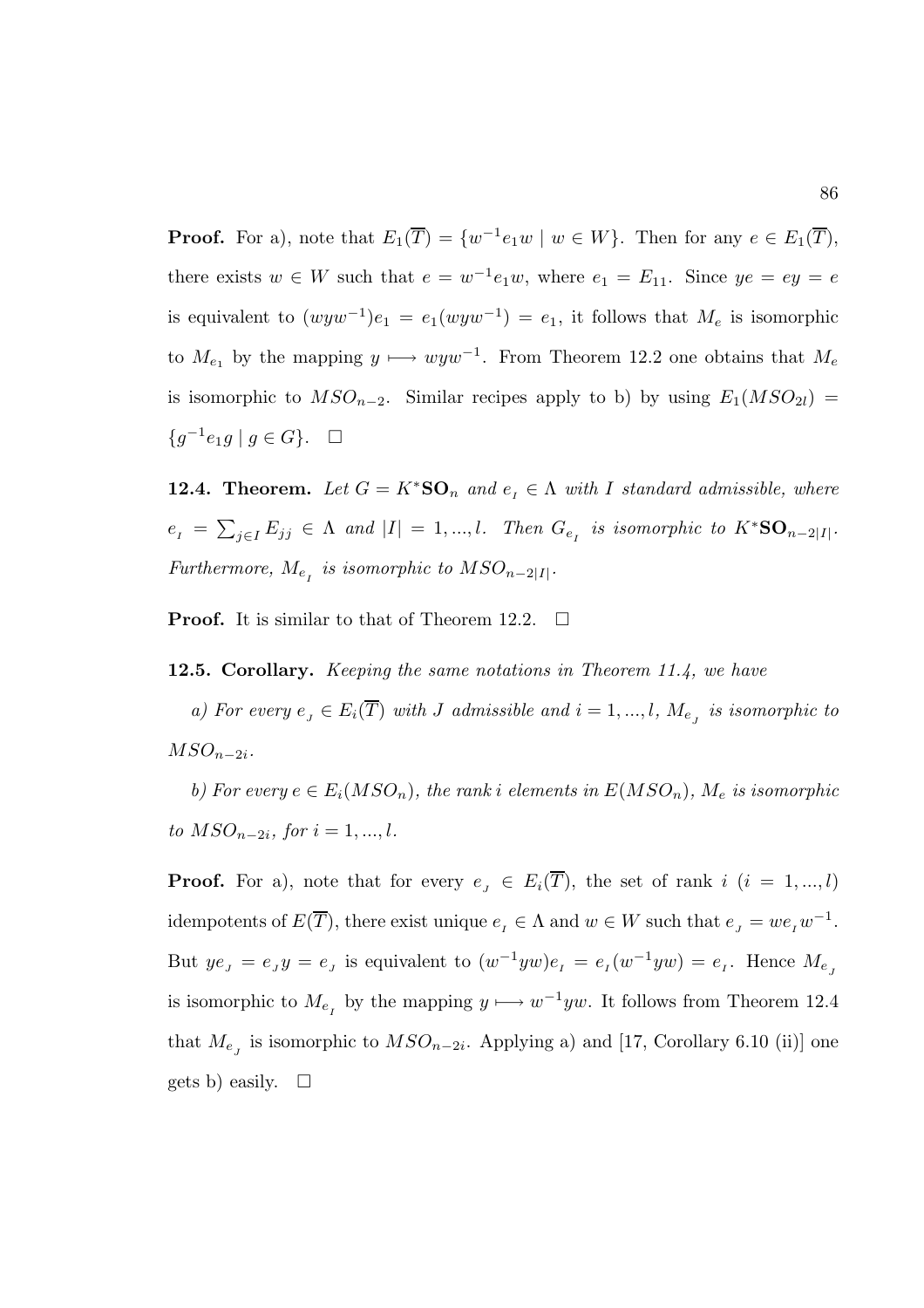# CHAPTER VI

# $G_m$  ACTIONS AND CELL DECOMPOSITIONS

The most interesting cell decompositions in algebraic geometry are the BB-cells obtained in [1]. If  $T = K^*$  acts on a smooth complete variety X with finite fixed point set  $F \subseteq X$ , then  $X = \bigsqcup_{\alpha \in F} X_{\alpha}$ , where  $X_{\alpha} = \{x \in X \mid \lim_{t \to 0} tx = \alpha\}.$ Furthermore,  $X_{\alpha}$  is isomorphic to an affine space. If, further, a semisimple group G acts on X extending the action of T, we may assume (replacing  $T$  if necessary) that each  $X_{\alpha}$  is stable under the action of some Borel subgroup B of G with  $T \subseteq B$ . In case X is a complete homogeneous space for G, each cell  $X_{\alpha}$  turns out to consist of exactly one B-orbit.

However, we can get BB-"cells" even if  $X$  is not smooth. They may not be affine spaces, but cones instead.

#### 13 Basic Definitions and Preliminary Results

The results of this section are the unpublished work of L. Renner. We begin this section with the following definition

**13.1 Definition.** Let X be an algebraic variety and  $K^* \times X \longrightarrow X$  be an action of  $K^*$  on the variety X. Then for any  $x \in X$ , there is a morphism  $\lambda: K^* \to X$ defined by  $\lambda(t) = tx$ . We say

$$
\lim_{t \to 0} tx = x_0,
$$

where  $x, x_0 \in X$ ,  $t \in K^*$ , if, there exists an extension  $\bar{\lambda}$ :  $K \to X$  with  $\bar{\lambda}(0) = x_0$ . Thus,  $\lim_{t\to 0} tx$  is unique, if it exists.

Let  $G_0$  be one of the classical algebraic groups and  $G = G_0 \times K^*$ . Then  $\overline{G}_2$ ,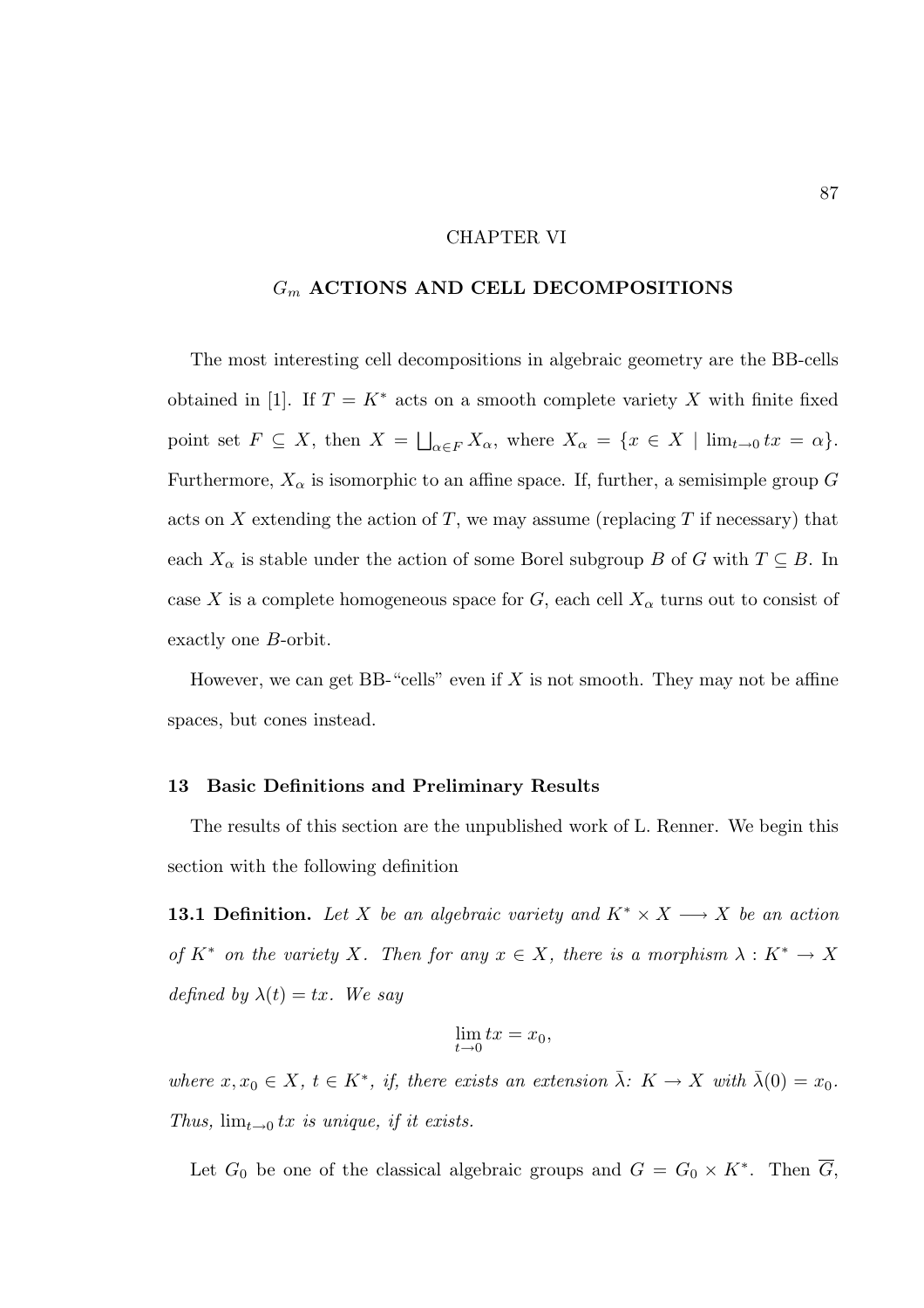the Zariski closure of G in  $M_n$ , is an irreducible algebraic monoid which will be denoted by M, i.e.,  $M = \overline{G}$ . Let  $X = (M \setminus \{0\})/K^*$ . Then  $X = \bigsqcup_{\alpha \in F} X_{\alpha}$ , where  $X_{\alpha} = \{x \in X \mid \lim_{t \to 0} tx = \alpha\}$  is referred to as the BB-cells of X (due to A. Bialynicki-Birula).

# 13.2 BB-Cells of  $M_n$

In case  $M = \mathbf{M}_n$ , with the two sided  $\mathbf{GL}_n(K)$ -action on it,  $X = (\mathbf{M}_n \setminus \{0\})/K^*$ . Let  $\mathbf{T}_n$  be a maximal torus contained in a Borel subgroup  $\mathbf{B}_n$  of  $\mathbf{GL}_n$ . Suppose  $S = \mathbf{T}_n \times \mathbf{T}_n$ . Then, for any  $s = (\lambda, \mu) \in S$  and  $x = \overline{(x_{ij})} \in X$  with  $(x_{ij}) \in \mathbf{M}_n \setminus \{0\}$ , where  $\lambda = \text{diag}(\lambda_1, ..., \lambda_n)$  and  $\mu = \text{diag}(\mu_1, \mu_2, ..., \mu_n)$ , define an action of S on X by  $sx = \overline{\lambda(x_{ij})\mu} = \overline{(\lambda_i x_{ij} \mu_j)}$ . The fixed point set  $X^S = \{ \overline{E}_{ij} \mid E_{ij} \in \mathbf{M}_n \setminus \{0\} \}.$ Let  $\lambda(t) = \text{diag}(t^{(n-1)n}, ..., t^n, t^0)$  and  $\mu(t) = \text{diag}(t^1, t^2, ..., t^n)$ , where  $t \in K^*$ .

Then  $\lambda(t)$ ,  $\mu(t) \in \mathbf{T}_n$ . So the action of  $G_m$  on X is given by

$$
tx = \overline{\lambda(t)(x_{ij})\mu(t)}.
$$

Notice that

$$
\lambda(t)(x_{ij})\mu(t) = \begin{pmatrix} t^{(n-1)n+1}x_{11} & t^{(n-1)n+2}x_{12} & \dots & t^{n^2}x_{1n} \\ t^{(n-2)n+1}x_{21} & t^{(n-2)n+2}x_{22} & \dots & t^{n^2-n}x_{2n} \\ \vdots & \vdots & \dots & \vdots \\ t^{2n+1}x_{n-2,1} & t^{2n+2}x_{n-2,2} & \dots & t^{3n}x_{n-2,n} \\ t^{n+1}x_{n-1,1} & t^{n+2}x_{n-1,2} & \dots & t^{2n}x_{n-1,n} \\ tx_{n1} & t^{2}x_{n2} & \dots & t^{n}x_{nn} \end{pmatrix},
$$

where all the exponents of t's in the above matrix are distinct.

Let  $a_{ij} = (n - i)n + j$ , where  $i, j = 1, 2, ..., n$ . Then

$$
\lambda(t)(x_{ij})\mu(t) = (t^{a_{ij}}x_{ij})_{n \times n},
$$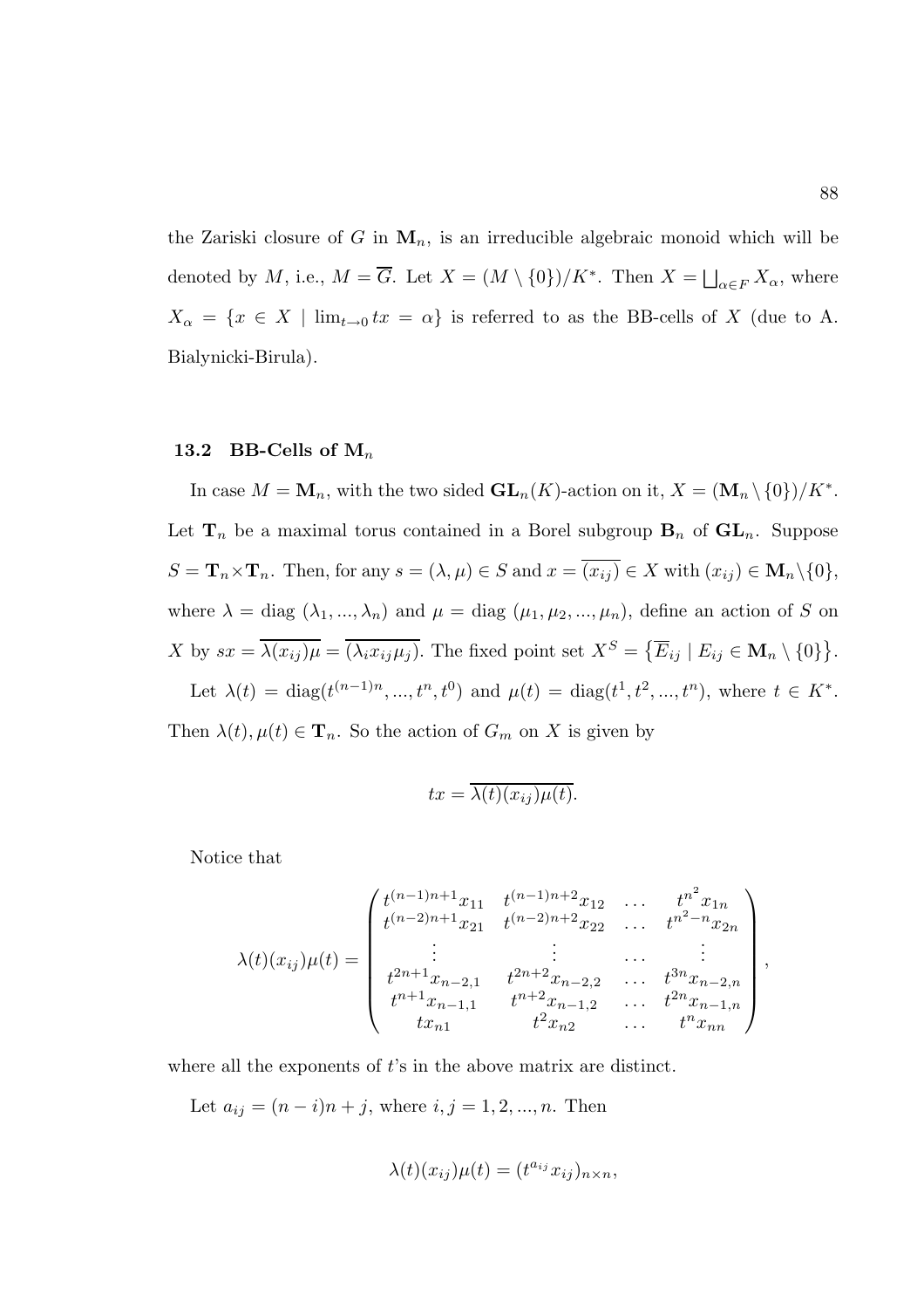and hence

$$
tx = x \Longleftrightarrow \overline{\lambda(t)(x_{ij})\mu(t)} = x
$$
  

$$
\Longleftrightarrow \lambda(t)(x_{ij})\mu(t) = \alpha(x_{ij}), \text{ for some } \alpha \in K^*
$$
  

$$
\Longleftrightarrow (t^{a_{ij}}x_{ij}) = (\alpha x_{ij}).
$$

So there is at most one element  $x_{ij} \neq 0$ . By the fact that  $(x_{ij})_{n \times n} \in \mathbf{M}_n \setminus \{0\},$ it follows that  $(x_{ij}) = x_{ij}E_{ij}, x_{ij} \in K^*$  and  $x = \overline{E}_{ij}$  for some  $i, j \in \{1, 2, \ldots, n\}.$ Therefore,  $X^T = \{ \overline{E}_{ij} \mid E_{ij} \in \mathbf{M}_n \setminus \{0\} \},$  i.e.,  $X^T = X^S$ .

Let  $X_{ij} = \{x \in X \mid \lim_{t \to 0} tx = \overline{E}_{ij}\}.$  Then we have the following

**13.3 Theorem.** The BB-cells  $X_{ij}$  of X are

$$
X_{ij} = \left\{ \overline{(x_{pq})} \in X \middle| \begin{aligned} x_{pq} &= 0, \text{ if } p > i, \text{ or } p = i \text{ and } q < j \end{aligned} \right\}.
$$
\n
$$
= \left\{ \begin{aligned} \overline{\left( \begin{array}{cccc} * & \dots & * & * & \dots & * \\ \vdots & \vdots & \vdots & \vdots & \vdots \\ * & \dots & * & * & \dots & * \\ 0 & \dots & 0 & x_{ij} & * & \dots & * \\ 0 & \dots & 0 & 0 & \dots & 0 \\ \vdots & \vdots & \vdots & \vdots & \vdots & \vdots \\ 0 & \dots & 0 & 0 & \dots & 0 \end{array} \right\} \in X \mid x_{ij} \in K^*, * \in K \right\}
$$

**Proof.** To establish concretely the BB-cells  $X_{ij} = \{x \in X \mid \lim_{t \to 0} tx = \overline{E}_{ij}\}\)$ , we need the following calculation

$$
\lambda(t)(x_{ij})\mu(t) = t^{a_{ij}} \begin{pmatrix} t^{a_{11}-a_{ij}}x_{11} & \cdots & t^{a_{1j}-a_{ij}}x_{1j} & \cdots & t^{a_{1n}-a_{ij}}x_{1n} \\ t^{a_{21}-a_{ij}}x_{21} & \cdots & t^{a_{2j}-a_{ij}}x_{2j} & \cdots & t^{a_{2n}-a_{ij}}x_{2n} \\ \vdots & \vdots & \vdots & \ddots & \vdots \\ t^{a_{i1}-a_{ij}}x_{i1} & \cdots & x_{ij} & \cdots & t^{a_{in}-a_{ij}}x_{in} \\ \vdots & \vdots & \vdots & \vdots & \vdots \\ t^{a_{n1}-a_{ij}}x_{n1} & \cdots & t^{a_{nj}-a_{ij}}x_{nj} & \cdots & t^{a_{nn}-a_{ij}}x_{nn} \end{pmatrix},
$$

.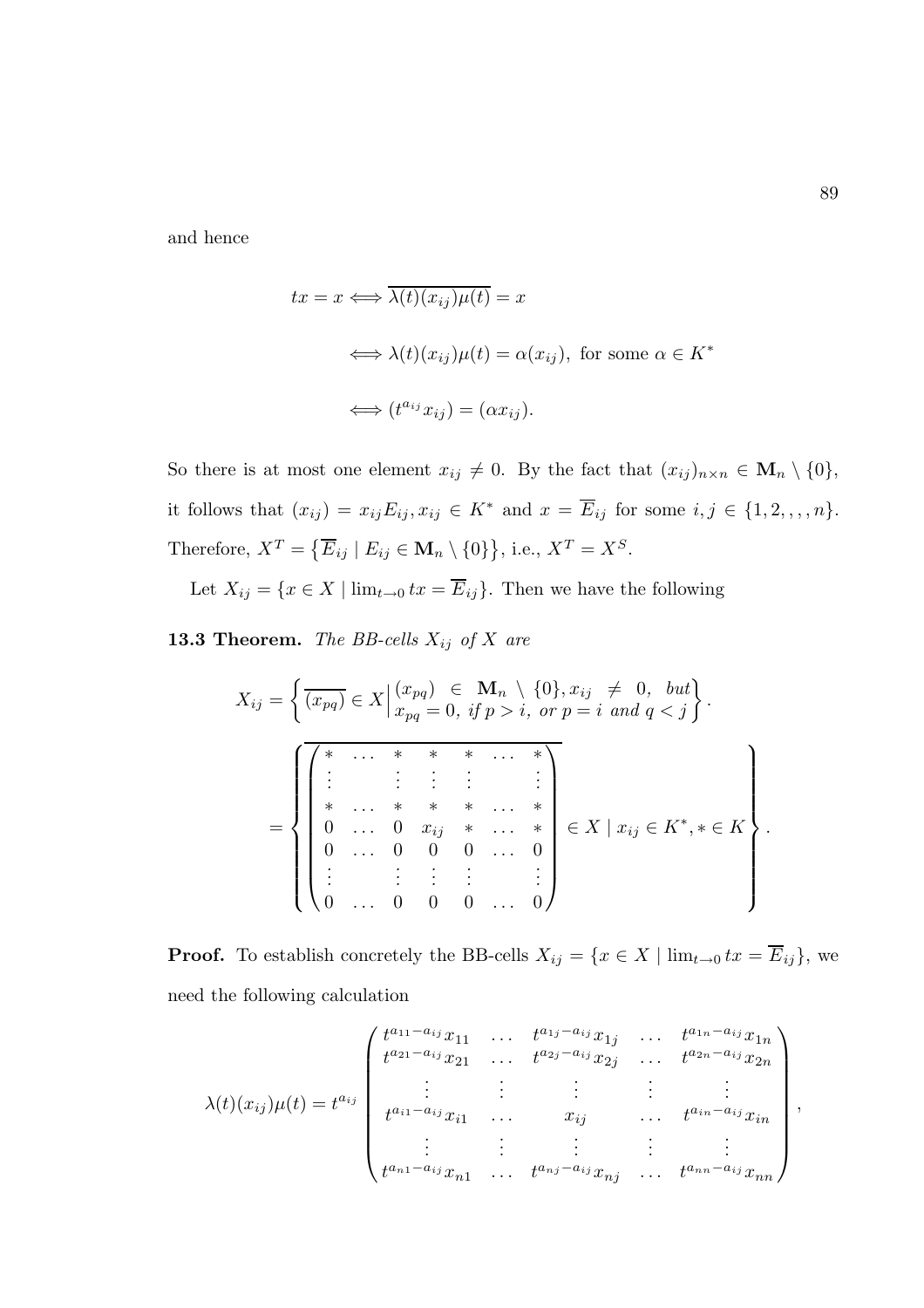where  $a_{pq} - a_{ij} > 0$ , if  $p < i$ , or  $p = i$  and  $q > j$ , and  $a_{pq} - a_{ij} < 0$ , if  $p > i$ , or  $p = i$ and  $q < j$ .

Consider elements  $x = (x_{pq})_{n \times n} \in X$  where  $(x_{pq})_{n \times n}$  in  $\mathbf{M}_n$  with  $x_{pq} = 0$  for  $p > i$ , or  $p = i$  and  $q < j$ , but  $x_{ij} \neq 0$ . It follows easily that  $\lim_{t\to 0} tx = \overline{E}_{ij}$ , so  $x \in X_{ij}$ . Let

$$
X'_{ij} = \left\{ \overline{(x_{pq})} \in X \middle| \begin{matrix} x_{ij} \neq 0, \text{ but } x_{pq} = 0, \text{ if} \\ p > i \text{ or } p = i \text{ and } q < j \end{matrix} \right\}.
$$

Then  $X'_{ij} \subseteq X_{ij}$  and  $X = \bigsqcup_{i,j=1}^n X'_{ij}$ . On the other hand,  $X = \bigsqcup_{i,j=1}^n X_{ij}$ , but then  $X'_{ij} = X_{ij}$ , for  $i, j = 1, ..., n$ .

This proves the theorem.  $\square$ 

**Corollary 13.4.** Let  $\pi$  be the canonical map of  $\mathbf{M}_n$  to  $X = (\mathbf{M}_n \setminus \{0\})/K^*$ . Then we have the following cell decomposition

$$
\mathbf{M}_n \setminus \{0\} = \bigsqcup_{i,j=1}^{2l} \pi^{-1}(X_{ij}),
$$

where  $t \in K^*$  and  $\pi^{-1}(X_{ij})$  coincide with the cells  $C_{ij}(K)$  of  $\mathbf{M}_n \setminus \{0\}$ , for  $i, j =$  $1, ..., n$ .

# 14  $G_m$  Action and BB-Cells for  $MSp_n$

In case  $M = MSp_n(K)$ , with the two sided  $K^*Sp_n(K)$ -action on it, then  $X =$  $(MSp_n \setminus \{0\})/K^*$ , where  $n = 2l$ . Let T be a maximal torus contained in a Borel subgroup B of  $Sp_n$  as before. Let  $S = T \times T$ . Then, for any  $s = (\lambda, \mu)$  and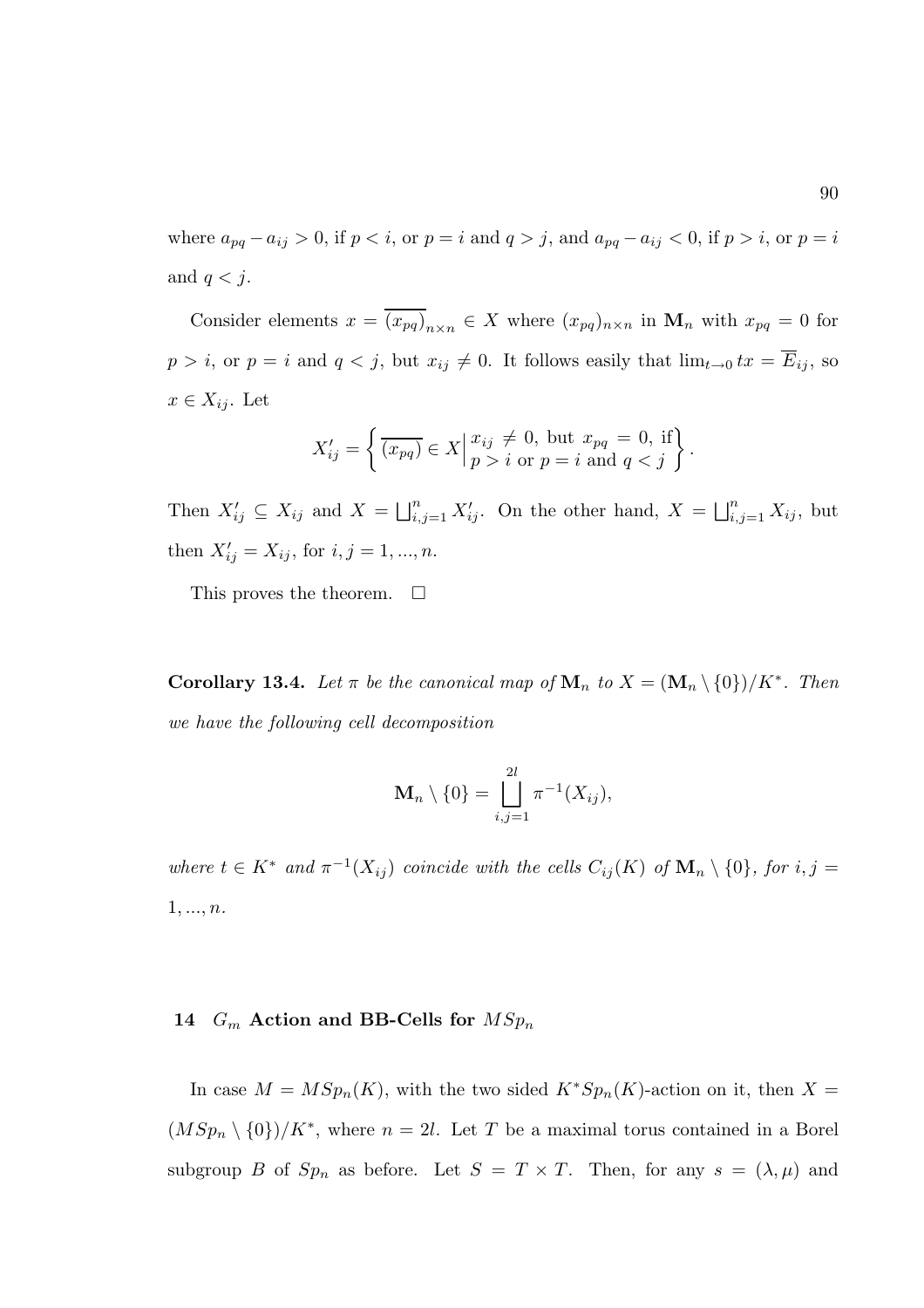$x = \overline{(x_{ij})} \in X$ , we define an action of S on X as follows

$$
sx = \overline{\lambda(x_{ij})\mu}
$$

$$
= \overline{(\lambda_i x_{ij}\mu_j)} \in X.
$$

where  $\lambda = \text{diag}(\lambda_1, ..., \lambda_n)$ ,  $\mu = \text{diag}(\mu_1, \mu_2, ..., \mu_n)$  and  $(x_{ij}) \in MSp_n \setminus \{0\}$ . Let  $X^S$  denote the fixed point set. It follows that  $X^S = \{ \overline{E}_{ij} \mid E_{ij} \in MSp_n \setminus \{0\} \}.$ Let

$$
\lambda(t) = \text{diag}(t^{ln^2}, t^{(l-1)n^2}, \dots, t^{n^2}, t^{-n^2}, \dots, t^{-(l-1)n^2}, t^{-ln^2})
$$
  

$$
\mu(t) = \text{diag}(t^{-l}, t^{-(l-1)}, \dots, t^{-1}, t, \dots, t^{l-1}, t^l),
$$

where  $t \in K^*$ . Then  $\lambda(t)$ ,  $\mu(t) \in T$ . Define a  $G_m$  action on X by  $tx = \overline{\lambda(t)(x_{ij})\mu(t)}$ . Notice that  $\lambda(t)(x_{ij})\mu(t) =$ 

$$
\begin{pmatrix}\n t^{ln^2 - l}x_{11} & \cdots & t^{ln^2 - 1}x_{1l} & t^{ln^2 + 1}x_{1,l+1} & \cdots & t^{ln^2 + l}x_{1n} \\
 \cdots & \cdots & \cdots & \cdots & \cdots \\
 t^{2n^2 - l}x_{l-1,1} & \cdots & t^{2n^2 - 1}x_{l-1,l} & t^{2n^2 + 1}x_{l-1,l+1} & \cdots & t^{2n^2 + l}x_{l-1,n} \\
 t^{n^2 - l}x_{l1} & \cdots & t^{n^2 - 1}x_{ll} & t^{n^2 + 1}x_{l,l+1} & \cdots & t^{n^2 + l}x_{ln} \\
 t^{-n^2 - l}x_{l+1,1} & \cdots & t^{-n^2 - 1}x_{l+1,l} & t^{-n^2 + 1}x_{l+1,l+1} & \cdots & t^{-n^2 + l}x_{l+1,n} \\
 t^{-2n^2 - l}x_{l+2,1} & \cdots & t^{-2n^2 - 1}x_{l+2,l} & t^{-2n^2 + 1}x_{l+2,l+1} & \cdots & t^{-2n^2 + l}x_{l+2,n} \\
 \cdots & \cdots & \cdots & \cdots & \cdots \\
 t^{-ln^2 - l}x_{n1} & \cdots & t^{-ln^2 - 1}x_{nl} & t^{-ln^2 + 1}x_{n,l+1} & \cdots & t^{-ln^2 + l}x_{nn}\n\end{pmatrix},
$$

where all the exponents of  $t$ 's in the above matrix are distinct.

Let

$$
a_{ij} = \begin{cases} (l-i+1)n^2 - (l-j+1), & \text{for } 1 \le i \le l, 1 \le j \le l \\ (l-i+1)n^2 - (l-j), & \text{for } 1 \le i \le l, l+1 \le j \le n \\ (l-i)n^2 - (l-j+1), & \text{for } l+1 \le i \le n, 1 \le j \le l \\ (l-i)n^2 - (l-j), & \text{for } l+1 \le i \le n, l+1 \le j \le n. \end{cases}
$$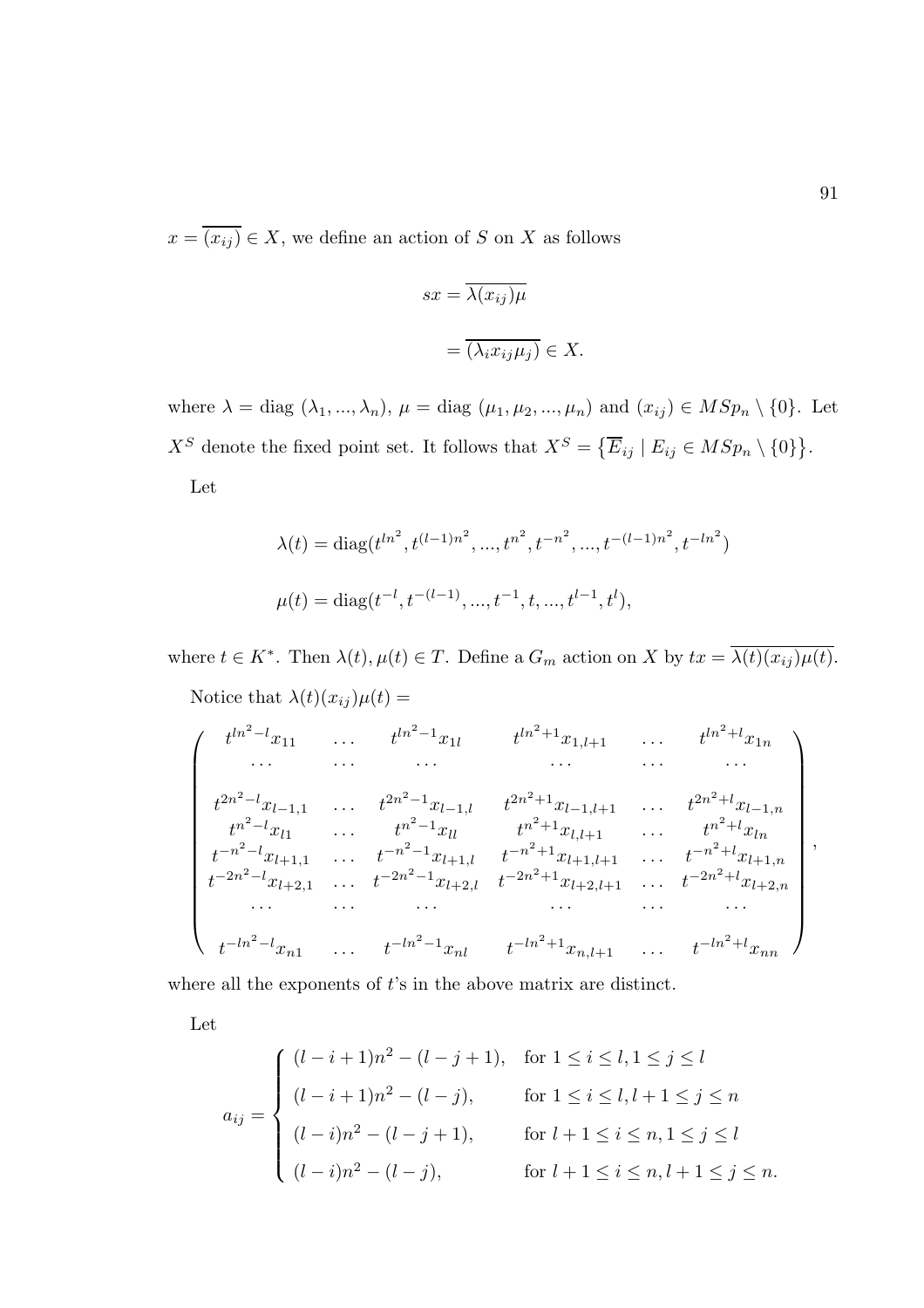Then

$$
\lambda(t)(x_{ij})\mu(t) = (t^{a_{ij}}x_{ij})_{n \times n},
$$

and hence

$$
tx = x \Longleftrightarrow \overline{(\lambda(t)x\mu(t))} = x
$$
  

$$
\Longleftrightarrow \lambda(t)(x_{ij})\mu(t) = \alpha(x_{ij}), \text{ for some } \alpha \in K^*
$$
  

$$
\Longleftrightarrow (t^{a_{ij}}x_{ij}) = (\alpha x_{ij}).
$$

So there is at most one element  $x_{ij} \neq 0$ . By the fact that  $(x_{ij}) \in MSp_n \setminus \{0\}$ , it follows that  $(x_{ij}) = x_{ij}E_{ij}$ ,  $x_{ij} \in K^*$  and  $x = \overline{E}_{ij}$ . Therefore,  $X^T = \{ \overline{E}_{ij} \mid E_{ij} \in$  $MSp_n \setminus 0$ , i.e.,  $X^T = X^S$ .

**Theorem 14.1.** The BB-cells  $X_{ij}$  of X are

$$
X_{ij} = \left\{ \overline{(x_{pq})} \in X \middle| \begin{aligned} x_{ij} &\neq 0, \text{ but } x_{pq} = 0, \text{ if} \\ p &> i \text{ or } p = i \text{ and } q < j \end{aligned} \right\},
$$
  

$$
= \left\{ \left\{ \begin{aligned} \overline{\left( \begin{aligned} * & \cdots & * & * & * & \cdots & * \\ \vdots & & \vdots & \vdots & & \vdots \\ * & \cdots & * & * & * & \cdots & * \\ 0 & \cdots & 0 & x_{ij} & * & \cdots & * \\ 0 & \cdots & 0 & 0 & \cdots & 0 \\ \vdots & & \vdots & \vdots & & \vdots & & \vdots \\ 0 & \cdots & 0 & 0 & 0 & \cdots & 0 \end{aligned} \right\} \in X \mid x_{ij} \in K^*, * \in K \right\}
$$

Proof. Notice that

$$
\lambda(t)(x_{ij})\mu(t) = t^{a_{ij}} \begin{pmatrix} t^{a_{11}-a_{ij}}x_{11} & \cdots & t^{a_{1j}-a_{ij}}x_{1j} & \cdots & t^{a_{1n}-a_{ij}}x_{1n} \\ \vdots & \vdots & \ddots & \vdots & \vdots \\ t^{a_{i1}-a_{ij}}x_{i1} & \cdots & x_{ij} & \cdots & t^{a_{in}-a_{ij}}x_{in} \\ \vdots & \vdots & \ddots & \vdots & \vdots \\ t^{a_{n1}-a_{ij}}x_{n1} & \cdots & t^{a_{nj}-a_{ij}}x_{nj} & \cdots & t^{a_{nn}-a_{ij}}x_{nn} \end{pmatrix},
$$

where  $a_{pq} - a_{ij} > 0$ , if  $p < i$ , or  $p = i$  and  $q > j$ , and  $a_{pq} - a_{ij} < 0$ , if  $p > i$ , or  $p = i$ and  $q < j$ .

.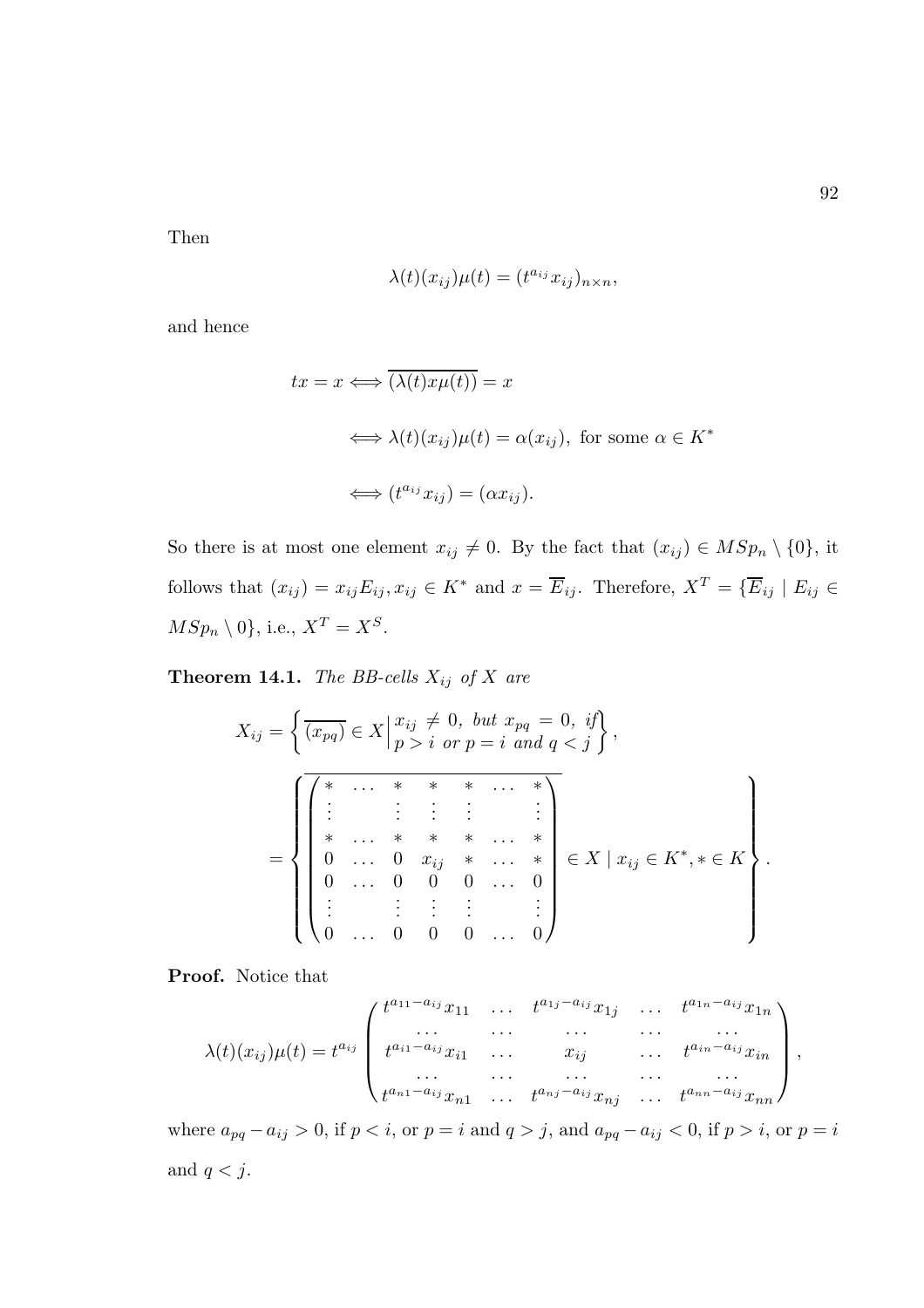Consider elements  $x = \overline{(x_{pq})}_{n \times n} \in X$  where  $(x_{pq})_{n \times n}$  in  $MSp_n$  with  $x_{pq} = 0$  for  $p > i$ , or  $p = i$  and  $q < j$ , but  $x_{ij} \neq 0$ . It follows easily that  $\lim_{t\to 0} tx = \overline{E}_{ij}$ . In other words,  $x \in X_{ij}$ . Let

$$
X'_{ij} = \left\{ \overline{(x_{pq})} \in X \middle| \begin{matrix} x_{ij} \neq 0, \text{ but } x_{pq} = 0, \text{ if} \\ p > i \text{ or } p = i \text{ and } q < j \end{matrix} \right\}.
$$

Then  $X'_{ij} \subseteq X_{ij}$  and  $X = \bigsqcup_{i,j=1}^n X'_{ij}$ . On the other hand,  $X = \bigsqcup_{i,j=1}^n X_{ij}$ , but then  $X'_{ij} = X_{ij}$ , for  $i, j = 1, ..., n$ .  $\Box$ 

**Corollary 14.2.** Let  $\pi$  be the canonical map of  $MSp_{2l}$  to  $X = (MSp_{2l} \setminus \{0\})/K^*$ . Then we have the following cell decomposition

$$
MSp_{2l} \setminus \{0\} = \bigsqcup_{i,j=1}^{2l} \pi^{-1}(X_{ij}),
$$

where  $t \in K^*$  and  $\pi^{-1}(X_{ij})$  coincide with the cells  $C_{ij}$  of  $MSp_{2l}$  (see Definition 5.12), for  $i, j = 1, ..., 2l$ .

**Remark 15.** The same  $\lambda(t)$ ,  $\mu(t)$  works for  $MSO_{2l}$ .

**Remark 16.** For the case  $MSO_{2l+1}$ , we need the following

$$
\lambda(t) = \text{diag}(t^{ln^2}, t^{(l-1)n^2}, \dots, t^{n^2}, 1, t^{-n^2}, \dots, t^{-(l-1)n^2}, t^{-ln^2}),
$$
  

$$
\mu(t) = \text{diag}(t^{-l}, t^{-(l-1)}, \dots, t^{-1}, 1, t, \dots, t^{l-1}, t^l), \text{ where } t \in K^*.
$$

There is much more information that should be possible concerning these cells, even though they may not be affine spaces. Are they irreducible? What are they topologically? Unfortunately, these problems are for future work.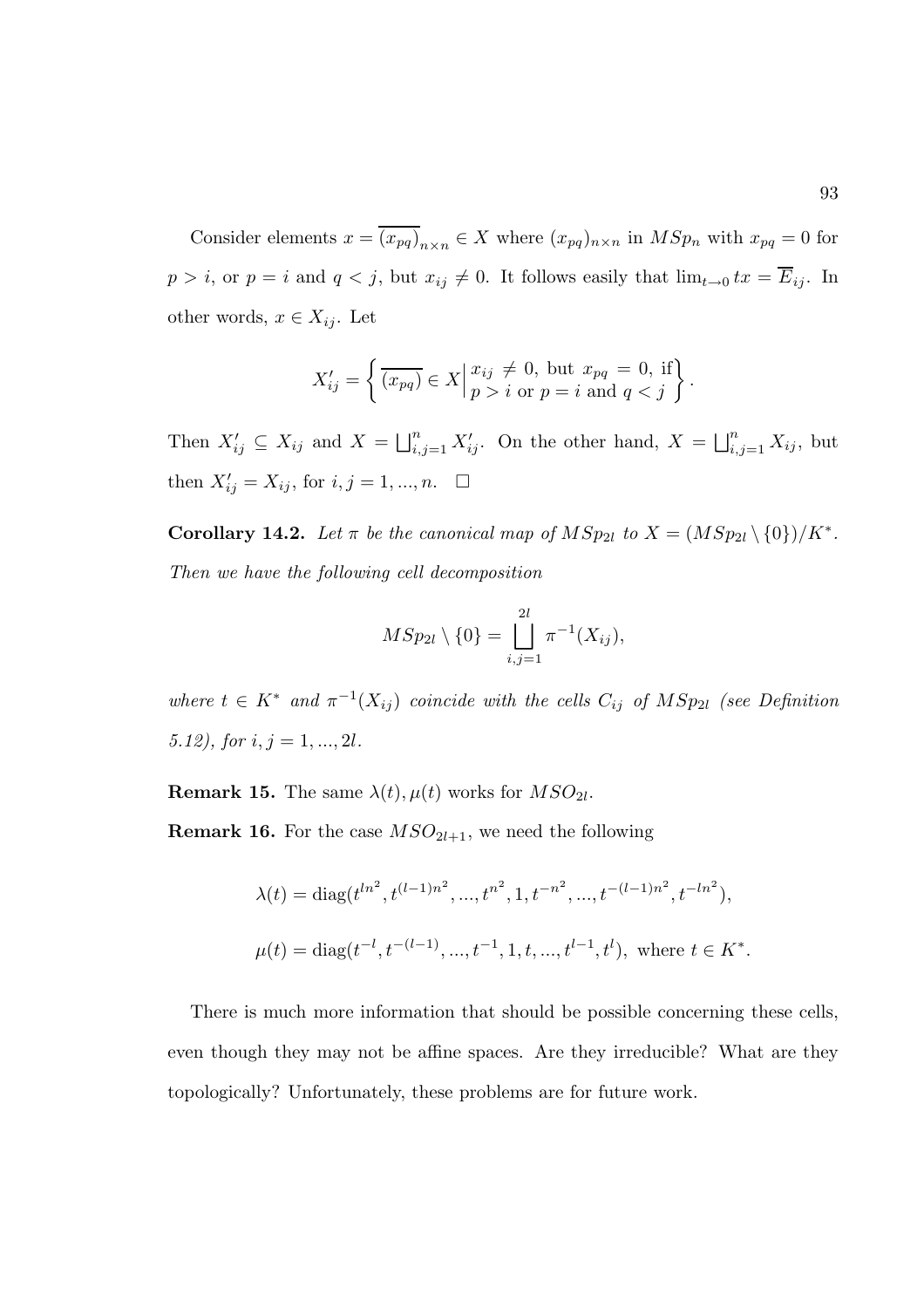# BIBLIOGRAPHY

- 1. A. Bialynicki-Birula, Some Theorems on Actions of Algebraic Groups, Ann. of Math. 98 (1973), 480-497.
- 2. A. Borel, Linear Algebraic Groups, Springer Verlag, New York, 1991.
- 3. R. Carter, Finite Groups of Lie Type; Conjugacy Classes and Complex Characters, John Wiley and sons, New York, 1985.
- 4. C. DeConcini and C. Procesi, Complete Symmetric Varieties, Lecture Notes in Mathematics 996 (1973), Springer, 1-44.
- 5. W. Huang, Algebraic Monoids with Approaches to Linear Associative Algebras, Dissertation, The University of Western Ontario, 1995.
- 6. J.M. Howie, An Introduction to Semigroup Theory, L.M.S. Monograph 8, Academic Press, 1972.
- 7. J. E. Humphreys, Linear Algebraic Groups, Graduate Texts in Mathematics, vol 21, Springer Verlag, New York, 1981.
- 8. J. E. Humphreys, Reflection Groups and Coxeter Groups, Cambridge University Press, Cambridge, 1990.
- 9. M. E. Hull, Centralizer of a Semisimple Element on a Reductice Algebraic Monoid, Dissertation, The University of Western Ontario, 1994.
- 10. R. Kane, Reflection Groups and Invariant Theory, Canadian Mathematical Society Book Series, Springer Verlag, 2001.
- 11. Z. Li, Orbit Structure of Finite and Reductive Monoids, Dissertation, The University of Western Ontario, 1997.
- 12. E. A. Pennell, M. S. Putcha and L. E. Renner, Analogue of the Bruhat-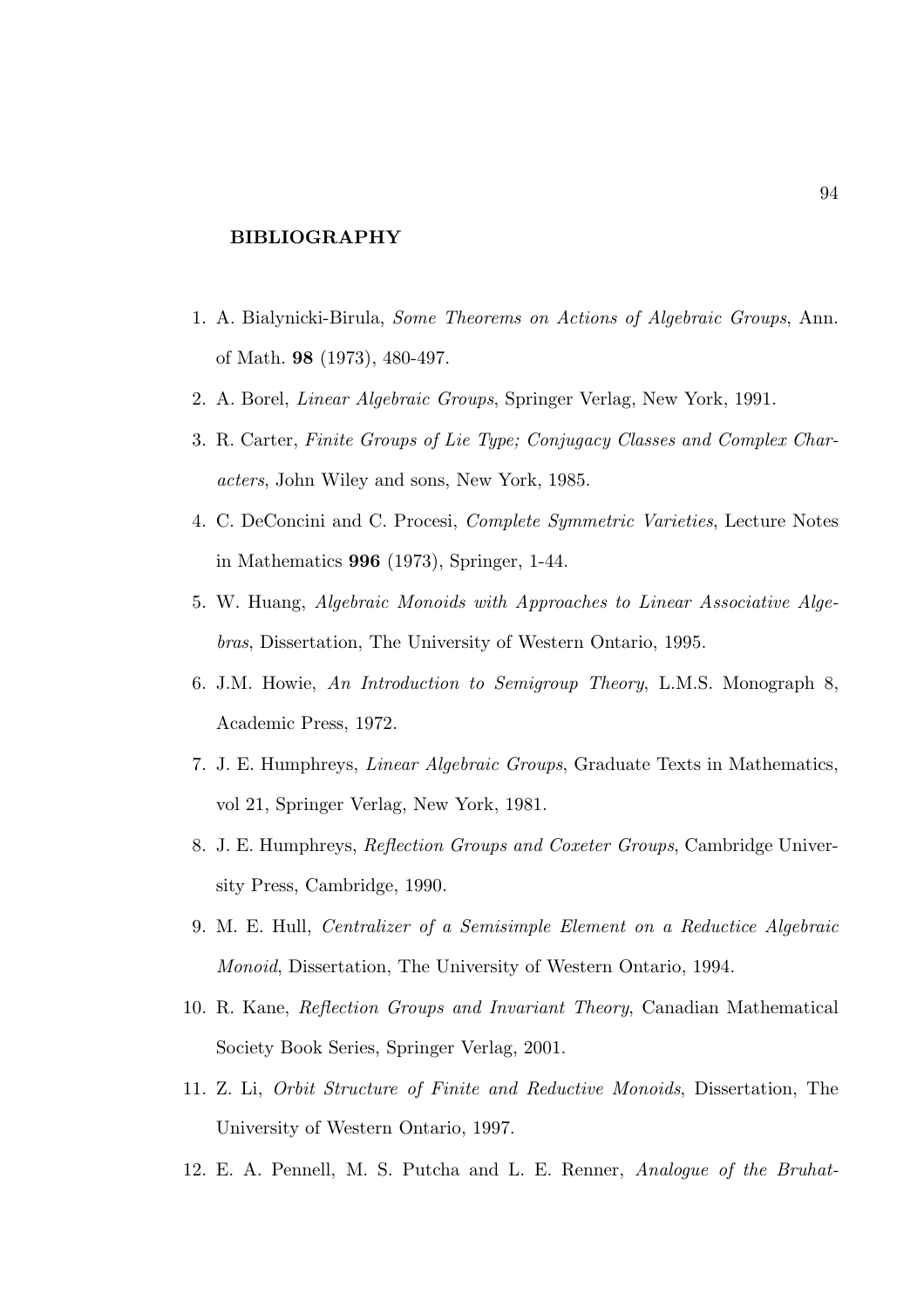Chevalley Order for Reductive Monoids, J. Algebra 196 (1997), 339-368.

- 13. M. S. Putcha, *Idempotent Cross-Section of J Classes*, Semigroup Forum 26 (1983), 103-109.
- 14. M. S. Putcha, A Semigroup Approach to Linear Algebraic Groups, J. Algebra 80 (1983), 164-185.
- 15. M. S. Putcha, Linear Algebraic Monoids, London Mathematical Society Lecture Notes Series 133, Cambridge University Press, 1988.
- 16. M. S. Putcha and L. Renner, The System of Idempotents and the Lattice of  $J$ -Classes of Reductive Algebraic Monoids, J. Algebra 116, No. 2 (1988), 385-399.
- 17. L. Renner, Analogue of the Bruhat Decomposition for Algebraic Monoids, J. Algebra 101, No. 2 (1986), 303-338.
- 18. L. Renner, Analogue of the Bruhat Decomposition for Algebraic Monoids II. The length function and the trichotomy, J. Algebra 175 (1995), 697-714.
- 19. L. Renner, Classification of Semisimple Algebraic Monoids, Transactions of the American Mathematical Society 292, No. 1 (1985), 193-223.
- 20. L. Renner, Classification of Semisimple Varieties, J. Algebra 122 (1989), 275-287.
- 21. L. Renner, An Explicit Cell Decomposition of the Wonderful Compactification of a Semisimple Algebraic Group, to appear.
- 22. L. Solomon, An Introduction to Reductive Monoids, in: Semigroups, Formal Languages and Groups (ed. J. Fountain), Kluwer (1995), 295-352.
- 23. T. A. Springer, Linear Algebraic Groups, Boston, Birkhauser, 1998.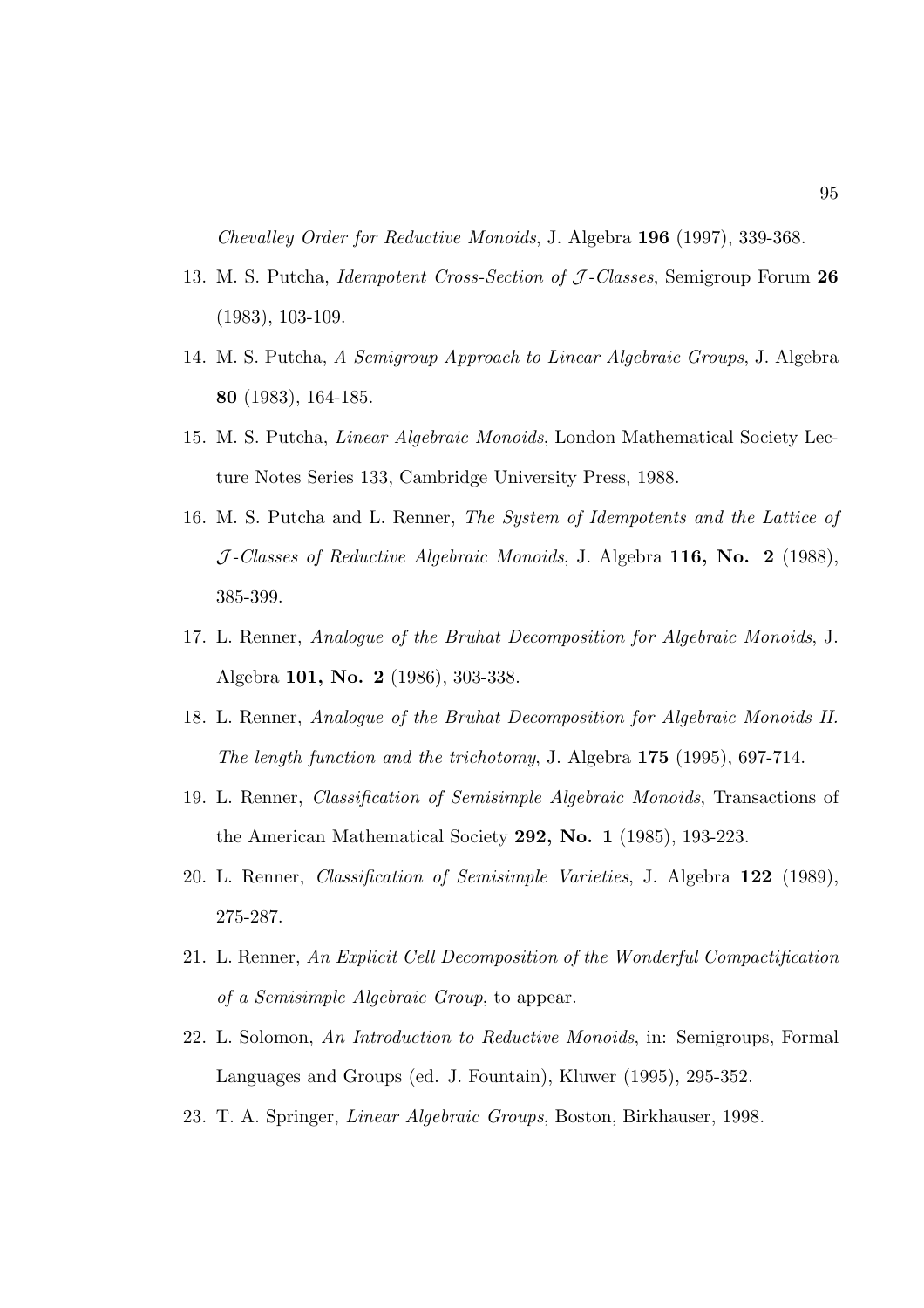# VITA

| NAME:                                              | Zhenheng Li                                                                                                                                                                                             |
|----------------------------------------------------|---------------------------------------------------------------------------------------------------------------------------------------------------------------------------------------------------------|
| PLACE OF BIRTH:                                    | Sanhe, Hebei, P. R. China                                                                                                                                                                               |
| YEAR OF BIRTH:                                     | 1964                                                                                                                                                                                                    |
| POST-SECONDARY<br><b>EDUCATION</b><br>AND DEGREES: | Hebei Normal University<br>Hebei, P. R. China<br>1979-1983 B.Sc.<br>Xiangtan University<br>Hunan, P. R. China<br>1985–1988 M.Sc.<br>University of Western Ontario<br>London, Ontario<br>1997-2001 Ph.D. |
| <b>HONOURS AND</b><br><b>AWARDS:</b>               | UWO President Scholarship<br>for Graduate Study 1997–1999<br>Ontario Graduate Scholarship 1999-2001                                                                                                     |
| <b>RELATED WORK</b><br><b>EXPERIENCE:</b>          | Lecturer, Langfang Education College<br>Hebei, P. R. China, 1983-1985<br>Associate Professor, Hebei University<br>Hebei, P. R. China, 1988–1997                                                         |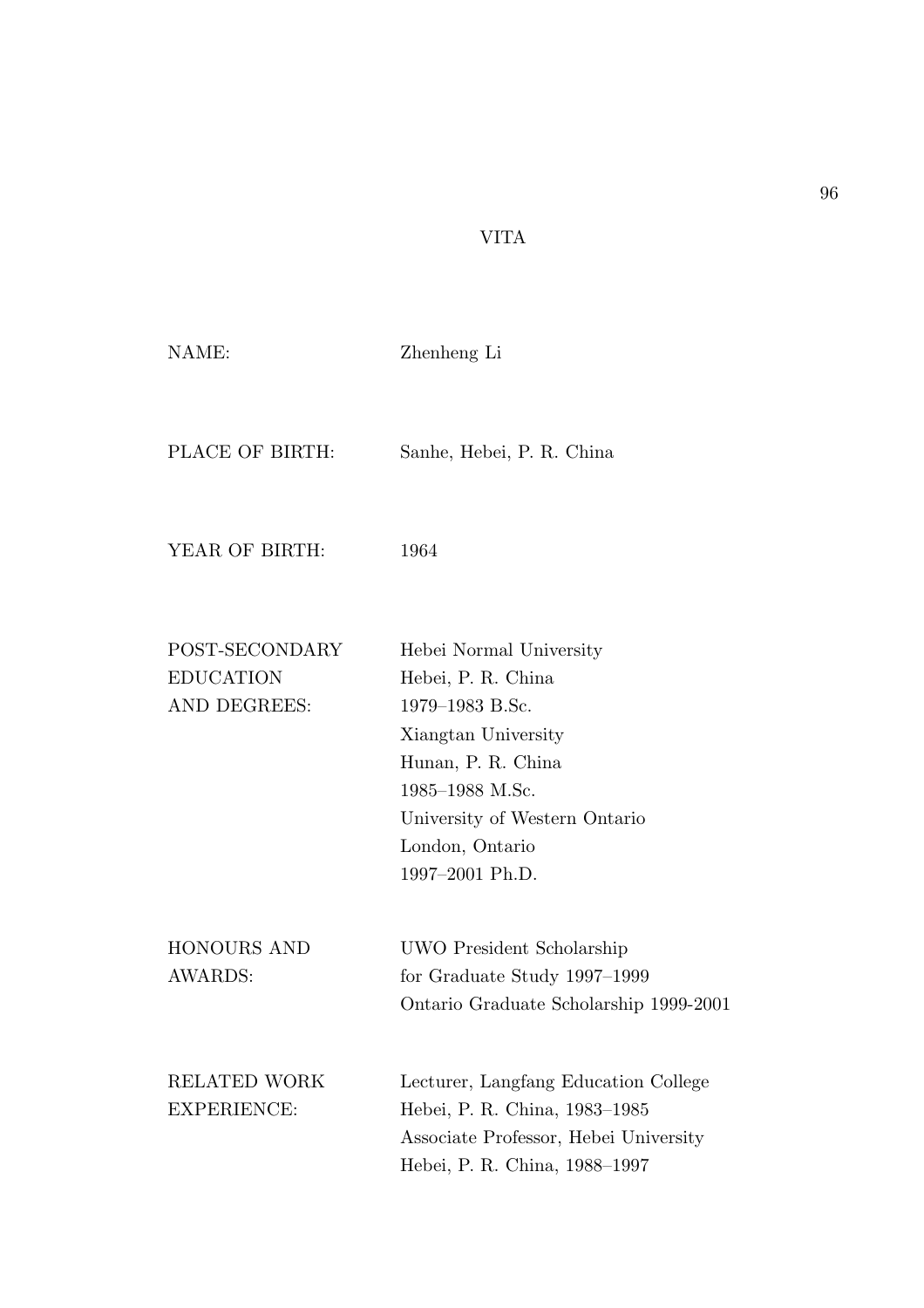## PUBLICATIONS

#### a) Articles Published in Refereed Journals

- 1. Zhenheng Li (with Yidong Jin and Ruipu Bai), Relationships Between Reflections Determined by Imaginary Roots and the Weyl Group of a GKM Algebra, J. of Math. Research and Exposition 19(3) (1999), 501-507.
- 2. Zhenheng Li (with Yidong Jin and Zhixue Zhang), Notes on Imaginary Roots and Weights for Generalized Kac-Moody Algebras, Chinese Science Bulletin  $42(1)$  (1997).
- 3. Zhenheng Li, On the q-Analogue of the Algebra of Differential Operators and Its Derivations, J. of Hebei University (in Chinese) 16(4) (1996).
- 4. Zhenheng Li (with Yidong Jin and Kaiyuan Xin), Generalized Kac-Moody Algebras and Their Representation Properties, J. of North China Institute of Electric Power (in Chinese) 19(1) (1995).
- 5. Zhenheng Li and Zhuo Li, Some Properties of Irreducible Modules over Kac-Moody Algebras, J. of Hebei University (in Chinese) 15(4) (1995).
- 6. Zhenheng Li, A Note on Imaginary Roots of Kac-Moody Algebras, J. of Hebei University (in Chinese)  $14(2)$  (1994).
- 7. Zhenheng Li, Some Properties of Modules over Generalized Kac-Moody Alge*bras*, Chinese Science Bulletin  $39(1)$  (1994), 9-13.
- 8. Zhenheng Li, Complete Lie Superalgebras, J. of Math. Research and Exposition 14(2) (1994), 159-164.
- 9. Zhenheng Li, Uniqueness of the Decomposition of Complete Lie Superalgebras, Northeastern Math. J. 9(3) (1993), 403-405.